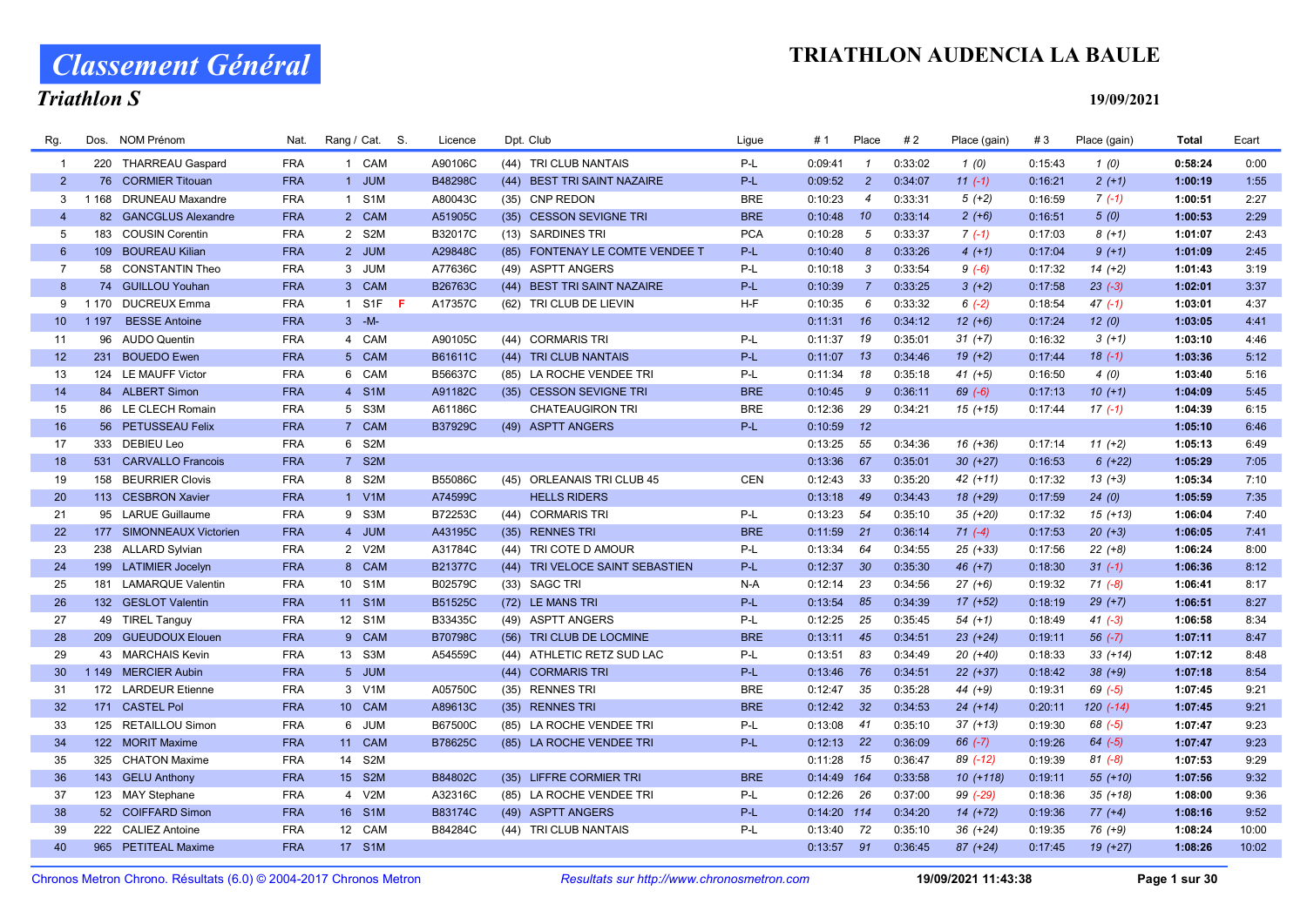# Classement Général

### Triathlon S

| Rg. |         | Dos. NOM Prénom                     | Nat.       | Rang / Cat. S. |     | Licence        | Dpt. Club                     | Ligue      | #1            | Place | #2      | Place (gain)  | #3      | Place (gain)  | <b>Total</b> | Ecart |
|-----|---------|-------------------------------------|------------|----------------|-----|----------------|-------------------------------|------------|---------------|-------|---------|---------------|---------|---------------|--------------|-------|
| 41  |         | 101 DELAETER Fabrice                | <b>FRA</b> | 5 V1M          |     | A71639C        | (75) PARIS SPORT CLUB         | <b>IDF</b> | $0:13:39$ 71  |       | 0:35:40 | $51 (+18)$    | 0:19:09 | $53(+12)$     | 1:08:27      | 10:03 |
| 42  | 669     | <b>BLAISE Mathieu</b>               | <b>FRA</b> | 18 S2M         |     |                |                               |            | $0:14:24$ 121 |       | 0:35:00 | 28 (+67)      | 0:19:06 | $51 (+12)$    | 1:08:29      | 10:05 |
| 43  |         | 208 LEVRON Boris                    | <b>FRA</b> | 19 S1M         |     | A96592C        | (44) TRI ATLANTIQUE CARQUEFOU | $P-L$      | $0:14:24$ 122 |       | 0:36:30 | 76 (+45)      | 0:17:39 | $16 (+34)$    | 1:08:32      | 10:08 |
| 44  |         | 215 MOQUET Nicolas                  | <b>FRA</b> | 20 S2M         |     | B06238C        | (44) TRI CLUB NANTAIS         | P-L        | 0:13:10       | 43    | 0:35:24 | 43 (+8)       | 0:20:07 | $114(-9)$     | 1:08:40      | 10:16 |
| 45  |         | 516 COUSIN Nicolas                  | <b>FRA</b> | 6 V4M          |     |                |                               |            | 0:13:55       | 89    | 0:35:06 | $32 (+38)$    | 0:19:48 | 88 (+6)       | 1:08:48      | 10:24 |
| 46  |         | 202 SABIOLI DI GIOVANNI Jonatha FRA |            | 21 S4M         |     | B27612C        | (44) TRI ATLANTIQUE CARQUEFOU | P-L        | $0:13:32$ 62  |       | 0:35:00 | 29 (+30)      | 0:20:22 | $139( -14)$   | 1:08:53      | 10:29 |
| 47  |         | 50 GADBIN Pierre                    | <b>FRA</b> | 22 S3M         |     | A75052C        | (49) ASPTT ANGERS             | $P-L$      | 0:14:49 165   |       | 0:33:46 | $8(+128)$     | 0:20:20 | $129$ $(-10)$ | 1:08:54      | 10:30 |
| 48  |         | 714 MOULLEC Simon                   | <b>FRA</b> | 23 S1M         |     |                |                               |            | $0:14:20$ 113 |       | 0:34:16 | 13 (+75)      | 0:20:22 | 141 (-10)     | 1:08:57      | 10:33 |
| 49  |         | 415 VINCENT Nathan                  | <b>FRA</b> | 24 S1M         |     |                |                               |            | $0:13:11$ 46  |       | 0:35:44 | $53(-3)$      | 0:20:04 | 107(0)        | 1:08:59      | 10:35 |
| 50  |         | 555 BEAUDENUIT Pierre Louis         | <b>FRA</b> | 25 S3M         |     |                |                               |            | 0:13:22       | 53    | 0:37:27 | 138 (-18)     | 0:18:12 | $27 (+21)$    | 1:09:01      | 10:37 |
| 51  |         | 134 BOUREAU Marine                  | <b>FRA</b> | 2 S1F          | - F | A29836C        | (72) LE MANS TRI              | $P-L$      | $0:11:33$ 17  |       | 0:35:30 | $47 (+1)$     | 0:22:09 | 298 (-35)     | 1:09:12      | 10:48 |
| 52  |         | 830 PICHOT Franck                   | <b>FRA</b> | 7 V2M          |     |                |                               |            | 0:13:26       | 56    | 0:35:13 | 38 (+15)      | 0:20:38 | $155$ $(-11)$ | 1:09:16      | 10:52 |
| 53  |         | 22 LEFEBVRE Brice                   | <b>FRA</b> | 26 S2M         |     |                |                               |            | $0:14:22$ 119 |       | 0:36:10 | 67 (+60)      | 0:18:46 | $39 (+6)$     | 1:09:17      | 10:53 |
| 54  |         | 1 069 HODEBOURG Edouard             | <b>FRA</b> | 27 S1M         |     |                |                               |            | 0:13:29       | 59    | 0:37:22 | $131$ $(-15)$ | 0:18:28 | $30 (+20)$    | 1:09:18      | 10:54 |
| 55  |         | 127 ORKISZEWSKI Alix                | <b>FRA</b> | 13 CAM         |     | <b>B81355C</b> | (85) LA ROCHE VENDEE TRI      | $P-L$      | 0:13:56       | - 90  | 0:37:31 | $144(-4)$     | 0:18:00 | $25$ (+39)    | 1:09:27      | 11:03 |
| 56  |         | 78 FLEURY Adrien                    | <b>FRA</b> | 28 S1M         |     |                | <b>BODY ART</b>               |            | 0:15:45 250   |       | 0:35:46 | 55 (+155)     | 0:18:07 | 26 (+39)      | 1:09:38      | 11:14 |
| 57  |         | 137 WEBER Emmanuel                  | <b>FRA</b> | 8 V3M          |     | A30425C        | (72) LE MANS TRI              | P-L        | 0:13:55       | 88    | 0:34:50 | $21 (+43)$    | 0:20:58 | $182$ $(-12)$ | 1:09:42      | 11:18 |
| 58  | 991     | <b>TANGUY Julien</b>                | <b>FRA</b> | 29 S2M         |     |                |                               |            | 0:14:57 175   |       | 0:35:54 | 59 (+102)     | 0:19:00 | $50(+15)$     | 1:09:50      | 11:26 |
| 59  |         | 1171 SECHIER Hugo                   | <b>FRA</b> | 30 S2M         |     | B60597C        | (78) POISSY TRI               | <b>IDF</b> | $0:10:58$ 11  |       | 0:37:37 | 148 (-25)     | 0:21:28 | $228$ $(-23)$ | 1:10:02      | 11:38 |
| 60  | 400     | <b>QUESNOT Charles</b>              | <b>FRA</b> | 31 S2M         |     |                |                               |            | $0:14:43$ 151 |       | 0:36:04 | 64 (+82)      | 0:19:20 | $63 (+9)$     | 1:10:06      | 11:42 |
| 61  |         | 432 HAAS Frederic                   | <b>FRA</b> | 32 S3M         |     |                |                               |            | $0:15:12$ 199 |       | 0:36:03 | 63 (+110)     | 0:18:59 | 48 (+28)      | 1:10:13      | 11:49 |
| 62  |         | 468 PLAUTTARD Mathieu               | <b>FRA</b> | 33 S4M         |     |                |                               |            | 0:13:49       | - 80  | 0:37:11 | $111(-1)$     | 0:19:14 | $57 (+19)$    | 1:10:13      | 11:49 |
| 63  |         | 1 004 MOREAU Damien                 | <b>FRA</b> | 34 S2M         |     |                |                               |            | 0:14:34 134   |       | 0:36:08 | 65 (+68)      | 0:19:34 | $74 (+3)$     | 1:10:15      | 11:51 |
| 64  |         | 159 DAZAT Jerome                    | <b>FRA</b> | 9 V1M          |     | A43064C        | (78) OXYGENE PSA              | <b>IDF</b> | 0:12:58       | - 37  | 0:35:30 | 45 (+7)       | 0:21:54 | $275$ (-34)   | 1:10:21      | 11:57 |
| 65  |         | 581 RASSINOUX Olivier               | <b>FRA</b> | 10 V3M         |     | A34782C        | <b>ASAEC COETQUIDAN TRI</b>   | <b>BRE</b> | $0:14:15$ 105 |       | 0:36:37 | 81 (+30)      | 0:19:32 | $70(+10)$     | 1:10:22      | 11:58 |
| 66  |         | 351 VEAUX Romain                    | <b>FRA</b> | 35 S2M         |     |                |                               |            | 0:14:37 140   |       | 0:36:01 | 60 (+78)      | 0:19:47 | $87(-4)$      | 1:10:24      | 12:00 |
| 67  |         | 536 TREHUDIC Erwan                  | <b>FRA</b> | 36 S3M         |     |                |                               |            | $0:13:41$ 73  |       | 0:35:08 | $33 (+26)$    | 0:21:39 | 244 (-20)     | 1:10:27      | 12:03 |
| 68  |         | 1 154 DRUEZ Ronan                   | <b>FRA</b> | 14 CAM         |     | B66905C        | (44) BEST TRI SAINT NAZAIRE   | P-L        | 0:14:05       | 95    | 0:36:36 | 80 (+30)      | 0:19:55 | $98 (-3)$     | 1:10:36      | 12:12 |
| 69  |         | 114 GUEVEL Rudy                     | <b>FRA</b> | 11 V1M         |     | A33012C        | <b>HELLS RIDERS CYCLING</b>   |            | $0:13:49$ 79  |       | 0:34:55 | $26 (+35)$    | 0:21:59 | 278 (-25)     | 1:10:42      | 12:18 |
| 70  | 1 1 5 1 | PERROUD Loic                        | <b>FRA</b> | 37 S2M         |     |                |                               |            | 0:16:37 363   |       | 0:35:14 | 39 (+263)     | 0:18:53 | 45 (+30)      | 1:10:43      | 12:19 |
| 71  |         | 553 RUNTZ Xavier                    | <b>FRA</b> | 38 S3M         |     |                |                               |            | 0:14:05       | 96    | 0:38:01 | $168$ $(-15)$ | 0:18:38 | $36 (+40)$    | 1:10:44      | 12:20 |
| 72  |         | 1078 CATHO Guillaume                | <b>FRA</b> | 12 V1M         |     |                |                               |            | 0:13:53       | 84    | 0:36:48 | $91 (+20)$    | 0:20:04 | $108 (-8)$    | 1:10:44      | 12:20 |
| 73  |         | 63 TANKERE Gaetan                   | <b>FRA</b> | 39 S2M         |     | A72086C        | (85) ACLR                     | $P-L$      | 0:13:36       | 68    | 0:37:02 | $101 (+5)$    | 0:20:10 | $118(-10)$    | 1:10:47      | 12:23 |
| 74  |         | 115 LEMOINE Jocelyn                 | <b>FRA</b> | 13 V1M         |     | A35164C        | <b>KEMPERLE TRI</b>           | <b>BRE</b> | $0:14:21$ 116 |       | 0:36:53 | $92 (+29)$    | 0:19:38 | 78 (+13)      | 1:10:50      | 12:26 |
| 75  |         | 460 MENETRIER Raphael               | <b>FRA</b> | 15 CAM         |     |                |                               |            | 0:15:29 230   |       | 0:37:15 | $118 (+95)$   | 0:18:12 | $28 (+60)$    | 1:10:56      | 12:32 |
| 76  |         | 107 CHALET Alexis                   | <b>FRA</b> | 40 S3M         |     | A78382C        | (44) ERDRE ET GESVRES TRI     | P-L        | 0:14:19 110   |       | 0:36:15 | 72 (+50)      | 0:20:25 | 143 (-16)     | 1:10:57      | 12:33 |
| 77  |         | 236 COUSSEAU Paul Antoine           | <b>FRA</b> | 16 CAM         |     | B84283C        | (44) TRI CLUB NANTAIS         | $P-L$      | $0:13:48$ 78  |       | 0:37:10 | $110(-1)$     | 0:20:06 | $113 (+2)$    | 1:11:04      | 12:40 |
| 78  |         | 102 DELAETER Arnaud                 | <b>FRA</b> | 14 V1M         |     | E105904        | <b>TRI LONDON</b>             |            | 0:15:21 214   |       | 0:36:12 | 70 (+118)     | 0:19:39 | $80 (+18)$    | 1:11:11      | 12:47 |
| 79  |         | 75 LE BRAS David                    | <b>FRA</b> | 41 S3M         |     | A29805C        | (44) BEST TRI SAINT NAZAIRE   | P-L        | 0:13:06       | 39    | 0:35:50 | $57$ $(-11)$  | 0:22:16 | $307$ $(-29)$ | 1:11:12      | 12:48 |
| 80  |         | 316 VOUAUX Thomas                   | <b>FRA</b> | 42 S3M         |     |                |                               |            | 0:13:07       | 40    | 0:38:07 | 176 (-48)     | 0:19:59 | $101 (+8)$    | 1:11:12      | 12:48 |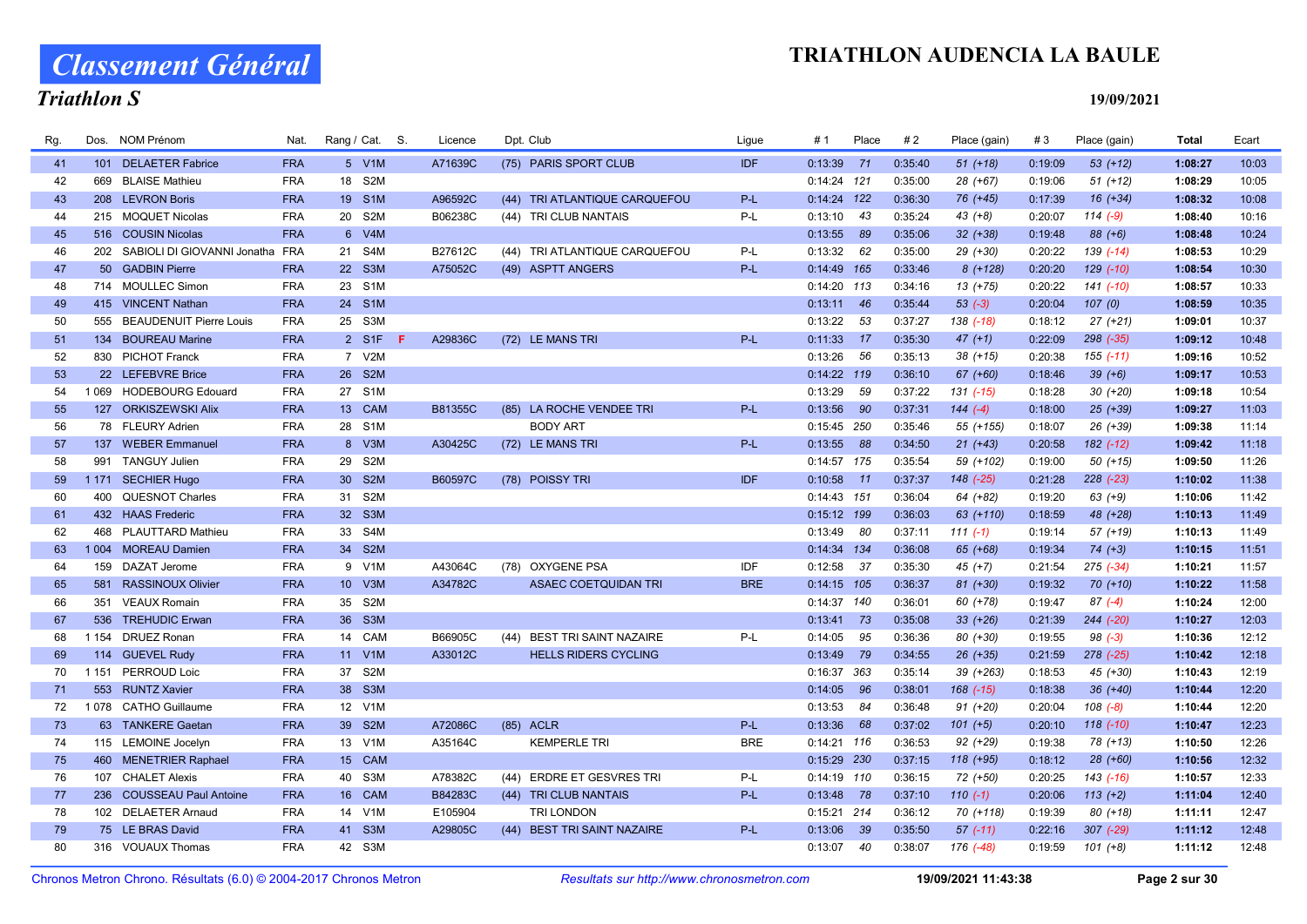# Classement Général

### Triathlon S

| Rg.        | Dos. NOM Prénom                                         | Nat.                     | Rang / Cat. S.   | Licence       | Dpt. Club                         | Lique      | #1            | Place | #2                 | Place (gain)  | #3                 | Place (gain)  | <b>Total</b>       | Ecart          |
|------------|---------------------------------------------------------|--------------------------|------------------|---------------|-----------------------------------|------------|---------------|-------|--------------------|---------------|--------------------|---------------|--------------------|----------------|
| 81         | 454 POIRIER Emeric                                      | <b>FRA</b>               | 43 S3M           |               |                                   |            | 0:14:43 152   |       | 0:36:33            | $77(+62)$     | 0:19:58            | $100 (+9)$    | 1:11:13            | 12:49          |
| 82         | 345 MARTINEAU Simon                                     | <b>FRA</b>               | 44 S1M           |               |                                   |            | 0:13:48       | 77    | 0:35:43            | $52 (+21)$    | 0:21:46            | $260$ $(-26)$ | 1:11:15            | 12:51          |
| 83         | <b>BOSQUET Ewen</b><br>248                              | <b>FRA</b>               | 7 JUM            |               | <b>VCS BETTON</b>                 |            | $0:14:47$ 161 |       | 0:35:30            | 48 (+103)     | 0:21:03            | $188$ $(-25)$ | 1:11:19            | 12:55          |
| 84         | 1 123 VIE Fabrice                                       | <b>FRA</b>               | 15 V3M           |               |                                   |            | 0:13:34       | 65    | 0:35:38            | $50(+13)$     | 0:22:13            | $304 (-32)$   | 1:11:24            | 13:00          |
| 85         | 1 002 TAVENON Magaly                                    | <b>FRA</b>               | 1 V2F            | A31796C<br>-F | (44) TRI COTE D AMOUR             | $P-L$      | 0:13:20       | 52    | 0:37:26            | $136$ $(-16)$ | 0:20:40            | $157$ $(-17)$ | 1:11:25            | 13:01          |
| 86         | <b>GUEGO Aymeric</b><br>803                             | <b>FRA</b>               | 45 S2M           |               |                                   |            | 0:14:45 156   |       | 0:36:58            | $97 (+57)$    | 0:19:50            | 89 (+13)      | 1:11:31            | 13:07          |
| 87         | 317 VERBRUGGHE Yann                                     | <b>FRA</b>               | 46 S3M           |               |                                   |            | 0:11:19       | 14    | 0:39:19            | $255 (-47)$   | 0:21:09            | 197 (-26)     | 1:11:46            | 13:22          |
| 88         | <b>HUGO Brasselet</b><br>355                            | <b>FRA</b>               | 47 S2M           |               |                                   |            | 0:14:11 100   |       | 0:36:54            | $93 (+15)$    | 0:20:43            | $163 (-3)$    | 1:11:47            | 13:23          |
| 89         | 688 GROLLEAU Baptiste                                   | <b>FRA</b>               | 48 S1M           |               |                                   |            | $0:14:24$ 123 |       | 0:38:15            | $186 (-9)$    | 0:19:11            | $54(+43)$     | 1:11:49            | 13:25          |
| 90         | 625 COURCOUL Robin                                      | <b>FRA</b>               | 17 CAM           |               |                                   |            | 0:15:05 185   |       | 0:37:10            | $108 (+66)$   | 0:19:39            | 82 (+29)      | 1:11:53            | 13:29          |
| 91         | 207 MICHENOT Nolann                                     | <b>FRA</b>               | 8 JUM            | B60395C       | (44) TRI ATLANTIQUE CARQUEFOU     | $P-L$      | 0:15:16 205   |       | 0:36:46            | 88 (+100)     | 0:19:52            | $92 (+14)$    | 1:11:53            | 13:29          |
| 92         | 519 ALBERT Thomas                                       | <b>FRA</b>               | 49 S4M           |               |                                   |            | 0:15:04 181   |       | 0:37:38            | 149 (+47)     | 0:19:14            | 58 (+42)      | 1:11:55            | 13:31          |
| 93         | 326 DENIAU Maxime                                       | <b>FRA</b>               | 50 S2M           |               |                                   |            | 0:14:30 130   |       | 0:37:06            | $105 (+33)$   | 0:20:22            | $136 (+4)$    | 1:11:57            | 13:33          |
| 94         | <b>NEVEU Gabin</b><br>94                                | <b>FRA</b>               | 9 JUM            |               | <b>COMBOURG NATATION</b>          |            | 0:12:33       | - 28  | 0:39:35            | 270 (-84)     | 0:19:52            | $93 (+18)$    | 1:11:59            | 13:35          |
| 95         | 974 RAINEAU Guillaume                                   | <b>FRA</b>               | 51 S4M           |               |                                   |            | 0:16:14 307   |       | 0:36:45            | 85 (+157)     | 0:19:06            | $52$ (+55)    | 1:12:04            | 13:40          |
| 96         | 957<br><b>HERVE Yoann</b>                               | <b>FRA</b>               | 52 S4M           |               |                                   |            | $0:14:19$ 112 |       | 0:36:33            | 78 (+36)      | 0:21:16            | $211 (-20)$   | 1:12:07            | 13:43          |
| 97         | 710 DES FRANCS Philippe                                 | <b>FRA</b>               | 16 V3M           |               |                                   |            | 0:13:50       | 81    | 0:37:13            | $115(-3)$     | 0:21:06            | $193$ $(-13)$ | 1:12:09            | 13:45          |
| 98         | <b>BUGEJA Mark</b><br>486                               | <b>FRA</b>               | 17 V2M           | A30006C       | (44) TRI CLUB NANTAIS             | P-L        | 0:13:17       | 47    | 0:37:40            | $152(-31)$    | 0:21:16            | $210(-20)$    | 1:12:12            | 13:48          |
| 99         | 857 CHEVREUIL Julien                                    | <b>FRA</b>               | 53 S2M           |               |                                   |            | 0:13:18       | 50    | 0:37:42            | $153$ $(-30)$ | 0:21:13            | $204$ $(-19)$ | 1:12:12            | 13:48          |
| 100        | 482 RETIERE Timothee                                    | <b>FRA</b>               | 18 CAM           | A92956C       | (44) TRI VELOCE SAINT SEBASTIEN   | $P-L$      | 0:13:28       | 57    | 0:37:23            | $133$ $(-15)$ | 0:21:23            | $222$ $(-28)$ | 1:12:13            | 13:49          |
| 101        | <b>CLEMENT Maxence</b><br>466                           | <b>FRA</b>               | 54 S4M           |               |                                   |            | 0:14:04       | 93    | 0:37:21            | 127(0)        | 0:21:01            | $185 (-8)$    | 1:12:25            | 14:01          |
| 102        | 1 162 ROCU Gael                                         | <b>FRA</b>               | 55 S3M           | B45610C       | (44) TRI ATLANTIQUE CARQUEFOU     | P-L        | 0:16:49 400   |       | 0:35:17            | 40 (+293)     | 0:20:22            | $137 (+5)$    | 1:12:26            | 14:02          |
| 103        | <b>COLLY Ewen</b><br>1086                               | <b>FRA</b>               | 19 CAM           |               |                                   |            | 0:13:37       | 69    | 0:38:39            | $207 (-51)$   | 0:20:12            | $122 (+17)$   | 1:12:27            | 14:03          |
| 104        | 99 PHILIBERT Eric                                       | <b>FRA</b>               | 18 V1M           |               |                                   |            | 0:14:34 136   |       | 0:37:35            | 147 (+21)     | 0:20:21            | $135 (+11)$   | 1:12:30            | 14:06          |
| 105        | 469 CORBIN Baptiste                                     | <b>FRA</b>               | 56 S4M           |               |                                   |            | $0:14:20$ 115 |       | 0:36:59            | $98 (+23)$    | 0:21:13            | $205$ $(-13)$ | 1:12:31            | 14:07          |
| 106        | <b>CODEVERTE Thomas</b><br>497                          | <b>FRA</b>               | 19 V1M           |               | <b>ENFANTS ET SANTE</b>           |            | 0:14:19 108   |       | 0:37:50            | $160(-6)$     | 0:20:24            | $142 (+8)$    | 1:12:32            | 14:08          |
| 107        | 312 FICAMOS Julien                                      | <b>FRA</b>               | 20 V1M           |               |                                   |            | 0:14:14 104   |       | 0:36:36            | 79 (+34)      | 0:21:50            | $267 (-37)$   | 1:12:39            | 14:15          |
| 108        | <b>RIBEIRO Dominique</b><br>200                         | <b>FRA</b>               | 21 V3M           | A89184C       | (94) TRIATHLETE ATTITUDE VINCENNE | <b>IDF</b> | $0:14:37$ 141 |       | 0:38:10            | 179 (0)       | 0:19:54            | $96 (+33)$    | 1:12:41            | 14:17          |
| 109        | 962 COURTEIX Alexandre                                  | <b>FRA</b>               | 57 S4M           |               |                                   |            | 0:15:35 235   |       | 0:38:16            | 187 (+55)     | 0:18:52            | 44 (+71)      | 1:12:42            | 14:18          |
| 110        | 886 RELIQUET Pierre                                     | <b>FRA</b>               | 58 S3M           |               |                                   |            | 0:15:22 215   |       | 0:38:27            | 193 (+36)     | 0:18:54            | 46 (+69)      | 1:12:43            | 14:19          |
| 111        | 179 LARUE Benjamin                                      | <b>FRA</b>               | 59 S4M           |               | RUNNING CONSEIL SAINT NAZAIR      |            | 0:15:11 198   |       | 0:37:15            | $121 (+72)$   | 0:20:25            | $144 (+15)$   | 1:12:51            | 14:27          |
| 112        | 699 PELLE Lilian                                        | <b>FRA</b>               | 60 S1M           |               |                                   |            | 0:16:53 410   |       | 0:35:53            | 58 (+272)     | 0:20:06            | $110 (+26)$   | 1:12:51            | 14:27          |
| 113        | 684 GARCON Baptiste                                     | <b>FRA</b>               | 61 S1M           |               |                                   |            | $0:17:48$ 540 |       | 0:35:09            | $34 (+391)$   | 0:19:55            | $97 (+36)$    | 1:12:51            | 14:27          |
| 114        | 1 0 0 1<br><b>MUTSCHLER Simon</b>                       | <b>FRA</b>               | 62 S4M           |               |                                   |            | 0:15:29 228   |       | 0:37:17            | $123 (+91)$   | 0:20:10            | 119 (+23)     | 1:12:55            | 14:31          |
| 115        | 148 COLIAS Anthony                                      | <b>FRA</b>               | 63 S4M           | B59197C       | (44) MONTOIR ATLANTIQUE CYCLISME  | $P-L$      | 0:14:35 137   |       | 0:37:34            | $146 (+21)$   | 0:20:47            | $167 (+1)$    | 1:12:56            | 14:32          |
| 116        | 245<br><b>MONNERON Alexandre</b>                        | <b>FRA</b>               | 64 S3M           |               | UTT                               |            | 0:16:47 391   |       | 0:36:01            | 61 (+249)     | 0:20:08            | $116 (+26)$   | 1:12:56            | 14:32          |
| 117<br>118 | 119 HAFFREINGUE Thierry<br><b>COLLET Charles</b><br>568 | <b>FRA</b><br><b>FRA</b> | 22 V3M<br>65 S2M | B40238C       | (44) LA MUSETTE BAULOISE          | $P-L$      | 0:16:32 349   |       | 0:36:43<br>0:38:36 | 83 (+189)     | 0:19:42<br>0:19:14 | 84 (+43)      | 1:12:56<br>1:12:57 | 14:32<br>14:33 |
|            |                                                         |                          |                  |               |                                   | P-L        | 0:15:08 194   |       |                    | 201 (+19)     |                    | 59 (+57)      |                    |                |
| 119        | <b>THIEBAUD Alexandre</b><br>494                        | <b>FRA</b>               | 23 V1M           | A91276C       | (44) TRI COTE D AMOUR             |            | 0:16:34 353   |       | 0:36:11            | 68 (+217)     | 0:20:20            | $130 (+17)$   | 1:13:04            | 14:40          |
| 120        | 985 MARTIN Pierre                                       | <b>FRA</b>               | 66 S2M           |               |                                   |            | 0:15:42 245   |       | 0:37:26            | 137 (+92)     | 0:20:02            | $105 (+33)$   | 1:13:09            | 14:45          |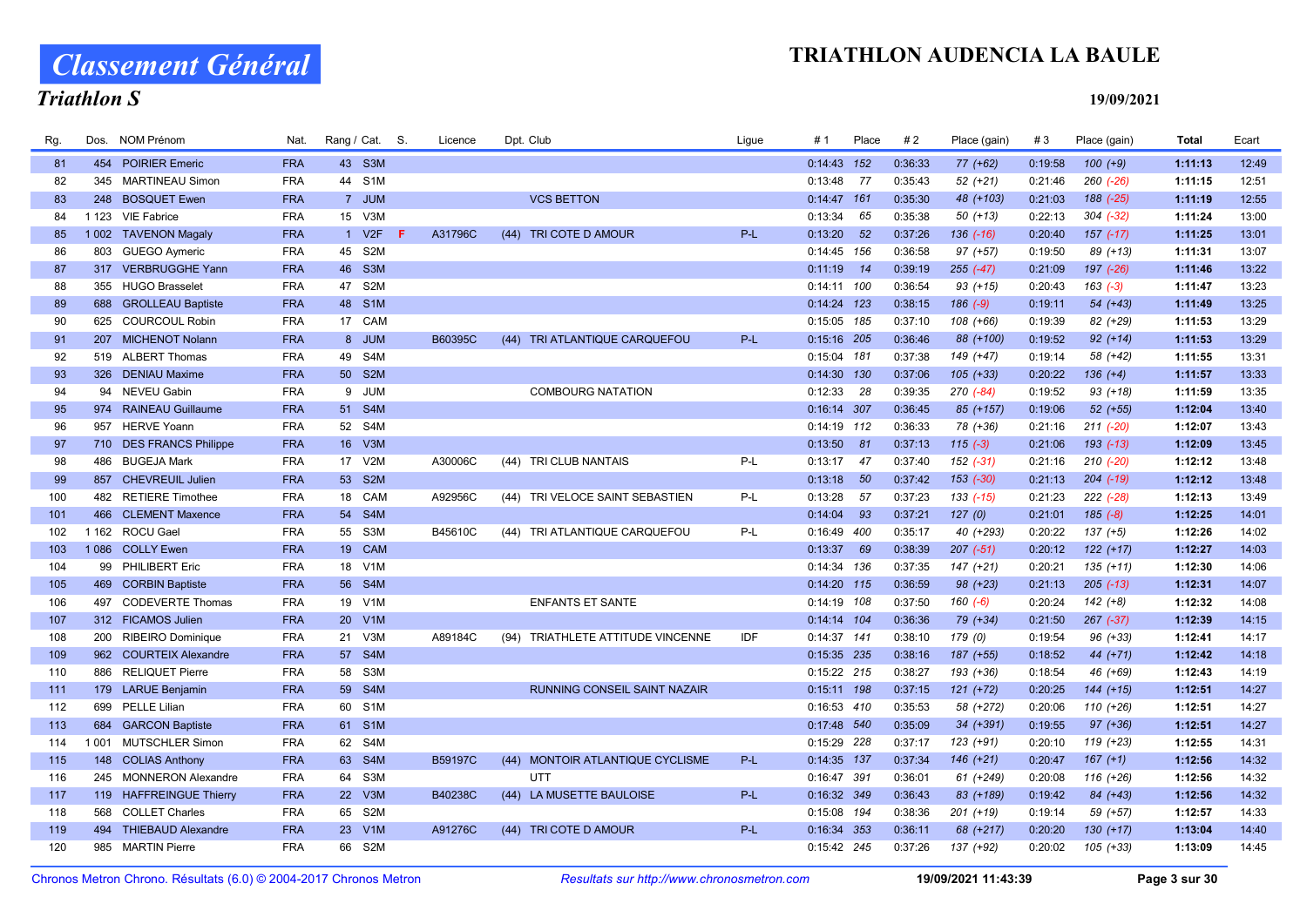Classement Général

# Triathlon S

| Rg. |         | Dos. NOM Prénom            | Nat.       | Rang / Cat. S. |        |    | Licence | Dpt. Club                       | Ligue      | # 1           | Place | #2      | Place (gain)  | #3      | Place (gain)  | <b>Total</b> | Ecart |
|-----|---------|----------------------------|------------|----------------|--------|----|---------|---------------------------------|------------|---------------|-------|---------|---------------|---------|---------------|--------------|-------|
| 121 |         | 350 MENANTEAU Xavier       | <b>FRA</b> |                | 24 V1M |    |         |                                 |            | 0:15:50 260   |       | 0:37:48 | $155 (+90)$   | 0:19:33 | 72 (+49)      | 1:13:10      | 14:46 |
| 122 |         | 850 GROSBOIS Cyril         | <b>FRA</b> |                | 67 S3M |    |         |                                 |            | 0:13:39       | 70    | 0:38:38 | $203$ $(-51)$ | 0:20:55 | $178(-1)$     | 1:13:10      | 14:46 |
| 123 |         | 260 LEON Mickael           | <b>FRA</b> |                | 68 S4M |    |         |                                 |            | 0:15:05 184   |       | 0:38:07 | $177 (+27)$   | 0:20:04 | $106 (+34)$   | 1:13:15      | 14:51 |
| 124 |         | 110 ROBIN Rachelle         | <b>FRA</b> |                | 3 S1F  | F  |         | <b>GASNY RUNNING</b>            |            | $0:14:40$ 145 |       | 0:38:17 | $188(-3)$     | 0:20:21 | 134 (+24)     | 1:13:18      | 14:54 |
| 125 |         | 288 BOULMER Thomas         | <b>FRA</b> |                | 69 S3M |    |         |                                 |            | 0:15:28 226   |       | 0:37:10 | 109 (+96)     | 0:20:42 | $161 (+5)$    | 1:13:19      | 14:55 |
| 126 |         | 142 DEFOOR Florine         | <b>FRA</b> |                | 1 CAF  | F. | A32152C | LES SABLES VENDEE TRI<br>(85)   | P-L        | 0:11:50       | 20    | 0:39:27 | 262 (-71)     | 0:22:05 | 291 (-35)     | 1:13:21      | 14:57 |
| 127 |         | 241 PERBET VERNIAU Quentin | <b>FRA</b> |                | 70 S3M |    |         | <b>TUB</b>                      |            | $0:14:52$ 172 |       | 0:37:29 | $142 (+50)$   | 0:21:01 | $186 (-5)$    | 1:13:22      | 14:58 |
| 128 | 1089    | MONCEAUX Jordan            | <b>FRA</b> | 71 S2M         |        |    |         |                                 |            | 0:16:03 285   |       | 0:36:45 | 86 (+145)     | 0:20:36 | $153 (+12)$   | 1:13:23      | 14:59 |
| 129 |         | 459 MENETRIER Camille      | <b>FRA</b> |                | 25 V2M |    | B10046C | (44) TRI CLUB NANTAIS           | P-L        | 0:15:30 232   |       | 0:37:05 | 103 (+103)    | 0:20:49 | 172(0)        | 1:13:23      | 14:59 |
| 130 |         | 713 FRANCES Olivier        | <b>FRA</b> |                | 72 S4M |    |         |                                 |            | $0:14:44$ 155 |       | 0:37:55 | 165 (+22)     | 0:20:48 | $169 (+3)$    | 1:13:27      | 15:03 |
| 131 |         | 270 GUIMBRETIERE Benoit    | <b>FRA</b> |                | 73 S2M |    |         |                                 |            | 0:15:06 187   |       | 0:37:49 | $157 (+41)$   | 0:20:34 | $152 (+15)$   | 1:13:28      | 15:04 |
| 132 |         | 332 LAIRY Ronan            | <b>FRA</b> |                | 74 S2M |    |         |                                 |            | 0:16:25 334   |       | 0:38:14 | 183 (+119)    | 0:18:52 | $43 (+83)$    | 1:13:30      | 15:06 |
| 133 |         | 219 LANCON Gregoire        | <b>FRA</b> |                | 75 S2M |    | B83548C | (44) TRI CLUB NANTAIS           | P-L        | 0:15:04 182   |       | 0:37:02 | $100 (+73)$   | 0:21:31 | $231 (-24)$   | 1:13:35      | 15:11 |
| 134 | 1 1 9 9 | <b>RUBIN Anatole</b>       | <b>FRA</b> |                | 76 S2M |    |         |                                 |            | 0:14:59 177   |       | 0:37:09 | $107 (+64)$   | 0:21:32 | $232 (-21)$   | 1:13:39      | 15:15 |
| 135 |         | 554 DURAND Benoit          | <b>FRA</b> |                | 77 S4M |    |         |                                 |            | $0:14:51$ 167 |       | 0:37:15 | 119 (+59)     | 0:21:36 | $237 (-27)$   | 1:13:41      | 15:17 |
| 136 |         | 521 WARMOES Romain         | <b>FRA</b> |                | 78 S1M |    |         |                                 |            | 0:14:44 153   |       | 0:39:00 | $228$ $(-21)$ | 0:20:00 | $102 (+38)$   | 1:13:43      | 15:19 |
| 137 |         | 443 SOUM Christophe        | <b>FRA</b> |                | 26 V1M |    |         |                                 |            | 0:15:20 212   |       | 0:37:33 | $145 (+67)$   | 0:20:51 | $175 (+8)$    | 1:13:44      | 15:20 |
| 138 |         | 1 039 POUVREAU Mathis      | <b>FRA</b> |                | 10 JUM |    |         |                                 |            | $0:17:14$ 462 |       | 0:36:02 | 62 (+300)     | 0:20:28 | 148 (+24)     | 1:13:44      | 15:20 |
| 139 |         | 68 POTTIER J Christophe    | <b>FRA</b> |                | 27 V5M |    | A29887C | (44) BEST TRI SAINT NAZAIRE     | P-L        | 0:15:54 266   |       | 0:36:57 | 95 (+122)     | 0:20:56 | $179 (+5)$    | 1:13:46      | 15:22 |
| 140 |         | 354 BERTHO Valentin        | <b>FRA</b> |                | 79 S2M |    |         |                                 |            | $0:14:31$ 132 |       | 0:38:37 | $202$ (-22)   | 0:20:43 | 162 (+14)     | 1:13:51      | 15:27 |
| 141 |         | 424 POUTEAU Frederic       | <b>FRA</b> |                | 28 V1M |    |         |                                 |            | 0:13:31       | 60    | 0:37:40 | 151 (-26)     | 0:22:43 | $352$ $(-55)$ | 1:13:52      | 15:28 |
| 142 |         | 272 HAUDEBOURG Thomas      | <b>FRA</b> |                | 29 V1M |    |         |                                 |            | 0:14:29 128   |       | 0:38:20 | 191 (-15)     | 0:21:06 | $192 (+1)$    | 1:13:54      | 15:30 |
| 143 |         | 435 GOURDAIN Clement       | <b>FRA</b> |                | 80 S4M |    |         |                                 |            | 0:15:53 264   |       | 0:36:41 | 82 (+136)     | 0:21:22 | $219$ (-15)   | 1:13:54      | 15:30 |
| 144 | 865     | <b>BALLIET Vincent</b>     | <b>FRA</b> |                | 81 S1M |    |         |                                 |            | 0:17:51 547   |       | 0:37:15 | 120 (+306)    | 0:18:51 | 42 (+97)      | 1:13:56      | 15:32 |
| 145 |         | 393 AUBERGEON Loan         | <b>FRA</b> |                | 82 S2M |    |         |                                 |            | $0:15:10$ 197 |       | 0:37:14 | $116 (+73)$   | 0:21:38 | $241 (-21)$   | 1:14:01      | 15:37 |
| 146 |         | 170 DE RUGY Julie          | <b>FRA</b> |                | 4 S1F  | F  | B58613C | (35) RENNES TRI                 | <b>BRE</b> | 0:12:19       | 24    | 0:38:42 | $211 (-58)$   | 0:23:10 | 405 (-64)     | 1:14:10      | 15:46 |
| 147 |         | 783 DE LA BROSSE Pierre    | <b>FRA</b> |                | 83 S2M |    |         |                                 |            | 0:15:48 256   |       | 0:37:28 | 139 (+95)     | 0:20:56 | $180 (+14)$   | 1:14:11      | 15:47 |
| 148 |         | 429 LABBE Augustin         | <b>FRA</b> | 84             | S3M    |    |         |                                 |            | 0:14:13 102   |       | 0:39:51 | 286 (-85)     | 0:20:09 | 117 (+39)     | 1:14:12      | 15:48 |
| 149 |         | 251 HANQUIEZ Julien        | <b>FRA</b> |                | 85 S3M |    | B16944C | (75) WILD TEAM TRI              | IDF        | $0:14:22$ 117 |       | 0:37:20 | $125 (+19)$   | 0:22:31 | $334 (-51)$   | 1:14:12      | 15:48 |
| 150 |         | 785 BOUCHET Thomas Alain   | <b>FRA</b> |                | 86 S4M |    |         |                                 |            | 0:17:38 516   |       | 0:37:48 | 156 (+259)    | 0:18:48 | 40 (+107)     | 1:14:13      | 15:49 |
| 151 |         | 814 GIMAT Pierre           | <b>FRA</b> |                | 87 S2M |    |         |                                 |            | $0:16:16$ 313 |       | 0:38:39 | 206 (+84)     | 0:19:20 | $62 (+78)$    | 1:14:14      | 15:50 |
| 152 |         | 21 VIGNON Baptiste         | <b>FRA</b> |                | 88 S3M |    |         |                                 |            | $0:14:10$ 99  |       | 0:38:02 | 170 (-18)     | 0:22:04 | 288 (-35)     | 1:14:15      | 15:51 |
| 153 |         | 216 LION Adrien            | <b>FRA</b> |                | 89 S2M |    | B78060C | TRI CLUB NANTAIS<br>(44)        | P-L        | $0:14:36$ 138 |       | 0:38:11 | $180(-1)$     | 0:21:35 | $235$ $(-14)$ | 1:14:21      | 15:57 |
| 154 |         | 160 VIAIRON Jerome         | <b>FRA</b> |                | 90 S4M |    | A96545C | (78) OXYGENE PSA                | IDF        | 0:16:45 386   |       | 0:37:20 | 124 (+196)    | 0:20:19 | 127 (+36)     | 1:14:23      | 15:59 |
| 155 |         | 753 MENARD Nicolas         | <b>FRA</b> |                | 30 V2M |    |         |                                 |            | 0:16:38 368   |       | 0:37:11 | 112 (+190)    | 0:20:41 | $158 (+23)$   | 1:14:29      | 16:05 |
| 156 |         | 235 BROSSARD Frederic      | <b>FRA</b> |                | 31 V2M |    | A29962C | <b>TRI CLUB NANTAIS</b><br>(44) | P-L        | $0:14:13$ 103 |       | 0:37:49 | $158(-1)$     | 0:22:29 | 327 (-52)     | 1:14:30      | 16:06 |
| 157 |         | 131 MOINARD Ludovic        | <b>FRA</b> |                | 91 S3M |    | B77314C | (53) LAVAL TRI CLUB             | P-L        | $0:16:18$ 318 |       | 0:38:45 | $215 (+79)$   | 0:19:28 | $67 (+82)$    | 1:14:31      | 16:07 |
| 158 |         | 246 PEUCHERET Tugdual      | <b>FRA</b> |                | 92 S2M |    | A01316C | VAL ANDRE TRIATHLON             |            | 0:15:06 189   |       | 0:36:58 | $96 (+83)$    | 0:22:29 | $326$ $(-52)$ | 1:14:32      | 16:08 |
| 159 |         | 816 ELSEN Nathan           | <b>FRA</b> |                | 20 CAM |    |         |                                 |            | 0:13:11       | 44    | 0:37:51 | $161$ (-39)   | 0:23:32 | 453 (-76)     | 1:14:33      | 16:09 |
| 160 | 334     | <b>JOUBIN Maxime</b>       | <b>FRA</b> |                | 93 S2M |    |         |                                 |            | 0:15:41 244   |       | 0:38:10 | 178 (+63)     | 0:20:48 | 170 (+21)     | 1:14:38      | 16:14 |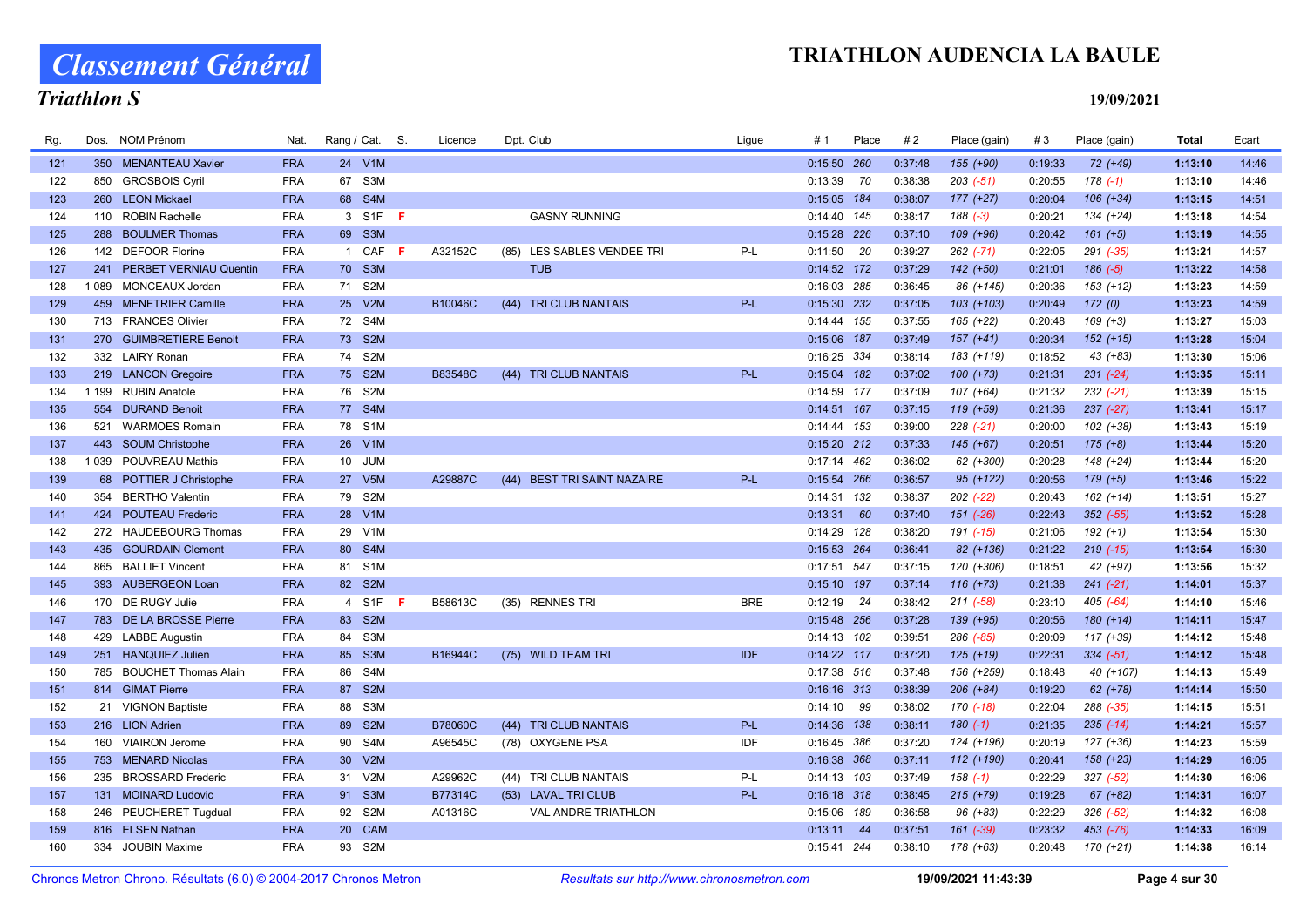Classement Général

### Triathlon S

| Rg. | Dos.    | NOM Prénom                                      | Nat.                     |                   | Rang / Cat. S.   | Licence | Dpt. Club                          | Ligue      | # 1                          | Place | #2                 | Place (gain)  | #3      | Place (gain)  | Total              | Ecart          |
|-----|---------|-------------------------------------------------|--------------------------|-------------------|------------------|---------|------------------------------------|------------|------------------------------|-------|--------------------|---------------|---------|---------------|--------------------|----------------|
| 161 |         | 1 113 VERMEERSCH Julien                         | <b>FRA</b>               | 94 S2M            |                  |         |                                    |            | $0:15:54$ 268                |       | 0:38:20            | 189 (+70)     | 0:20:28 | $147 (+37)$   | 1:14:41            | 16:17          |
| 162 |         | 368 RICHARD Arnaud                              | <b>FRA</b>               | 95 S3M            |                  |         |                                    |            | $0:14:37$ 139                |       | 0:37:14            | 117 (+38)     | 0:22:53 | $372(-61)$    | 1:14:43            | 16:19          |
| 163 |         | 852 GOUGEON Gael                                | <b>FRA</b>               | 32 V2M            |                  |         |                                    |            | 0:16:28 341                  |       | 0:37:06            | $104 (+174)$  | 0:21:12 | $201 (+4)$    | 1:14:45            | 16:21          |
| 164 |         | 1016 PAPIN Matthieu                             | <b>FRA</b>               | 96 S2M            |                  |         |                                    |            | 0:12:49                      | 36    | 0:37:20            | $126$ $(-21)$ | 0:24:41 | 571 (-107)    | 1:14:48            | 16:24          |
| 165 |         | 263 CODRON Clement                              | <b>FRA</b>               | 97 S1M            |                  |         |                                    |            | 0:16:07 292                  |       | 0:39:03            | $233 (+50)$   | 0:19:40 | 83 (+77)      | 1:14:49            | 16:25          |
| 166 |         | 155 FLEURY Jeremy                               | <b>FRA</b>               | 98 S2M            |                  | B85034C | (94) NOGENT SOLIDARITE TRI         | IDF        | $0:17:48$ 539                |       | 0:37:46            | 154 (+276)    | 0:19:16 | 60 (+97)      | 1:14:49            | 16:25          |
| 167 |         | 146 LANGLET Bastien                             | <b>FRA</b>               | 99 S3M            |                  |         | <b>LIVE LOVE RUN</b>               |            | $0:14:34$ 135                |       | 0:37:22            | $130 (+32)$   | 0:22:55 | $379(-64)$    | 1:14:50            | 16:26          |
| 168 | 987     | <b>JAUNET Alexandre</b>                         | <b>FRA</b>               | 100               | S3M              |         |                                    |            | 0:16:12 303                  |       | 0:36:57            | 94 (+148)     | 0:21:44 | $253$ (-13)   | 1:14:52            | 16:28          |
| 169 |         | 1011 AUBIN Guillaume                            | <b>FRA</b>               | 33 V1M            |                  |         |                                    |            | $0:17:19$ 472                |       | 0:37:22            | 132 (+254)    | 0:20:20 | 132 (+49)     | 1:15:01            | 16:37          |
| 170 | 1088    | <b>LELIEVRE Nicolas</b>                         | <b>FRA</b>               | 101 S3M           |                  |         |                                    |            | 0:17:57 555                  |       | 0:37:03            | 102 (+320)    | 0:20:02 | 104 (+65)     | 1:15:01            | 16:37          |
| 171 |         | 1029 SION Maxime                                | <b>FRA</b>               | 102 S4M           |                  |         |                                    |            | 0:16:48 397                  |       | 0:38:47            | $218 (+132)$  | 0:19:27 | 66 (+94)      | 1:15:01            | 16:37          |
| 172 |         | 1 155 MARAIS Vincent                            | <b>FRA</b>               | 34 V4M            |                  | A31497C | <b>BOUGUENAIS CLUB TRI</b><br>(44) | $P-L$      | $0:15:05$ 183                |       | 0:37:21            | 129 (+58)     | 0:22:43 | $353 (-47)$   | 1:15:08            | 16:44          |
| 173 | 244     | <b>CLEMOT Remi</b>                              | <b>FRA</b>               | 103 S3M           |                  |         | <b>UTT</b>                         |            | 0:17:02 434                  |       | 0:37:08            | 106 (+239)    | 0:21:00 | 183 (+22)     | 1:15:09            | 16:45          |
| 174 | 1 0 3 7 | <b>MENARD Quentin</b>                           | <b>FRA</b>               | 11 JUM            |                  |         |                                    |            | 0:17:48 538                  |       | 0:36:21            | 73 (+345)     | 0:21:03 | 190 (+19)     | 1:15:11            | 16:47          |
| 175 |         | 425 MORIN Gaetan                                | <b>FRA</b>               | 104 S2M           |                  |         |                                    |            | $0:14:30$ 129                |       | 0:41:10            | 373 (-139)    | 0:19:34 | 73 (+93)      | 1:15:12            | 16:48          |
| 176 |         | 205 COULON Pierre                               | <b>FRA</b>               | 21 CAM            |                  | B61591C | (44) TRI ATLANTIQUE CARQUEFOU      | $P-L$      | $0:13:45$ 75                 |       | 0:41:13            | 384 (-159)    | 0:20:16 | 125 (+58)     | 1:15:13            | 16:49          |
| 177 |         | 996 ABID Sonny                                  | <b>FRA</b>               | 105 S2M           |                  |         |                                    |            | $0:16:17$ 316                |       | 0:38:46            | $217 (+76)$   | 0:20:13 | $123 (+63)$   | 1:15:15            | 16:51          |
| 178 |         | 960 DROUET Thierry                              | <b>FRA</b>               | 35 V4M            |                  | A29402C | (37) SAINT AVERTIN SPORTS TRI 37   | <b>CEN</b> | 0:17:09 450                  |       | 0:36:44            | 84 (+267)     | 0:21:23 | $224 (+5)$    | 1:15:16            | 16:52          |
| 179 |         | 602 LE DU Christophe                            | <b>FRA</b>               | 36 V2M            |                  |         |                                    |            | $0:17:30$ 499                |       | 0:37:21            | 128 (+272)    | 0:20:27 | 146 (+48)     | 1:15:17            | 16:53          |
| 180 |         | 430 NAUD Pierre Olivier                         | <b>FRA</b>               | 106 S4M           |                  |         |                                    |            | 0:15:43 248                  |       | 0:38:41            | 208 (+40)     | 0:20:54 | 177 (+28)     | 1:15:18            | 16:54          |
| 181 |         | 161 RETIERE Romuald                             | <b>FRA</b>               | 107 S4M           |                  |         | (44) PAYS D ANCENIS CLUB TRI 44    | P-L        | $0:14:46$ 160                |       | 0:39:57            | 295 (-59)     | 0:20:38 | 154 (+38)     | 1:15:20            | 16:56          |
| 182 |         | 8 GILLOT Anael                                  | <b>FRA</b>               | 108               | S <sub>1</sub> M |         |                                    |            | $0:14:25$ 125                |       | 0:39:35            | $271$ $(-60)$ | 0:21:22 | $218 (+3)$    | 1:15:21            | 16:57          |
| 183 |         | 805 MATHON Paul                                 | <b>FRA</b>               | 109               | S <sub>2M</sub>  |         |                                    |            | 0:15:48 254                  |       | 0:37:12            | 113 (+103)    | 0:22:23 | $314 (-32)$   | 1:15:22            | 16:58          |
| 184 |         | 917 MATHIEU Stephane                            | <b>FRA</b>               | 37 V3M            |                  |         |                                    |            | 0:15:25 220                  |       | 0:37:13            | 114 (+89)     | 0:22:45 | $355 (-53)$   | 1:15:22            | 16:58          |
| 185 |         | 947 RONDEAU Mathias                             | <b>FRA</b>               | 110 S1M           |                  |         |                                    |            | $0:16:17$ 314                |       | 0:38:38            | $205 (+86)$   | 0:20:29 | 149 (+43)     | 1:15:23            | 16:59          |
| 186 |         | 969 PESSINA Anthony                             | <b>FRA</b>               | 111 S4M           |                  |         |                                    |            | 0:16:39 370                  |       | 0:37:28            | 140 (+178)    | 0:21:17 | $213 (+6)$    | 1:15:24            | 17:00          |
| 187 |         | 768 ARTAILLOU Firmin                            | <b>FRA</b>               | 112 S2M           |                  |         |                                    |            | 0:15:23 217                  |       | 0:38:20            | 190 (+44)     | 0:21:44 | $254$ (-14)   | 1:15:27            | 17:03          |
| 188 | 728     | <b>LEBORGNE Thibault</b>                        | <b>FRA</b>               | 113 S2M           |                  |         |                                    |            | 0:17:51 546                  |       | 0:36:22            | 74 (+350)     | 0:21:16 | $209 (+8)$    | 1:15:27            | 17:03          |
| 189 |         | 490 HICQUEL Clement                             | <b>FRA</b>               | 114 S3M           |                  |         |                                    |            | $0:14:18$ 106                |       | 0:39:18            | $254 (-62)$   | 0:21:52 | $271 (-21)$   | 1:15:27            | 17:03          |
| 190 |         | 935 LE GALL Fabien                              | <b>FRA</b>               | 115 S3M           |                  |         |                                    |            | $0:14:30$ 131                |       | 0:38:48            | 220 (-32)     | 0:22:18 | $309$ $(-27)$ | 1:15:35            | 17:11          |
| 191 |         | 71 LICATA Chiara                                | <b>FRA</b>               |                   | 2 CAF<br>-F      | A89371C | (44) BEST TRI SAINT NAZAIRE        | $P-L$      | $0:12:28$ 27                 |       | 0:39:46            | $281 (-91)$   | 0:23:23 | $434 (-73)$   | 1:15:36            | 17:12          |
| 192 |         | 1 082 CHADAIL Mathieu                           | <b>FRA</b>               | 116 S4M           |                  |         |                                    |            | $0:14:39$ 143                |       | 0:39:50            | 285 (-69)     | 0:21:10 | 199 (+20)     | 1:15:37            | 17:13          |
| 193 |         | 583 HEUVELINE Luc                               | <b>FRA</b>               | 12 JUM            |                  |         |                                    |            | $0:14:25$ 124                |       | 0:39:16            | $250$ (-48)   | 0:22:01 | $281 (-21)$   | 1:15:41            | 17:17          |
| 194 | 994     | <b>NARBOUX Laurent</b>                          | <b>FRA</b>               | 38 V2M<br>117 S2M |                  |         |                                    |            | 0:15:07 191                  |       | 0:39:29            | $264$ $(-23)$ | 0:21:09 | 196 (+20)     | 1:15:44            | 17:20          |
| 195 |         | 884 PASQUET Yoan                                | <b>FRA</b><br><b>FRA</b> |                   | V2M              |         |                                    |            | $0:17:36$ 513                |       | 0:36:26            | 75 (+327)     | 0:21:43 | $251 (-9)$    | 1:15:44            | 17:20          |
| 196 |         | 1079 COLLY Olivier                              |                          | 39                |                  |         |                                    |            | 0:16:47 394                  |       | 0:38:14            | 184 (+157)    | 0:20:43 | 164 (+41)     | 1:15:44            | 17:20          |
| 197 |         | 677 MENARD Thierry                              | <b>FRA</b>               | 40 V2M            |                  |         |                                    |            | 0:17:43 529                  |       | 0:37:57            | 166 (+260)    | 0:20:05 | 109 (+72)     | 1:15:45            | 17:21          |
| 198 |         | 239 DAVID Gaetan                                | <b>FRA</b><br><b>FRA</b> | 118 S3M           |                  | B63257C | (44) TRI COTE D AMOUR              | P-L        | 0:16:05 287<br>$0:16:17$ 315 |       | 0:37:59<br>0:39:05 | 167 (+99)     | 0:21:48 | $263$ $(-10)$ | 1:15:51<br>1:15:54 | 17:27<br>17:30 |
| 199 |         | 156 DE L ESPINAY Gregoire<br>693 MORIN Francois | <b>FRA</b>               | 41 V1M            |                  |         |                                    |            |                              |       |                    | $236 (+64)$   | 0:20:33 | 151 (+52)     |                    | 17:32          |
| 200 |         |                                                 |                          | 42 V1M            |                  |         |                                    |            | 0:19:19 740                  |       | 0:38:44            | 213 (+363)    | 0:17:54 | $21 (+177)$   | 1:15:56            |                |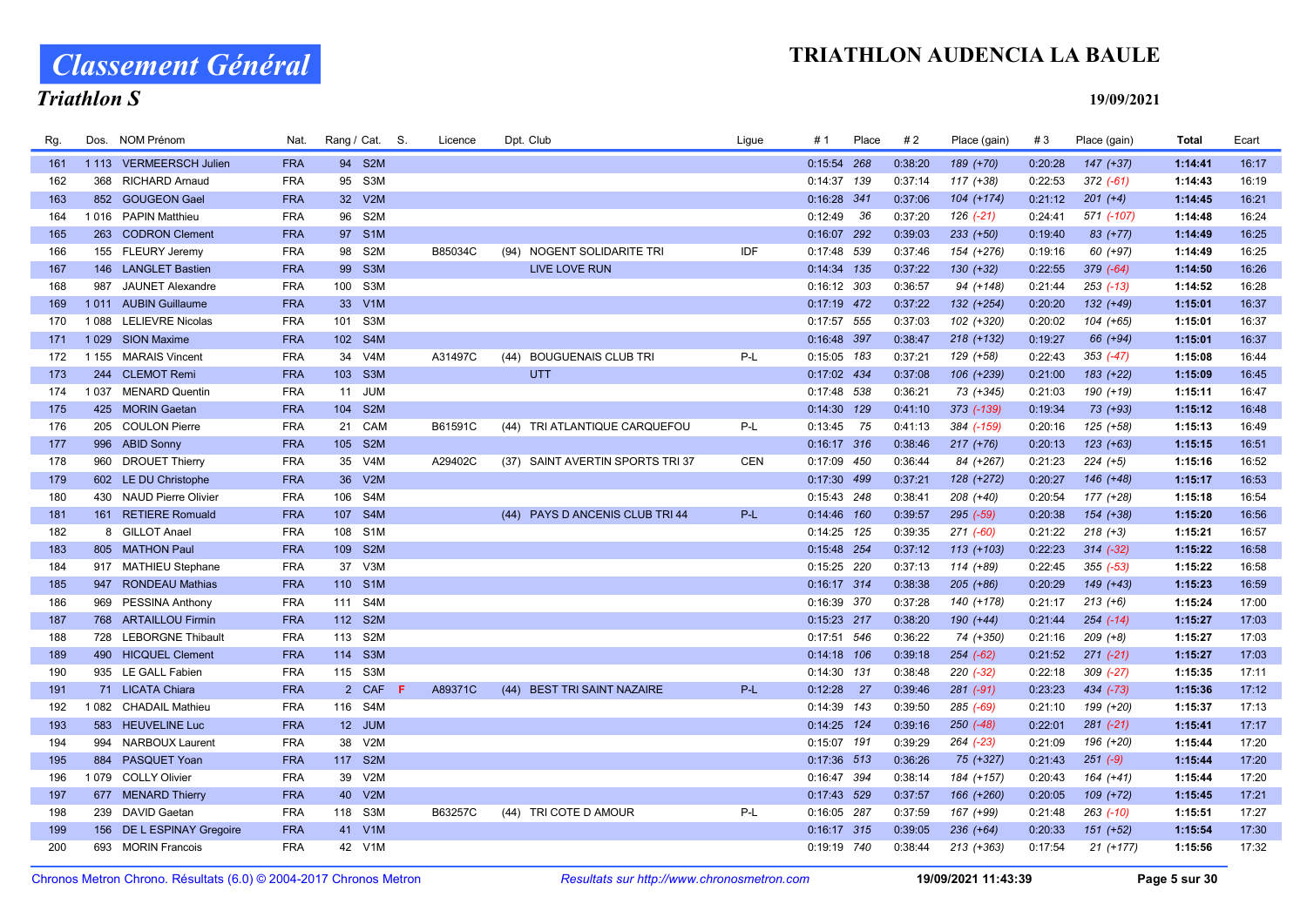# Classement Général

# Triathlon S

| Rg. | Dos. | <b>NOM Prénom</b>         | Nat.       | Rang / Cat. S. |                  |     | Licence        | Dpt. Club                           | Ligue      | #1            | Place | #2      | Place (gain)  | #3      | Place (gain)  | <b>Total</b> | Ecart |
|-----|------|---------------------------|------------|----------------|------------------|-----|----------------|-------------------------------------|------------|---------------|-------|---------|---------------|---------|---------------|--------------|-------|
| 201 |      | 267 DUPUY Dimitri         | <b>FRA</b> |                | 43 V1M           |     |                |                                     |            | 0:15:20 209   |       | 0:37:52 | $162 (+51)$   | 0:22:47 | $358$ $(-43)$ | 1:15:58      | 17:34 |
| 202 |      | 498 SOUBIGOU Jean Loic    | <b>FRA</b> | 44 V2M         |                  |     | A76828C        | (44) TRI SPORT COUERONNAIS          | P-L        | $0:15:12$ 200 |       | 0:37:17 | 122 (+73)     | 0:23:32 | 452 (-75)     | 1:15:59      | 17:35 |
| 203 |      | 126 GIRAUDEAU Axelle      | <b>FRA</b> |                | 1 JUF            | F.  | A91415C        | (85) LA ROCHE VENDEE TRI            | P-L        | $0:12:42$ 31  |       | 0:39:40 | 275 (-92)     | 0:23:40 | 470 (-80)     | 1:16:01      | 17:37 |
| 204 |      | 579 MAHE Quentin          | <b>FRA</b> | 119 S3M        |                  |     |                |                                     |            | 0:15:37 240   |       | 0:37:25 | 135 (+88)     | 0:23:01 | 392 (-52)     | 1:16:02      | 17:38 |
| 205 |      | 638 DUPIN Maxence         | <b>FRA</b> |                | 22 CAM           |     |                |                                     |            | $0:16:19$ 321 |       | 0:39:56 | 294 (+24)     | 0:19:50 | $90 (+92)$    | 1:16:04      | 17:40 |
| 206 |      | 628 CALVE Martin          | <b>FRA</b> | 13 JUM         |                  |     |                |                                     |            | 0:16:10 297   |       | 0:39:14 | 247 (+43)     | 0:20:42 | 160 (+48)     | 1:16:05      | 17:41 |
| 207 |      | 398 COURILLEAU Christophe | <b>FRA</b> | 120 S4M        |                  |     |                |                                     |            | $0:14:18$ 107 |       | 0:39:28 | $263$ $(-70)$ | 0:22:22 | $313 (-30)$   | 1:16:08      | 17:44 |
| 208 |      | 845 GALLEY Louis          | <b>FRA</b> | 121 S1M        |                  |     |                |                                     |            | 0:16:18 317   |       | 0:38:30 | 197 (+93)     | 0:21:23 | $223 (+16)$   | 1:16:10      | 17:46 |
| 209 |      | 1 126 CAUZIC Francois     | <b>FRA</b> | 122 S4M        |                  |     |                |                                     |            | $0:15:08$ 193 |       | 0:42:24 | 480 (-158)    | 0:18:40 | $37 (+142)$   | 1:16:12      | 17:48 |
| 210 |      | 507 GRANGER Sebastien     | <b>FRA</b> | 45 V1M         |                  |     |                |                                     |            | 0:16:44 382   |       | 0:39:10 | 242 (+104)    | 0:20:25 | 145 (+68)     | 1:16:18      | 17:54 |
| 211 |      | 953 GUILLOIS Antoine      | <b>FRA</b> | 123 S3M        |                  |     |                |                                     |            | 0:19:18 737   |       | 0:38:05 | 172 (+393)    | 0:19:00 | 49 (+133)     | 1:16:22      | 17:58 |
| 212 |      | 315 LEBLAIS Arthur        | <b>FRA</b> | 124 S2M        |                  |     |                |                                     |            | $0:14:42$ 148 |       | 0:39:25 | $261$ $(-43)$ | 0:22:17 | $308$ $(-21)$ | 1:16:23      | 17:59 |
| 213 |      | 707 HOQUETIS Lionel       | <b>FRA</b> | 125 S4M        |                  |     |                |                                     |            | 0:15:47 252   |       | 0:38:41 | $209 (+41)$   | 0:21:57 | $276(-2)$     | 1:16:24      | 18:00 |
| 214 | 491  | JOUVE Philippe            | <b>FRA</b> | 46             | V3M              |     |                |                                     |            | 0:15:28 227   |       | 0:39:11 | 243 (+10)     | 0:21:46 | $262 (+3)$    | 1:16:25      | 18:01 |
| 215 |      | 537 PERRAIS Jean Baptiste | <b>FRA</b> | 126 S1M        |                  |     |                |                                     |            | 0:15:07 192   |       | 0:37:49 | $159 (+45)$   | 0:23:30 | 446 (-68)     | 1:16:26      | 18:02 |
| 216 |      | 201 BEAUVAIS Baptiste     | <b>FRA</b> | 127 S2M        |                  |     | B62031C        | TRIATHLETE CLUB NARBONNAIS          |            | 0:16:29 342   |       | 0:39:15 | 248 (+70)     | 0:20:47 | 166 (+56)     | 1:16:29      | 18:05 |
| 217 |      | 61 PRESTWICH Zachary      | <b>FRA</b> | 47 V2M         |                  |     |                | (49) ASPTT ANGERS                   | P-L        | $0:14:12$ 101 |       | 0:39:02 | $231 (-58)$   | 0:23:17 | $422 (-58)$   | 1:16:30      | 18:06 |
| 218 |      | 271 RICHER Clement        | <b>FRA</b> | 128 S3M        |                  |     |                |                                     |            | 0:14:05       | 94    | 0:40:52 | 355 (-139)    | 0:21:37 | $239 (+15)$   | 1:16:33      | 18:09 |
| 219 |      | 752 ORY Anne Camille      | <b>FRA</b> |                | 5 S1F            | - F |                |                                     |            | $0:14:39$ 144 |       | 0:39:00 | $227 (-27)$   | 0:22:56 | $380 (-48)$   | 1:16:34      | 18:10 |
| 220 |      | 180 ORY Sebastien         | <b>FRA</b> | 48 V3M         |                  |     | A29706C        | (72) SABLE TRI                      | P-L        | 0:13:54       | 86    | 0:39:43 | 279 (-83)     | 0:22:58 | $384 (-51)$   | 1:16:34      | 18:10 |
| 221 |      | 121 PAPIN Cyril           | <b>FRA</b> | 129 S4M        |                  |     | B70174C        | (85) LA ROCHE VENDEE TRI            | P-L        | 0:14:00       | 92    | 0:39:58 | 296 (-92)     | 0:22:40 | $345 (-37)$   | 1:16:37      | 18:13 |
| 222 |      | 120 VAMECK Sylvain        | <b>FRA</b> | 130 S4M        |                  |     | A97230C        | (85) LA ROCHE VENDEE TRI            | P-L        | 0:13:17       | 48    | 0:38:38 | $204$ $(-54)$ | 0:24:44 | 578 (-120)    | 1:16:38      | 18:14 |
| 223 |      | 19 MICHEL Alexandre       | <b>FRA</b> | 131 S3M        |                  |     |                |                                     |            | 0:13:51       | 82    | 0:40:26 | 323 (-118)    | 0:22:27 | $321 (-23)$   | 1:16:42      | 18:18 |
| 224 |      | 23 DURANTON Thierry       | <b>FRA</b> | 49             | V2M              |     |                |                                     |            | 0:15:36 238   |       | 0:38:29 | 195 (+49)     | 0:22:39 | 344 (-35)     | 1:16:42      | 18:18 |
| 225 |      | 772 CHARBONNEAU Nicolas   | <b>FRA</b> | 132 S2M        |                  |     |                |                                     |            | $0:16:14$ 308 |       | 0:38:42 | $210 (+76)$   | 0:21:48 | $265 (+7)$    | 1:16:43      | 18:19 |
| 226 | 87   | <b>PRIMAULT Fabien</b>    | <b>FRA</b> | 50 V1M         |                  |     | A44279C        | <b>CHATEAUGIRON TRI</b>             | <b>BRE</b> | 0:15:23 216   |       | 0:38:56 | $223 (+14)$   | 0:22:27 | $323 (-24)$   | 1:16:45      | 18:21 |
| 227 |      | 1 163 LATOUCHE Samuel     | <b>FRA</b> | 133 S4M        |                  |     | <b>B74880C</b> | <b>INDIV LIGUE PAYS DE LA LOIRE</b> | P-L        | $0:17:33$ 505 |       | 0:37:54 | 164 (+247)    | 0:21:22 | $220 (+31)$   | 1:16:48      | 18:24 |
| 228 |      | 240 THEBAULT Castille     | <b>FRA</b> |                | 3 CAF            | -F. | B12592C        | (44) TRI COTE D AMOUR               | P-L        | 0:13:36       | 66    | 0:39:43 | 278 (-98)     | 0:23:32 | 454 (-64)     | 1:16:50      | 18:26 |
| 229 |      | 48 CLOUET Paul            | <b>FRA</b> |                | 14 JUM           |     | B66215C        | (49) ASPTT ANGERS                   | P-L        | 0:14:09       | 98    | 0:39:43 | 277 (-84)     | 0:23:03 | $395 (-47)$   | 1:16:54      | 18:30 |
| 230 |      | 1075 KUNG Florian         | <b>FRA</b> | 134            | S4M              |     |                |                                     |            | $0:14:22$ 118 |       | 0:40:02 | 300 (-89)     | 0:22:31 | $333 (-23)$   | 1:16:54      | 18:30 |
| 231 |      | 377 CUCHEROUSSET Thibaut  | <b>FRA</b> | 135 S2M        |                  |     |                |                                     |            | 0:16:28 340   |       | 0:40:38 | $342 (+6)$    | 0:19:51 | $91 (+103)$   | 1:16:56      | 18:32 |
| 232 |      | 505 BANI Nathan           | <b>FRA</b> | 136 S1M        |                  |     |                |                                     |            | 0:16:38 365   |       | 0:39:32 | 266 (+76)     | 0:20:48 | 171 (+57)     | 1:16:57      | 18:33 |
| 233 |      | 644 RIVIERE Patrice       | <b>FRA</b> | 51 V4M         |                  |     |                |                                     |            | $0:17:24$ 484 |       | 0:35:47 | 56 (+328)     | 0:23:53 | 491 (-77)     | 1:17:03      | 18:39 |
| 234 | 320  | <b>RIBOT Thomas</b>       | <b>FRA</b> | 137            | S <sub>2</sub> M |     |                |                                     |            | $0:14:50$ 166 |       | 0:40:54 | 359 (-107)    | 0:21:21 | $216 (+39)$   | 1:17:05      | 18:41 |
| 235 |      | 1 104 QUENTIN Choisnet    | <b>FRA</b> | 138 S2M        |                  |     |                |                                     |            | $0:14:19$ 109 |       | 0:41:06 | 371 (-146)    | 0:21:42 | 249 (+20)     | 1:17:06      | 18:42 |
| 236 |      | 539 LEROUX Maxime         | <b>FRA</b> | 139            | S3M              |     |                |                                     |            | 0:13:45       | 74    | 0:41:03 | 368 (-149)    | 0:22:25 | $317$ (-13)   | 1:17:12      | 18:48 |
| 237 |      | 674 LESAULT Charles       | <b>FRA</b> | 140 S4M        |                  |     |                |                                     |            | 0:18:37 647   |       | 0:38:58 | 226 (+292)    | 0:19:39 | 79 (+118)     | 1:17:13      | 18:49 |
| 238 |      | 913 LEGER Corentin        | <b>FRA</b> | 141 S1M        |                  |     |                |                                     |            | $0:14:40$ 146 |       | 0:40:59 | 365 (-121)    | 0:21:37 | 238 (+29)     | 1:17:15      | 18:51 |
| 239 |      | 500 OLIVO Mathieu         | <b>FRA</b> | 142 S2M        |                  |     |                |                                     |            | 0:15:46 251   |       | 0:38:34 | 198 (+47)     | 0:22:56 | $381 (-35)$   | 1:17:15      | 18:51 |
| 240 |      | 727 BERCEGEAY Thomas      | <b>FRA</b> | 143 S3M        |                  |     |                |                                     |            | 0:14:59 176   |       | 0:39:31 | 265 (-37)     | 0:22:49 | $366 (-27)$   | 1:17:18      | 18:54 |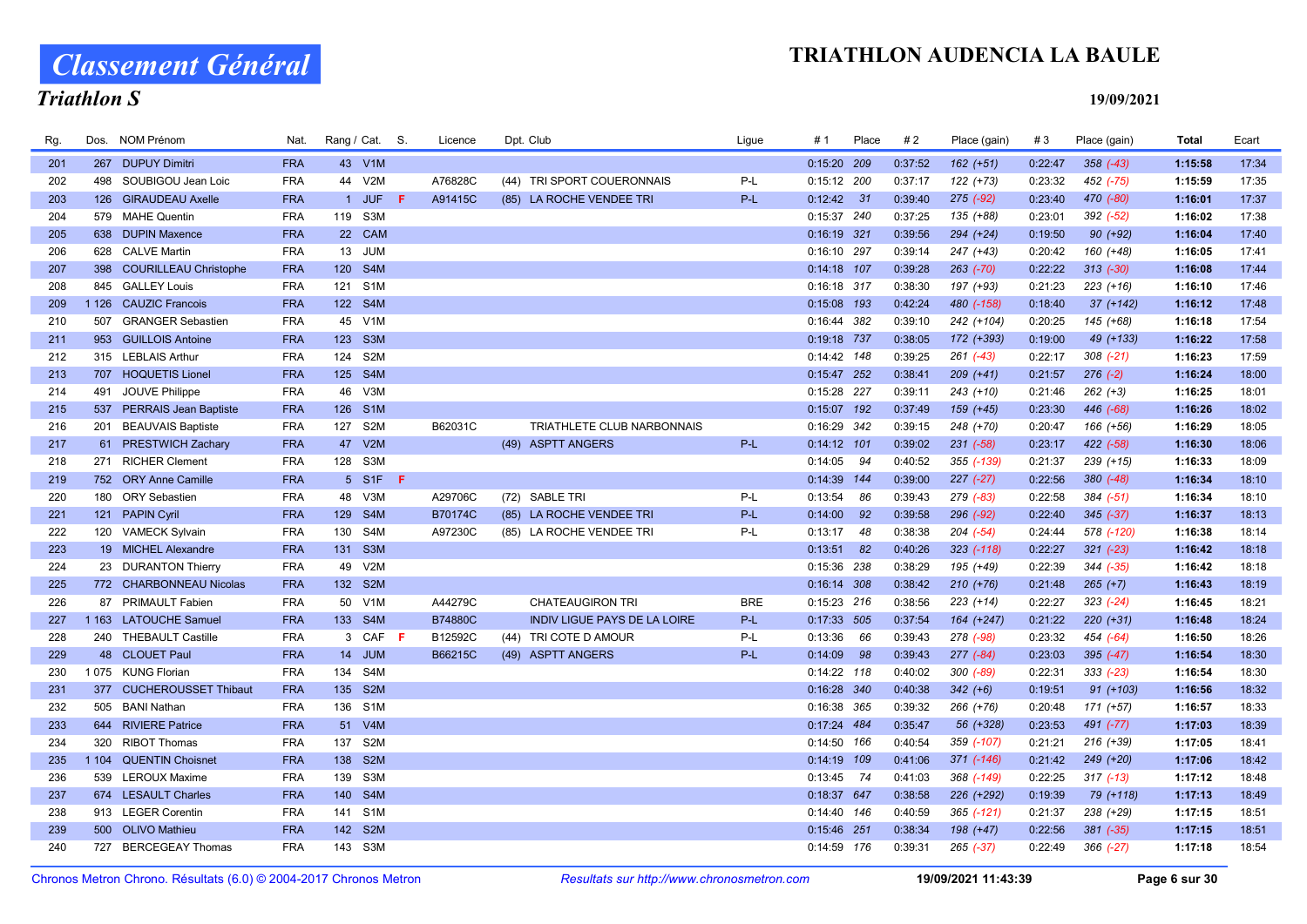Classement Général

# Triathlon S

| Rg. | Dos.    | NOM Prénom                | Nat.       | Rang / Cat. S.          |     | Licence | Dpt. Club                     | Ligue      | # 1           | Place | #2      | Place (gain)  | #3      | Place (gain)  | Total   | Ecart |
|-----|---------|---------------------------|------------|-------------------------|-----|---------|-------------------------------|------------|---------------|-------|---------|---------------|---------|---------------|---------|-------|
| 241 |         | 1035 HAYE Nathan          | <b>FRA</b> | 23 CAM                  |     |         |                               |            | 0:16:53 408   |       | 0:39:19 | 256 (+115)    | 0:21:10 | 198 (+52)     | 1:17:21 | 18:57 |
| 242 | 731     | <b>RIVIERE Arthur</b>     | <b>FRA</b> | S <sub>2</sub> M<br>144 |     |         |                               |            | 0:16:58 422   |       | 0:38:44 | $214 (+151)$  | 0:21:40 | 246 (+29)     | 1:17:22 | 18:58 |
| 243 | 138     | <b>JUDIC David</b>        | <b>FRA</b> | 52 V3M                  |     |         | LES BONS PIEDS GUIGNEN        |            | 0:16:54 411   |       | 0:40:18 | $318 (+73)$   | 0:20:11 | $121 (+95)$   | 1:17:23 | 18:59 |
| 244 |         | 1061 MOREL Adrien         | <b>FRA</b> | S4M<br>145              |     |         |                               |            | 0:17:57 556   |       | 0:35:31 | 49 (+391)     | 0:23:56 | 494 (-79)     | 1:17:23 | 18:59 |
| 245 |         | 150 NIEL Nicolas          | <b>FRA</b> | 53<br>V1M               |     | B41900C | (83) MYTRIBE                  | <b>PCA</b> | 0:16:22 326   |       | 0:38:58 | $225 (+77)$   | 0:22:06 | $292 (+4)$    | 1:17:24 | 19:00 |
| 246 |         | 204 TULARD Martin         | <b>FRA</b> | 146<br>S <sub>2</sub> M |     | B16213C | (44) TRI ATLANTIQUE CARQUEFOU | P-L        | 0:16:15 309   |       | 0:37:30 | 143 (+133)    | 0:23:41 | 473 (-70)     | 1:17:25 | 19:01 |
| 247 |         | 62 BATAILLER Jeremie      | <b>FRA</b> | 147<br>S <sub>3</sub> M |     |         | <b>ASPTT TOURS</b>            |            | 0:16:26 337   |       | 0:40:42 | $347 (+2)$    | 0:20:21 | $133 (+88)$   | 1:17:28 | 19:04 |
| 248 | 1 1 1 9 | <b>BETTON Antoine</b>     | <b>FRA</b> | S <sub>1</sub> M<br>148 |     |         |                               |            | 0:16:25 335   |       | 0:38:46 | 216 (+90)     | 0:22:18 | $310(-3)$     | 1:17:29 | 19:05 |
| 249 | 258     | <b>BODSON Guillaume</b>   | <b>FRA</b> | 149 S2M                 |     |         |                               |            | 0:14:26 126   |       | 0:39:55 | 291 (-79)     | 0:23:10 | $406$ $(-44)$ | 1:17:30 | 19:06 |
| 250 |         | 761 VINCENT Hugo          | <b>FRA</b> | S <sub>2</sub> M<br>150 |     |         |                               |            | 0:14:41 147   |       | 0:40:06 | $305$ $(-75)$ | 0:22:49 | $363$ (-28)   | 1:17:35 | 19:11 |
| 251 |         | 558 REGNIER Damien        | <b>FRA</b> | 151 S4M                 |     |         |                               |            | 0:16:56 416   |       | 0:38:28 | 194 (+163)    | 0:22:13 | $303 (+2)$    | 1:17:35 | 19:11 |
| 252 | 306     | <b>CHIGOT Leonard</b>     | <b>FRA</b> | 152<br>S <sub>1</sub> M |     |         |                               |            | 0:13:09       | 42    | 0:42:16 | 465 (-214)    | 0:22:15 | $306 (+4)$    | 1:17:40 | 19:16 |
| 253 |         | 193 HENRY James           | <b>FRA</b> | S <sub>2M</sub><br>153  |     |         | <b>TBR</b>                    |            | 0:16:40 371   |       | 0:39:35 | 269 (+75)     | 0:21:27 | $227 (+43)$   | 1:17:40 | 19:16 |
| 254 |         | 572 GALLIOT Alexandre     | <b>FRA</b> | 154<br>S <sub>3</sub> M |     |         |                               |            | 0:15:08 195   |       | 0:39:47 | 284 (-36)     | 0:22:46 | $357$ (-23)   | 1:17:41 | 19:17 |
| 255 |         | 959 BOUILLAUD Thierry     | <b>FRA</b> | 54 V3M                  |     | B67348C | (85) ACLR                     | P-L        | 0:17:22 479   |       | 0:39:22 | 258 (+158)    | 0:21:00 | 184 (+66)     | 1:17:43 | 19:19 |
| 256 |         | 977 LE PODER David        | <b>FRA</b> | 155 S4M                 |     |         |                               |            | 0:17:24 483   |       | 0:38:30 | 196 (+204)    | 0:21:51 | 269 (+23)     | 1:17:44 | 19:20 |
| 257 |         | 1012 FOURE Olivier        | <b>FRA</b> | 55 V3M                  |     |         |                               |            | $0:15:21$ 213 |       | 0:39:01 | $229 (+7)$    | 0:23:24 | $437 (-51)$   | 1:17:45 | 19:21 |
| 258 | 1019    | LABASQUE Guillaume        | <b>FRA</b> | S4M<br>156              |     |         |                               |            | 0:18:46 668   |       | 0:39:44 | 280 (+263)    | 0:19:17 | $61 (+147)$   | 1:17:46 | 19:22 |
| 259 |         | 854 DUBOUCHET Oluvier     | <b>FRA</b> | V2M<br>56               |     |         |                               |            | 0:17:27 493   |       | 0:38:11 | 181 (+227)    | 0:22:11 | $301 (+7)$    | 1:17:49 | 19:25 |
| 260 |         | 712 BRAUD Leo             | <b>FRA</b> | S <sub>2</sub> M<br>157 |     |         |                               |            | 0:16:55 415   |       | 0:41:12 | 379 (+35)     | 0:19:43 | 85 (+120)     | 1:17:50 | 19:26 |
| 261 |         | 294 PERON Regis           | <b>FRA</b> | 158 S4M                 |     |         |                               |            | 0:17:34 506   |       | 0:39:01 | 230 (+191)    | 0:21:16 | $212 (+54)$   | 1:17:50 | 19:26 |
| 262 |         | 1 132 DANGLARD Aurelien   | <b>FRA</b> | 57 V1M                  |     |         |                               |            | 0:17:21 477   |       | 0:40:29 | 326 (+112)    | 0:20:02 | 103 (+103)    | 1:17:51 | 19:27 |
| 263 |         | 426 FRASSAINT Jacques     | <b>FRA</b> | 159 S2M                 |     |         |                               |            | 0:15:18 207   |       | 0:40:38 | $340 (-74)$   | 0:21:58 | $277 (+18)$   | 1:17:54 | 19:30 |
| 264 | 1 1 0 3 | <b>QUINTON Dominique</b>  | <b>FRA</b> | V <sub>2</sub> M<br>58  |     |         | (49) ASPTT ANGERS             | $P-L$      | 0:17:31 501   |       | 0:39:03 | 234 (+189)    | 0:21:21 | $215 (+48)$   | 1:17:54 | 19:30 |
| 265 |         | 843 GOUIN Nicolas         | <b>FRA</b> | 59 V2M                  |     |         |                               |            | 0:19:33 765   |       | 0:36:47 | $90 (+464)$   | 0:21:42 | $248 (+36)$   | 1:18:01 | 19:37 |
| 266 | 409     | <b>CHAUSSE Nicolas</b>    | <b>FRA</b> | S <sub>3</sub> M<br>160 |     |         |                               |            | 0:14:19 111   |       | 0:40:00 | 298 (-92)     | 0:23:49 | 485 (-63)     | 1:18:07 | 19:43 |
| 267 |         | 655 MORICE Olivier        | <b>FRA</b> | 60 V1M                  |     |         |                               |            | 0:17:26 489   |       | 0:38:02 | 171 (+230)    | 0:22:42 | $349(-8)$     | 1:18:10 | 19:46 |
| 268 | 103     | <b>DUBOIS Julien</b>      | <b>FRA</b> | V2M<br>61               |     | A77266C | (14) DEAUVILLE TROUVILLE TRI  | <b>NOR</b> | 0:16:09 296   |       | 0:38:05 | 173 (+97)     | 0:23:58 | 499 (-69)     | 1:18:11 | 19:47 |
| 269 | 1 0 2 5 | <b>CHAMPION Victorien</b> | <b>FRA</b> | S <sub>2M</sub><br>161  |     |         |                               |            | 0:13:01       | 38    | 0:41:25 | 404 (-172)    | 0:23:47 | 484 (-59)     | 1:18:13 | 19:49 |
| 270 | 1 100   | <b>BRAS</b> Emma          | <b>FRA</b> | 6 S1F                   | - F |         |                               |            | 0:15:06 188   |       | 0:41:18 | 395 (-118)    | 0:21:51 | 270 (+36)     | 1:18:15 | 19:51 |
| 271 | 534     | <b>FLORENT Arnaud</b>     | <b>FRA</b> | 62 V2M                  |     |         |                               |            | $0:15:25$ 218 |       | 0:41:45 | 434 (-119)    | 0:21:08 | 194 (+66)     | 1:18:17 | 19:53 |
| 272 | 1 1 5 6 | <b>OZANNE Thomas</b>      | <b>FRA</b> | 63 V1M                  |     |         |                               |            | 0:16:44 381   |       | 0:39:05 | 237 (+105)    | 0:22:30 | $332 (+4)$    | 1:18:18 | 19:54 |
| 273 |         | 20 RIPOCHE Alexandre      | <b>FRA</b> | 162 S3M                 |     |         |                               |            | 0:16:03 283   |       | 0:40:32 | $332 (-33)$   | 0:21:46 | $261 (+43)$   | 1:18:20 | 19:56 |
| 274 | 296     | <b>BOUAZIZ Ismail</b>     | <b>FRA</b> | S <sub>3</sub> M<br>163 |     |         |                               |            | 0:15:48 255   |       | 0:42:28 | 484 (-132)    | 0:20:06 | $112 (+113)$  | 1:18:21 | 19:57 |
| 275 |         | 934 BARRE Timothee        | <b>FRA</b> | 64<br>V1M               |     |         |                               |            | 0:16:48 396   |       | 0:37:38 | 150 (+187)    | 0:23:57 | 495 (-66)     | 1:18:22 | 19:58 |
| 276 |         | 93 LEGER Maxime           | <b>FRA</b> | 164<br>S <sub>1</sub> M |     | B35139C | (35) CNP REDON                | <b>BRE</b> | 0:14:43 150   |       | 0:37:23 | 134 (+40)     | 0:26:17 | 703 (-166)    | 1:18:22 | 19:58 |
| 277 | 975     | <b>CHENAULT Yoann</b>     | <b>FRA</b> | 165 S2M                 |     |         |                               |            | $0:14:51$ 168 |       | 0:41:21 | 399 (-127)    | 0:22:11 | $302 (+18)$   | 1:18:23 | 19:59 |
| 278 |         | 611 JOALLAND Bruno        | <b>FRA</b> | V3M<br>65               |     |         |                               |            | 0:18:27 627   |       | 0:37:29 | 141 (+345)    | 0:22:29 | $325 (+4)$    | 1:18:24 | 20:00 |
| 279 |         | 116 GUIHENEUF Lylian      | <b>FRA</b> | S <sub>2M</sub><br>166  |     |         | <b>LA BAULE</b>               |            | 0:16:15 310   |       | 0:40:20 | $319(-7)$     | 0:21:50 | 268 (+38)     | 1:18:25 | 20:01 |
| 280 |         | 37 LEPALUDIER Victor      | <b>FRA</b> | S <sub>3</sub> M<br>167 |     |         |                               |            | 0:16:30 345   |       | 0:39:42 | $276 (+53)$   | 0:22:15 | $305 (+12)$   | 1:18:26 | 20:02 |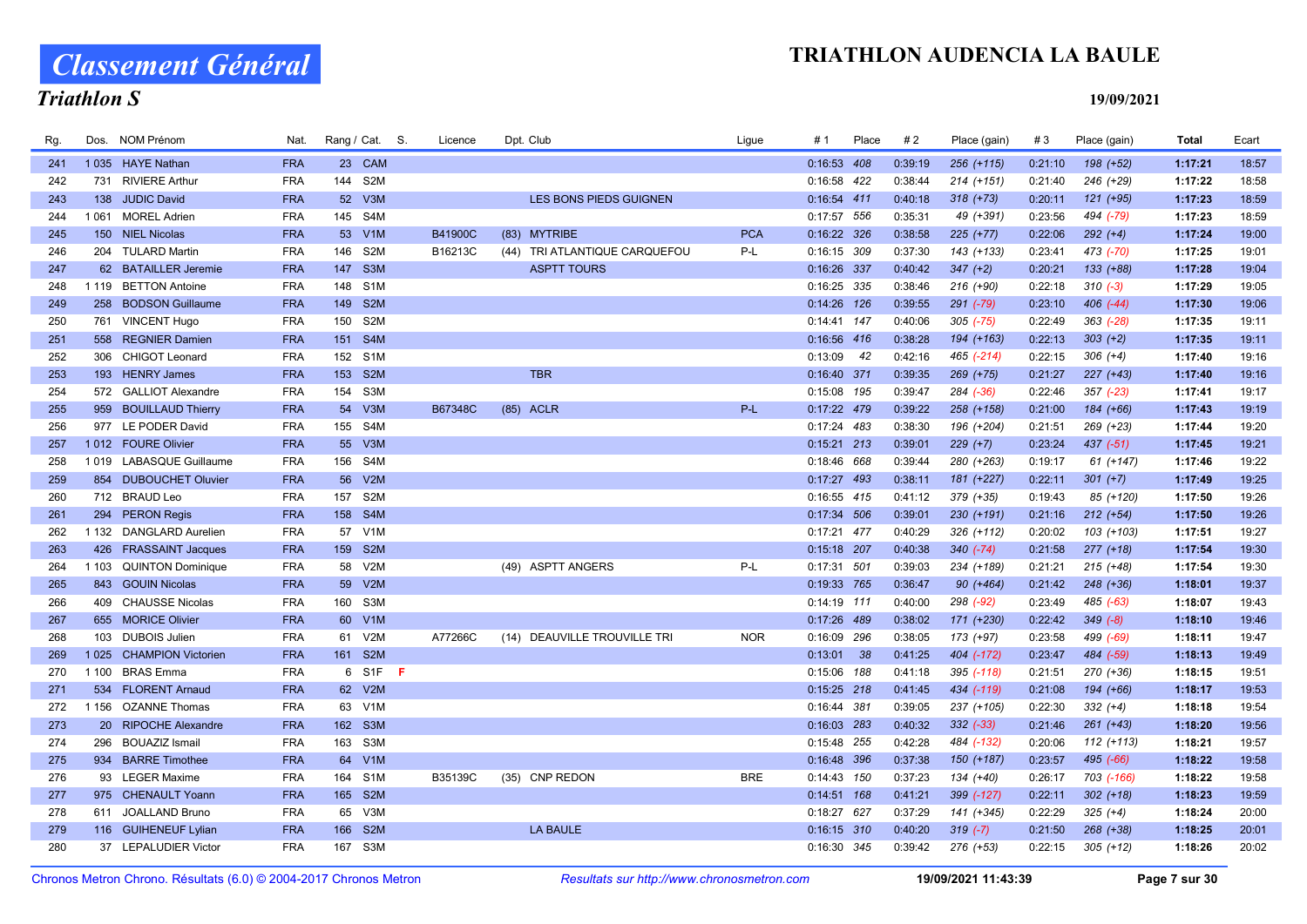# Classement Général

# Triathlon S

| Rg. | Dos.    | <b>NOM Prénom</b>         | Nat.       | Rang / Cat. S. |                 |     | Licence        | Dpt. Club                        | Ligue      | #1            | Place | #2      | Place (gain)   | #3      | Place (gain)  | <b>Total</b> | Ecart |
|-----|---------|---------------------------|------------|----------------|-----------------|-----|----------------|----------------------------------|------------|---------------|-------|---------|----------------|---------|---------------|--------------|-------|
| 281 |         | 184 GIRARD Olivier        | <b>FRA</b> | 66 V3M         |                 |     | A31143C        | (49) SEGRE ESSHA TRI             | P-L        | $0:15:47$ 253 |       | 0:41:28 | $410(-87)$     | 0:21:13 | $203 (+59)$   | 1:18:27      | 20:03 |
| 282 |         | 173 PASCOT Adrien         | <b>FRA</b> | 168 S3M        |                 |     | A95249C        | (35) RENNES TRI                  | <b>BRE</b> | 0:15:52 263   |       | 0:39:24 | $260 (+16)$    | 0:23:17 | $421 (-35)$   | 1:18:31      | 20:07 |
| 283 |         | 223 RICHEUX Antoine       | <b>FRA</b> | 169 S2M        |                 |     | B52032C        | (44) TRI CLUB NANTAIS            | P-L        | 0:14:52 170   |       | 0:41:42 | 428 (-141)     | 0:22:01 | $280 (+28)$   | 1:18:34      | 20:10 |
| 284 |         | 225 MENORET Ambre         | <b>FRA</b> | 2 JUF          |                 | - F | A73202C        | (44) TRI CLUB NANTAIS            | P-L        | 0:14:52 169   |       | 0:40:04 | $301 (-61)$    | 0:23:39 | 466 (-54)     | 1:18:34      | 20:10 |
| 285 |         | 517 GRANJON Etienne       | <b>FRA</b> | 170 S3M        |                 |     |                |                                  |            | 0:15:02 179   |       | 0:40:12 | $310 (-67)$    | 0:23:24 | 438 (-39)     | 1:18:37      | 20:13 |
| 286 |         | 178 SIMONNEAUX Zoe        | <b>FRA</b> | 7 S3F          | - F             |     | B80917C        | (75) RMA PARIS TRI               | IDF        | 0:15:19 208   |       | 0:40:23 | $321 (-62)$    | 0:22:58 | $383$ $(-16)$ | 1:18:39      | 20:15 |
| 287 |         | 461 LE CORVIC Gaetan      | <b>FRA</b> | 67 V2M         |                 |     |                |                                  |            | 0:16:35 357   |       | 0:40:04 | 304 (+38)      | 0:22:02 | $283 (+32)$   | 1:18:40      | 20:16 |
| 288 |         | 249 BOITEL Alexandre      | <b>FRA</b> | 171 S3M        |                 |     | B82740C        | (41) VENDOME TRI                 | <b>CEN</b> | 0:16:27 339   |       | 0:40:06 | 306 (+29)      | 0:22:08 | 296 (+22)     | 1:18:41      | 20:17 |
| 289 |         | 972 ORIOT David           | <b>FRA</b> | 68 V3M         |                 |     |                |                                  |            | $0:17:27$ 491 |       | 0:38:34 | 199 (+205)     | 0:22:41 | $346 (-3)$    | 1:18:41      | 20:17 |
| 290 |         | 838 BEZIAUD Sebastien     | <b>FRA</b> | 69 V1M         |                 |     |                |                                  |            | 0:18:16 603   |       | 0:39:08 | 239 (+258)     | 0:21:20 | $214 (+55)$   | 1:18:42      | 20:18 |
| 291 | 147     | <b>BREDOUX Ludovic</b>    | <b>FRA</b> | 70 V1M         |                 |     | <b>B80938C</b> | (44) MONTOIR ATLANTIQUE CYCLISME | P-L        | $0:14:48$ 163 |       | 0:40:47 | $351$ $(-101)$ | 0:23:09 | $404$ $(-27)$ | 1:18:43      | 20:19 |
| 292 |         | 910 MASSON Paul           | <b>FRA</b> | 172 S2M        |                 |     |                |                                  |            | 0:18:14 600   |       | 0:40:15 | $313 (+196)$   | 0:20:16 | 124 (+112)    | 1:18:44      | 20:20 |
| 293 |         | 819 LOURME Florent        | <b>FRA</b> | 173 S4M        |                 |     |                |                                  |            | 0:18:09 584   |       | 0:40:46 | 349 (+166)     | 0:19:53 | $95 (+125)$   | 1:18:47      | 20:23 |
| 294 |         | 528 FINOT Romain          | <b>FRA</b> | 71 V1M         |                 |     |                |                                  |            | 0:15:50 262   |       | 0:40:55 | $360 (-62)$    | 0:22:02 | 284 (+30)     | 1:18:47      | 20:23 |
| 295 |         | 798 LAURENT Gwendal       | <b>FRA</b> | 15 JUM         |                 |     |                |                                  |            | 0:15:54 265   |       | 0:39:53 | $290 (-10)$    | 0:23:04 | 396 (-20)     | 1:18:50      | 20:26 |
| 296 | 168     | <b>GUYOMARD Laurent</b>   | <b>FRA</b> | 72 V3M         |                 |     | A93397C        | (56) PLOEMEUR TRI                | <b>BRE</b> | 0:16:58 423   |       | 0:38:24 | 192 (+171)     | 0:23:29 | 444 (-44)     | 1:18:50      | 20:26 |
| 297 |         | 1 146 DEMOREL Loic        | <b>FRA</b> | 174 S3M        |                 |     |                |                                  |            | 0:17:45 533   |       | 0:39:53 | 289 (+173)     | 0:21:15 | $208 (+63)$   | 1:18:52      | 20:28 |
| 298 |         | 525 MAHE Anthony          | <b>FRA</b> | 175 S4M        |                 |     |                |                                  |            | 0:16:12 302   |       | 0:40:04 | $303 (+2)$     | 0:22:37 | $342 (+2)$    | 1:18:52      | 20:28 |
| 299 |         | 597 LATIMIER Anthony      | <b>FRA</b> | 73 V2M         |                 |     |                |                                  |            | 0:15:35 236   |       | 0:39:16 | $249 (+11)$    | 0:24:06 | $513 (-74)$   | 1:18:55      | 20:31 |
| 300 |         | 545 LEHEBEL Gael          | <b>FRA</b> | 176 S3M        |                 |     |                |                                  |            | $0:18:21$ 613 |       | 0:40:06 | $307 (+213)$   | 0:20:30 | 150 (+100)    | 1:18:56      | 20:32 |
| 301 |         | 1 161 PHILIPPE Mathieu    | <b>FRA</b> | 177 S4M        |                 |     |                |                                  |            | 0:16:59 424   |       | 0:39:55 | 292 (+93)      | 0:22:04 | 289 (+30)     | 1:18:58      | 20:34 |
| 302 | 570     | <b>BALCON Edouard</b>     | <b>FRA</b> | 178 S3M        |                 |     |                |                                  |            | 0:14:44 154   |       | 0:41:32 | 413 (-145)     | 0:22:45 | $354 (-3)$    | 1:19:00      | 20:36 |
| 303 |         | 1033 HAYE Timothe         | <b>FRA</b> | 179 S1M        |                 |     |                |                                  |            | $0:17:25$ 485 |       | 0:39:53 | 287 (+143)     | 0:21:45 | 257 (+39)     | 1:19:01      | 20:37 |
| 304 |         | 151 DAVID Emmanuel        | <b>FRA</b> | 74 V1M         |                 |     |                | <b>NANTES</b>                    |            | 0:16:46 387   |       | 0:37:54 | 163 (+171)     | 0:24:24 | 543 (-88)     | 1:19:02      | 20:38 |
| 305 |         | 438 RIVET Olivier         | <b>FRA</b> | 75 V2M         |                 |     |                |                                  |            | 0:16:53 409   |       | 0:39:22 | 259 (+111)     | 0:22:48 | $360 (-7)$    | 1:19:02      | 20:38 |
| 306 |         | 72 GUILLET Cloe           | <b>FRA</b> | 4 CAF          |                 | -F  | B05964C        | (44) BEST TRI SAINT NAZAIRE      | P-L        | 0:13:20       | 51    | 0:40:10 | 309 (-115)     | 0:25:34 | 659 (-140)    | 1:19:03      | 20:39 |
| 307 |         | 401 RIOU Jean Loic        | <b>FRA</b> | 76 V2M         |                 |     |                |                                  |            | 0:17:06 444   |       | 0:38:55 | $222 (+160)$   | 0:23:09 | $403$ $(-23)$ | 1:19:09      | 20:45 |
| 308 |         | 91 CADIOU Cyril           | <b>FRA</b> | 180 S4M        |                 |     | B89826C        | <b>CNC TRIATHLON</b>             |            | 0:16:04 286   |       | 0:40:08 | $308 (-8)$     | 0:22:59 | $389$ $(-14)$ | 1:19:10      | 20:46 |
| 309 |         | 69 CHEVAL Jerome          | <b>FRA</b> | 181 S4M        |                 |     | <b>B25065C</b> | (44) BEST TRI SAINT NAZAIRE      | P-L        | 0:14:45 158   |       | 0:41:39 | 425 (-147)     | 0:22:49 | $365 (-4)$    | 1:19:12      | 20:48 |
| 310 |         | 449 JOYAU Stephane        | <b>FRA</b> | 77 V3M         |                 |     |                |                                  |            | 0:17:20 474   |       | 0:42:18 | 469 (+21)      | 0:19:35 | 75 (+143)     | 1:19:12      | 20:48 |
| 311 |         | 535 NAULEAU Timothee      | <b>FRA</b> | 182 S2M        |                 |     |                |                                  |            | $0:15:12$ 201 |       | 0:42:20 | 470 (-149)     | 0:21:46 | $259 (+39)$   | 1:19:17      | 20:53 |
| 312 |         | 464 LE SAUSSE Manuel      | <b>FRA</b> | 78 V3M         |                 |     |                |                                  |            | 0:16:01 280   |       | 0:39:02 | 232 (+42)      | 0:24:17 | 529 (-74)     | 1:19:19      | 20:55 |
| 313 |         | 989 QUILLEC Jean Baptiste | <b>FRA</b> | 183            | S <sub>2M</sub> |     |                |                                  |            | 0:18:54 688   |       | 0:39:33 | 267 (+291)     | 0:20:53 | $176 (+84)$   | 1:19:19      | 20:55 |
| 314 |         | 310 MAHE Emmanuel         | <b>FRA</b> | 184 S4M        |                 |     |                |                                  |            | 0:16:00 279   |       | 0:40:48 | $352$ $(-48)$  | 0:22:34 | $337 (+13)$   | 1:19:21      | 20:57 |
| 315 |         | 98 CORVEZ Ludovic         | <b>FRA</b> | 79 V1M         |                 |     | A35284C        | (29) DAUPHINS DE L ELORN LANDERN | <b>BRE</b> | $0:14:07$ 97  |       | 0:40:38 | 341 (-124)     | 0:24:39 | 567 (-94)     | 1:19:22      | 20:58 |
| 316 |         | 615 COSSARD Cyril         | <b>FRA</b> | 80 V1M         |                 |     |                |                                  |            | 0:16:45 384   |       | 0:38:06 | 175 (+158)     | 0:24:34 | 554 (-90)     | 1:19:24      | 21:00 |
| 317 |         | 392 MAISONNEUVE Yvonnick  | <b>FRA</b> | 185 S3M        |                 |     |                |                                  |            | 0:16:39 369   |       | 0:41:13 | $386 (+1)$     | 0:21:38 | $240 (+51)$   | 1:19:29      | 21:05 |
| 318 | 1 0 4 4 | <b>BARBU David</b>        | <b>FRA</b> | 81             | V2M             |     |                | <b>ANTONY</b>                    |            | 0:16:57 420   |       | 0:39:14 | 245 (+130)     | 0:23:24 | 436 (-28)     | 1:19:33      | 21:09 |
| 319 |         | 305 LOUIS David           | <b>FRA</b> | 82 V3M         |                 |     |                |                                  |            | $0:16:12$ 301 |       | 0:38:06 | 174 (+100)     | 0:25:19 | 637 (-118)    | 1:19:36      | 21:12 |
| 320 |         | 284 CHIGOT Clara          | <b>FRA</b> |                | 8 S2F <b>F</b>  |     |                |                                  |            | 0:14:23 120   |       | 0:43:14 | 534 (-237)     | 0:22:00 | 279 (+37)     | 1:19:37      | 21:13 |
|     |         |                           |            |                |                 |     |                |                                  |            |               |       |         |                |         |               |              |       |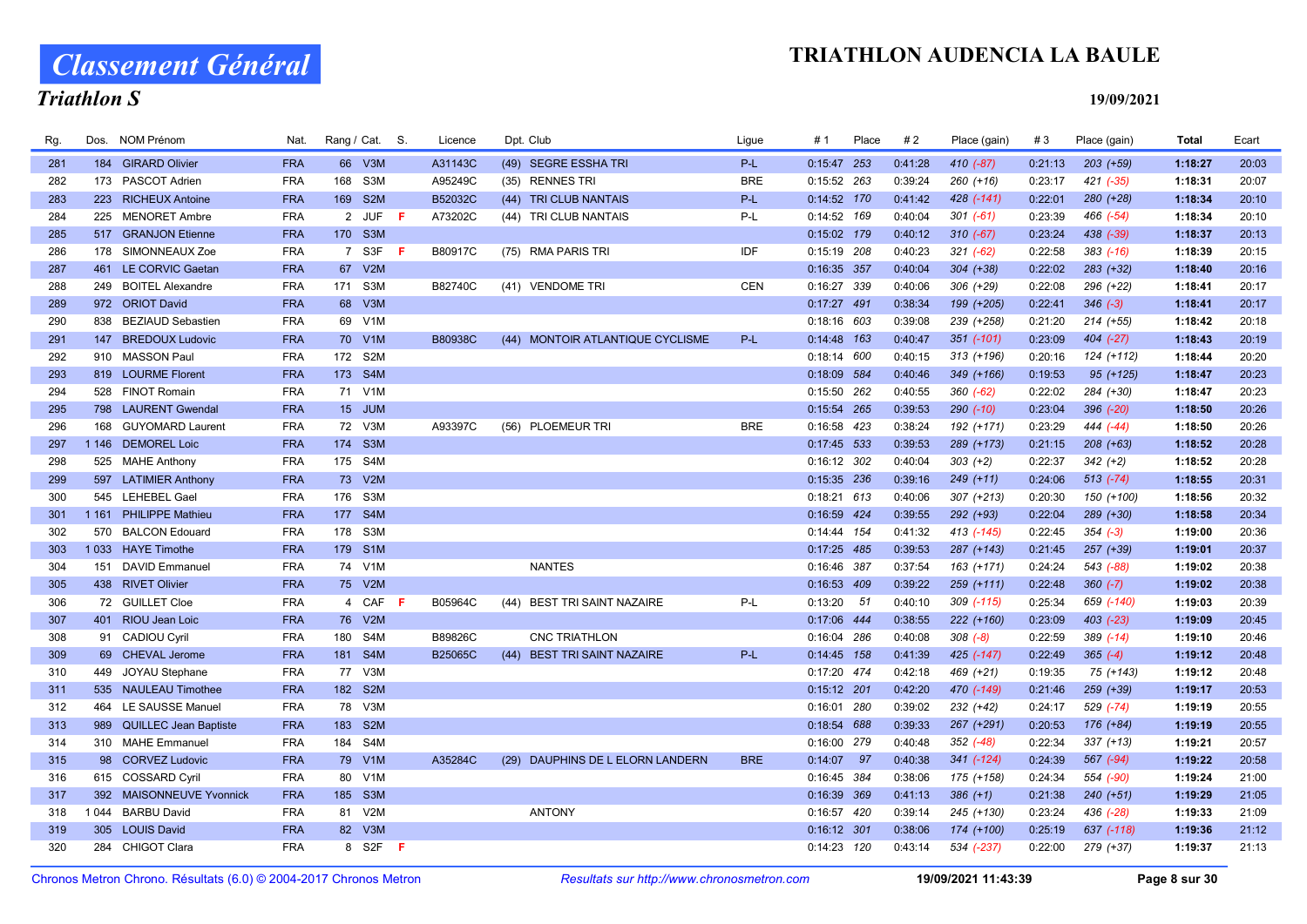Classement Général

# Triathlon S

| Rg. | Dos.    | <b>NOM Prénom</b>         | Nat.       | Rang / Cat. S.          | Licence | Dpt. Club                          | Ligue      | #1            | Place | #2      | Place (gain)  | #3      | Place (gain)  | <b>Total</b> | Ecart |
|-----|---------|---------------------------|------------|-------------------------|---------|------------------------------------|------------|---------------|-------|---------|---------------|---------|---------------|--------------|-------|
| 321 |         | 763 CORBIN Simon          | <b>FRA</b> | 186 S2M                 |         |                                    |            | 0:17:04 439   |       | 0:38:13 | 182 (+191)    | 0:24:22 | $540 (-73)$   | 1:19:38      | 21:14 |
| 322 |         | 89 BETEND Jerome          | <b>FRA</b> | 83 V1M                  |         | CLUB TRIATHLON COTE D AMOUR        |            | 0:15:03 180   |       | 0:41:19 | 397 (-123)    | 0:23:18 | 427 (-19)     | 1:19:39      | 21:15 |
| 323 |         | 619 VINCENT Benjamin      | <b>FRA</b> | S <sub>3</sub> M<br>187 |         |                                    |            | $0:16:16$ 311 |       | 0:40:37 | $339$ $(-18)$ | 0:22:49 | $364 (+6)$    | 1:19:41      | 21:17 |
| 324 | 1056    | LE CHAPELAIN Yann         | <b>FRA</b> | S <sub>2</sub> M<br>188 |         |                                    |            | 0:18:37 648   |       | 0:40:20 | 320 (+226)    | 0:20:50 | 174 (+98)     | 1:19:46      | 21:22 |
| 325 |         | 286 RAES Simon            | <b>FRA</b> | 189 S2M                 |         |                                    |            | 0:16:37 362   |       | 0:42:27 | 482 (-70)     | 0:20:43 | 165 (+107)    | 1:19:46      | 21:22 |
| 326 | 457     | <b>POHU Florent</b>       | <b>FRA</b> | 84<br>V1M               |         |                                    |            | 0:15:58 274   |       | 0:38:15 | 185 (+77)     | 0:25:38 | 663 (-129)    | 1:19:50      | 21:26 |
| 327 |         | 481 RETIERE Thierry       | <b>FRA</b> | 85<br>V3M               | B14108C | TRI VELOCE SAINT SEBASTIEN<br>(44) | P-L        | 0:16:11 299   |       | 0:38:49 | $221 (+63)$   | 0:24:53 | 589 (-91)     | 1:19:52      | 21:28 |
| 328 |         | 442 THEVENET Corentin     | <b>FRA</b> | S <sub>3</sub> M<br>190 |         | <b>TEAM LENGLEN</b>                |            | 0:19:30 759   |       | 0:41:52 | 446 (+207)    | 0:18:32 | 32 (+224)     | 1:19:53      | 21:29 |
| 329 |         | 285 BIZEUL Anthony        | <b>FRA</b> | V2M<br>86               |         |                                    |            | $0:17:11$ 456 |       | 0:41:11 | $376 (+64)$   | 0:21:32 | $233 (+63)$   | 1:19:53      | 21:29 |
| 330 |         | 324 BARDIN Erwann         | <b>FRA</b> | S <sub>2</sub> M<br>191 |         |                                    |            | 0:16:45 385   |       | 0:39:09 | 241 (+105)    | 0:24:02 | 506 (-50)     | 1:19:55      | 21:31 |
| 331 | 60      | <b>FOURNIER Vincent</b>   | <b>FRA</b> | 192 S2M                 | B88874C | (49) ASPTT ANGERS                  | $P-L$      | 0:17:00 429   |       | 0:40:04 | $302 (+96)$   | 0:22:53 | $374 (+2)$    | 1:19:57      | 21:33 |
| 332 |         | 73 GUILLET Frederic       | <b>FRA</b> | 87 V2M                  | B86643C | (44) BEST TRI SAINT NAZAIRE        | P-L        | 0:16:08 293   |       | 0:39:03 | 235 (+49)     | 0:24:50 | 584 (-88)     | 1:20:00      | 21:36 |
| 333 |         | 1 147 MORNET Aurelien     | <b>FRA</b> | 193 S1M                 |         |                                    |            | 0:19:33 767   |       | 0:40:28 | 324 (+296)    | 0:20:06 | $111 (+138)$  | 1:20:06      | 21:42 |
| 334 |         | 9 LIGUE Kenza             | <b>FRA</b> | 9 S1F<br>-F             |         | <b>VMA</b>                         |            | 0:15:37 239   |       | 0:42:40 | 499 (-149)    | 0:21:53 | $272 (+54)$   | 1:20:09      | 21:45 |
| 335 |         | 667 ROLLAND Titouan       | <b>FRA</b> | 194 S2M                 |         |                                    |            | 0:18:38 651   |       | 0:41:11 | 375 (+190)    | 0:20:22 | 138 (+126)    | 1:20:10      | 21:46 |
| 336 |         | 578 JACOB Alexis          | <b>FRA</b> | S <sub>2</sub> M<br>195 |         |                                    |            | 0:15:55 270   |       | 0:40:53 | 358 (-56)     | 0:23:25 | 440 (-10)     | 1:20:12      | 21:48 |
| 337 |         | 678 BUAUD Yvan            | <b>FRA</b> | 88<br>V2M               |         |                                    |            | $0:17:12$ 457 |       | 0:40:57 | $361 (+73)$   | 0:22:09 | $297 (+47)$   | 1:20:16      | 21:52 |
| 338 | 1 1 4 8 | <b>BARTEAU Olivier</b>    | <b>FRA</b> | S4M<br>196              |         |                                    |            | 0:19:25 752   |       | 0:40:46 | 350 (+275)    | 0:20:08 | 115 (+139)    | 1:20:17      | 21:53 |
| 339 |         | 233 MINIOT Franck         | <b>FRA</b> | 89 V4M                  | A29916C | <b>TRI CLUB NANTAIS</b><br>(44)    | $P-L$      | 0:16:10 298   |       | 0:39:09 | $240 (+48)$   | 0:25:00 | 606 (-89)     | 1:20:18      | 21:54 |
| 340 |         | 187 GODEFROY Pascal       | <b>FRA</b> | 90 V1M                  | A44417C | (44) SNLS44                        | P-L        | 0:16:59 425   |       | 0:39:46 | 283 (+100)    | 0:23:35 | $457$ $(-15)$ | 1:20:20      | 21:56 |
| 341 | 1 1 1 0 | <b>RENOU Antoine</b>      | <b>FRA</b> | 91 V1M                  |         |                                    |            | 0:18:48 675   |       | 0:41:15 | 389 (+202)    | 0:20:22 | 140 (+132)    | 1:20:24      | 22:00 |
| 342 |         | 978 CELLERIER Erwan       | <b>FRA</b> | 16 JUM                  |         |                                    |            | 0:17:05 441   |       | 0:40:15 | 314 (+98)     | 0:23:06 | $399 (+1)$    | 1:20:25      | 22:01 |
| 343 |         | 883 PORRET Theo           | <b>FRA</b> | 197<br>S <sub>2M</sub>  |         |                                    |            | $0:15:05$ 186 |       | 0:40:48 | $353(-91)$    | 0:24:33 | $553$ $(-66)$ | 1:20:26      | 22:02 |
| 344 | 436     | <b>DAVID Clement</b>      | <b>FRA</b> | CAM<br>24               |         |                                    |            | 0:13:55       | 87    | 0:43:20 | 539 (-252)    | 0:23:12 | $411 (-5)$    | 1:20:26      | 22:02 |
| 345 |         | 80 SERUS Guillaume        | <b>FRA</b> | 198 S4M                 |         | <b>CAP ENDURANCE</b>               |            | 0:17:41 524   |       | 0:41:38 | $421 (+83)$   | 0:21:09 | 195 (+96)     | 1:20:26      | 22:02 |
| 346 | 227     | JOUSSE Guillaume          | <b>FRA</b> | 199<br>S3M              | B40521C | (44) TRI CLUB NANTAIS              | P-L        | 0:16:23 329   |       | 0:40:32 | $330(-3)$     | 0:23:37 | $461$ (-14)   | 1:20:31      | 22:07 |
| 347 |         | 642 GAUDREL Renan         | <b>FRA</b> | 200 S2M                 |         |                                    |            | 0:17:39 520   |       | 0:39:56 | 293 (+167)    | 0:22:58 | $386 (+6)$    | 1:20:31      | 22:07 |
| 348 | 631     | <b>COURCOUL Charlelie</b> | <b>FRA</b> | 25 CAM                  |         |                                    |            | 0:17:59 559   |       | 0:41:47 | 438 (+101)    | 0:20:47 | 168 (+110)    | 1:20:32      | 22:08 |
| 349 |         | 961 IVES Christophe       | <b>FRA</b> | 92 V1M                  |         |                                    |            | 0:18:29 634   |       | 0:40:01 | 299 (+227)    | 0:22:03 | 285 (+58)     | 1:20:32      | 22:08 |
| 350 |         | 264 POUPEL Marielle       | <b>FRA</b> | 10 S2F<br>- F           |         |                                    |            | 0:16:35 358   |       | 0:40:41 | $344 (+17)$   | 0:23:18 | $426$ (-9)    | 1:20:33      | 22:09 |
| 351 | 565     | <b>GALLERAND Lionel</b>   | <b>FRA</b> | 93 V1M                  |         |                                    |            | 0:16:06 289   |       | 0:40:18 | $317$ $(-15)$ | 0:24:12 | $525$ $(-47)$ | 1:20:35      | 22:11 |
| 352 |         | 489 EON Pierrick          | <b>FRA</b> | 94 V1M                  |         |                                    |            | 0:15:20 210   |       | 0:40:14 | $312$ $(-52)$ | 0:25:03 | 613 (-90)     | 1:20:37      | 22:13 |
| 353 |         | 182 MEYNET Richard        | <b>FRA</b> | 95 V4M                  | A49254C | (44) SAINT HERBLAIN TRI            | P-L        | 0:16:24 332   |       | 0:41:03 | $367$ $(-14)$ | 0:23:12 | $410(-7)$     | 1:20:38      | 22:14 |
| 354 |         | 28 LAGAIZE Eric           | <b>FRA</b> | V3M<br>96               |         |                                    |            | 0:16:50 402   |       | 0:39:38 | 273 (+94)     | 0:24:14 | 526 (-46)     | 1:20:41      | 22:17 |
| 355 |         | 385 ARVENNE Romane        | <b>FRA</b> | 11 S2F<br>-F            |         |                                    |            | $0:17:10$ 453 |       | 0:39:22 | 257 (+144)    | 0:24:10 | 522 (-46)     | 1:20:41      | 22:17 |
| 356 |         | 567 CLAVEAU Elie          | <b>FRA</b> | S4M<br>201              |         |                                    |            | 0:15:26 223   |       | 0:42:42 | 501 (-159)    | 0:22:35 | $340 (+26)$   | 1:20:42      | 22:18 |
| 357 |         | 397 RENAULT Emmanuel      | <b>FRA</b> | 97 V2M                  |         |                                    |            | $0:16:57$ 421 |       | 0:39:12 | 244 (+134)    | 0:24:35 | 556 (-70)     | 1:20:43      | 22:19 |
| 358 | 465     | PASQUEREAU Romain         | <b>FRA</b> | 202<br>S <sub>4</sub> M |         |                                    |            | 0:17:07 446   |       | 0:45:03 | 659 (-143)    | 0:18:35 | $34 (+231)$   | 1:20:44      | 22:20 |
| 359 |         | 779 LOUDIERE Alexis       | <b>FRA</b> | 203 S3M                 |         |                                    |            | $0:18:22$ 619 |       | 0:38:47 | 219 (+283)    | 0:23:36 | 459 (-23)     | 1:20:45      | 22:21 |
| 360 |         | 174 ROUX Anne             | <b>FRA</b> | 2 V4F<br>- F            | A34852C | (35) RENNES TRI                    | <b>BRE</b> | 0:15:30 231   |       | 0:40:41 | 346 (-60)     | 0:24:37 | 562 (-69)     | 1:20:47      | 22:23 |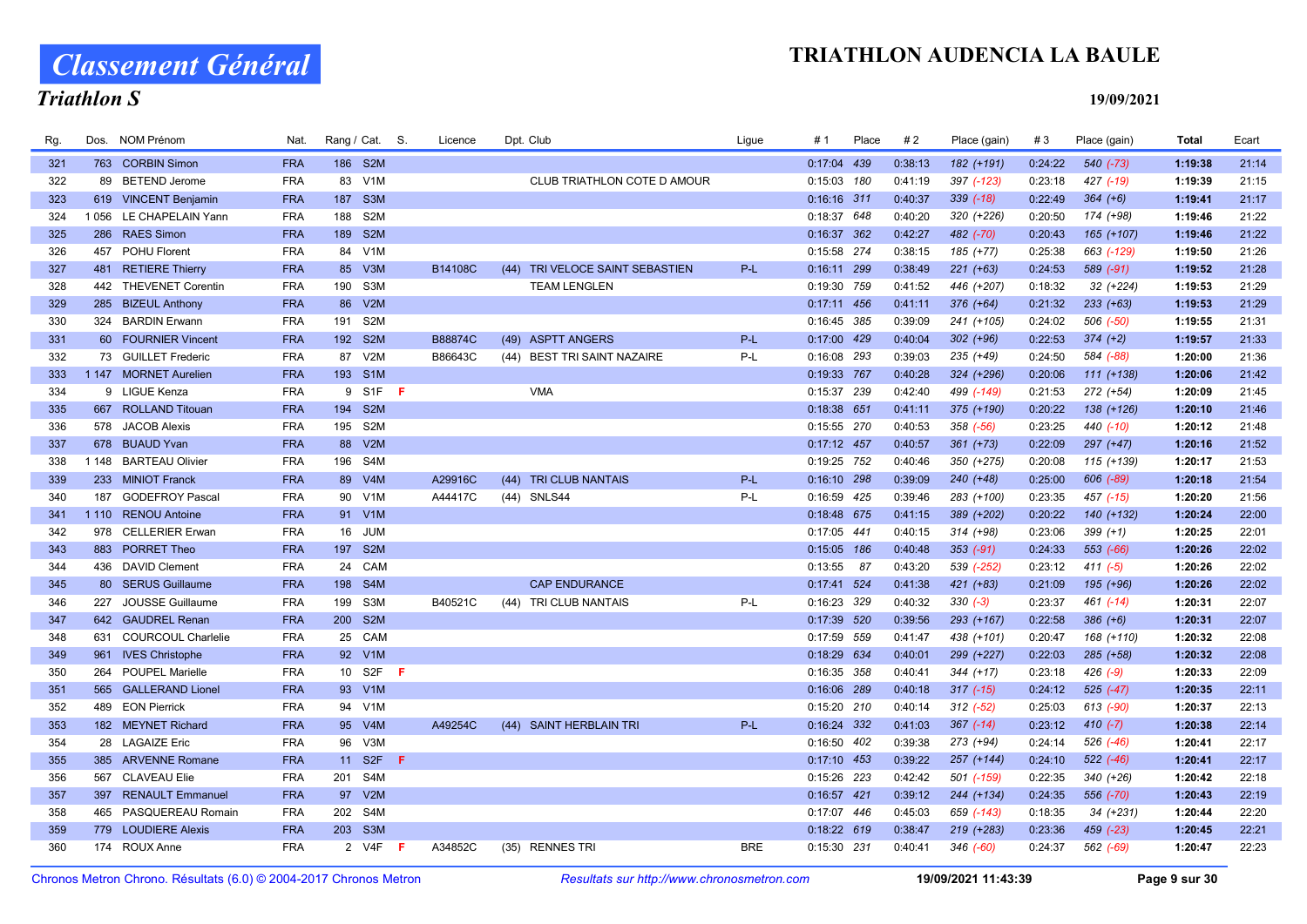Classement Général

# Triathlon S

| Rg. |         | Dos. NOM Prénom               | Nat.       | Rang / Cat. S. |                  |     | Licence | Dpt. Club                        | Lique      | # 1           | Place | #2      | Place (gain) | #3      | Place (gain) | Total   | Ecart |
|-----|---------|-------------------------------|------------|----------------|------------------|-----|---------|----------------------------------|------------|---------------|-------|---------|--------------|---------|--------------|---------|-------|
| 361 | 868     | <b>BRESSOLLETTE Alexandre</b> | <b>FRA</b> |                | 98 V2M           |     |         |                                  |            | $0:17:34$ 507 |       | 0:40:29 | $328 (+131)$ | 0:22:46 | $356 (+15)$  | 1:20:48 | 22:24 |
| 362 | 1 0 9 3 | <b>LELIEVRE Corentin</b>      | <b>FRA</b> | 204            | S <sub>2</sub> M |     |         |                                  |            | 0:17:00 427   |       | 0:42:48 | $513$ (-32)  | 0:21:02 | 187 (+97)    | 1:20:48 | 22:24 |
| 363 | 1 1 2 1 | <b>CHAUSSARD Pierre</b>       | <b>FRA</b> | 205 S1M        |                  |     |         |                                  |            | 0:19:23 746   |       | 0:41:44 | 431 (+208)   | 0:19:44 | 86 (+175)    | 1:20:49 | 22:25 |
| 364 | 750     | <b>PICHOT Thomas</b>          | <b>FRA</b> |                | 99 V1M           |     |         |                                  |            | 0:15:16 204   |       | 0:42:21 | 474 (-152)   | 0:23:15 | $415 (-8)$   | 1:20:51 | 22:27 |
| 365 | 808     | <b>TREHET Nathanael</b>       | <b>FRA</b> | 206            | S <sub>2M</sub>  |     |         |                                  |            | 0:15:59 276   |       | 0:41:40 | 426 (-85)    | 0:23:16 | 418 $(-4)$   | 1:20:55 | 22:31 |
| 366 | 986     | <b>LEMELLE Antoine</b>        | <b>FRA</b> | 207 S3M        |                  |     |         |                                  |            | 0:17:02 431   |       | 0:41:04 | 370 (+53)    | 0:22:57 | $382 (+12)$  | 1:21:01 | 22:37 |
| 367 | 1 1 0 7 | <b>GAVAUD Augustin</b>        | <b>FRA</b> |                | 17 JUM           |     |         |                                  |            | 0:16:21 325   |       | 0:41:53 | 448 (-60)    | 0:22:48 | $362 (+18)$  | 1:21:01 | 22:37 |
| 368 | 1 1 6 7 | <b>NATHAN Cedric</b>          | <b>FRA</b> | 100            | V2M              |     |         |                                  |            | 0:16:09 295   |       | 0:42:46 | 511 (-124)   | 0:22:08 | $295 (+51)$  | 1:21:02 | 22:38 |
| 369 |         | 1 111 RATAJCZAK Brice         | <b>FRA</b> | 208 S3M        |                  |     |         |                                  |            | 0:19:44 791   |       | 0:39:18 | 253 (+362)   | 0:22:01 | $282 (+60)$  | 1:21:02 | 22:38 |
| 370 | 297     | <b>MOUALHI Yannis</b>         | <b>FRA</b> | 209 S1M        |                  |     |         |                                  |            | 0:15:42 247   |       | 0:42:24 | 476 (-132)   | 0:23:08 | $402 (+9)$   | 1:21:13 | 22:49 |
| 371 |         | 668 SEJOURNE Pierre           | <b>FRA</b> | 210 S2M        |                  |     |         |                                  |            | $0:17:12$ 458 |       | 0:42:24 | $477 (+7)$   | 0:21:38 | 242 (+80)    | 1:21:13 | 22:49 |
| 372 |         | 982 FRESNAY Eloise            | <b>FRA</b> | 12             | S <sub>2F</sub>  | -F. |         |                                  |            | 0:16:51 404   |       | 0:41:37 | $420 (+1)$   | 0:22:48 | $361 (+31)$  | 1:21:15 | 22:51 |
| 373 |         | 45 VALENTI Fabien             | <b>FRA</b> | 211 S4M        |                  |     |         | <b>AS CHU</b>                    |            | 0:15:29 229   |       | 0:42:58 | 522 (-170)   | 0:22:51 | $370 (+26)$  | 1:21:18 | 22:54 |
| 374 | 756     | <b>BARILLIER Benoit</b>       | <b>FRA</b> | 212            | S4M              |     |         |                                  |            | 0:19:06 708   |       | 0:41:24 | 402 (+216)   | 0:20:50 | 173 (+118)   | 1:21:18 | 22:54 |
| 375 |         | 206 MORICE Sylvain            | <b>FRA</b> | 101 V2M        |                  |     | A30933C | TRI ATLANTIQUE CARQUEFOU<br>(44) | P-L        | 0:16:49 399   |       | 0:39:38 | 272 (+92)    | 0:25:01 | 607 (-68)    | 1:21:27 | 23:03 |
| 376 | 1 0 6 0 | <b>HAMELIN Quentin</b>        | <b>FRA</b> | 213 S1M        |                  |     |         |                                  |            | 0:18:50 680   |       | 0:42:43 | 502 (+116)   | 0:19:56 | 99 (+188)    | 1:21:28 | 23:04 |
| 377 |         | 360 BELLIOT Sebastien         | <b>FRA</b> | 102 V2M        |                  |     |         |                                  |            | 0:16:13 304   |       | 0:38:57 | $224 (+61)$  | 0:26:19 | 708 (-134)   | 1:21:28 | 23:04 |
| 378 |         | 10 CERVANTES Nicolas          | <b>FRA</b> | 214 S2M        |                  |     |         |                                  |            | 0:17:35 509   |       | 0:41:25 | 403 (+83)    | 0:22:30 | $329 (+48)$  | 1:21:29 | 23:05 |
| 379 |         | 825 CHEMIN Gaetan             | <b>FRA</b> | 215 S3M        |                  |     |         |                                  |            | 0:19:48 797   |       | 0:40:37 | 337 (+310)   | 0:21:05 | 191 (+108)   | 1:21:29 | 23:05 |
| 380 |         | 503 BARABE Julien             | <b>FRA</b> |                | 18 JUM           |     |         |                                  |            | 0:15:26 222   |       | 0:45:45 | 703 (-319)   | 0:20:20 | $131 (+161)$ | 1:21:30 | 23:06 |
| 381 |         | 880 RIMBERT Antoine           | <b>FRA</b> | 216 S3M        |                  |     |         |                                  |            | $0:17:32$ 503 |       | 0:39:17 | 252 (+175)   | 0:24:42 | 576 (-53)    | 1:21:31 | 23:07 |
| 382 |         | 402 MONFORT Kristell          | <b>FRA</b> |                | 3 V2F            | -F  |         |                                  |            | 0:17:16 467   |       | 0:41:50 | 441 (+34)    | 0:22:27 | $320 (+51)$  | 1:21:31 | 23:07 |
| 383 |         | 506 LE BOURDON Thibault       | <b>FRA</b> | 103            | V1M              |     |         |                                  |            | 0:16:47 392   |       | 0:41:28 | $409 (+6)$   | 0:23:18 | $425 (+3)$   | 1:21:32 | 23:08 |
| 384 |         | 175 DUROS Vincent             | <b>FRA</b> | 104            | V2M              |     | B09448C | (35) RENNES TRI                  | <b>BRE</b> | 0:16:41 373   |       | 0:41:12 | 380 (+2)     | 0:23:41 | 472 (-13)    | 1:21:33 | 23:09 |
| 385 |         | 623 NIELASSOFF Fabrice        | <b>FRA</b> | 105            | V2M              |     |         |                                  |            | 0:19:36 775   |       | 0:39:40 | 274 (+336)   | 0:22:20 | $312 (+54)$  | 1:21:35 | 23:11 |
| 386 | 560     | <b>BOUVIER Guillaume</b>      | <b>FRA</b> | 106            | V1M              |     |         |                                  |            | 0:16:36 359   |       | 0:40:58 | $362 (+7)$   | 0:24:05 | $512$ (-34)  | 1:21:38 | 23:14 |
| 387 | 1015    | <b>RICHARD Adrien</b>         | <b>FRA</b> | 217 S2M        |                  |     |         |                                  |            | 0:16:43 378   |       | 0:41:16 | $394 (+5)$   | 0:23:42 | $475$ (-14)  | 1:21:40 | 23:16 |
| 388 | 754     | <b>GARDETTE Maxime</b>        | <b>FRA</b> | 218            | S <sub>2</sub> M |     |         |                                  |            | 0:18:10 588   |       | 0:42:34 | 490 (+80)    | 0:20:56 | 181 (+120)   | 1:21:40 | 23:16 |
| 389 |         | 1 130 MAHE Emmanuel           | <b>FRA</b> | 107 V1M        |                  |     |         |                                  |            | 0:18:29 632   |       | 0:41:28 | 412 (+165)   | 0:21:45 | 256 (+78)    | 1:21:41 | 23:17 |
| 390 |         | 958 LE BOZEC Bruno            | <b>FRA</b> | 108            | V2M              |     |         |                                  |            | 0:17:37 515   |       | 0:41:19 | 396 (+95)    | 0:22:47 | 359 (+30)    | 1:21:42 | 23:18 |
| 391 | 948     | <b>BRECHOTTEAU Axel</b>       | <b>FRA</b> | 219 S2M        |                  |     |         |                                  |            | 0:18:06 579   |       | 0:39:53 | 288 (+205)   | 0:23:45 | 482 (-17)    | 1:21:43 | 23:19 |
| 392 |         | 1 139 CHEVRIER Antoine        | <b>FRA</b> | 220 S3M        |                  |     |         |                                  |            | $0:18:19$ 608 |       | 0:42:18 | 467 (+109)   | 0:21:11 | 200 (+107)   | 1:21:46 | 23:22 |
| 393 |         | 203 LE VAILLANT Stephane      | <b>FRA</b> | 109            | V2M              |     | B29633C | (44) TRI ATLANTIQUE CARQUEFOU    | P-L        | 0:16:43 380   |       | 0:39:14 | 246 (+97)    | 0:25:50 | 678 (-110)   | 1:21:46 | 23:22 |
| 394 | 1 0 5 1 | <b>ROLET Thierry</b>          | <b>FRA</b> | 110            | V2M              |     |         |                                  |            | 0:17:28 496   |       | 0:39:06 | 238 (+183)   | 0:25:14 | $632 (-81)$  | 1:21:48 | 23:24 |
| 395 |         | 701 GAVARD Nicolas            | <b>FRA</b> | 111 V2M        |                  |     |         |                                  |            | $0:18:22$ 617 |       | 0:40:18 | $316 (+207)$ | 0:23:15 | 416 (+15)    | 1:21:54 | 23:30 |
| 396 |         | 1032 DUTOUR Thierry           | <b>FRA</b> | 112 V3M        |                  |     |         |                                  |            | 0:16:55 413   |       | 0:39:58 | 297 (+83)    | 0:25:03 | $612 (-66)$  | 1:21:55 | 23:31 |
| 397 |         | 919 BONNIER GOISBAULT Theo    | <b>FRA</b> | 221 S1M        |                  |     |         |                                  |            | 0:14:57 174   |       | 0:40:35 | $335 (-86)$  | 0:26:26 | 717 (-137)   | 1:21:57 | 23:33 |
| 398 | 290     | <b>TROUILLE Benjamin</b>      | <b>FRA</b> | 222 S2M        |                  |     |         |                                  |            | 0:16:48 398   |       | 0:39:46 | 282 (+84)    | 0:25:27 | 646 (-84)    | 1:22:01 | 23:37 |
| 399 |         | 259 MOREL Raphael             | <b>FRA</b> | 223 S4M        |                  |     |         |                                  |            | 0:16:06 288   |       | 0:42:18 | 468 (-105)   | 0:23:40 | $469 (-6)$   | 1:22:02 | 23:38 |
| 400 |         | 447 LE MAIGAT Etienne         | <b>FRA</b> | 113 V1M        |                  |     |         |                                  |            | $0:17:16$ 466 |       | 0:41:47 | 439 (+35)    | 0:23:00 | $391 (+31)$  | 1:22:02 | 23:38 |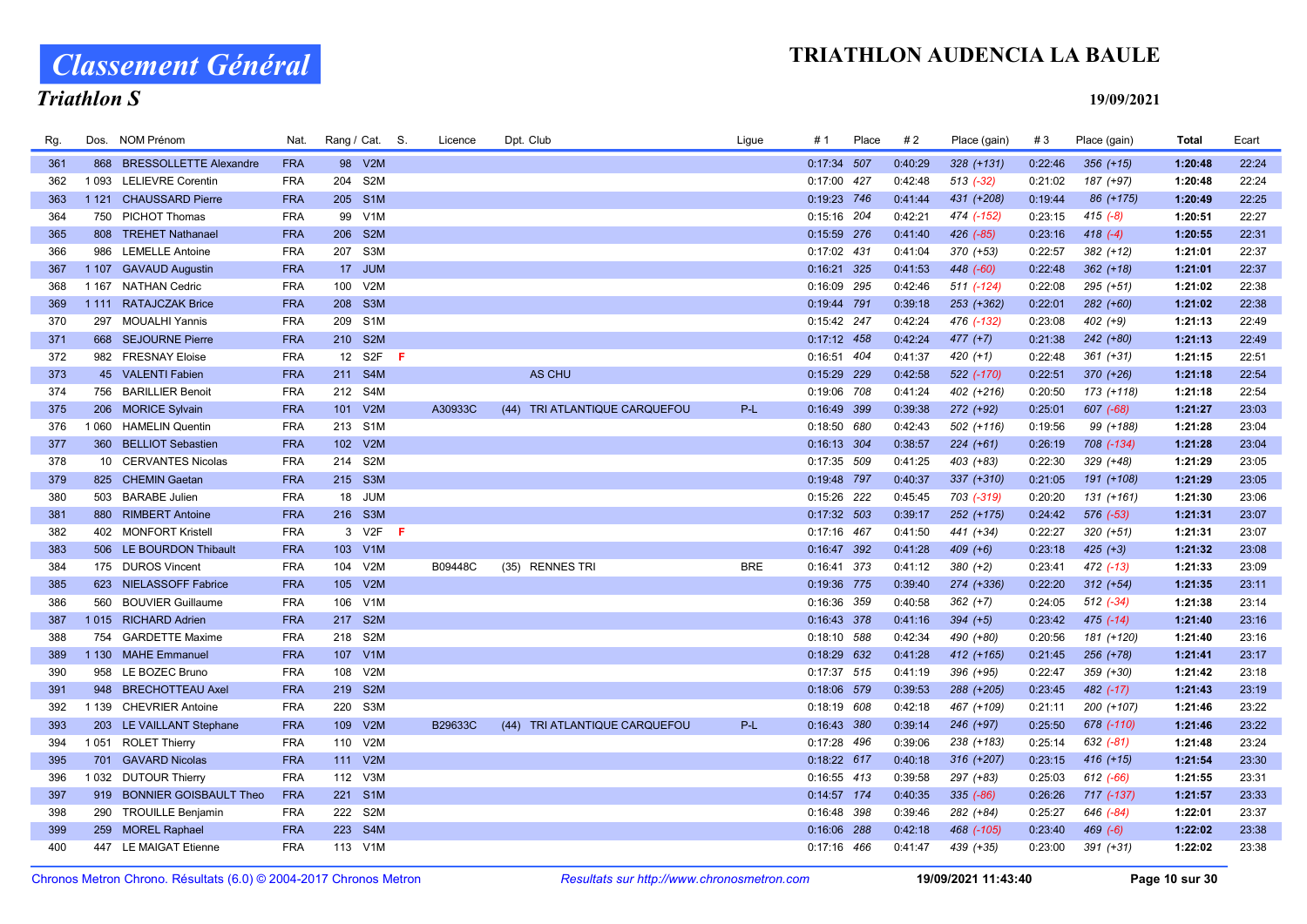Classement Général

# Triathlon S

| Rg. | Dos.        | NOM Prénom               | Nat.       | Rang / Cat. S.          | Licence | Dpt. Club              | Ligue | # 1           | Place | #2      | Place (gain)  | #3      | Place (gain)  | Total   | Ecart |
|-----|-------------|--------------------------|------------|-------------------------|---------|------------------------|-------|---------------|-------|---------|---------------|---------|---------------|---------|-------|
| 401 |             | 369 CHARLES Francois     | <b>FRA</b> | 114 V4M                 |         |                        |       | 0:16:59 426   |       | 0:40:29 | $327 (+78)$   | 0:24:35 | 555 (-53)     | 1:22:02 | 23:38 |
| 402 |             | 348 BEAULIEU Francois    | <b>FRA</b> | S <sub>2</sub> M<br>224 |         |                        |       | $0:14:43$ 149 |       | 0:43:02 | 525 (-213)    | 0:24:19 | 534 (-40)     | 1:22:03 | 23:39 |
| 403 | $7^{\circ}$ | <b>BOUDIN Guillaume</b>  | <b>FRA</b> | S <sub>2M</sub><br>225  |         |                        |       | 0:15:42 246   |       | 0:42:16 | 464 (-126)    | 0:24:07 | $516(-31)$    | 1:22:03 | 23:39 |
| 404 | 1 0 9 4     | <b>HAMON Kevin</b>       | <b>FRA</b> | S <sub>2</sub> M<br>226 |         |                        |       | 0:17:57 557   |       | 0:40:30 | 329 (+159)    | 0:23:38 | $462 (-6)$    | 1:22:04 | 23:40 |
| 405 |             | 562 TAVERSON Eric        | <b>FRA</b> | V2M<br>115              |         |                        |       | 0:17:04 438   |       | 0:41:23 | 400 (+42)     | 0:23:39 | $464 (-9)$    | 1:22:04 | 23:40 |
| 406 |             | 268 MARCEL William       | <b>FRA</b> | S <sub>2</sub> M<br>227 |         |                        |       | 0:15:27 225   |       | 0:44:28 | 620 (-241)    | 0:22:10 | 299 (+60)     | 1:22:04 | 23:40 |
| 407 |             | 556 LABRUNIE Raphael     | <b>FRA</b> | S <sub>3</sub> M<br>228 |         |                        |       | 0:16:35 356   |       | 0:41:28 | 408 (-19)     | 0:24:03 | $507 (-32)$   | 1:22:05 | 23:41 |
| 408 | 441         | <b>FORRAY Victor</b>     | <b>FRA</b> | S <sub>3</sub> M<br>229 |         |                        |       | $0:15:06$ 190 |       | 0:41:14 | 388 (-112)    | 0:25:45 | 675 (-106)    | 1:22:05 | 23:41 |
| 409 |             | 1 133 MOREL Alexis       | <b>FRA</b> | 230 S1M                 |         |                        |       | 0:17:09 448   |       | 0:43:54 | 581 (-87)     | 0:21:03 | 189 (+126)    | 1:22:05 | 23:41 |
| 410 |             | 607 NERON Matisse        | <b>FRA</b> | 19 JUM                  |         |                        |       | 0:18:45 667   |       | 0:42:08 | 455 (+149)    | 0:21:14 | 206 (+108)    | 1:22:07 | 23:43 |
| 411 |             | 386 DAVID Lucien         | <b>FRA</b> | 231 S2M                 |         |                        |       | 0:15:38 241   |       | 0:42:52 | 518 (-165)    | 0:23:38 | $463 (-5)$    | 1:22:07 | 23:43 |
| 412 | 394         | <b>BELTRAMI Lea</b>      | <b>FRA</b> | S2F<br>13<br>-F         |         |                        |       | 0:18:11 591   |       | 0:41:15 | 392 (+147)    | 0:22:42 | $351 (+32)$   | 1:22:08 | 23:44 |
| 413 |             | 242 LABRUNIE Jean Michel | <b>FRA</b> | 116<br>V5M              | A02437C | (91) US PALAISEAU TRI  | IDF   | $0:15:27$ 224 |       | 0:38:43 | $212 (+30)$   | 0:28:02 | 837 (-219)    | 1:22:11 | 23:47 |
| 414 |             | 895 TAUZIA Xavier        | <b>FRA</b> | 117 V2M                 |         |                        |       | 0:16:22 327   |       | 0:41:16 | $393(-32)$    | 0:24:36 | 557 (-55)     | 1:22:13 | 23:49 |
| 415 |             | 990 GEMIN Tristan        | <b>FRA</b> | 232 S1M                 |         |                        |       | 0:20:21 833   |       | 0:40:41 | 345 (+299)    | 0:21:12 | 202 (+119)    | 1:22:13 | 23:49 |
| 416 | 541         | <b>JOVER Aurelie</b>     | <b>FRA</b> | 4 V1F<br>- F            |         |                        |       | 0:16:02 281   |       | 0:40:43 | 348 (-42)     | 0:25:31 | 652 (-93)     | 1:22:15 | 23:51 |
| 417 |             | 921 DUBOURG Jeremy       | <b>FRA</b> | 233 S2M                 |         |                        |       | 0:19:07 713   |       | 0:41:48 | 440 (+189)    | 0:21:21 | $217 (+107)$  | 1:22:16 | 23:52 |
| 418 |             | 585 ELOUARD Yann         | <b>FRA</b> | 234 S4M                 |         |                        |       | 0:17:02 432   |       | 0:43:34 | 552 (-68)     | 0:21:41 | 247 (+82)     | 1:22:16 | 23:52 |
| 419 |             | 809 LEPOUTRE Pilar       | <b>FRA</b> | 14 S1F<br>-F.           |         |                        |       | 0:16:51 403   |       | 0:43:56 | 586 (-109)    | 0:21:30 | 229 (+93)     | 1:22:16 | 23:52 |
| 420 |             | 1010 CITRAY Pierre       | <b>FRA</b> | 118 V1M                 |         |                        |       | 0:18:40 657   |       | 0:41:33 | 415 (+179)    | 0:22:04 | 290 (+58)     | 1:22:16 | 23:52 |
| 421 |             | 269 DI GIULIO Jules      | <b>FRA</b> | 119 V1M                 |         |                        |       | $0:16:25$ 333 |       | 0:41:13 | $385$ $(-25)$ | 0:24:40 | $570 (-63)$   | 1:22:17 | 23:53 |
| 422 |             | 475 LEMANISSIER Adrien   | <b>FRA</b> | 120 V2M                 |         |                        |       | 0:19:23 747   |       | 0:41:33 | 414 (+222)    | 0:21:22 | 221 (+103)    | 1:22:17 | 23:53 |
| 423 |             | 273 PEUROIS Frederic     | <b>FRA</b> | 121 V2M                 |         |                        |       | 0:16:00 278   |       | 0:39:33 | $268 (+17)$   | 0:26:46 | 739 (-162)    | 1:22:18 | 23:54 |
| 424 | 433         | RAZAFINDRAZAKA Frederic  | <b>FRA</b> | V3M<br>122              |         |                        |       | 0:17:38 518   |       | 0:41:11 | 377 (+105)    | 0:23:31 | 449 (-11)     | 1:22:19 | 23:55 |
| 425 |             | 746 BERGINC Alexis       | <b>FRA</b> | 235 S2M                 |         |                        |       | 0:17:59 562   |       | 0:42:27 | 483 (+74)     | 0:21:54 | $274 (+63)$   | 1:22:20 | 23:56 |
| 426 | 237         | <b>PORTAIS Valentin</b>  | <b>FRA</b> | 236<br>S3M              | B58152C | (44) TRI CLUB NANTAIS  | P-L   | 0:14:28 127   |       | 0:43:53 | 577 (-263)    | 0:23:59 | $505$ $(-36)$ | 1:22:20 | 23:56 |
| 427 |             | 542 DAVID Christian      | <b>FRA</b> | 123<br>V4M              |         |                        |       | 0:17:52 549   |       | 0:40:35 | $333 (+148)$  | 0:23:55 | 493 (-26)     | 1:22:21 | 23:57 |
| 428 |             | 190 BARDY Philippe       | <b>FRA</b> | 124 V3M                 |         | <b>TAQQT</b>           |       | 0:16:08 294   |       | 0:40:28 | $325$ (-24)   | 0:25:46 | 677 (-110)    | 1:22:21 | 23:57 |
| 429 |             | 656 PORTERIE Benjamin    | <b>FRA</b> | 237 S1M                 |         |                        |       | 0:16:22 328   |       | 0:43:18 | 537 (-127)    | 0:22:42 | $350 (+26)$   | 1:22:22 | 23:58 |
| 430 | 925         | <b>BOURIAUD Clement</b>  | <b>FRA</b> | 26 CAM                  |         |                        |       | 0:17:50 544   |       | 0:43:53 | 576 (-30)     | 0:20:42 | 159 (+144)    | 1:22:24 | 24:00 |
| 431 |             | 1 136 PECHER Josselin    | <b>FRA</b> | 238 S2M                 |         |                        |       | 0:18:38 653   |       | 0:42:21 | 472 (+123)    | 0:21:26 | 226 (+99)     | 1:22:24 | 24:00 |
| 432 |             | 3 PORTERIE Lea           | <b>FRA</b> | 15 S1F <b>F</b>         |         |                        |       | 0:17:09 449   |       | 0:43:48 | 567 (-77)     | 0:21:30 | 230 (+94)     | 1:22:26 | 24:02 |
| 433 |             | 903 LARHANT Mathieu      | <b>FRA</b> | 125<br>V1M              |         |                        |       | 0:18:14 599   |       | 0:40:37 | 338 (+185)    | 0:23:37 | 460 (-19)     | 1:22:26 | 24:02 |
| 434 |             | 1 106 MESLIN Gregory     | <b>FRA</b> | V2M<br>126              |         |                        |       | 0:19:32 763   |       | 0:41:13 | 381 (+254)    | 0:21:43 | 252 (+75)     | 1:22:27 | 24:03 |
| 435 |             | 659 PHILIPPOT Victor     | <b>FRA</b> | 239 S2M                 |         |                        |       | 0:18:01 567   |       | 0:42:39 | 497 (+64)     | 0:21:48 | 264 (+68)     | 1:22:27 | 24:03 |
| 436 |             | 145 GUESNIER Pascal      | <b>FRA</b> | 127 V4M                 |         | LIVE LOVE RUN          |       | 0:17:37 514   |       | 0:40:13 | $311 (+148)$  | 0:24:39 | 568 (-70)     | 1:22:28 | 24:04 |
| 437 |             | 792 MAUGENEST Nicolas    | <b>FRA</b> | V1M<br>128              |         |                        |       | 0:19:03 701   |       | 0:41:41 | 427 (+194)    | 0:21:45 | 258 (+70)     | 1:22:28 | 24:04 |
| 438 |             | 15 DE GINESTOUS Etienne  | <b>FRA</b> | 20<br>JUM               |         |                        |       | 0:16:30 344   |       | 0:43:03 | 526 (-104)    | 0:22:59 | 388 (+10)     | 1:22:30 | 24:06 |
| 439 | 197         | <b>DARMET Sebastien</b>  | <b>FRA</b> | S <sub>3</sub> M<br>240 |         | <b>TREILLIERES RUN</b> |       | 0:17:28 494   |       | 0:43:37 | $556$ $(-43)$ | 0:21:33 | 234 (+98)     | 1:22:37 | 24:13 |
| 440 |             | 718 FRIN Marine          | <b>FRA</b> | 16 S1F <b>F</b>         |         |                        |       | $0:15:20$ 211 |       | 0:40:40 | $343$ $(-74)$ | 0:26:38 | 730 (-155)    | 1:22:38 | 24:14 |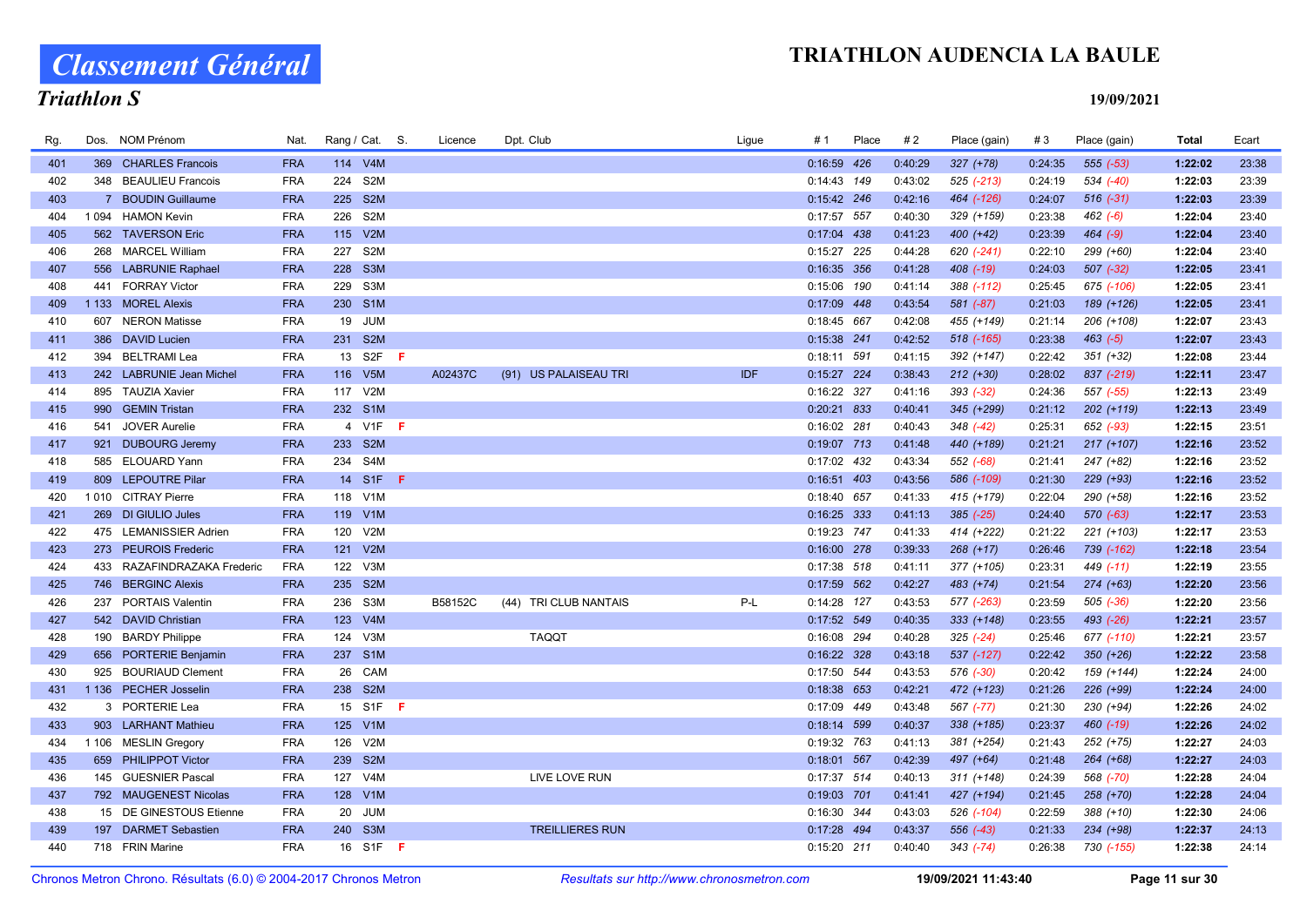# Classement Général

# Triathlon S

| Rg. |         | Dos. NOM Prénom                             | Nat.                     | Rang / Cat. S. |                  |    | Licence | Dpt. Club |                                | Ligue      | # 1                          | Place | #2                 | Place (gain) | #3      | Place (gain)  | Total              | Ecart          |
|-----|---------|---------------------------------------------|--------------------------|----------------|------------------|----|---------|-----------|--------------------------------|------------|------------------------------|-------|--------------------|--------------|---------|---------------|--------------------|----------------|
| 441 |         | 474 LEMANISSIER Jean Baptiste               | <b>FRA</b>               | 129 V2M        |                  |    |         |           |                                |            | 0:18:13 597                  |       | 0:41:14            | $387 (+151)$ | 0:23:13 | $413 (+5)$    | 1:22:38            | 24:14          |
| 442 | 1 1 3 7 | <b>VIGNACOURT Laurent</b>                   | <b>FRA</b>               | 130            | V3M              |    | B64844C |           | (76) LES PIRANHAS              | <b>NOR</b> | 0:19:33 766                  |       | 0:38:02            | 169 (+412)   | 0:25:08 | 617 (-88)     | 1:22:42            | 24:18          |
| 443 |         | 30 GRIAUD Jacques                           | <b>FRA</b>               | 131            | V5M              |    |         |           | <b>OLIGOCYTE</b>               |            | $0:17:13$ 459                |       | 0:38:34            | $200 (+185)$ | 0:26:57 | 753 (-169)    | 1:22:43            | 24:19          |
| 444 |         | 877 LOREILLE Corentin                       | <b>FRA</b>               | 241            | S3M              |    |         |           |                                |            | 0:17:44 531                  |       | 0:42:06            | 453 (+68)    | 0:22:55 | 378 (+19)     | 1:22:44            | 24:20          |
| 445 | 760     | <b>OLLIVRO Mael</b>                         | <b>FRA</b>               | 132 V1M        |                  |    |         |           |                                |            | 0:19:52 805                  |       | 0:40:59            | $363 (+290)$ | 0:22:03 | 286 (+70)     | 1:22:53            | 24:29          |
| 446 |         | 1 129 LETREGUILLY Morgane                   | <b>FRA</b>               |                | 17 S3F           | F. |         |           |                                |            | 0:16:07 291                  |       | 0:41:46            | 436 (-78)    | 0:25:02 | $610 (-77)$   | 1:22:53            | 24:29          |
| 447 |         | 705 BILLON Mathieu                          | <b>FRA</b>               | 242 S2M        |                  |    |         |           |                                |            | $0:17:36$ 510                |       | 0:42:08            | 456 (+53)    | 0:23:11 | 408 (+10)     | 1:22:54            | 24:30          |
| 448 | 543     | <b>GUZZONE Jean</b>                         | <b>FRA</b>               | 133            | V3M              |    |         |           |                                |            | 0:16:36 360                  |       | 0:41:52            | 445 (-42)    | 0:24:32 | 550 (-46)     | 1:22:59            | 24:35          |
| 449 |         | 451 MIKOLAJCZYK Francois                    | <b>FRA</b>               | 134 V3M        |                  |    |         |           | <b>TC GUERANDAIS</b>           |            | 0:16:38 366                  |       | 0:41:15            | $390 (-4)$   | 0:25:09 | $618$ $(-79)$ | 1:23:01            | 24:37          |
| 450 |         | 782 PASQUIER Bertrand                       | <b>FRA</b>               | 135 V1M        |                  |    | B50671C |           | INDIV LIGUE PAYS DE LA LOIRE   | P-L        | 0:18:34 641                  |       | 0:40:25            | $322 (+217)$ | 0:24:04 | $511 (-26)$   | 1:23:02            | 24:38          |
| 451 |         | 27 BERNARD Pierre                           | <b>FRA</b>               | 243 S4M        |                  |    |         |           | <b>OLIGOCYTE</b>               |            | $0:14:39$ 142                |       | 0:43:09            | 529 (-222)   | 0:25:17 | 633 (-87)     | 1:23:03            | 24:39          |
| 452 |         | 88 ROBART Alexis                            | <b>FRA</b>               | 244            | S <sub>4</sub> M |    | B06966C |           | (44) CJAC TRI PORNIC           | P-L        | 0:15:45 249                  |       | 0:43:14            | 533 (-174)   | 0:24:07 | 518 (-29)     | 1:23:04            | 24:40          |
| 453 |         | 790 BIROT Thomas                            | <b>FRA</b>               | 245 S3M        |                  |    |         |           |                                |            | $0:17:03$ 435                |       | 0:43:56            | 585 (-93)    | 0:22:07 | $293 (+75)$   | 1:23:05            | 24:41          |
| 454 | 723     | <b>BURGUIERE Jean Charles</b>               | <b>FRA</b>               | 136 V1M        |                  |    |         |           |                                |            | 0:17:48 536                  |       | 0:42:45            | 507 (+41)    | 0:22:34 | $338 (+41)$   | 1:23:06            | 24:42          |
| 455 |         | 608 THULEAU Antoine                         | <b>FRA</b>               |                | 21 JUM           |    |         |           |                                |            | 0:16:33 351                  |       | 0:43:17            | 536 (-111)   | 0:23:17 | $424 (+7)$    | 1:23:06            | 24:42          |
| 456 |         | 408 AUGIER Nicolas                          | <b>FRA</b>               | 246 S4M        |                  |    |         |           |                                |            | 0:15:39 242                  |       | 0:43:27            | 546 (-192)   | 0:24:04 | $510 (-22)$   | 1:23:09            | 24:45          |
| 457 |         | 100 ADAMKIEWICZ Alexandre                   | <b>FRA</b>               | 247            | S <sub>4</sub> M |    |         |           |                                |            | $0:14:33$ 133                |       | 0:41:36            | 417 (-155)   | 0:27:01 | 762 (-169)    | 1:23:10            | 24:46          |
| 458 | 226     | <b>JAN Thomas</b>                           | <b>FRA</b>               | 137            | V <sub>1</sub> M |    | B57961C |           | (44) TRI CLUB NANTAIS          | P-L        | $0:17:10$ 451                |       | 0:41:44            | 432 (+35)    | 0:24:19 | $535 (-42)$   | 1:23:12            | 24:48          |
| 459 |         | 951 GARCON Raphael                          | <b>FRA</b>               |                | 27 CAM           |    |         |           |                                |            | 0:18:53 687                  |       | 0:42:38            | 495 (+127)   | 0:21:45 | $255 (+101)$  | 1:23:15            | 24:51          |
| 460 |         | 1046 PLETS David                            | <b>FRA</b>               | 248 S4M        |                  |    |         |           |                                |            | $0:18:52$ 683                |       | 0:41:43            | 430 (+186)   | 0:22:42 | $347 (+37)$   | 1:23:15            | 24:51          |
| 461 | 265     | <b>DEREDIN Pierrick</b>                     | <b>FRA</b>               | 249 S4M        |                  |    |         |           |                                |            | 0:16:47 390                  |       | 0:41:21            | $398 (+9)$   | 0:25:10 | $620 (-80)$   | 1:23:16            | 24:52          |
| 462 |         | 577 RIOU Sophie                             | <b>FRA</b>               |                | 5 V2F            | F  |         |           |                                |            | 0:17:42 528                  |       | 0:41:39            | 423 (+86)    | 0:24:04 | 509 (-20)     | 1:23:24            | 25:00          |
| 463 | 390     | <b>SABLOND Guillaume</b>                    | <b>FRA</b>               | 250            | S4M              |    |         |           |                                |            | 0:15:56 273                  |       | 0:45:03            | 658 (-256)   | 0:22:28 | $324 (+66)$   | 1:23:26            | 25:02          |
| 464 |         | 196 CALVEZ Damien                           | <b>FRA</b>               | 251            | S <sub>2</sub> M |    |         |           | <b>TEAM TRAIL ABERS BENOIT</b> |            | 0:15:35 237                  |       | 0:43:58            | 589 (-212)   | 0:23:58 | 496 (-15)     | 1:23:30            | 25:06          |
| 465 |         | 54 PERRON Guy                               | <b>FRA</b>               | 138            | V6M              |    | A31210C |           | (49) ASPTT ANGERS              | P-L        | 0:15:59 275                  |       | 0:42:53            | 519 (-140)   | 0:24:44 | 577 (-50)     | 1:23:34            | 25:10          |
| 466 |         | 412 AURIOT Gerald                           | <b>FRA</b>               | 139 V1M        |                  |    |         |           |                                |            | 0:17:28 497                  |       | 0:39:17            | 251 (+175)   | 0:26:52 | 749 (-144)    | 1:23:37            | 25:13          |
| 467 |         | 546 MAUDET Nicolas                          | <b>FRA</b>               | 252 S3M        |                  |    |         |           |                                |            | 0:16:32 348                  |       | 0:40:59            | $364 (-1)$   | 0:26:08 | 692 (-118)    | 1:23:38            | 25:14          |
| 468 |         | 57 PERRON Thierry                           | <b>FRA</b>               | 140            | V <sub>4</sub> M |    | A31206C |           | (49) ASPTT ANGERS              | P-L        | $0:17:22$ 478                |       | 0:41:37            | 419 (+53)    | 0:24:41 | $573$ (-43)   | 1:23:39            | 25:15          |
| 469 | 1 1 1 8 | <b>UMDENSTOCK Paul</b>                      | <b>FRA</b>               | 253 S2M        |                  |    |         |           |                                |            | $0:18:00$ 563                |       | 0:43:13            | 532 (+20)    | 0:22:30 | $328 (+74)$   | 1:23:42            | 25:18          |
| 470 |         | 1 141 PIFFERI Gregory                       | <b>FRA</b>               | 141            | V2M              |    |         |           |                                |            | 0:18:51 681                  |       | 0:42:21            | 473 (+139)   | 0:22:33 | 336 (+72)     | 1:23:43            | 25:19          |
| 471 |         | 473 LE BARON Nicolas                        | <b>FRA</b>               | 142 V2M        |                  |    | B35220C |           | (44) TRI COTE D AMOUR          | $P-L$      | 0:17:04 437                  |       | 0:41:50            | 443 (+20)    | 0:24:56 | 598 (-54)     | 1:23:49            | 25:25          |
| 472 |         | 708 MONIE Martin                            | <b>FRA</b>               | 143 V1M        |                  |    |         |           |                                |            | 0:16:46 389                  |       | 0:43:42            | 564 (-102)   | 0:23:22 | 431 (+19)     | 1:23:50            | 25:26          |
| 473 | 686     | <b>CLEMOT Fabien</b>                        | <b>FRA</b>               | 144            | V1M<br>18 S3F    |    |         |           |                                |            | 0:19:13 726                  |       | 0:42:14            | 462 (+170)   | 0:22:24 | $316 (+83)$   | 1:23:50            | 25:26          |
| 474 |         | 730 CARBONEL Flora                          | <b>FRA</b>               |                | S <sub>2M</sub>  | F. |         |           |                                |            | 0:16:06 290                  |       | 0:45:25            | 680 (-268)   | 0:22:23 | $315 (+84)$   | 1:23:53            | 25:29<br>25:29 |
| 475 |         | 786 ESTEVENON Yann                          | <b>FRA</b>               | 254            | V2M              |    |         |           |                                |            | 0:20:24 837                  |       | 0:44:04            | 597 (+152)   | 0:19:26 | 65 (+210)     | 1:23:53            |                |
| 476 |         | 1080 PINEAU Sebastien                       | <b>FRA</b>               | 145            | 19 S4F           | -F |         |           |                                |            | 0:17:38 519                  |       | 0:42:12            | 461 (+55)    | 0:24:07 | $519$ $(-12)$ | 1:23:56            | 25:32          |
| 477 |         | 742 DURAND Elodie                           | <b>FRA</b>               |                |                  |    |         |           |                                |            | 0:19:19 741                  |       | 0:41:27            | 407 (+230)   | 0:23:12 | $412 (+34)$   | 1:23:57            | 25:33          |
| 478 |         | 375 LENOUVEL Christophe                     | <b>FRA</b><br><b>FRA</b> | 146 V2M<br>255 | S <sub>4</sub> M |    |         |           |                                |            | $0:18:16$ 602                |       | 0:42:38<br>0:42:10 | 496 (+82)    | 0:23:05 | 398 (+42)     | 1:23:58<br>1:24:00 | 25:34<br>25:36 |
| 479 |         | 1 152 RENARD Stephen<br>849 DREAN Guillaume | <b>FRA</b>               | 256 S2M        |                  |    |         |           |                                |            | $0:17:29$ 498<br>0:21:00 886 |       |                    | 458 (+44)    | 0:24:22 | 542 (-25)     |                    | 25:37          |
| 480 |         |                                             |                          |                |                  |    |         |           |                                |            |                              |       | 0:42:43            | 503 (+229)   | 0:20:19 | 126 (+177)    | 1:24:01            |                |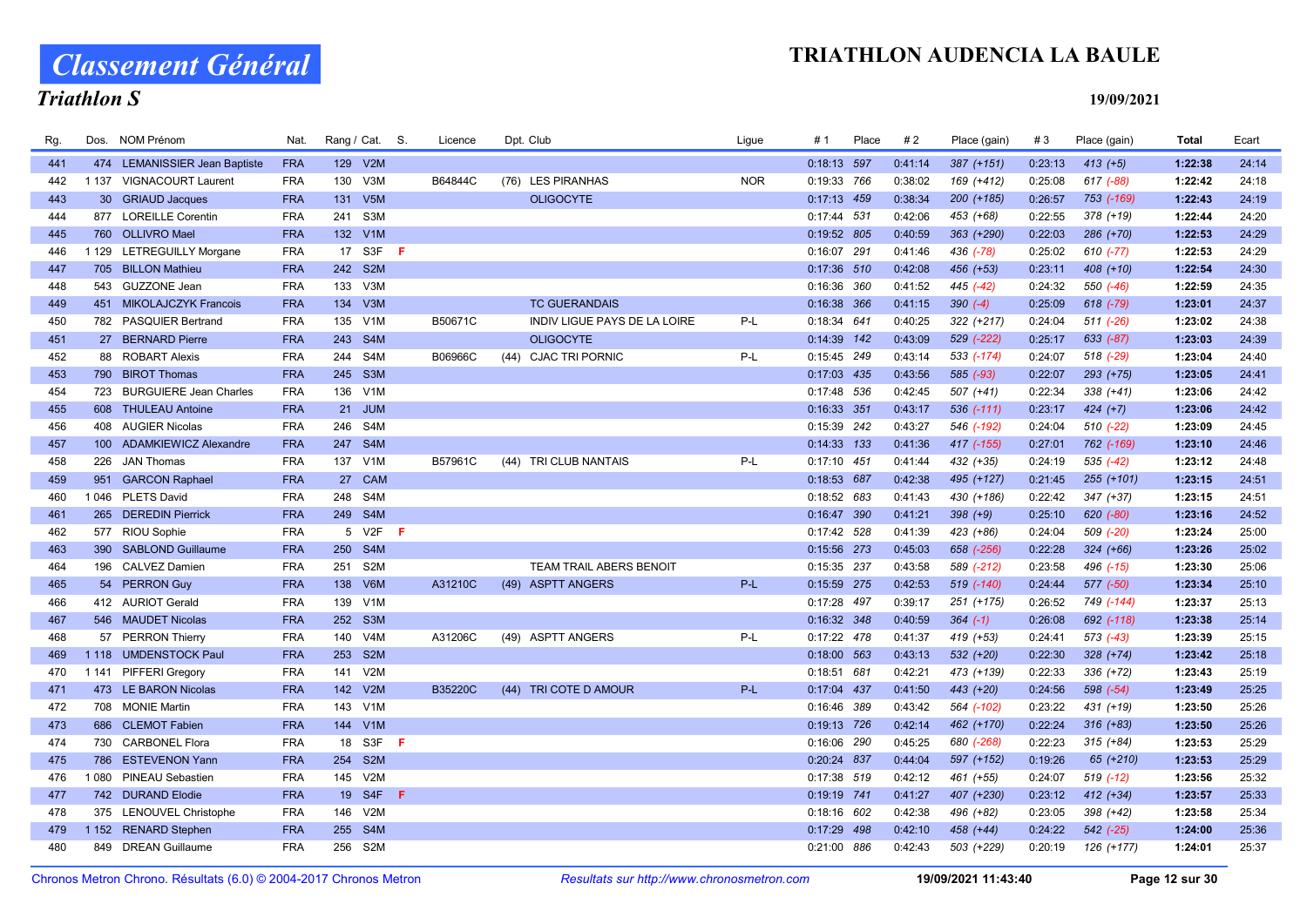# Classement Général

# Triathlon S

| Rg. | Dos.    | NOM Prénom                    | Nat.       |     | Rang / Cat. S.   |     | Licence        | Dpt. Club                       | Ligue | # 1           | Place | #2      | Place (gain)  | #3      | Place (gain)  | Total   | Ecart |
|-----|---------|-------------------------------|------------|-----|------------------|-----|----------------|---------------------------------|-------|---------------|-------|---------|---------------|---------|---------------|---------|-------|
| 481 |         | 603 RIBOT Yann                | <b>FRA</b> |     | 147 V2M          |     |                |                                 |       | 0:18:35 644   |       | 0:40:53 | 356 (+197)    | 0:24:36 | $558$ $(-34)$ | 1:24:02 | 25:38 |
| 482 | 194     | <b>CHARBONNIER Bastien</b>    | <b>FRA</b> | 257 | S <sub>2</sub> M |     |                | <b>TEAM BOULDING</b>            |       | 0:17:52 548   |       | 0:41:35 | 416 (+103)    | 0:24:38 | 563 (-37)     | 1:24:03 | 25:39 |
| 483 |         | 492 CLANCHIN Samuel           | <b>FRA</b> |     | 148 V2M          |     |                |                                 |       | 0:17:55 554   |       | 0:42:59 | $523 (+33)$   | 0:23:11 | 407 (+38)     | 1:24:04 | 25:40 |
| 484 |         | 1087 BILLET Sandra            | <b>FRA</b> |     | 6 V1F F          |     |                |                                 |       | $0:17:17$ 468 |       | 0:41:08 | 372 (+74)     | 0:25:42 | 667 (-90)     | 1:24:05 | 25:41 |
| 485 | 695     | <b>BARILLE Baptiste</b>       | <b>FRA</b> | 258 | S4M              |     |                |                                 |       | $0:18:19$ 609 |       | 0:42:23 | 475 (+104)    | 0:23:25 | 439 (+20)     | 1:24:06 | 25:42 |
| 486 |         | 1 165 ULLERN Mathias          | <b>FRA</b> |     | 259 S2M          |     |                |                                 |       | 0:16:47 393   |       | 0:44:08 | 598 (-129)    | 0:23:12 | 409 (+36)     | 1:24:06 | 25:42 |
| 487 | 1 0 5 3 | <b>MAUFAY Charlotte</b>       | <b>FRA</b> |     | 20 S2F           | F.  |                |                                 |       | 0:18:00 564   |       | 0:41:12 | $378 (+127)$  | 0:24:56 | 599 (-50)     | 1:24:07 | 25:43 |
| 488 | 283     | VO TRAN Nhat Quang            | <b>FRA</b> |     | 149 V1M          |     |                |                                 |       | 0:16:31 347   |       | 0:42:46 | 510 (-93)     | 0:24:53 | 590 (-48)     | 1:24:09 | 25:45 |
| 489 |         | 1091 BOQUIEN Lucie            | <b>FRA</b> |     | 21 S1F F         |     |                |                                 |       | 0:20:20 832   |       | 0:43:33 | 550 (+168)    | 0:20:20 | 128 (+175)    | 1:24:12 | 25:48 |
| 490 |         | 361 RAYER Aurelien            | <b>FRA</b> |     | 260 S2M          |     |                |                                 |       | $0:17:11$ 455 |       | 0:40:16 | $315 (+108)$  | 0:26:48 | 744 (-143)    | 1:24:15 | 25:51 |
| 491 |         | 523 SIRET Valentin            | <b>FRA</b> |     | 261 S2M          |     |                |                                 |       | $0:15:50$ 261 |       | 0:44:51 | 649 (-243)    | 0:23:35 | $458 (+13)$   | 1:24:15 | 25:51 |
| 492 |         | 434 SANTORO Daniel            | <b>FRA</b> | 150 | V2M              |     |                |                                 |       | 0:18:01 568   |       | 0:42:34 | 491 (+70)     | 0:23:43 | $476 (+6)$    | 1:24:17 | 25:53 |
| 493 |         | 421 MEAUX Pierre              | <b>FRA</b> |     | 262 S3M          |     |                |                                 |       | 0:16:56 418   |       | 0:42:46 | $512$ $(-38)$ | 0:24:37 | $561 (-37)$   | 1:24:18 | 25:54 |
| 494 | 323     | <b>BELLANGER Antoine</b>      | <b>FRA</b> | 263 | S <sub>2</sub> M |     |                |                                 |       | 0:15:34 234   |       | 0:42:17 | 466 (-133)    | 0:26:32 | 725 (-127)    | 1:24:23 | 25:59 |
| 495 |         | 234 HUIBAN Yannick            | <b>FRA</b> | 151 | V3M              |     | A29960C        | <b>TRI CLUB NANTAIS</b><br>(44) | $P-L$ | 0:16:38 367   |       | 0:42:04 | 451 (-45)     | 0:25:44 | 672 (-83)     | 1:24:26 | 26:02 |
| 496 |         | 129 BERNIER Mikael            | <b>FRA</b> | 152 | V2M              |     |                | <b>LA ROCHELLE</b>              |       | 0:17:33 504   |       | 0:42:24 | 479 (+35)     | 0:24:32 | $551 (-27)$   | 1:24:29 | 26:05 |
| 497 |         | 112 AUMON Erwan               | <b>FRA</b> |     | 153 V1M          |     | <b>B71440C</b> | <b>HELLS RIDERS</b>             |       | 0:15:33 233   |       | 0:43:36 | 555 (-203)    | 0:25:23 | 640 (-61)     | 1:24:31 | 26:07 |
| 498 |         | 532 MORIN Arthur              | <b>FRA</b> | 264 | S2M              |     |                |                                 |       | 0:15:18 206   |       | 0:45:14 | 673 (-287)    | 0:24:03 | $508 (-5)$    | 1:24:34 | 26:10 |
| 499 |         | 1007 RIPOCHE Maryse           | <b>FRA</b> |     | 7 V1F F          |     |                |                                 |       | 0:16:23 330   |       | 0:44:01 | 594 (-155)    | 0:24:12 | $524$ $(-14)$ | 1:24:35 | 26:11 |
| 500 |         | 769 LESCOUR Vincent           | <b>FRA</b> |     | 265 S4M          |     |                |                                 |       | $0:15:14$ 203 |       | 0:43:12 | 531 (-192)    | 0:26:10 | 695 (-105)    | 1:24:35 | 26:11 |
| 501 | 600     | <b>BAZIN Laurent</b>          | <b>FRA</b> | 154 | V3M              |     |                |                                 |       | 0:17:00 428   |       | 0:43:21 | 543 (-55)     | 0:24:15 | $527$ $(-18)$ | 1:24:36 | 26:12 |
| 502 |         | 547 RICHARD Alexandre         | <b>FRA</b> | 266 | S4M              |     |                |                                 |       | 0:16:55 412   |       | 0:44:01 | 593 (-111)    | 0:23:49 | 487 (+21)     | 1:24:43 | 26:19 |
| 503 |         | 381 DUTERTRE Alexandre        | <b>FRA</b> |     | 267 S4M          |     |                |                                 |       | 0:19:09 717   |       | 0:43:59 | 591 (+93)     | 0:21:39 | $243 (+121)$  | 1:24:46 | 26:22 |
| 504 | 65      | <b>VIRONDAUD Eloi</b>         | <b>FRA</b> |     | 28 CAM           |     |                |                                 |       | 0:15:55 269   |       | 0:44:21 | 616 (-210)    | 0:24:33 | 552 (-25)     | 1:24:47 | 26:23 |
| 505 |         | 900 PETAGNA Clement           | <b>FRA</b> |     | 268 S3M          |     |                |                                 |       | $0:16:50$ 401 |       | 0:44:44 | 639 (-165)    | 0:23:14 | 414 (+61)     | 1:24:47 | 26:23 |
| 506 |         | 551 PILLET Christophe         | <b>FRA</b> |     | 155 V5M          |     |                |                                 |       | 0:16:40 372   |       | 0:43:54 | 579 (-124)    | 0:24:18 | $531$ (-10)   | 1:24:51 | 26:27 |
| 507 |         | 1 099 DOMINE Jeanne           | <b>FRA</b> |     | 22 S2F           | - F |                |                                 |       | $0:18:07$ 581 |       | 0:43:20 | 540 (+27)     | 0:23:26 | 441 (+47)     | 1:24:52 | 26:28 |
| 508 |         | 5 RENAULT Virginie            | <b>FRA</b> |     | 23 S3F           | F   |                |                                 |       | 0:16:29 343   |       | 0:43:40 | 560 (-133)    | 0:24:45 | 580 (-32)     | 1:24:53 | 26:29 |
| 509 |         | 128 DICI Isabelle             | <b>FRA</b> |     | 8 V2F            | F.  | <b>B82187C</b> | (85) LA ROCHE VENDEE TRI        | $P-L$ | 0:18:09 585   |       | 0:43:41 | $562 (+6)$    | 0:23:05 | 397 (+70)     | 1:24:54 | 26:30 |
| 510 |         | 1 108 EVAIN Guillaume         | <b>FRA</b> |     | 269 S2M          |     |                |                                 |       | 0:20:59 885   |       | 0:40:35 | 334 (+316)    | 0:23:23 | 432 (+59)     | 1:24:57 | 26:33 |
| 511 | 720     | <b>GASNIER Charles Alexis</b> | <b>FRA</b> |     | 270 S3M          |     |                |                                 |       | $0:17:15$ 464 |       | 0:43:49 | $570$ (-72)   | 0:23:59 | $502 (+25)$   | 1:25:02 | 26:38 |
| 512 |         | 831 MILVILLE Baptiste         | <b>FRA</b> |     | 271 S4M          |     |                |                                 |       | 0:16:34 354   |       | 0:46:03 | 715 (-247)    | 0:22:27 | 322 (+89)     | 1:25:03 | 26:39 |
| 513 |         | 520 LEGRAS Thibault           | <b>FRA</b> |     | 272 S3M          |     |                |                                 |       | $0:18:13$ 596 |       | 0:43:33 | 551 (+20)     | 0:23:20 | $428 (+63)$   | 1:25:05 | 26:41 |
| 514 |         | 912 BOURDEL Nicolas           | <b>FRA</b> | 273 | S <sub>2</sub> M |     |                |                                 |       | 0:16:42 376   |       | 0:41:53 | 447 (-33)     | 0:26:33 | 727 (-105)    | 1:25:06 | 26:42 |
| 515 |         | 104 GARABEDIAN Philippe       | <b>FRA</b> |     | 156 V1M          |     |                | EKIP8                           |       | 0:18:47 670   |       | 0:41:13 | 382 (+200)    | 0:25:12 | 626 (-45)     | 1:25:10 | 26:46 |
| 516 |         | 1058 OLIVIER Ratajczak        | <b>FRA</b> |     | 274 S2M          |     |                |                                 |       | 0:19:01 699   |       | 0:42:15 | 463 (+152)    | 0:23:58 | 497 (+31)     | 1:25:13 | 26:49 |
| 517 |         | 739 PEYRACHON Romane          | <b>FRA</b> |     | 24 S1F F         |     |                |                                 |       | $0:18:27$ 628 |       | 0:41:54 | 449 (+147)    | 0:24:54 | $591 (-36)$   | 1:25:14 | 26:50 |
| 518 |         | 946 LEBRETON Evan             | <b>FRA</b> |     | 275 S2M          |     |                |                                 |       | 0:19:22 745   |       | 0:42:34 | 489 (+161)    | 0:23:27 | 442 (+66)     | 1:25:21 | 26:57 |
| 519 | 876     | <b>LESAFFRE Quentin</b>       | <b>FRA</b> |     | 276 S4M          |     |                |                                 |       | 0:19:18 738   |       | 0:41:42 | 429 (+206)    | 0:24:24 | $544 (+13)$   | 1:25:24 | 27:00 |
| 520 |         | 820 DELAMARE Jane             | <b>FRA</b> |     | 9 V1F F          |     |                |                                 |       | 0:16:02 282   |       | 0:41:45 | 433 (-81)     | 0:27:39 | 805 (-157)    | 1:25:25 | 27:01 |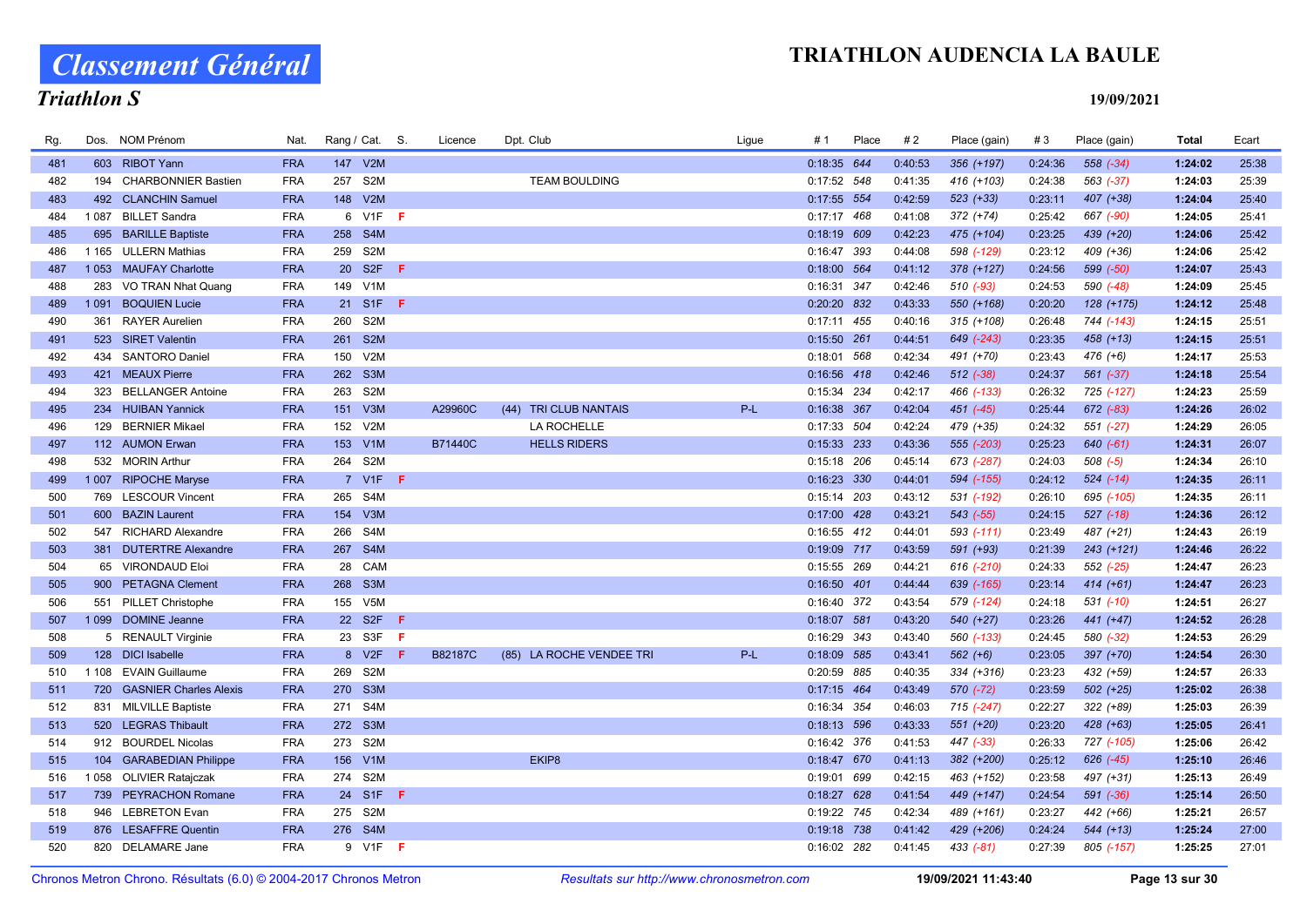Classement Général

# Triathlon S

| Rg. |         | Dos. NOM Prénom               | Nat.       | Rang / Cat. S.                | Licence | Dpt. Club                     | Ligue      | # 1           | Place | #2      | Place (gain)  | #3      | Place (gain)  | Total   | Ecart |
|-----|---------|-------------------------------|------------|-------------------------------|---------|-------------------------------|------------|---------------|-------|---------|---------------|---------|---------------|---------|-------|
| 521 |         | 992 MAXENCE Legal             | <b>FRA</b> | 277 S2M                       |         |                               |            | 0:19:00 698   |       | 0:41:28 | 411 (+208)    | 0:24:59 | $604 (-31)$   | 1:25:26 | 27:02 |
| 522 |         | 915 DE SOLAGES Gabriel        | <b>FRA</b> | V3M<br>157                    |         |                               |            | 0:20:12 824   |       | 0:42:44 | 506 (+210)    | 0:22:32 | 335 (+92)     | 1:25:27 | 27:03 |
| 523 |         | 1 112 FICAMOS Francois        | <b>FRA</b> | V4M<br>158                    |         |                               |            | $0:17:41$ 526 |       | 0:43:49 | 568 (-33)     | 0:23:59 | $503 (+36)$   | 1:25:29 | 27:05 |
| 524 |         | 873 DAGORNE Thibault          | <b>FRA</b> | S3M<br>278                    |         |                               |            | 0:21:03 890   |       | 0:42:35 | 493 (+236)    | 0:21:54 | 273 (+130)    | 1:25:31 | 27:07 |
| 525 | 967     | <b>RIBOUCHON Morgan</b>       | <b>FRA</b> | 279<br>S <sub>1</sub> M       |         |                               |            | $0:18:02$ 569 |       | 0:44:40 | 636 (-37)     | 0:22:50 | $367 (+81)$   | 1:25:31 | 27:07 |
| 526 | 1 1 0 9 | <b>MORNET Francois Xavier</b> | <b>FRA</b> | 159 V1M                       |         |                               |            | 0:16:43 379   |       | 0:43:39 | 559 (-105)    | 0:25:11 | $624$ $(-42)$ | 1:25:32 | 27:08 |
| 527 |         | 406 RICHOU Sebastien          | <b>FRA</b> | 280<br>S <sub>2M</sub>        |         |                               |            | $0:16:16$ 312 |       | 0:47:04 | 753 (-323)    | 0:22:19 | $311 (+108)$  | 1:25:39 | 27:15 |
| 528 |         | 167 NICOT ROBINO Avel         | <b>FRA</b> | 5 CAF<br>-F                   | A62732C | PLOEMEUR TRI<br>(56)          | <b>BRE</b> | $0:14:45$ 157 |       | 0:43:35 | 554 (-232)    | 0:27:24 | 787 (-139)    | 1:25:43 | 27:19 |
| 529 |         | 44 RIBOUCHON Ronan            | <b>FRA</b> | 29 CAM                        |         | AS CARQUEFOU NATATION         |            | $0:15:14$ 202 |       | 0:49:16 | 841 (-487)    | 0:21:15 | $207 (+160)$  | 1:25:43 | 27:19 |
| 530 |         | 759 MARSAIS Mathieu           | <b>FRA</b> | 160 V1M                       |         |                               |            | $0:18:27$ 626 |       | 0:42:24 | 478 (+113)    | 0:24:55 | 594 (-17)     | 1:25:44 | 27:20 |
| 531 |         | 622 TECHER Vincent            | <b>FRA</b> | S <sub>2M</sub><br>281        |         |                               |            | 0:19:29 757   |       | 0:41:50 | 444 (+207)    | 0:24:29 | 546 (+19)     | 1:25:47 | 27:23 |
| 532 | 593     | <b>CHAFAR Gilles</b>          | <b>FRA</b> | V3M<br>161                    |         |                               |            | 0:17:49 542   |       | 0:44:30 | $622 (-54)$   | 0:23:30 | 447 (+64)     | 1:25:48 | 27:24 |
| 533 | 511     | <b>CHOUTEAU Alvina</b>        | <b>FRA</b> | 25 S3F<br>F                   |         |                               |            | 0:18:41       | 660   | 0:45:28 | $685$ $(-14)$ | 0:21:40 | $245 (+141)$  | 1:25:48 | 27:24 |
| 534 | 1081    | <b>BAILLY Camille</b>         | <b>FRA</b> | S <sub>2</sub> F<br>26<br>-F. |         |                               |            | 0:16:33 350   |       | 0:42:30 | 486 (-78)     | 0:26:47 | 741 (-106)    | 1:25:49 | 27:25 |
| 535 |         | 630 CLAUDE Theo               | <b>FRA</b> | CAM<br>30 <sup>°</sup>        |         |                               |            | $0:20:10$ 823 |       | 0:40:32 | 331 (+317)    | 0:25:10 | $622$ $(-29)$ | 1:25:51 | 27:27 |
| 536 | 968     | <b>CHANTAL Guillaume</b>      | <b>FRA</b> | 282<br>S4M                    |         |                               |            | 0:20:27 842   |       | 0:44:47 | 644 (+117)    | 0:20:39 | 156 (+189)    | 1:25:51 | 27:27 |
| 537 |         | 476 DESTRE Stephane           | <b>FRA</b> | V2M<br>162                    |         |                               |            | 0:17:58 558   |       | 0:43:37 | 557 (-12)     | 0:24:18 | $532 (+33)$   | 1:25:52 | 27:28 |
| 538 | 807     | <b>BITAILLE Ronan</b>         | <b>FRA</b> | 283<br>S <sub>3</sub> M       |         |                               |            | $0:17:40$ 523 |       | 0:44:10 | $605$ $(-57)$ | 0:24:06 | $514 (+42)$   | 1:25:55 | 27:31 |
| 539 |         | 1 101 JUVIN Vincent           | <b>FRA</b> | 163<br>V2M                    |         |                               |            | 0:19:24 748   |       | 0:43:44 | 565 (+122)    | 0:22:51 | 369 (+87)     | 1:25:58 | 27:34 |
| 540 | 188     | <b>CHAUVIN Camille</b>        | <b>FRA</b> | 284 S3M                       |         | <b>SNOS BASKET</b>            |            | 0:15:56 272   |       | 0:45:04 | 661 (-259)    | 0:25:02 | $608$ $(-9)$  | 1:26:00 | 27:36 |
| 541 | 1 1 3 8 | <b>KERLEROUX Anne Sophie</b>  | <b>FRA</b> | 27 S4F<br>-F                  |         |                               |            | 0:19:36 774   |       | 0:43:52 | 575 (+128)    | 0:22:36 | $341 (+105)$  | 1:26:03 | 27:39 |
| 542 | 1038    | <b>MENARD Patrice</b>         | <b>FRA</b> | 164<br>V2M                    |         |                               |            | 0:20:31 848   |       | 0:42:42 | 500 (+218)    | 0:22:54 | 375 (+88)     | 1:26:06 | 27:42 |
| 543 | 293     | <b>BEITZINGER Stefan</b>      | <b>FRA</b> | S4M<br>285                    |         |                               |            | 0:18:47 672   |       | 0:42:11 | 460 (+145)    | 0:25:10 | $621$ $(-16)$ | 1:26:07 | 27:43 |
| 544 |         | 515 DECROIX Marine            | <b>FRA</b> | 28 S2F<br>-F                  |         |                               |            | 0:18:27 629   |       | 0:41:26 | 405 (+164)    | 0:26:16 | 702 (-79)     | 1:26:09 | 27:45 |
| 545 |         | 221 TINDANO Eric              | <b>FRA</b> | 165 V3M                       | A61788C | (44) TRI CLUB NANTAIS         | $P-L$      | 0:18:39 656   |       | 0:40:37 | 336 (+218)    | 0:26:56 | 751 (-107)    | 1:26:10 | 27:46 |
| 546 | 637     | <b>HUCHEDE Louise</b>         | <b>FRA</b> | 3 JUF<br>-F                   |         |                               |            | 0:19:45 792   |       | 0:41:01 | 366 (+282)    | 0:25:26 | $645$ $(-36)$ | 1:26:11 | 27:47 |
| 547 | 1 0 6 5 | <b>DIAKIESSE Kevin</b>        | <b>FRA</b> | 286<br>S <sub>3</sub> M       |         |                               |            | 0:19:32 764   |       | 0:42:49 | 514 (+167)    | 0:23:53 | 490 (+50)     | 1:26:12 | 27:48 |
| 548 | 440     | <b>PICHOT Emmanuelle</b>      | <b>FRA</b> | V <sub>2F</sub><br>10<br>-F   | B80775C | (44) NANTES TRI               | P-L        | 0:15:09 196   |       | 0:44:39 | 634 (-264)    | 0:26:30 | 721 (-88)     | 1:26:16 | 27:52 |
| 549 |         | 1014 DELAHAYE Pierre          | <b>FRA</b> | 287<br>S <sub>2M</sub>        |         |                               |            | 0:18:17 604   |       | 0:44:40 | $637$ $(-12)$ | 0:23:21 | 430 (+67)     | 1:26:17 | 27:53 |
| 550 |         | 85 SOURDIN Francois           | <b>FRA</b> | S <sub>3</sub> M<br>288       | B61151C | <b>CHATEAUGIRON TRI</b>       | <b>BRE</b> | $0:17:14$ 463 |       | 0:41:26 | 406 (+52)     | 0:27:40 | 807 (-139)    | 1:26:19 | 27:55 |
| 551 |         | 653 SEBY Christophe           | <b>FRA</b> | 289<br>S4M                    |         |                               |            | 0:18:36 645   |       | 0:44:09 | 599 (+36)     | 0:23:39 | 465 (+58)     | 1:26:23 | 27:59 |
| 552 |         | 736 SEDILLE Olivier           | <b>FRA</b> | 166<br>V3M                    |         |                               |            | 0:21:03 892   |       | 0:43:57 | 587 (+178)    | 0:21:25 | $225 (+162)$  | 1:26:23 | 27:59 |
| 553 |         | 448 MOREL Emmanuel            | <b>FRA</b> | 290<br>S4M                    |         |                               |            | 0:16:52 405   |       | 0:42:44 | $505$ $(-47)$ | 0:26:52 | 748 (-101)    | 1:26:27 | 28:03 |
| 554 |         | 1 124 HEINRY Samuel           | <b>FRA</b> | S <sub>2</sub> M<br>291       |         |                               |            | 0:18:48 677   |       | 0:42:45 | 508 (+114)    | 0:24:57 | $601 (+9)$    | 1:26:30 | 28:06 |
| 555 |         | 508 FLORENT Yvon              | <b>FRA</b> | V3M<br>167                    |         |                               |            | 0:19:46 793   |       | 0:44:55 | 652 (+92)     | 0:21:50 | 266 (+146)    | 1:26:30 | 28:06 |
| 556 |         | 980 LE GAREC Sebastien        | <b>FRA</b> | 292<br>S <sub>4</sub> M       |         |                               |            | 0:19:11 720   |       | 0:44:19 | $615 (+73)$   | 0:23:02 | 393 (+91)     | 1:26:31 | 28:07 |
| 557 |         | 130 GUY Christelle            | <b>FRA</b> | 11 V1F<br>-F                  | B60852C | (17) LA ROCHELLE TRI          | $N-A$      | $0:17:24$ 482 |       | 0:44:48 | 646 (-109)    | 0:24:22 | $541 (+34)$   | 1:26:32 | 28:08 |
| 558 |         | 195 LE MOIGN Mickael          | <b>FRA</b> | S <sub>2</sub> M<br>293       | B60100C | TEAM LANDI ST POL TRI AND RUN | <b>BRE</b> | 0:14:56 173   |       | 0:41:45 | 435 (-147)    | 0:29:53 | 901 (-238)    | 1:26:33 | 28:09 |
| 559 |         | 419 BOUE Amelie               | <b>FRA</b> | S <sub>4F</sub><br>29<br>-F.  |         |                               |            | 0:16:33 352   |       | 0:45:40 | 692 (-241)    | 0:24:21 | 539 (+34)     | 1:26:33 | 28:09 |
| 560 |         | 487 LE GUEN Frederic          | <b>FRA</b> | 168 V1M                       |         |                               |            | 0:18:41 659   |       | 0:41:36 | 418 (+179)    | 0:26:18 | 706 (-80)     | 1:26:34 | 28:10 |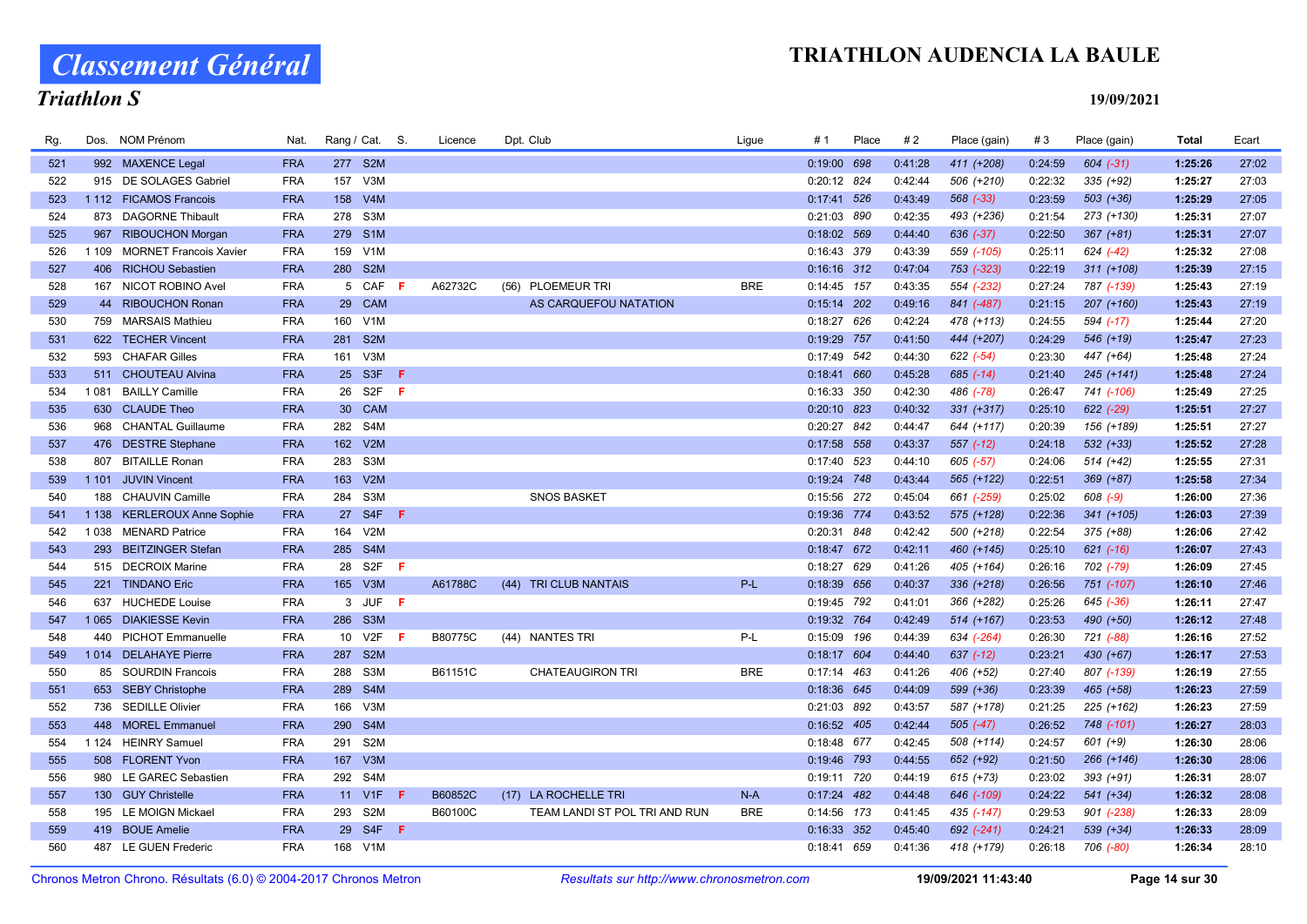Classement Général

# Triathlon S

| Rg. | Dos.    | NOM Prénom                  | Nat.       | Rang / Cat. S.  |                  |           | Licence | Dpt. Club                             | Ligue | # 1           | Place | #2      | Place (gain) | #3      | Place (gain)  | <b>Total</b> | Ecart |
|-----|---------|-----------------------------|------------|-----------------|------------------|-----------|---------|---------------------------------------|-------|---------------|-------|---------|--------------|---------|---------------|--------------|-------|
| 561 |         | 591 BAYON Bernard           | <b>FRA</b> | 169 V4M         |                  |           |         |                                       |       | $0:18:21$ 615 |       | 0:43:57 | 588 (+20)    | 0:24:18 | $533 (+34)$   | 1:26:35      | 28:11 |
| 562 |         | 848 BEQUET Gregory          | <b>FRA</b> | 170 V2M         |                  |           |         |                                       |       | 0:17:26 490   |       | 0:42:38 | 494 (+15)    | 0:26:33 | 728 (-87)     | 1:26:36      | 28:12 |
| 563 |         | 254 COUTURIER Jean Philippe | <b>FRA</b> | 171 V1M         |                  |           |         |                                       |       | $0:17:49$ 543 |       | 0:42:08 | 454 (+75)    | 0:26:44 | 735 (-95)     | 1:26:40      | 28:16 |
| 564 |         | 70 COURTES Baptiste         | <b>FRA</b> | 31 CAM          |                  |           | B59911C | (44)<br><b>BEST TRI SAINT NAZAIRE</b> | $P-L$ | 0:13:31       | 61    | 0:41:13 | 383 (-159)   | 0:32:03 | 961 (-344)    | 1:26:46      | 28:22 |
| 565 |         | 311 FICAMOS Laurence        | <b>FRA</b> |                 | 12 V1F <b>F</b>  |           |         |                                       |       | 0:16:55 414   |       | 0:45:44 | 702 (-189)   | 0:24:09 | $521 (+38)$   | 1:26:47      | 28:23 |
| 566 |         | 721 GUERET Axel             | <b>FRA</b> | 294             | S <sub>2</sub> M |           |         |                                       |       | 0:19:09 718   |       | 0:44:10 | 603 (+84)    | 0:23:30 | 445 (+68)     | 1:26:48      | 28:24 |
| 567 |         | 665 ALLORENT Emmanuel       | <b>FRA</b> | 172 V2M         |                  |           |         |                                       |       | $0:18:19$ 611 |       | 0:45:36 | 691 (-55)    | 0:22:54 | 376 (+99)     | 1:26:49      | 28:25 |
| 568 |         | 292 CHAUFFETON Fanny        | <b>FRA</b> | 30              | S <sub>1</sub> F | -F        |         |                                       |       | 0:18:54       | 689   | 0:42:33 | 488 (+134)   | 0:25:23 | 641 (-13)     | 1:26:49      | 28:25 |
| 569 |         | 574 GAMBARDELLA Romain      | <b>FRA</b> | 295 S3M         |                  |           |         |                                       |       | $0:17:35$ 508 |       | 0:44:02 | $595 (-63)$  | 0:25:14 | $631 (+2)$    | 1:26:50      | 28:26 |
| 570 | 549     | <b>LEBEL Renaud</b>         | <b>FRA</b> | 296 S3M         |                  |           |         |                                       |       | 0:19:13 725   |       | 0:44:10 | 607 (+85)    | 0:23:28 | 443 (+70)     | 1:26:50      | 28:26 |
| 571 | 1073    | <b>PEAN Capucine</b>        | <b>FRA</b> | 31 S1F          |                  | -F        |         |                                       |       | $0:14:47$ 162 |       | 0:43:21 | 542 (-221)   | 0:28:44 | 865 (-188)    | 1:26:51      | 28:27 |
| 572 |         | 185 HERVAULT Regis          | <b>FRA</b> | 173 V2M         |                  |           |         | SIGMA TEAM DEFI SPORT                 |       | 0:16:20 322   |       | 0:44:34 | 628 (-197)   | 0:26:01 | 686 (-53)     | 1:26:54      | 28:30 |
| 573 |         | 111 MISANDEAU Gregory Chris | <b>FRA</b> | 174 V2M         |                  |           |         | <b>GREGORY CHRIS PHOTOGRAPHY</b>      |       | 0:16:57 419   |       | 0:42:10 | 457 (-16)    | 0:27:50 | 820 (-138)    | 1:26:56      | 28:32 |
| 574 |         | 584 SIONNEAU Jean           | <b>FRA</b> | 175             | V4M              |           |         |                                       |       | 0:18:13 595   |       | 0:40:49 | 354 (+168)   | 0:27:59 | 830 (-147)    | 1:26:59      | 28:35 |
| 575 |         | 789 CHIFFOLEAU Manon        | <b>FRA</b> | 32 S2F          |                  | -F        |         |                                       |       | 0:18:47 673   |       | 0:44:34 | 625 (+37)    | 0:23:44 | 480 (+61)     | 1:27:03      | 28:39 |
| 576 |         | 335 DE CABROL Quentin       | <b>FRA</b> | 297             | S <sub>2</sub> M |           |         |                                       |       | 0:17:10 452   |       | 0:46:11 | 722 (-185)   | 0:23:44 | 479 (+61)     | 1:27:03      | 28:39 |
| 577 |         | 861 AUBIN Guillaume         | <b>FRA</b> | 298             | S <sub>4</sub> M |           |         |                                       |       | 0:19:56 808   |       | 0:41:38 | 422 (+241)   | 0:25:31 | $653$ $(-10)$ | 1:27:04      | 28:40 |
| 578 |         | 995 OLIVAUD Alan            | <b>FRA</b> | 299             | S <sub>2</sub> M |           |         |                                       |       | 0:19:00 697   |       | 0:44:17 | $612 (+64)$  | 0:23:49 | 486 (+55)     | 1:27:04      | 28:40 |
| 579 |         | 700 LEMESLE Lucile          | <b>FRA</b> | 33 S3F          |                  | $\bullet$ |         |                                       |       | 0:19:18 739   |       | 0:43:40 | 561 (+120)   | 0:24:08 | 520 (+40)     | 1:27:05      | 28:41 |
| 580 |         | 396 MEAUDRE William         | <b>FRA</b> | 300             | S <sub>2</sub> M |           |         |                                       |       | 0:19:25 750   |       | 0:44:26 | 619 (+87)    | 0:23:17 | 423 (+83)     | 1:27:07      | 28:43 |
| 581 | 379     | <b>PINEAU Daniel</b>        | <b>FRA</b> | 176             | V4M              |           |         |                                       |       | 0:17:51 545   |       | 0:43:47 | 566 (-27)    | 0:25:32 | $655 (-9)$    | 1:27:08      | 28:44 |
| 582 |         | 1072 GIRAUDET Yann          | <b>FRA</b> | 301             | S3M              |           |         |                                       |       | 0:20:49 872   |       | 0:43:05 | 527 (+207)   | 0:23:16 | 419 (+83)     | 1:27:10      | 28:46 |
| 583 | 1 0 8 4 | JOUBERT Olivier             | <b>FRA</b> | 177 V4M         |                  |           |         |                                       |       | 0:18:52 684   |       | 0:42:55 | 520 (+107)   | 0:25:24 | $643 (-6)$    | 1:27:11      | 28:47 |
| 584 | 1 1 7 3 | <b>MARTIN Stephane</b>      | <b>FRA</b> | 178             | V <sub>4</sub> M |           | A31933C | (44) TRI VELOCE SAINT SEBASTIEN       | P-L   | 0:18:10 587   |       | 0:41:15 | 391 (+144)   | 0:27:49 | 818 (-141)    | 1:27:13      | 28:49 |
| 585 | 1028    | <b>DACHER Sebastien</b>     | <b>FRA</b> | 179 V2M         |                  |           |         |                                       |       | $0:17:21$ 476 |       | 0:44:37 | 632 (-110)   | 0:25:18 | $635 (+1)$    | 1:27:15      | 28:51 |
| 586 |         | 1 172 VAUCANSON Marie Emily | <b>FRA</b> | 13 V2F          |                  |           | B90946C | (78) POISSY TRI                       | IDF   | 0:19:24 749   |       | 0:41:50 | 442 (+204)   | 0:26:02 | 688 (-41)     | 1:27:15      | 28:51 |
| 587 | 407     | <b>MORIN Blandine</b>       | <b>FRA</b> |                 | 34 S2F F         |           |         |                                       |       | 0:16:42 377   |       | 0:46:53 | 748 (-273)   | 0:23:42 | $474 (+63)$   | 1:27:16      | 28:52 |
| 588 |         | 1036 L HENORET Pierre       | <b>FRA</b> | 302             | S <sub>4</sub> M |           |         |                                       |       | 0:21:37 928   |       | 0:43:37 | 558 (+202)   | 0:22:03 | 287 (+138)    | 1:27:16      | 28:52 |
| 589 |         | 365 BRUN Maxime             | <b>FRA</b> | 303 S2M         |                  |           |         |                                       |       | 0:18:24 621   |       | 0:46:01 | 714 (-62)    | 0:22:53 | $373 (+94)$   | 1:27:17      | 28:53 |
| 590 |         | 467 PASQUEREAU Tristan      | <b>FRA</b> | 304 S3M         |                  |           |         |                                       |       | 0:16:03 284   |       | 0:45:17 | 675 (-267)   | 0:26:01 | 685 (-39)     | 1:27:20      | 28:56 |
| 591 | 796     | <b>LESCURE Lea</b>          | <b>FRA</b> | 35 S2F          |                  | -F        |         |                                       |       | $0:18:45$ 666 |       | 0:43:55 | $583 (+62)$  | 0:24:42 | $574 (+13)$   | 1:27:21      | 28:57 |
| 592 |         | 1115 DASSARGUES William     | <b>FRA</b> | 305 S2M         |                  |           |         |                                       |       | 0:19:15 730   |       | 0:42:31 | 487 (+155)   | 0:25:38 | 664 (-17)     | 1:27:23      | 28:59 |
| 593 |         | 353 MALETTE Leslie          | <b>FRA</b> | 36 <sup>°</sup> | S <sub>2F</sub>  | F.        |         |                                       |       | 0:19:08 716   |       | 0:45:44 | $701 (+8)$   | 0:22:35 | 339 (+115)    | 1:27:25      | 29:01 |
| 594 |         | 822 PAS Remv                | <b>FRA</b> | 180             | V1M              |           |         |                                       |       | $0:17:28$ 495 |       | 0:45:43 | 698 (-134)   | 0:24:16 | 528 (+35)     | 1:27:27      | 29:03 |
| 595 |         | 812 COLIN Cyril             | <b>FRA</b> | 306 S3M         |                  |           |         |                                       |       | 0:15:25 219   |       | 0:48:33 | 813 (-448)   | 0:23:32 | 451 (+72)     | 1:27:28      | 29:04 |
| 596 |         | 51 AUBRY Emilie             | <b>FRA</b> | 37 S3F          |                  | -F        | B69102C | (49) ASPTT ANGERS                     | P-L   | 0:19:05 705   |       | 0:44:39 | 635 (+47)    | 0:23:49 | 488 (+62)     | 1:27:32      | 29:08 |
| 597 |         | 133 KHICHANE Melissa        | <b>FRA</b> |                 | 4 JUF            | - F       | A30383C | (72) LE MANS TRI                      | P-L   | 0:16:36 361   |       | 0:41:46 | $437 (-30)$  | 0:29:12 | 884 (-206)    | 1:27:33      | 29:09 |
| 598 |         | 926 MERCIER Jerome          | <b>FRA</b> | 181             | V <sub>2</sub> M |           |         |                                       |       | 0:21:48 942   |       | 0:42:49 | 516 (+245)   | 0:22:58 | 387 (+99)     | 1:27:35      | 29:11 |
| 599 |         | 844 LE VISAGE David         | <b>FRA</b> | 307             | S <sub>4</sub> M |           |         |                                       |       | 0:20:23 836   |       | 0:43:51 | 573 (+157)   | 0:23:23 | 433 (+80)     | 1:27:36      | 29:12 |
| 600 |         | 29 BERNARD Eric             | <b>FRA</b> | 182 V6M         |                  |           |         | <b>OLIGOCYTE</b>                      |       | 0:17:08 447   |       | 0:42:25 | $481 (-3)$   | 0:28:09 | 842 (-150)    | 1:27:41      | 29:17 |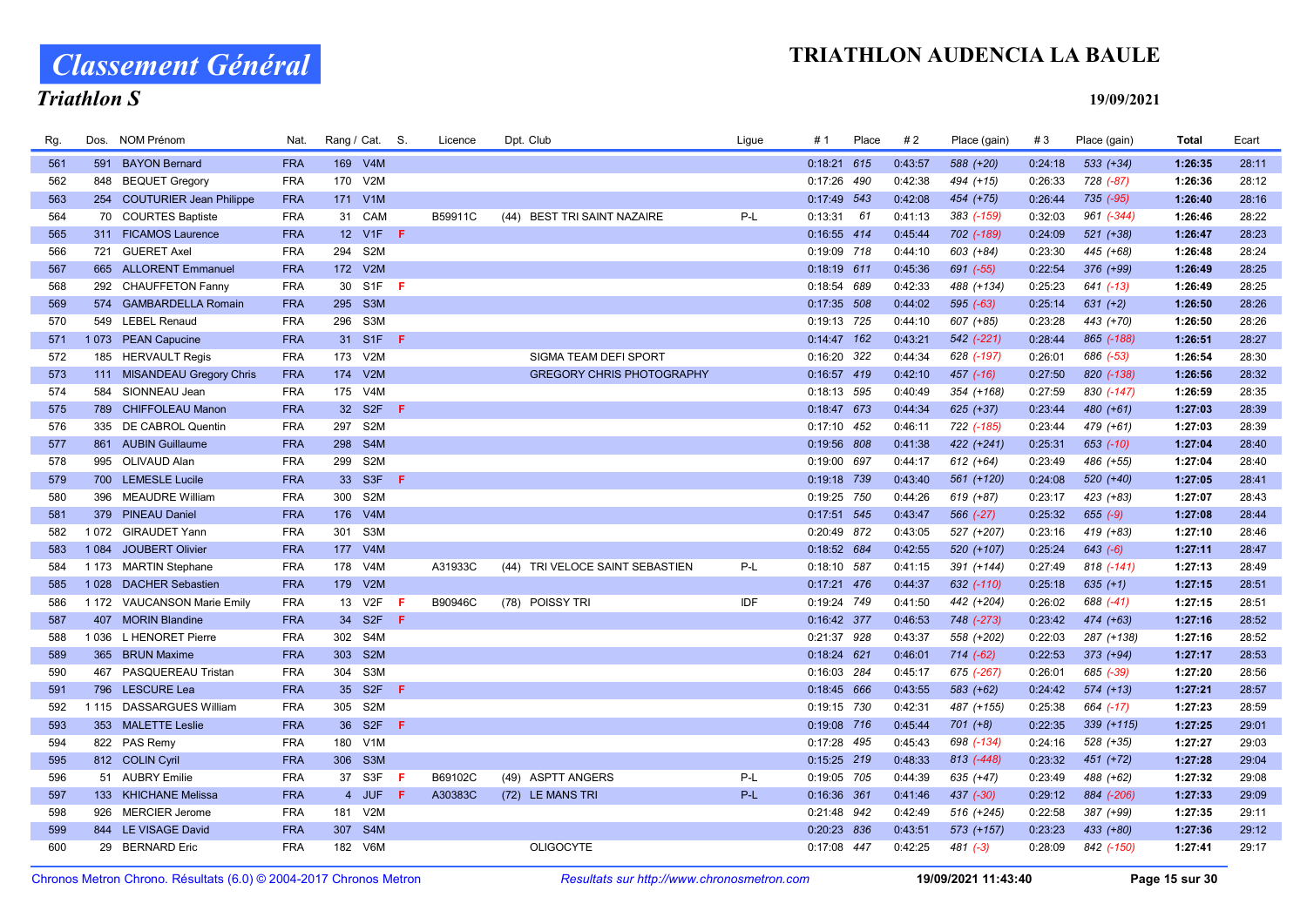Classement Général

# Triathlon S

| Rg. |         | Dos. NOM Prénom           | Nat.       | Rang / Cat. S. |                  |     | Licence | Dpt. Club                         | Lique | # 1           | Place | #2      | Place (gain)  | #3      | Place (gain)  | Total   | Ecart |
|-----|---------|---------------------------|------------|----------------|------------------|-----|---------|-----------------------------------|-------|---------------|-------|---------|---------------|---------|---------------|---------|-------|
| 601 |         | 837 SURY Pierre Antoine   | <b>FRA</b> |                | 308 S2M          |     |         |                                   |       | $0:18:55$ 692 |       | 0:44:28 | $621 (+53)$   | 0:24:21 | 538 (+38)     | 1:27:43 | 29:19 |
| 602 | 1071    | <b>DEZE Charles</b>       | <b>FRA</b> | 309            | S4M              |     |         |                                   |       | 0:17:26 487   |       | 0:43:12 | $530(-15)$    | 0:27:09 | 768 (-100)    | 1:27:45 | 29:21 |
| 603 |         | 139 THEBAUD Meryl         | <b>FRA</b> |                | 38 S2F           | -F. |         | <b>LES BORNEES</b>                |       | 0:19:26 753   |       | 0:45:28 | 684 (+43)     | 0:22:55 | $377 (+107)$  | 1:27:47 | 29:23 |
| 604 | 907     | <b>JEGOUSSE Franck</b>    | <b>FRA</b> | 183            | V3M              |     |         |                                   |       | 0:19:05 707   |       | 0:42:50 | 517 (+124)    | 0:26:02 | 689 (-21)     | 1:27:57 | 29:33 |
| 605 |         | 563 LE ROUX Aymeric       | <b>FRA</b> | 310            | S4M              |     |         |                                   |       | $0:16:46$ 388 |       | 0:44:48 | 647 (-177)    | 0:26:24 | $712$ $(-40)$ | 1:27:57 | 29:33 |
| 606 |         | 64 PETIT Guillaume        | <b>FRA</b> |                | 311 S2M          |     |         |                                   |       | 0:17:26 488   |       | 0:45:25 | 681 (-125)    | 0:25:08 | $616 (+7)$    | 1:27:57 | 29:33 |
| 607 |         | 781 PHILIPPOT Tanguy      | <b>FRA</b> | 312 S2M        |                  |     |         |                                   |       | $0:21:16$ 908 |       | 0:45:10 | 666 (+151)    | 0:21:36 | 236 (+150)    | 1:28:01 | 29:37 |
| 608 | 279     | <b>BOURGEAIS Arnaud</b>   | <b>FRA</b> | 184            | V2M              |     |         |                                   |       | 0:18:46 669   |       | 0:42:40 | 498 (+116)    | 0:26:43 | 734 (-55)     | 1:28:08 | 29:44 |
| 609 |         | 657 SIMONNEAUX Zelie      | <b>FRA</b> |                | 39 S2F           | - F |         |                                   |       | $0:17:55$ 553 |       | 0:44:46 | 643 (-52)     | 0:25:31 | $654 (-4)$    | 1:28:11 | 29:47 |
| 610 |         | 856 LOURDAIS Jacques      | <b>FRA</b> | 185 V5M        |                  |     |         |                                   |       | 0:17:59 561   |       | 0:44:46 | 642 (-49)     | 0:25:28 | 649 (0)       | 1:28:12 | 29:48 |
| 611 |         | 374 PAGEOT Amelie         | <b>FRA</b> |                | 40 S2F <b>F</b>  |     |         |                                   |       | 0:13:29       | - 58  | 0:45:34 | 689 (-372)    | 0:29:11 | 883 (-181)    | 1:28:13 | 29:49 |
| 612 |         | 192 FRANCOIS Luc          | <b>FRA</b> | 186            | V3M              |     |         | <b>TAQQT</b>                      |       | 0:16:11 300   |       | 0:42:45 | 509 (-121)    | 0:29:17 | 885 (-191)    | 1:28:13 | 29:49 |
| 613 | 257     | <b>GOUEDARD Jessica</b>   | <b>FRA</b> |                | 41 S2F           | F   |         |                                   |       | 0:18:54 691   |       | 0:45:45 | $704 (-9)$    | 0:23:35 | 456 (+87)     | 1:28:13 | 29:49 |
| 614 | 291     | VANDEMOORTELE Mathilde    | <b>FRA</b> |                | 42 S2F           | F   |         |                                   |       | 0:15:50 259   |       | 0:47:17 | 761 (-363)    | 0:25:09 | $619 (+8)$    | 1:28:15 | 29:51 |
| 615 |         | 370 CHIGOT Pierre Yves    | <b>FRA</b> |                | 187 V5M          |     |         |                                   |       | 0:17:05 440   |       | 0:43:16 | $535 (-42)$   | 0:27:55 | 825 (-133)    | 1:28:15 | 29:51 |
| 616 |         | 755 GUILBAUD Aurelien     | <b>FRA</b> | 313 S4M        |                  |     |         |                                   |       | 0:19:50 802   |       | 0:41:39 | 424 (+245)    | 0:26:53 | 750 (-59)     | 1:28:21 | 29:57 |
| 617 |         | 502 QUERARD Marie Aude    | <b>FRA</b> |                | 14 V1F F         |     |         |                                   |       | 0:16:41 374   |       | 0:45:30 | 686 (-216)    | 0:26:12 | 697 (-27)     | 1:28:22 | 29:58 |
| 618 |         | 470 TEXEREAU Nicolas      | <b>FRA</b> | 188            | V2M              |     |         |                                   |       | 0:17:23 481   |       | 0:43:01 | $524 (-5)$    | 0:28:00 | 832 (-132)    | 1:28:23 | 29:59 |
| 619 |         | 108 LE GAL Pierre         | <b>FRA</b> |                | 189 V2M          |     |         | <b>ESPERANCE CHARTRES DE BRET</b> |       | 0:18:00 565   |       | 0:47:43 | 780 (-171)    | 0:22:42 | 348 (+117)    | 1:28:24 | 30:00 |
| 620 |         | 39 ZUCCOLIN Pierre        | <b>FRA</b> | 314 S3M        |                  |     |         | <b>OLIGOCYTE</b>                  |       | 0:15:26 221   |       | 0:46:14 | 725 (-352)    | 0:26:51 | 745 (-47)     | 1:28:30 | 30:06 |
| 621 |         | 963 MAUVOISIN Francois    | <b>FRA</b> |                | 315 S4M          |     |         |                                   |       | 0:20:07 819   |       | 0:43:18 | 538 (+178)    | 0:25:07 | $615 (+20)$   | 1:28:31 | 30:07 |
| 622 |         | 1092 RIDEL Julien         | <b>FRA</b> |                | 190 V1M          |     |         |                                   |       | 0:19:25 751   |       | 0:45:08 | 665 (+57)     | 0:23:59 | 504 (+72)     | 1:28:31 | 30:07 |
| 623 |         | 612 VIAUD Frederic        | <b>FRA</b> | 191            | V2M              |     |         |                                   |       | 0:19:53 806   |       | 0:43:28 | 548 (+168)    | 0:25:12 | $628 (+15)$   | 1:28:32 | 30:08 |
| 624 | 1026    | <b>BREBION Baptiste</b>   | <b>FRA</b> | 22             | <b>JUM</b>       |     |         |                                   |       | 0:20:15 829   |       | 0:44:58 | 654 (+106)    | 0:23:20 | 429 (+99)     | 1:28:33 | 30:09 |
| 625 |         | 914 ROY Illan             | <b>FRA</b> |                | 316 S1M          |     |         |                                   |       | 0:19:52 804   |       | 0:45:44 | $700 (+73)$   | 0:23:00 | 390 (+106)    | 1:28:34 | 30:10 |
| 626 |         | 777 CRESPIN Frederic      | <b>FRA</b> |                | 192 V2M          |     |         |                                   |       | 0:20:27 841   |       | 0:44:24 | 618 (+135)    | 0:23:46 | 483 (+80)     | 1:28:35 | 30:11 |
| 627 |         | 851 LECOMTE Sophie        | <b>FRA</b> |                | 15 V3F           | - F |         |                                   |       | 0:19:51 803   |       | 0:44:17 | $611 (+131)$  | 0:24:32 | 548 (+45)     | 1:28:39 | 30:15 |
| 628 |         | 641 KIMAHKE Jihane        | <b>FRA</b> | 43             | S3F              | F   |         |                                   |       | 0:19:02 700   |       | 0:45:02 | 657 (+30)     | 0:24:36 | 559 (+42)     | 1:28:40 | 30:16 |
| 629 |         | 79 HALLOUIN Manon         | <b>FRA</b> |                | 44 S2F           | -F. |         | <b>BORDEAUX ATHLE</b>             |       | $0:17:22$ 480 |       | 0:46:58 | 750 (-202)    | 0:24:21 | 537 (+53)     | 1:28:40 | 30:16 |
| 630 |         | 485 CASTEL Christophe     | <b>FRA</b> |                | 193 V3M          |     |         |                                   |       | 0:17:39 521   |       | 0:44:16 | $609$ $(-61)$ | 0:26:46 | 738 (-48)     | 1:28:40 | 30:16 |
| 631 |         | 414 LEDUC Laurent         | <b>FRA</b> |                | 194 V4M          |     |         |                                   |       | 0:17:20 475   |       | 0:43:52 | 574 (-69)     | 0:27:36 | 802 (-87)     | 1:28:48 | 30:24 |
| 632 |         | 224 MENORET Laure         | <b>FRA</b> |                | 5 JUF            | -F  | A73204C | (44) TRI CLUB NANTAIS             | P-L   | 0:16:14 306   |       | 0:44:18 | 614 (-188)    | 0:28:18 | 847 (-138)    | 1:28:49 | 30:25 |
| 633 |         | 866 LE BOURDON Tanguy     | <b>FRA</b> | 195 V1M        |                  |     |         |                                   |       | 0:18:31 636   |       | 0:43:55 | 582 (+38)     | 0:26:25 | $715$ (-35)   | 1:28:49 | 30:25 |
| 634 | 1098    | <b>SIAM David</b>         | <b>FRA</b> | 196            | V3M              |     |         |                                   |       | 0:18:11 589   |       | 0:44:55 | 651 (-31)     | 0:25:45 | 674 (-14)     | 1:28:50 | 30:26 |
| 635 | 1 1 2 8 | <b>REOT Martin</b>        | <b>FRA</b> |                | 317 S4M          |     |         |                                   |       | 0:19:56 809   |       | 0:45:06 | 664 (+92)     | 0:23:51 | 489 (+82)     | 1:28:52 | 30:28 |
| 636 | 901     | <b>NOBLET Damien</b>      | <b>FRA</b> | 318            | S <sub>2</sub> M |     |         |                                   |       | $0:18:21$ 614 |       | 0:45:42 | 697 (-55)     | 0:24:50 | 585 (+33)     | 1:28:53 | 30:29 |
| 637 |         | 936 GRADELET Christophe   | <b>FRA</b> | 197            | V3M              |     |         |                                   |       | 0:22:33 961   |       | 0:42:05 | 452 (+263)    | 0:24:17 | $530 (+61)$   | 1:28:54 | 30:30 |
| 638 |         | 66 RASTEL Thierry         | <b>FRA</b> | 198            | V <sub>4</sub> M |     | A96094C | <b>BEAUVAIS TRI</b><br>(60)       | $H-F$ | 0:18:07       | 580   | 0:42:20 | 471 (+91)     | 0:28:28 | 856 (-149)    | 1:28:54 | 30:30 |
| 639 | 31      | <b>BALESTAT Michel</b>    | <b>FRA</b> | 199            | V4M              |     | B73484C | <b>OLIGOCYTE</b>                  |       | 0:17:40       | 522   | 0:40:53 | $357 (+114)$  | 0:30:23 | $921 (-231)$  | 1:28:55 | 30:31 |
| 640 |         | 666 ROGER Jean Christophe | <b>FRA</b> |                | 200 V5M          |     |         |                                   |       | 0:18:56 694   |       | 0:44:32 | 623 (+49)     | 0:25:29 | $651 (+5)$    | 1:28:56 | 30:32 |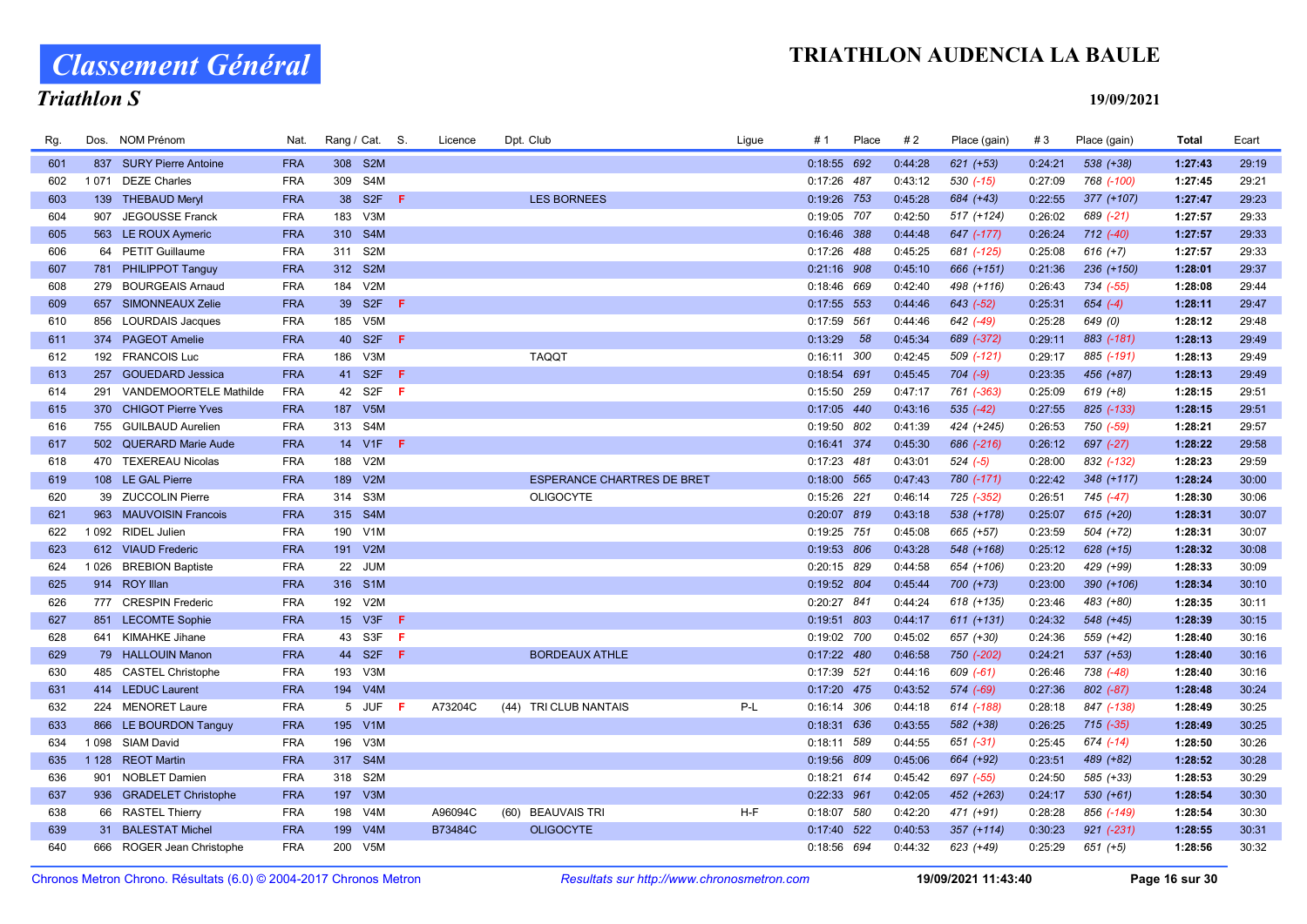# Classement Général

# Triathlon S

| Rg. |     | Dos. NOM Prénom                  | Nat.       | Rang / Cat. S. |          |     | Licence | Dpt. Club                       | Ligue | #1            | Place | #2      | Place (gain)  | #3      | Place (gain)  | <b>Total</b> | Ecart |
|-----|-----|----------------------------------|------------|----------------|----------|-----|---------|---------------------------------|-------|---------------|-------|---------|---------------|---------|---------------|--------------|-------|
| 641 |     | 671 MOBUCHON Lenha               | <b>FRA</b> |                | 45 S3F F |     |         |                                 |       | 0:20:04 816   |       | 0:44:35 | 629 (+117)    | 0:24:19 | 536 (+58)     | 1:28:57      | 30:33 |
| 642 |     | 417 DUBLY Eva                    | <b>FRA</b> |                | 46 S1F   | -F  |         |                                 |       | $0:15:40$ 243 |       | 0:45:27 | 683 (-296)    | 0:27:51 | 821 (-103)    | 1:28:58      | 30:34 |
| 643 |     | 59 MOUSSET Audrey                | <b>FRA</b> |                | 47 S3F   | -F  | B79821C | (49) ASPTT ANGERS               | $P-L$ | 0:19:12 723   |       | 0:45:00 | $655 (+46)$   | 0:24:47 | $582 (+34)$   | 1:28:58      | 30:34 |
| 644 | 395 | JOLY Eva                         | <b>FRA</b> |                | 48 S2F   | F   |         |                                 |       | 0:16:42 375   |       | 0:44:10 | 602 (-141)    | 0:28:09 | 841 (-128)    | 1:28:59      | 30:35 |
| 645 |     | 341 ROGUES Sebastien             | <b>FRA</b> | 319 S4M        |          |     |         | <b>MAIRIE DE LA BAULE</b>       |       | 0:17:06 442   |       | 0:42:57 | $521 (-32)$   | 0:28:57 | 878 (-171)    | 1:28:59      | 30:35 |
| 646 |     | 364 MASSIET Antoine              | <b>FRA</b> | 201 V2M        |          |     |         |                                 |       | 0:18:30 635   |       | 0:44:57 | $653 (-8)$    | 0:25:36 | 660 (-3)      | 1:29:01      | 30:37 |
| 647 |     | 670 BASTIEN Antoine              | <b>FRA</b> | 320 S2M        |          |     |         |                                 |       | 0:22:14 951   |       | 0:44:39 | 633 (+184)    | 0:22:10 | $300 (+120)$  | 1:29:02      | 30:38 |
| 648 |     | 955 HALLEY Zoe                   | <b>FRA</b> |                | 49 S2F   | F   |         |                                 |       | 0:19:40 782   |       | 0:44:34 | 626 (+104)    | 0:24:55 | 593 (+30)     | 1:29:07      | 30:43 |
| 649 |     | 706 NICOLLEAU Sophie             | <b>FRA</b> |                | 16 V1F   | F.  |         |                                 |       | 0:16:56 417   |       | 0:43:06 | $528$ $(-55)$ | 0:29:09 | 882 (-177)    | 1:29:09      | 30:45 |
| 650 |     | 920 GOISBAULT Sylvain            | <b>FRA</b> | 202 V1M        |          |     |         |                                 |       | 0:16:31 346   |       | 0:44:45 | 641 (-202)    | 0:28:00 | 833 (-102)    | 1:29:15      | 30:51 |
| 651 |     | 162 MAHE Benedicte               | <b>FRA</b> |                | 50 S4F   | - F |         | (44) PAYS D ANCENIS CLUB TRI 44 | P-L   | 0:19:18 736   |       | 0:42:49 | 515 (+148)    | 0:27:11 | $773$ $(-63)$ | 1:29:17      | 30:53 |
| 652 |     | 663 COATMEUR Guillaume           | <b>FRA</b> | 203 V2M        |          |     |         |                                 |       | 0:16:19 319   |       | 0:46:51 | 747 (-309)    | 0:26:09 | 693 (-24)     | 1:29:18      | 30:54 |
| 653 |     | 747 SION Quentin                 | <b>FRA</b> | 321 S2M        |          |     |         |                                 |       | 0:19:38 777   |       | 0:46:36 | 739 (+28)     | 0:23:06 | 400 (+96)     | 1:29:18      | 30:54 |
| 654 |     | 609 HALGAND Justine              | <b>FRA</b> |                | 6 JUF    | F.  |         |                                 |       | 0:19:40 785   |       | 0:43:53 | 578 (+137)    | 0:25:46 | $676(-6)$     | 1:29:19      | 30:55 |
| 655 |     | 898 SCHLESINGER MARTINAT Joa FRA |            |                | 51 S2F   | - F |         |                                 |       | 0:19:08 714   |       | 0:44:01 | 592 (+89)     | 0:26:13 | 699 (-30)     | 1:29:20      | 30:56 |
| 656 |     | 277 BOURDAIS Antoine             | <b>FRA</b> | 204 V1M        |          |     |         |                                 |       | $0:17:25$ 486 |       | 0:43:28 | 549 (-31)     | 0:28:30 | 858 (-139)    | 1:29:22      | 30:58 |
| 657 |     | 1 158 BELAIR Caroline            | <b>FRA</b> |                | 52 S4F F |     |         |                                 |       | 0:19:10 719   |       | 0:44:53 | 650 (+51)     | 0:25:25 | $644 (+11)$   | 1:29:28      | 31:04 |
| 658 |     | 793 ALEXIS Couvreur              | <b>FRA</b> | 322 S2M        |          |     |         |                                 |       | 0:16:26 336   |       | 0:49:32 | 853 (-408)    | 0:23:32 | 450 (+86)     | 1:29:29      | 31:05 |
| 659 |     | 764 DE CALBIAC Ombline           | <b>FRA</b> |                | 53 S2F   | F   |         |                                 |       | 0:19:40 784   |       | 0:45:11 | 668 (+77)     | 0:24:40 | 569 (+48)     | 1:29:30      | 31:06 |
| 660 | 937 | <b>LEBOUVIER Adele</b>           | <b>FRA</b> |                | 54 S2F   | F.  |         |                                 |       | 0:20:01 813   |       | 0:44:32 | 624 (+120)    | 0:24:59 | 605 (+33)     | 1:29:31      | 31:07 |
| 661 |     | 346 MONTEL Vincent               | <b>FRA</b> | 323 S3M        |          |     |         |                                 |       | 0:17:42 527   |       | 0:45:46 | 707 (-117)    | 0:26:09 | 694 (-17)     | 1:29:36      | 31:12 |
| 662 |     | 1 090 DIEUDONNE Lily             | <b>FRA</b> |                | 55 S1F   | - F |         |                                 |       | $0:17:27$ 492 |       | 0:43:50 | 571 (-57)     | 0:28:20 | 850 (-113)    | 1:29:36      | 31:12 |
| 663 |     | 640 LE BAGOUSSE Pierre           | <b>FRA</b> | 324 S4M        |          |     |         |                                 |       | 0:20:30 847   |       | 0:44:23 | 617 (+138)    | 0:24:45 | 579 (+46)     | 1:29:37      | 31:13 |
| 664 |     | 1013 VERDIER Thierry             | <b>FRA</b> | 205 V5M        |          |     |         |                                 |       | 0:20:21 834   |       | 0:43:22 | 544 (+178)    | 0:25:56 | $683 (-8)$    | 1:29:38      | 31:14 |
| 665 |     | 648 SEBY Estelle                 | <b>FRA</b> |                | 56 S3F   | - F |         |                                 |       | 0:19:28 756   |       | 0:44:16 | $610 (+97)$   | 0:26:01 | $687 (-6)$    | 1:29:45      | 31:21 |
| 666 |     | 614 COSSON Arnaud                | <b>FRA</b> | 206            | V2M      |     |         |                                 |       | 0:21:19 914   |       | 0:41:23 | 401 (+307)    | 0:27:04 | 766 (-59)     | 1:29:45      | 31:21 |
| 667 |     | 559 COLLEY Sylvain               | <b>FRA</b> | 207            | V4M      |     |         |                                 |       | 0:21:07 898   |       | 0:43:27 | 547 (+203)    | 0:25:14 | 630 (+28)     | 1:29:47      | 31:23 |
| 668 |     | 829 MESNIER Fabrice              | <b>FRA</b> | 208            | V2M      |     |         |                                 |       | 0:17:49 541   |       | 0:47:33 | 772 (-189)    | 0:24:26 | 545 (+62)     | 1:29:48      | 31:24 |
| 669 |     | 41 COSSET Jean Michel            | <b>FRA</b> | 209 V3M        |          |     | A63450C | (44) ATHLETIC RETZ SUD LAC      | P-L   | 0:18:48 676   |       | 0:44:37 | 630 (+34)     | 0:26:24 | $713 (-27)$   | 1:29:49      | 31:25 |
| 670 | 988 | <b>GUILLOUX Sandrine</b>         | <b>FRA</b> |                | 17 V2F   | - F |         |                                 |       | 0:19:40 783   |       | 0:46:05 | 716 (+45)     | 0:24:06 | 515 (+68)     | 1:29:50      | 31:26 |
| 671 |     | 916 COEVOET Charles              | <b>FRA</b> |                | 32 CAM   |     |         |                                 |       | $0:21:11$ 903 |       | 0:43:49 | 569 (+187)    | 0:24:51 | 586 (+45)     | 1:29:50      | 31:26 |
| 672 |     | 823 FLEURY Sebastien             | <b>FRA</b> | 325 S3M        |          |     |         |                                 |       | $0:21:17$ 911 |       | 0:41:56 | 450 (+280)    | 0:26:40 | 732 (-41)     | 1:29:53      | 31:29 |
| 673 |     | 586 BUCHOT Lorene                | <b>FRA</b> |                | 57 S2F F |     |         |                                 |       | $0:17:45$ 532 |       | 0:45:11 | 670 (-83)     | 0:27:00 | 760 (-58)     | 1:29:55      | 31:31 |
| 674 |     | 431 SEDILLE Arnaud               | <b>FRA</b> | 210 V4M        |          |     |         |                                 |       | 0:18:12 594   |       | 0:44:02 | 596 (0)       | 0:27:45 | 813 (-80)     | 1:29:58      | 31:34 |
| 675 |     | 229 LEYMARIE Marion              | <b>FRA</b> |                | 58 S3F   | F   | B42898C | (44) TRI CLUB NANTAIS           | P-L   | 0:16:37 364   |       | 0:46:20 | 732 (-254)    | 0:27:03 | 765 (-57)     | 1:29:59      | 31:35 |
| 676 |     | 512 MINET LOUERAT Amandine       | <b>FRA</b> |                | 18 V1F F |     |         |                                 |       | $0:18:34$ 643 |       | 0:46:26 | 733 (-72)     | 0:25:02 | 609 (+39)     | 1:30:01      | 31:37 |
| 677 |     | 905 CAILLEUX Tony                | <b>FRA</b> | 211 V3M        |          |     |         |                                 |       | 0:19:21 743   |       | 0:42:28 | 485 (+165)    | 0:28:15 | 845 (-99)     | 1:30:03      | 31:39 |
| 678 |     | 847 SIMON Nicolas                | <b>FRA</b> | 212 V2M        |          |     |         |                                 |       | 0:19:42 788   |       | 0:43:26 | 545 (+161)    | 0:26:56 | 752 (-51)     | 1:30:04      | 31:40 |
| 679 | 358 | <b>JOLIVET Maxime</b>            | <b>FRA</b> | 326 S3M        |          |     |         |                                 |       | $0:17:18$ 470 |       | 0:47:52 | 791 (-251)    | 0:24:56 | 597 (+42)     | 1:30:05      | 31:41 |
| 680 |     | 280 VINCENT Julie                | <b>FRA</b> |                | 59 S1F F |     |         |                                 |       | $0:17:17$ 469 |       | 0:47:52 | 790 (-251)    | 0:24:57 | 600 (+40)     | 1:30:05      | 31:41 |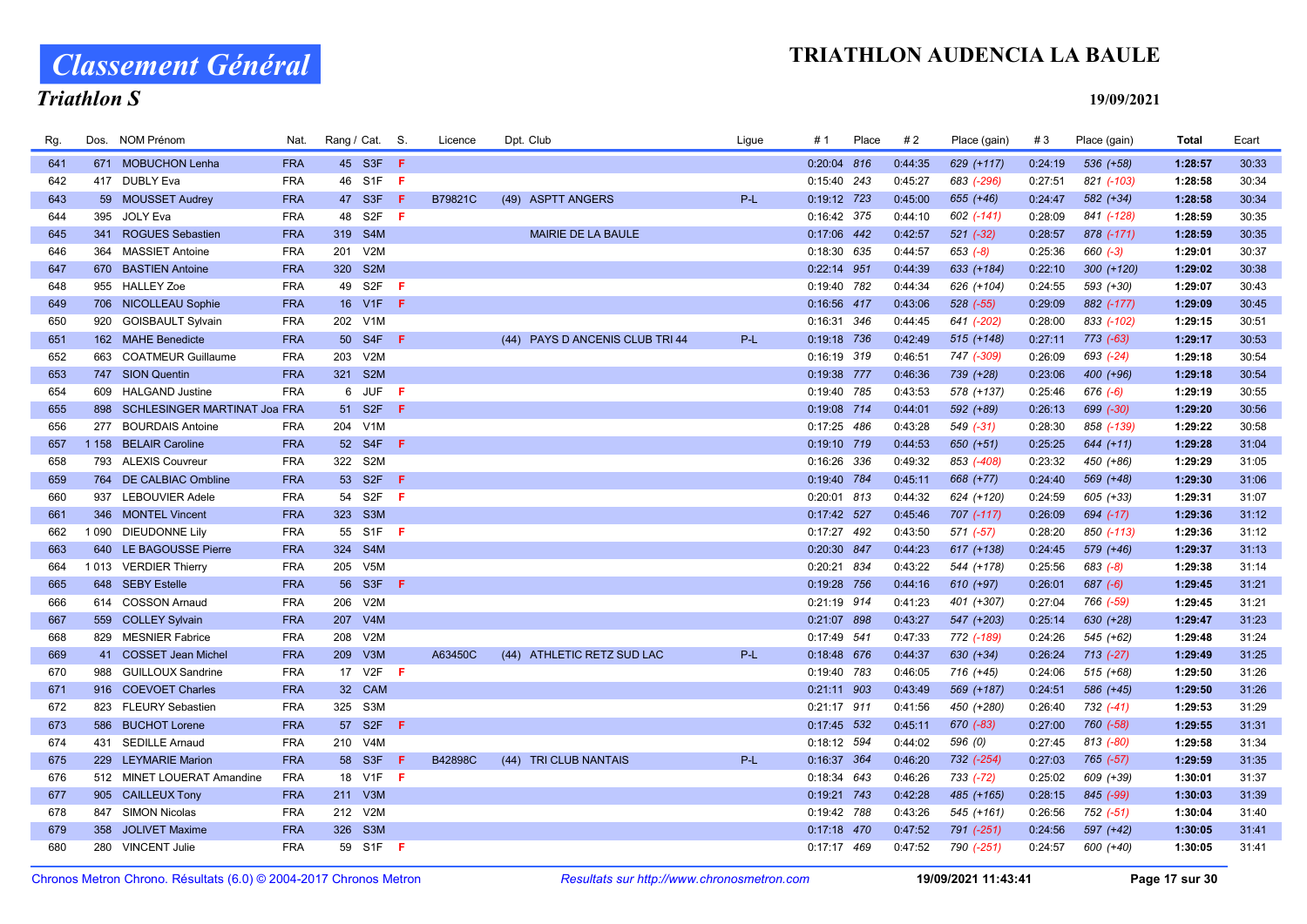Classement Général

# Triathlon S

| Rg. |      | Dos. NOM Prénom                    | Nat.       | Rang / Cat. S. |                  |              | Licence | Dpt. Club                   | Ligue      | # 1           | Place | #2      | Place (gain)  | #3      | Place (gain) | Total   | Ecart |
|-----|------|------------------------------------|------------|----------------|------------------|--------------|---------|-----------------------------|------------|---------------|-------|---------|---------------|---------|--------------|---------|-------|
| 681 |      | 97 EVENOU Gilbert                  | <b>FRA</b> | 213 V5M        |                  |              |         | <b>CYCLO CLUB VERTAVIEN</b> |            | 0:18:49 679   |       | 0:44:45 | 640 (+30)     | 0:26:32 | $726 (-32)$  | 1:30:05 | 31:41 |
| 682 | 383  | <b>FOUILLADE Arnaud</b>            | <b>FRA</b> | 327 S4M        |                  |              |         |                             |            | $0:18:29$ 633 |       | 0:44:37 | $631 (+12)$   | 0:27:02 | 763 (-61)    | 1:30:08 | 31:44 |
| 683 | 1048 | <b>DESBORDES Matthieu</b>          | <b>FRA</b> |                | 23 JUM           |              |         |                             |            | 0:15:59 277   |       | 0:45:33 | 688 (-285)    | 0:28:38 | 860 (-121)   | 1:30:10 | 31:46 |
| 684 | 590  | <b>GICQUEL Arthur</b>              | <b>FRA</b> | 328 S2M        |                  |              |         |                             |            | 0:18:03 573   |       | 0:44:09 | 601 (-19)     | 0:27:59 | 831 (-92)    | 1:30:11 | 31:47 |
| 685 | 295  | <b>DESCLOS LE PELEY Antoine</b>    | <b>FRA</b> | 214 V1M        |                  |              |         |                             |            |               |       |         |               | 0:21:42 | 250 (+139)   | 1:30:12 | 31:48 |
| 686 | 1049 | <b>DESBORDES Damien</b>            | <b>FRA</b> | 215 V3M        |                  |              |         |                             |            | 0:16:27 338   |       | 0:45:05 | 662 (-223)    | 0:28:43 | 864 (-125)   | 1:30:14 | 31:50 |
| 687 | 1077 | <b>CADO Laurent</b>                | <b>FRA</b> | 329            | S4M              |              |         |                             |            | 0:19:35 773   |       | 0:45:13 | 672 (+68)     | 0:25:28 | 650 (+18)    | 1:30:15 | 31:51 |
| 688 | 749  | <b>HOSTEIN Edouad</b>              | <b>FRA</b> | 330 S4M        |                  |              |         |                             |            | $0:18:15$ 601 |       | 0:45:26 | 682 (-54)     | 0:26:38 | 731 (-33)    | 1:30:18 | 31:54 |
| 689 |      | 596 BELLIER Myriam                 | <b>FRA</b> |                | 19 V1F <b>F</b>  |              |         |                             |            | $0:18:20$ 612 |       | 0:46:10 | 721 (-79)     | 0:25:51 | $679 (+2)$   | 1:30:20 | 31:56 |
| 690 |      | 976 DAVY Antonin                   | <b>FRA</b> | 331 S1M        |                  |              |         |                             |            | 0:14:46 159   |       | 0:55:43 | 964 (-712)    | 0:19:53 | 94 (+181)    | 1:30:21 | 31:57 |
| 691 |      | 362 RAYER Charlotte                | <b>FRA</b> |                | 60 S2F F         |              |         |                             |            | 0:20:36 855   |       | 0:45:11 | 671 (+116)    | 0:24:38 | 564 (+48)    | 1:30:24 | 32:00 |
| 692 |      | 1 117 CANCOUET Laurent             | <b>FRA</b> | 332 S4M        |                  |              |         |                             |            | 0:20:25 839   |       | 0:47:12 | 756 (+38)     | 0:22:52 | 371 (+109)   | 1:30:28 | 32:04 |
| 693 |      | 371 ABS Robin                      | <b>FRA</b> | 333 S3M        |                  |              |         |                             |            | 0:17:02 433   |       | 0:46:13 | 724 (-199)    | 0:27:18 | $780 (-61)$  | 1:30:32 | 32:08 |
| 694 | 262  | DESNOYERS DE BIEVILLE Ca FRA       |            |                | 61 S2F           | -F           |         |                             |            | $0:18:19$ 610 |       | 0:48:35 | 816 (-162)    | 0:23:39 | 468 (+78)    | 1:30:33 | 32:09 |
| 695 |      | 1034 HAYE Christophe               | <b>FRA</b> | 216 V2M        |                  |              |         |                             |            | 0:19:03 702   |       | 0:44:34 | 627 (+50)     | 0:26:59 | 758 (-43)    | 1:30:35 | 32:11 |
| 696 |      | 499 MARIVAL Eliot                  | <b>FRA</b> | 334 S2M        |                  |              |         |                             |            | 0:17:47 535   |       | 0:44:10 | 606 (-50)     | 0:28:40 | 861 (-111)   | 1:30:37 | 32:13 |
| 697 |      | 140 POIRIER David                  | <b>FRA</b> | 217 V3M        |                  |              |         | LES DEFOULES DE ST JOUAN    |            | 0:21:03 891   |       | 0:47:29 | 769 (+65)     | 0:22:07 | 294 (+129)   | 1:30:38 | 32:14 |
| 698 |      | 352 GUIDOUX Maelle                 | <b>FRA</b> | 62             | S2F              | $\mathbf{F}$ |         |                             |            | 0:18:03 571   |       | 0:46:55 | 749 (-142)    | 0:25:43 | 668 (+15)    | 1:30:39 | 32:15 |
| 699 |      | 859 CANDELIER Romain               | <b>FRA</b> | 335 S1M        |                  |              |         |                             |            | 0:21:56 945   |       | 0:46:20 | 729 (+127)    | 0:22:27 | $319 (+119)$ | 1:30:41 | 32:17 |
| 700 |      | 1 131 MOREAU Aurelien              | <b>FRA</b> | 336 S2M        |                  |              |         |                             |            | 0:20:47 869   |       | 0:46:14 | 726 (+93)     | 0:23:41 | 471 (+76)    | 1:30:42 | 32:18 |
| 701 | 704  | <b>GROLEAU Alexandre</b>           | <b>FRA</b> | 337 S4M        |                  |              |         |                             |            | 0:19:14 728   |       | 0:45:41 | 696 (+17)     | 0:25:55 | 682 (+10)    | 1:30:49 | 32:25 |
| 702 |      | 660 BENDAOUD Alexandre             | <b>FRA</b> | 338 S3M        |                  |              |         |                             |            | 0:18:52 682   |       | 0:48:02 | 794 (-89)     | 0:23:58 | 501 (+69)    | 1:30:51 | 32:27 |
| 703 |      | 446 JAMIN Denis                    | <b>FRA</b> | 218 V3M        |                  |              |         |                             |            | 0:18:31 637   |       | 0:43:20 | 541 (+56)     | 0:29:04 | 880 (-122)   | 1:30:54 | 32:30 |
| 704 |      | 53 GALLEY William                  | <b>FRA</b> | 219            | V <sub>4</sub> M |              | B00077C | (49) ASPTT ANGERS           | $P-L$      | 0:16:23 331   |       | 0:49:56 | 872 (-422)    | 0:24:36 | 560 (+49)    | 1:30:55 | 32:31 |
| 705 |      | 83 BOLZER Jacques                  | <b>FRA</b> | 220 V2M        |                  |              | B42288C | (35) CESSON SEVIGNE TRI     | <b>BRE</b> | 0:16:21 324   |       | 0:44:47 | 645 (-216)    | 0:29:48 | 899 (-165)   | 1:30:55 | 32:31 |
| 706 |      | 176 BOURHIS Vincent                | <b>FRA</b> | 221 V1M        |                  |              | B63168C | (35) RENNES TRI             | <b>BRE</b> | 0:17:48 537   |       | 0:44:50 | 648 (-65)     | 0:28:19 | 849 (-104)   | 1:30:55 | 32:31 |
| 707 |      | 527 BIOTEAU Julie                  | <b>FRA</b> |                | 63 S4F F         |              |         |                             |            | 0:19:31 761   |       | 0:45:04 | 660 (+65)     | 0:26:23 | $710(-11)$   | 1:30:57 | 32:33 |
| 708 |      | 928 MALDAME Anne Laure             | <b>FRA</b> |                | 20 V2F           | -F           |         |                             |            | 0:18:23 620   |       | 0:48:38 | 821 (-155)    | 0:23:58 | 498 (+67)    | 1:30:58 | 32:34 |
| 709 |      | 509 QUINTIN DE KERCADIO Benoit FRA |            | 222 V2M        |                  |              |         |                             |            | 0:17:38 517   |       | 0:45:05 | $663$ (-91)   | 0:28:19 | 848 (-101)   | 1:31:00 | 32:36 |
| 710 |      | 1 057 LE CHAPELAIN Morgane         | <b>FRA</b> |                | 64 S2F           | - F          |         |                             |            | 0:18:37 650   |       | 0:48:51 | 826 (-146)    | 0:23:33 | 455 (+86)    | 1:31:00 | 32:36 |
| 711 |      | 566 LE GUILLOU Mickael             | <b>FRA</b> | 339 S4M        |                  |              |         |                             |            | $0:18:12$ 592 |       | 0:45:57 | $712 (-81)$   | 0:26:59 | 757 (-38)    | 1:31:06 | 32:42 |
| 712 |      | 540 LE GLANIC Guillaume            | <b>FRA</b> | 340 S2M        |                  |              |         |                             |            | $0:16:14$ 305 |       | 0:46:35 | 737 (-307)    | 0:28:21 | 852 (-100)   | 1:31:08 | 32:44 |
| 713 |      | 828 MEJDOUB Alain                  | <b>FRA</b> | 223 V5M        |                  |              |         |                             |            | 0:17:36 512   |       | 0:43:59 | 590 (-56)     | 0:29:36 | 893 (-145)   | 1:31:10 | 32:46 |
| 714 |      | 818 LARROUMET Mathieu              | <b>FRA</b> | 224            | V1M              |              |         |                             |            | 0:19:48 796   |       | 0:41:03 | 369 (+282)    | 0:30:21 | 917 (-200)   | 1:31:10 | 32:46 |
| 715 |      | 689 HAMON Jacquy                   | <b>FRA</b> | 225 V5M        |                  |              |         |                             |            | 0:22:37 962   |       | 0:46:01 | $713 (+135)$  | 0:22:38 | 343 (+112)   | 1:31:14 | 32:50 |
| 716 |      | 1 BREMAUD Flavy                    | <b>FRA</b> |                | 65 S2F           | -F           |         |                             |            | 0:20:08 821   |       | 0:48:38 | 822 (-10)     | 0:22:30 | $330 (+115)$ | 1:31:15 | 32:51 |
| 717 |      | 1068 ETOURNEAU Lea                 | <b>FRA</b> | 66             | S <sub>2F</sub>  | - F          |         |                             |            | 0:18:36 646   |       | 0:45:53 | 711 (-42)     | 0:26:48 | 743 (-29)    | 1:31:16 | 32:52 |
| 718 | 944  | <b>JEANNOT Alexandre</b>           | <b>FRA</b> | 341 S2M        |                  |              |         |                             |            | 0:21:08 900   |       | 0:46:27 | 734 (+101)    | 0:23:43 | 477 (+81)    | 1:31:17 | 32:53 |
| 719 | 770  | <b>BORBELY Marion</b>              | <b>FRA</b> |                | 67 S3F           | -F.          |         |                             |            | 0:19:26 755   |       | 0:47:23 | $765$ $(-11)$ | 0:24:30 | 547 (+47)    | 1:31:18 | 32:54 |
| 720 |      | 342 BELLIOT Tatiana                | <b>FRA</b> |                | 68 S2F           | - F          |         |                             |            | $0:17:15$ 465 |       | 0:47:49 | 787 (-253)    | 0:26:24 | $711(-2)$    | 1:31:27 | 33:03 |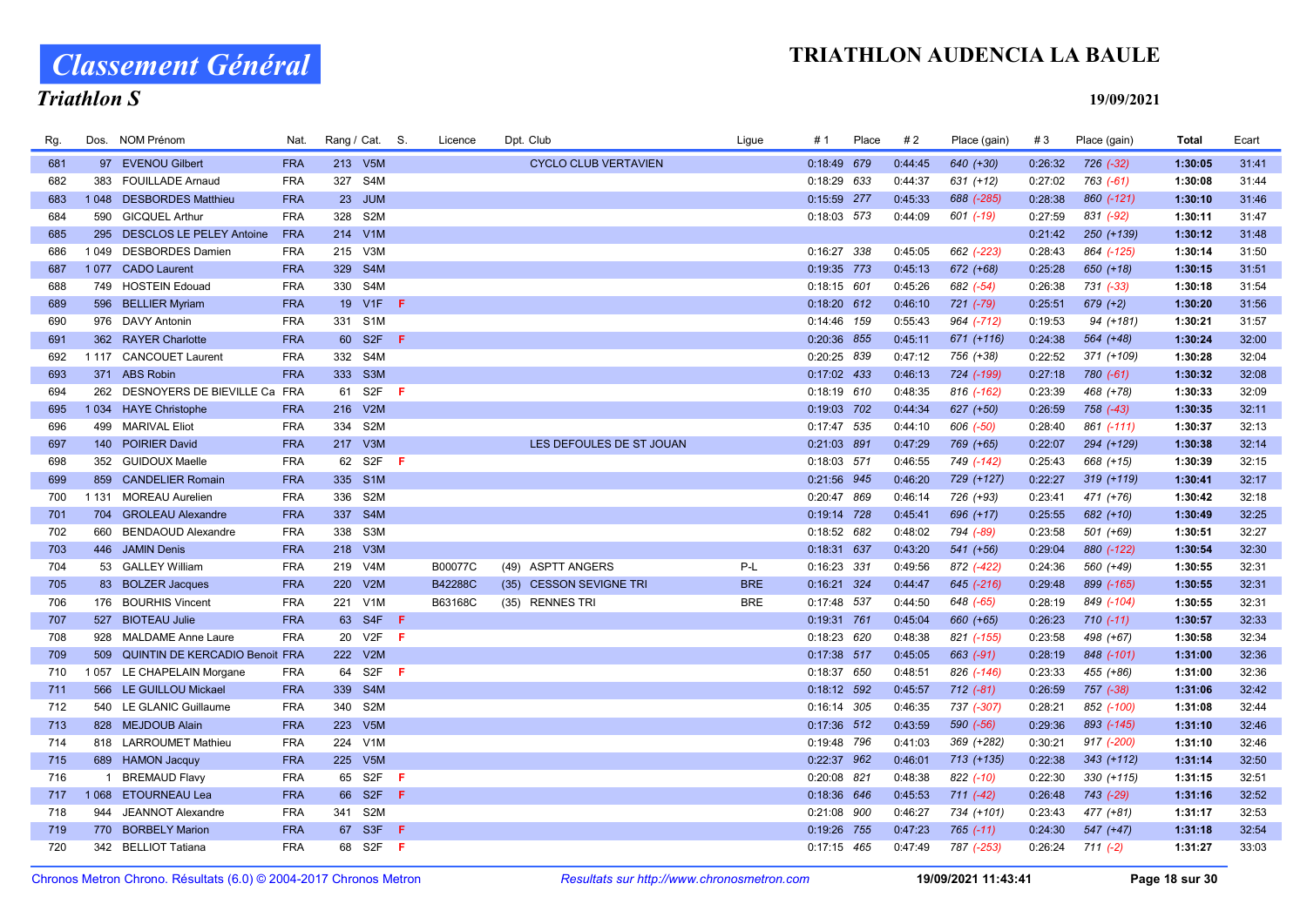Classement Général

# Triathlon S

| Rg. | Dos.    | NOM Prénom                  | Nat.       |     | Rang / Cat. S.   |                              | Licence | Dpt. Club                           | Ligue | # 1           | Place | #2      | Place (gain)   | #3      | Place (gain) | Total   | Ecart |
|-----|---------|-----------------------------|------------|-----|------------------|------------------------------|---------|-------------------------------------|-------|---------------|-------|---------|----------------|---------|--------------|---------|-------|
| 721 |         | 954 ORIZET Mathilde         | <b>FRA</b> |     | 69 S2F F         |                              |         |                                     |       | 0:20:26 840   |       | 0:46:12 | $723 (+81)$    | 0:24:52 | 588 (+38)    | 1:31:29 | 33:05 |
| 722 | 890     | <b>GIRAUDET Daniel</b>      | <b>FRA</b> |     | 226 V4M          |                              |         |                                     |       | 0:20:09 822   |       | 0:47:49 | 786 (+13)      | 0:23:39 | 467 (+87)    | 1:31:37 | 33:13 |
| 723 | 981     | <b>BUTEAU Lea</b>           | <b>FRA</b> |     | 70 S2F           | -F                           |         |                                     |       | 0:18:44 664   |       | 0:47:14 | 758 (-79)      | 0:25:44 | 671 (+20)    | 1:31:40 | 33:16 |
| 724 | 869     | <b>ZAMBAUX Francois</b>     | <b>FRA</b> |     | 227 V3M          |                              |         |                                     |       | 0:17:54 551   |       | 0:45:53 | 710 (-109)     | 0:27:57 | 827 (-64)    | 1:31:42 | 33:18 |
| 725 |         | 658 DOMART Pierre           | <b>FRA</b> | 228 | V4M              |                              |         |                                     |       | 0:20:00 812   |       | 0:45:40 | 693 (+79)      | 0:26:04 | $690 (+8)$   | 1:31:43 | 33:19 |
| 726 |         | 32 FORT Stephane            | <b>FRA</b> |     | 229 V4M          |                              |         | ASSOCIATION OLYGOCYTE               |       | 0:18:37 649   |       | 0:45:14 | 674 (-13)      | 0:27:56 | 826 (-64)    | 1:31:45 | 33:21 |
| 727 |         | 106 DILAY Cynthia           | <b>FRA</b> | 71  | S3F              | -F                           |         | <b>EQUI SPORT</b>                   |       | 0:20:35 853   |       | 0:48:21 | $805 (+17)$    | 0:22:51 | 368 (+109)   | 1:31:46 | 33:22 |
| 728 |         | 606 THULEAU Nicolas         | <b>FRA</b> | 230 | V3M              |                              |         |                                     |       | 0:21:07 899   |       | 0:45:46 | 706 (+129)     | 0:24:54 | 592 (+42)    | 1:31:46 | 33:22 |
| 729 |         | 745 MAGNARD Emmanuel        | <b>FRA</b> |     | 231 V3M          |                              |         |                                     |       | 0:18:06 578   |       | 0:48:06 | 797 (-169)     | 0:25:37 | $662 (+18)$  | 1:31:49 | 33:25 |
| 730 |         | 526 MORIN Hugo              | <b>FRA</b> |     | 342 S2M          |                              |         |                                     |       | 0:15:55 271   |       | 0:51:12 | $903$ $(-512)$ | 0:24:42 | 575 (+53)    | 1:31:49 | 33:25 |
| 731 |         | 672 SEJOURNE Edouard        | <b>FRA</b> |     | 343 S2M          |                              |         |                                     |       | 0:19:38 779   |       | 0:46:36 | 738 (+29)      | 0:25:44 | 670 (+19)    | 1:31:56 | 33:32 |
| 732 |         | 984 BAGUELIN Alexandre      | <b>FRA</b> |     | 232 V2M          |                              |         |                                     |       | 0:18:28 630   |       | 0:45:49 | 708 (-50)      | 0:27:42 | 811 (-52)    | 1:31:58 | 33:34 |
| 733 |         | 105 CARLIER Olivier         | <b>FRA</b> |     | 344 S4M          |                              |         | <b>ENTREPRISE DELAWARE</b>          |       | 0:18:09 586   |       | 0:49:12 | 840 (-209)     | 0:24:38 | 566 (+62)    | 1:31:59 | 33:35 |
| 734 |         | 6 GUITTON Pauline           | <b>FRA</b> |     | 72 S1F           | - F                          |         |                                     |       | 0:20:40 859   |       | 0:48:07 | 799 (+27)      | 0:23:16 | 420 (+98)    | 1:32:02 | 33:38 |
| 735 |         | 673 ELOUARD Jerome          | <b>FRA</b> |     | 345 S4M          |                              |         |                                     |       | 0:20:04 817   |       | 0:47:14 | 760 (+23)      | 0:24:45 | 581 (+59)    | 1:32:03 | 33:39 |
| 736 |         | 885 CHEVALIER Eric          | <b>FRA</b> | 233 | V3M              |                              | A80276C | <b>INDIV LIGUE PAYS DE LA LOIRE</b> | P-L   | 0:21:32 925   |       | 0:44:10 | 604 (+191)     | 0:26:30 | $722 (-2)$   | 1:32:11 | 33:47 |
| 737 |         | 462 GOURDON Herve           | <b>FRA</b> |     | 234 V3M          |                              |         |                                     |       | 0:17:06 443   |       | 0:45:41 | 694 (-168)     | 0:29:27 | 887 (-126)   | 1:32:12 | 33:48 |
| 738 | 737     | <b>BUGAUD Aurelie</b>       | <b>FRA</b> | 73  | S2F              | -F.                          |         |                                     |       | 0:19:15 731   |       | 0:47:31 | 770 (-32)      | 0:25:28 | 647 (+25)    | 1:32:13 | 33:49 |
| 739 |         | 367 MAHLBERG Constance      | <b>FRA</b> |     | 74 S2F           | -F                           |         |                                     |       | 0:18:38 654   |       | 0:46:05 | 718 (-48)      | 0:27:32 | 795 (-37)    | 1:32:15 | 33:51 |
| 740 |         | 882 BOUNOLLEAU Herve        | <b>FRA</b> |     | 235 V3M          |                              |         |                                     |       | 0:18:54 690   |       | 0:47:19 | 763 (-58)      | 0:26:07 | 691 (+8)     | 1:32:19 | 33:55 |
| 741 | 626     | <b>COURCOUL Nicolas</b>     | <b>FRA</b> |     | 236 V2M          |                              |         |                                     |       | 0:21:12 905   |       | 0:47:55 | 792 (+66)      | 0:23:15 | 417 (+98)    | 1:32:21 | 33:57 |
| 742 |         | 1083 CONCHON Cyrielle       | <b>FRA</b> |     | 75 S2F           | - F                          |         |                                     |       | 0:20:24 838   |       | 0:46:39 | 741 (+60)      | 0:25:21 | 638 (+36)    | 1:32:23 | 33:59 |
| 743 |         | 576 MITRECE Nicolas         | <b>FRA</b> |     | 237 V1M          |                              |         |                                     |       | $0:18:26$ 625 |       | 0:43:35 | 553 (+38)      | 0:30:23 | $920$ (-156) | 1:32:23 | 33:59 |
| 744 | 652     | <b>COSSON Emilie</b>        | <b>FRA</b> |     | 76 S1F           | - F                          |         |                                     |       | 0:20:56 879   |       | 0:44:44 | 638 (+147)     | 0:26:45 | 737 (-12)    | 1:32:24 | 34:00 |
| 745 |         | 855 MIOSSEC Anaelle         | <b>FRA</b> |     | 77 S1F F         |                              |         |                                     |       | 0:19:29 758   |       | 0:47:44 | 782 (-28)      | 0:25:13 | $629 (+41)$  | 1:32:24 | 34:00 |
| 746 | 1 0 0 3 | <b>BROSSARD Nicolas</b>     | <b>FRA</b> |     | 238 V1M          |                              |         |                                     |       | 0:20:44 865   |       | 0:46:19 | 728 (+86)      | 0:25:32 | 656 (+33)    | 1:32:34 | 34:10 |
| 747 |         | 11 QUEMENER Emma            | <b>FRA</b> |     | 78 S1F F         |                              |         |                                     |       | $0:17:14$ 461 |       | 0:48:55 | 830 (-284)     | 0:26:29 | $720 (-2)$   | 1:32:37 | 34:13 |
| 748 |         | 387 AZA VALLINA Damien      | <b>FRA</b> | 346 | S <sub>4</sub> M |                              |         |                                     |       | 0:17:03 436   |       | 0:46:46 | 745 (-225)     | 0:28:50 | 870 (-87)    | 1:32:38 | 34:14 |
| 749 |         | 548 BERNARD Jean Louis      | <b>FRA</b> |     | 239 V7M          |                              |         |                                     |       | $0:18:18$ 605 |       | 0:46:08 | 720 (-79)      | 0:28:14 | 844 (-65)    | 1:32:39 | 34:15 |
| 750 |         | 152 DAVID Fabienne          | <b>FRA</b> |     | 21 V3F           | $\langle \mathsf{F} \rangle$ | A31325C | (44) NANTES TRI                     | P-L   | 0:19:06 709   |       | 0:46:07 | 719 (-15)      | 0:27:33 | 797 (-26)    | 1:32:46 | 34:22 |
| 751 |         | 1 050 SIAME Juliette        | <b>FRA</b> |     | 79 S4F           | - F                          |         |                                     |       | 0:18:53 686   |       | 0:46:15 | 727 (-33)      | 0:27:41 | 809 (-32)    | 1:32:47 | 34:23 |
| 752 | 757     | <b>BARILLIER Alice</b>      | <b>FRA</b> | 80  | S4F F            |                              |         |                                     |       | 0:17:44 530   |       | 0:47:38 | 776 (-199)     | 0:27:28 | 790 (-23)    | 1:32:48 | 34:24 |
| 753 |         | 806 LEFRANCOIS Thomas       | <b>FRA</b> |     | 347 S2M          |                              |         |                                     |       | 0:19:30 760   |       | 0:47:41 | $777 (-24)$    | 0:25:39 | 666 (+31)    | 1:32:49 | 34:25 |
| 754 | 867     | <b>BREBION Antoine</b>      | <b>FRA</b> | 240 | V2M              |                              |         |                                     |       | 0:21:33 926   |       | 0:45:45 | 705 (+133)     | 0:25:32 | 658 (+39)    | 1:32:50 | 34:26 |
| 755 |         | 391 MAISONNEUVE Quentin     | <b>FRA</b> |     | 348 S2M          |                              |         |                                     |       | 0:18:38 652   |       | 0:48:28 | 810 (-130)     | 0:25:45 | 673 (+27)    | 1:32:50 | 34:26 |
| 756 |         | 13 RATIER Jean Baptiste     | <b>FRA</b> |     | 241 V4M          |                              |         |                                     |       | 0:18:02 570   |       | 0:46:44 | 742 (-134)     | 0:28:10 | 843 (-52)    | 1:32:55 | 34:31 |
| 757 |         | 605 SENTIS Anna             | <b>FRA</b> |     | 81 S4F           | ⊕                            |         |                                     |       | 0:18:47 671   |       | 0:48:59 | 833 (-133)     | 0:25:11 | $625 (+47)$  | 1:32:55 | 34:31 |
| 758 |         | 252 ARCHIMBAUD Edouard      | <b>FRA</b> |     | 349 S2M          |                              |         |                                     |       | 0:18:06 577   |       | 0:46:05 | 717 (-98)      | 0:28:52 | 873 (-83)    | 1:33:02 | 34:38 |
| 759 |         | 835 LE ROUX Etienne         | <b>FRA</b> | 350 | S <sub>2M</sub>  |                              |         |                                     |       | $0:21:11$ 904 |       | 0:48:10 | 801 (+55)      | 0:23:44 | 478 (+90)    | 1:33:03 | 34:39 |
| 760 |         | 405 LE CHEVALIER Christophe | <b>FRA</b> |     | 242 V3M          |                              |         |                                     |       | 0:17:31 502   |       | 0:46:46 | 743 (-179)     | 0:28:55 | 875 (-79)    | 1:33:11 | 34:47 |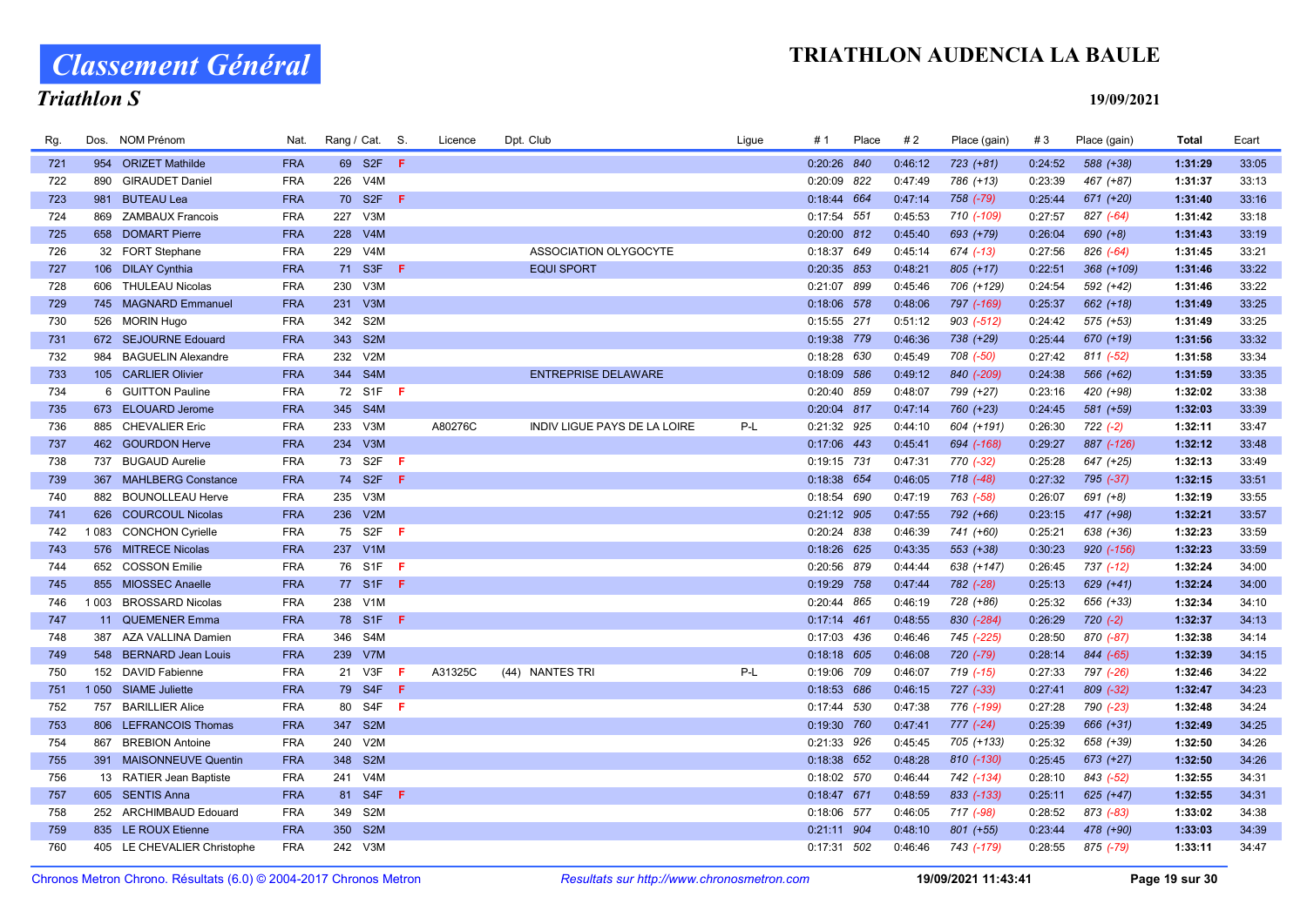Classement Général

# Triathlon S

| Rg. |      | Dos. NOM Prénom             | Nat.       | Rang / Cat. S. |                  |     | Licence | Dpt. Club  |                            | Ligue | # 1           | Place | #2      | Place (gain) | #3      | Place (gain)  | Total   | Ecart |
|-----|------|-----------------------------|------------|----------------|------------------|-----|---------|------------|----------------------------|-------|---------------|-------|---------|--------------|---------|---------------|---------|-------|
| 761 |      | 389 DROIN Julien            | <b>FRA</b> | 351 S2M        |                  |     |         |            |                            |       | 0:18:05 576   |       | 0:49:32 | 854 (-226)   | 0:25:39 | $665 (+41)$   | 1:33:15 | 34:51 |
| 762 | 587  | <b>ALESSANDRI Hadrien</b>   | <b>FRA</b> | 352 S1M        |                  |     |         |            |                            |       | 0:18:34 642   |       | 0:52:21 | $921 (-241)$ | 0:22:26 | $318 (+121)$  | 1:33:20 | 34:56 |
| 763 | 1031 | <b>PHELIPPON Didier</b>     | <b>FRA</b> | 243 V4M        |                  |     |         |            |                            |       | 0:19:17 734   |       | 0:46:37 | $740(-7)$    | 0:27:28 | 791 (-22)     | 1:33:21 | 34:57 |
| 764 |      | 564 GARNIER Erwan           | <b>FRA</b> | 244            | V2M              |     |         |            |                            |       | 0:18:18 607   |       | 0:44:12 | 608 (+8)     | 0:30:53 | 938 (-165)    | 1:33:22 | 34:58 |
| 765 |      | 479 DUTERTRE Frederic       | <b>FRA</b> | 245            | V2M              |     |         |            |                            |       | $0:18:25$ 622 |       | 0:46:46 | 744 (-100)   | 0:28:15 | 846 (-43)     | 1:33:25 | 35:01 |
| 766 |      | 696 CAILLAUD Vincent        | <b>FRA</b> | 246 V2M        |                  |     |         |            |                            |       | 0:22:46 965   |       | 0:45:41 | 695 (+142)   | 0:25:02 | $611 (+57)$   | 1:33:29 | 35:05 |
| 767 |      | 998 ROBIC Cyril             | <b>FRA</b> | 353 S1M        |                  |     |         |            |                            |       | 0:19:33 768   |       | 0:50:51 | 894 (-97)    | 0:23:06 | 401 (+98)     | 1:33:30 | 35:06 |
| 768 |      | 450 FLANDRIN Yannick        | <b>FRA</b> | 247            | V2M              |     |         |            |                            |       | $0:18:43$ 662 |       | 0:48:36 | 817 (-130)   | 0:26:13 | 700 (+24)     | 1:33:31 | 35:07 |
| 769 |      | 444 BELIARD Marion          | <b>FRA</b> | 82 S3F         |                  | - F |         |            |                            |       | $0:16:20$ 323 |       | 0:49:38 | 860 (-419)   | 0:27:35 | $800 (-27)$   | 1:33:31 | 35:07 |
| 770 |      | 255 DE VERNEUIL Antoine     | <b>FRA</b> | 354 S4M        |                  |     |         |            |                            |       | 0:16:53 407   |       | 0:48:52 | 828 (-330)   | 0:27:48 | $817$ $(-33)$ | 1:33:32 | 35:08 |
| 771 |      | 911 CHARLES Camille         | <b>FRA</b> |                | 83 S1F F         |     |         |            |                            |       | 0:19:41 787   |       | 0:47:12 | 757 (+18)    | 0:26:41 | $733 (-2)$    | 1:33:33 | 35:09 |
| 772 |      | 17 PICARD Philippe          | <b>FRA</b> | 355 S4M        |                  |     |         |            |                            |       | 0:18:04 575   |       | 0:50:46 | 891 (-258)   | 0:24:59 | $603 (+61)$   | 1:33:47 | 35:23 |
| 773 |      | 413 LEFEVRE Laurent         | <b>FRA</b> | 356 - M-       |                  |     |         | <b>CIC</b> |                            |       | $0:18:45$ 665 |       | 0:46:59 | 751 (-70)    | 0:28:07 | $839$ $(-38)$ | 1:33:49 | 35:25 |
| 774 |      | 243 REMON David             | <b>FRA</b> | 248            | V2M              |     |         |            | <b>USE FOOTBALL</b>        |       | 0:17:55 552   |       | 0:45:02 | 656 (-65)    | 0:30:54 | 940 (-157)    | 1:33:50 | 35:26 |
| 775 |      | 813 ROGER Louise            | <b>FRA</b> | 84 S2F         |                  | F   |         |            |                            |       | 0:19:34 770   |       | 0:45:23 | 679 (+58)    | 0:28:55 | 874 (-63)     | 1:33:50 | 35:26 |
| 776 |      | 1095 LANDON Cyrille         | <b>FRA</b> | 249            | V <sub>5</sub> M |     |         |            |                            |       | 0:19:11 721   |       | 0:47:35 | 775 (-43)    | 0:27:05 | 767 (-12)     | 1:33:51 | 35:27 |
| 777 |      | 282 GERGAUD Pierre Matthieu | <b>FRA</b> | 357 S3M        |                  |     |         |            |                            |       | 0:19:04 704   |       | 0:42:10 | 459 (+158)   | 0:32:38 | $972$ (-231)  | 1:33:51 | 35:27 |
| 778 |      | 846 MILAVIN German          | <b>FRA</b> | 358            | S3M              |     |         |            |                            |       | 0:19:41 786   |       | 0:49:32 | 855 (-59)    | 0:24:41 | 572 (+67)     | 1:33:53 | 35:29 |
| 779 |      | 287 RICHARDOT Benoit        | <b>FRA</b> | 359 S4M        |                  |     |         |            |                            |       | 0:18:52 685   |       | 0:45:19 | $677 (+9)$   | 0:29:45 | 898 (-103)    | 1:33:55 | 35:31 |
| 780 |      | 908 DENIEL Thomas           | <b>FRA</b> | 360 S4M        |                  |     |         |            |                            |       | 0:18:49 678   |       | 0:44:17 | $613 (+55)$  | 0:30:52 | 937 (-157)    | 1:33:58 | 35:34 |
| 781 |      | 722 BASCHERA Laurana        | <b>FRA</b> |                | 85 S1F F         |     |         |            |                            |       | 0:21:03 893   |       | 0:45:44 | 699 (+128)   | 0:27:12 | $775$ (-16)   | 1:33:59 | 35:35 |
| 782 |      | 971 LE THIEC Anthony        | <b>FRA</b> | 250 V1M        |                  |     |         |            |                            |       | 0:24:31 996   |       | 0:45:31 | 687 (+138)   | 0:23:58 | 500 (+76)     | 1:33:59 | 35:35 |
| 783 |      | 836 GIUSEPPONE Lucas        | <b>FRA</b> | 361 S1M        |                  |     |         |            |                            |       | 0:19:49 799   |       | 0:49:20 | $843$ (-42)  | 0:24:55 | 595 (+58)     | 1:34:03 | 35:39 |
| 784 |      | 784 CAMELOT Sebastien       | <b>FRA</b> | 362 S3M        |                  |     |         |            |                            |       | 0:19:31 762   |       | 0:49:38 | 861 (-80)    | 0:24:55 | 596 (+58)     | 1:34:04 | 35:40 |
| 785 |      | 356 BRASSELET Eva           | <b>FRA</b> | 86 S2F         |                  | - F |         |            |                            |       | 0:17:07 445   |       | 0:49:34 | 856 (-316)   | 0:27:30 | $792 (-24)$   | 1:34:10 | 35:46 |
| 786 |      | 726 CHAUVIN Alexane         | <b>FRA</b> | 87 S1F         |                  | - F |         |            |                            |       | 0:18:04 574   |       | 0:47:11 | 755 (-153)   | 0:28:57 | 877 (-59)     | 1:34:11 | 35:47 |
| 787 |      | 724 VINCENT Justine         | <b>FRA</b> |                | 88 S1F F         |     |         |            |                            |       | $0:18:28$ 631 |       | 0:48:34 | $815$ (-146) | 0:27:10 | 771 (-10)     | 1:34:11 | 35:47 |
| 788 |      | 514 LE GRAND Morgane        | <b>FRA</b> | 22 V2F         |                  | F.  |         |            |                            |       | 0:20:38 857   |       | 0:46:20 | 731 (+84)    | 0:27:16 | 778 (-15)     | 1:34:14 | 35:50 |
| 789 |      | 399 SALIBA Isabelle         | <b>FRA</b> | 89 S3F         |                  | -F  |         |            |                            |       | $0:17:36$ 511 |       | 0:50:47 | 892 (-309)   | 0:25:58 | 684 (+31)     | 1:34:20 | 35:56 |
| 790 |      | 12 FETIVEAU Bertille        | <b>FRA</b> | 90 S1F         |                  | - F |         |            |                            |       | 0:18:13 598   |       | 0:49:04 | 835 (-192)   | 0:27:09 | 770 (0)       | 1:34:25 | 36:01 |
| 791 |      | 247 DENOUAL Pauline         | <b>FRA</b> | 91 S1F         |                  | -F  | B29669C |            | <b>VAL ANDRE TRIATHLON</b> |       | 0:15:49 258   |       | 0:47:48 | 784 (-395)   | 0:30:49 | 934 (-138)    | 1:34:26 | 36:02 |
| 792 |      | 349 HOUSSINEAU Emilie       | <b>FRA</b> | 92 S4F         |                  | - F |         |            |                            |       | 0:17:01 430   |       | 0:46:34 | 736 (-221)   | 0:30:56 | $941 (+141)$  | 1:34:31 | 36:07 |
| 793 |      | 1070 DOUSSOT Alexis         | <b>FRA</b> | 363 S3M        |                  |     |         |            |                            |       | 0:20:45 867   |       | 0:48:04 | 795 (+33)    | 0:25:43 | 669 (+41)     | 1:34:32 | 36:08 |
| 794 |      | 692 JOUOT Philippe          | <b>FRA</b> | 364            | S3M              |     |         |            |                            |       | 0:20:38 856   |       | 0:43:51 | 572 (+169)   | 0:30:05 | 908 (-107)    | 1:34:32 | 36:08 |
| 795 |      | 650 WULLENS Perrine         | <b>FRA</b> | 93 S2F         |                  | - F |         |            |                            |       | 0:20:15 830   |       | 0:47:55 | 793 (+15)    | 0:26:25 | 714 (+20)     | 1:34:34 | 36:10 |
| 796 |      | 887 COLAS Alexis            | <b>FRA</b> | 365            | S <sub>2</sub> M |     |         |            |                            |       | 0:22:05 949   |       | 0:46:20 | 730 (+128)   | 0:26:19 | 707 (+25)     | 1:34:42 | 36:18 |
| 797 |      | 33 BARBIN Jean Marc         | <b>FRA</b> | 251            | V4M              |     |         |            |                            |       | $0:17:19$ 473 |       | 0:43:41 | 563 (-60)    | 0:33:44 | 988 (-264)    | 1:34:43 | 36:19 |
| 798 |      | 685 AGNESINA Fabrice        | <b>FRA</b> | 252            | V2M              |     |         |            |                            |       | 0:20:33 849   |       | 0:45:51 | 709 (+93)    | 0:28:21 | 851 (-42)     | 1:34:44 | 36:20 |
| 799 | 620  | <b>GOUYER Floriane</b>      | <b>FRA</b> | 94 S1F         |                  | F   |         |            |                            |       | 0:19:53 807   |       | 0:48:13 | $803(-4)$    | 0:26:44 | 736 (+12)     | 1:34:49 | 36:25 |
| 800 |      | 878 HAUTEBAS Pauline        | <b>FRA</b> | 95 S2F         |                  | -F. |         |            |                            |       | 0:21:09 901   |       | 0:47:17 | 762 (+79)    | 0:26:32 | 724 (+22)     | 1:34:57 | 36:33 |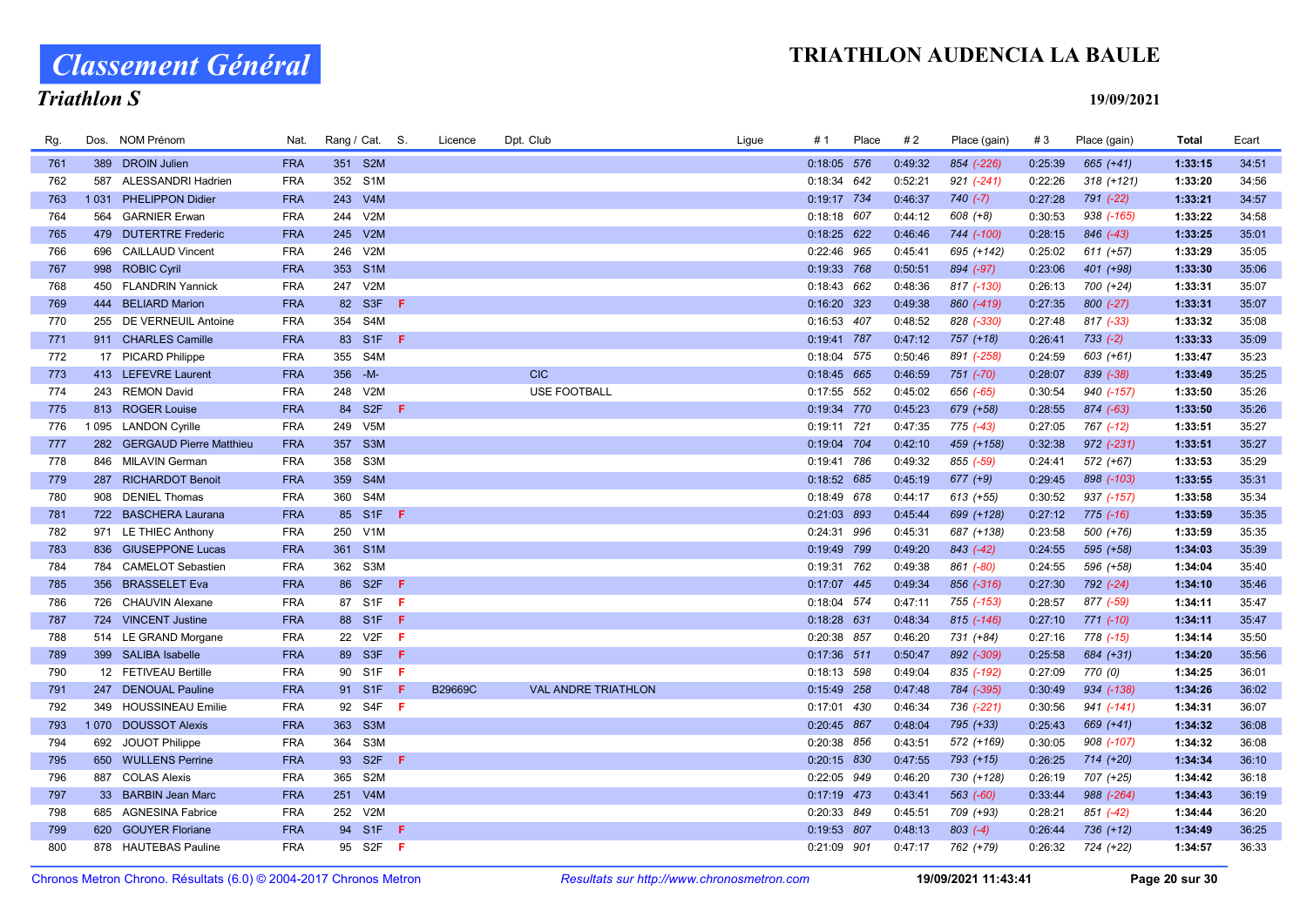Classement Général

# Triathlon S

| Rg. |         | Dos. NOM Prénom               | Nat.       | Rang / Cat. S.                 |     | Licence | Dpt. Club             | Ligue | # 1           | Place | #2      | Place (gain)  | #3      | Place (gain)  | Total   | Ecart |
|-----|---------|-------------------------------|------------|--------------------------------|-----|---------|-----------------------|-------|---------------|-------|---------|---------------|---------|---------------|---------|-------|
| 801 |         | 931 GRECO David               | <b>FRA</b> | 253<br>V2M                     |     |         |                       |       | 0:19:46 794   |       | 0:49:22 | 844 (-46)     | 0:25:52 | 680 (+39)     | 1:35:00 | 36:36 |
| 802 | 1 0 4 2 | <b>GERGAUD Didier</b>         | <b>FRA</b> | 254<br>V4M                     |     |         |                       |       | 0:22:20 953   |       | 0:43:54 | 580 (+202)    | 0:28:50 | 869 (-51)     | 1:35:03 | 36:39 |
| 803 |         | 1045 GUIMBAIL Arthur          | <b>FRA</b> | 366<br>S <sub>2</sub> M        |     |         |                       |       | 0:19:57 810   |       | 0:50:14 | 878 (-49)     | 0:24:58 | $602 (+56)$   | 1:35:07 | 36:43 |
| 804 |         | 741 VANBESSELAERE Alexis      | <b>FRA</b> | 367<br>S <sub>2</sub> M        |     |         |                       |       | 0:20:29 845   |       | 0:47:43 | 781 (+29)     | 0:26:58 | 755 (+12)     | 1:35:09 | 36:45 |
| 805 |         | 929 LEPLEY Nathan             | <b>FRA</b> | 33 CAM                         |     |         |                       |       | 0:19:07 712   |       | 0:49:35 | 859 (-118)    | 0:26:34 | 729 (+25)     | 1:35:15 | 36:51 |
| 806 |         | 275 CHEVAL Lucile             | <b>FRA</b> | S2F<br>96                      | -F. |         |                       |       | 0:17:59 560   |       | 0:46:30 | 735 (-126)    | 0:30:48 | 933 (-120)    | 1:35:15 | 36:51 |
| 807 |         | 372 TERAGNOLI Manon           | <b>FRA</b> | 97 S2F                         | -F  |         |                       |       | 0:19:50 801   |       | 0:48:25 | $807$ $(-16)$ | 0:27:03 | 764 (+10)     | 1:35:16 | 36:52 |
| 808 |         | 569 DUPIN DE BEYSSAT Marie    | <b>FRA</b> | 98<br>S <sub>2</sub> F         | F   |         |                       |       | 0:19:35 772   |       | 0:47:42 | 778 (-19)     | 0:28:01 | $835$ (-17)   | 1:35:17 | 36:53 |
| 809 |         | 191 FRANCOIS Benedicte        | <b>FRA</b> | 23 V3F                         | -F. |         | <b>TAQQT</b>          |       | 0:20:14 828   |       | 0:47:42 | 779 (+21)     | 0:27:22 | $785 (-2)$    | 1:35:18 | 36:54 |
| 810 |         | 594 MARIN Jean Loup           | <b>FRA</b> | 255 V6M                        |     |         |                       |       | 0:19:58 811   |       | 0:44:09 | 600 (+140)    | 0:31:13 | 946 (-139)    | 1:35:18 | 36:54 |
| 811 |         | 683 COLIN Stephanie           | <b>FRA</b> | V2F<br>24<br>-F                |     |         |                       |       | 0:21:21 919   |       | 0:49:11 | 838 (+46)     | 0:24:52 | 587 (+62)     | 1:35:23 | 36:59 |
| 812 |         | 1021 GILBERT Valentin         | <b>FRA</b> | 368<br>S <sub>2</sub> M        |     |         |                       |       | 0:21:23 921   |       | 0:48:51 | 827 (+60)     | 0:25:12 | 627 (+49)     | 1:35:25 | 37:01 |
| 813 |         | 795 CHASSARD Tom              | <b>FRA</b> | S <sub>1</sub> M<br>369        |     |         |                       |       | $0:18:22$ 618 |       | 0:53:21 | 935 (-284)    | 0:23:44 | 481 (+89)     | 1:35:26 | 37:02 |
| 814 | 501     | <b>CAZEAUX Fleurine</b>       | <b>FRA</b> | S <sub>2F</sub><br>99          | -F  |         |                       |       | 0:18:08 583   |       | 0:49:47 | 866 (-223)    | 0:27:34 | 799 (-8)      | 1:35:28 | 37:04 |
| 815 |         | 384 EVAIN Jean Baptiste       | <b>FRA</b> | 370 S3M                        |     |         |                       |       | 0:18:31 638   |       | 0:48:08 | 800 (-122)    | 0:28:52 | 871 (-55)     | 1:35:30 | 37:06 |
| 816 |         | 302 DE VERNEUIL Marine        | <b>FRA</b> | S <sub>2F</sub><br>100         | -F. |         |                       |       | 0:19:08 715   |       | 0:48:07 | 798 (-72)     | 0:28:23 | 854 (-29)     | 1:35:37 | 37:13 |
| 817 |         | 261 GAUDIN Stephanie          | <b>FRA</b> | 101 S4F F                      |     |         |                       |       | $0:18:25$ 623 |       | 0:48:48 | 825 (-162)    | 0:28:43 | 863 (-32)     | 1:35:54 | 37:30 |
| 818 |         | 493 BECQUET Gregoire          | <b>FRA</b> | 256<br>V1M                     |     |         |                       |       | 0:17:41       | 525   | 0:50:23 | 882 (-285)    | 0:27:55 | $823(-8)$     | 1:35:59 | 37:35 |
| 819 |         | 821 MORIN David               | <b>FRA</b> | V2M<br>257                     |     |         |                       |       | 0:18:58 695   |       | 0:47:14 | 759 (-51)     | 0:29:53 | $902 (-73)$   | 1:36:04 | 37:40 |
| 820 |         | 214 CHRETIEN Maxime           | <b>FRA</b> | 258 V2M                        |     | 25524   | TRIATHLON CLUB GENEVE |       | 0:17:52 550   |       | 0:52:01 | 917 (-304)    | 0:26:13 | 698 (+34)     | 1:36:05 | 37:41 |
| 821 |         | 1 125 BODINEAU Clara          | <b>FRA</b> | 6 CAF F                        |     |         |                       |       | 0:18:32 639   |       | 0:50:38 | 890 (-205)    | 0:26:57 | 754 (+23)     | 1:36:06 | 37:42 |
| 822 | 601     | <b>DOMART Marine</b>          | <b>FRA</b> | 102 S2F                        | -F  |         |                       |       | $0:17:18$ 471 |       | 0:49:45 | 864 (-309)    | 0:29:04 | 881 (-42)     | 1:36:06 | 37:42 |
| 823 |         | 634 BARRE Nicolas             | <b>FRA</b> | 259 V1M                        |     |         |                       |       | $0:18:40$ 658 |       | 0:43:56 | 584 (+58)     | 0:33:34 | 986 (-223)    | 1:36:09 | 37:45 |
| 824 | 797     | NAJI Lila                     | <b>FRA</b> | S <sub>1</sub> F<br>- F<br>103 |     |         |                       |       | 0:18:25 624   |       | 0:52:41 | 925 (-262)    | 0:25:10 | 623 (+62)     | 1:36:15 | 37:51 |
| 825 |         | 1074 HODENT Martin            | <b>FRA</b> | 371 S4M                        |     |         |                       |       | 0:19:39 781   |       | 0:49:38 | 862 (-67)     | 0:27:10 | 772 (+23)     | 1:36:26 | 38:02 |
| 826 |         | 758 MARSAIS Sophie            | <b>FRA</b> | 25 V1F                         | −Ē. |         |                       |       | 0:20:43 863   |       | 0:47:24 | 768 (+51)     | 0:28:24 | 855 (-14)     | 1:36:31 | 38:07 |
| 827 |         | 691 PICHAUD Camille           | <b>FRA</b> | 104 S2F<br>-F.                 |     |         |                       |       | 0:20:39 858   |       | 0:50:02 | $875$ (-22)   | 0:25:53 | 681 (+53)     | 1:36:33 | 38:09 |
| 828 |         | 902 MENARD Ludovic            | <b>FRA</b> | 372 S4M                        |     |         |                       |       | 0:20:46 868   |       | 0:45:34 | 690 (+114)    | 0:30:25 | $925$ $(-74)$ | 1:36:44 | 38:20 |
| 829 |         | 218 LORET Stephanie           | <b>FRA</b> | 26<br>V2F                      | -F  | B85382C | (44) TRI CLUB NANTAIS | P-L   | 0:20:34 851   |       | 0:49:55 | $870(-21)$    | 0:26:18 | 704 (+43)     | 1:36:46 | 38:22 |
| 830 |         | 676 PAULAY Clemence           | <b>FRA</b> | 105 S1F                        | F.  | B39479C | TRI 84 AVIGNON        |       | 0:19:34 769   |       | 0:45:11 | 669 (+66)     | 0:32:09 | 962 (-127)    | 1:36:52 | 38:28 |
| 831 |         | 35 LEAC Hugo                  | <b>FRA</b> | 373 S1M                        |     |         | <b>OLIGOCYTE</b>      |       | 0:16:34 355   |       | 0:54:54 | 956 (-538)    | 0:25:32 | 657 (+62)     | 1:36:59 | 38:35 |
| 832 | 999     | <b>GOUBAULT Gaston</b>        | <b>FRA</b> | 374 S1M                        |     |         |                       |       | $0:17:10$ 454 |       | 0:54:35 | 951 (-449)    | 0:25:17 | 634 (+71)     | 1:37:02 | 38:38 |
| 833 |         | 1041 AUDIGUIER Pierre         | <b>FRA</b> | 260<br>V1M                     |     |         |                       |       | 0:19:42 789   |       | 0:50:37 | 888 (-74)     | 0:26:51 | 746 (+30)     | 1:37:09 | 38:45 |
| 834 | 941     | PHILIPPERON Fabien            | <b>FRA</b> | S3M<br>375                     |     |         |                       |       | 0:22:32 959   |       | 0:47:24 | 767 (+104)    | 0:27:20 | 783 (+21)     | 1:37:14 | 38:50 |
| 835 |         | 573 COLLE Xavier              | <b>FRA</b> | 261<br>V <sub>5M</sub>         |     |         |                       |       | 0:20:50 873   |       | 0:51:04 | $901 (-32)$   | 0:25:24 | 642 (+70)     | 1:37:17 | 38:53 |
| 836 |         | 924 BOURIAUD Olivier          | <b>FRA</b> | 262 V2M                        |     |         |                       |       | $0:18:55$ 693 |       | 0:53:07 | 931 (-215)    | 0:25:18 | 636 (+72)     | 1:37:19 | 38:55 |
| 837 |         | 359 MASSIET DU BIEST Hortense | <b>FRA</b> | S1F<br>106<br>-F               |     |         |                       |       | $0:17:13$ 460 |       | 0:51:42 | 912 (-375)    | 0:28:31 | $859(-2)$     | 1:37:26 | 39:02 |
| 838 |         | 629 CALVE Johan               | <b>FRA</b> | 263 V2M                        |     |         |                       |       | 0:21:45 938   |       | 0:47:22 | 764 (+100)    | 0:28:22 | 853 (0)       | 1:37:28 | 39:04 |
| 839 | 1 0 5 4 | <b>BOIDOT Julien</b>          | <b>FRA</b> | V1M<br>264                     |     |         |                       |       | 0:21:40 934   |       | 0:49:03 | 834 (+53)     | 0:26:47 | 742 (+42)     | 1:37:30 | 39:06 |
| 840 |         | 382 FLOC H Jean Francois      | <b>FRA</b> | S4M<br>376                     |     |         |                       |       | 0:16:44 383   |       | 0:47:48 | 785 (-309)    | 0:33:03 | 981 (-148)    | 1:37:35 | 39:11 |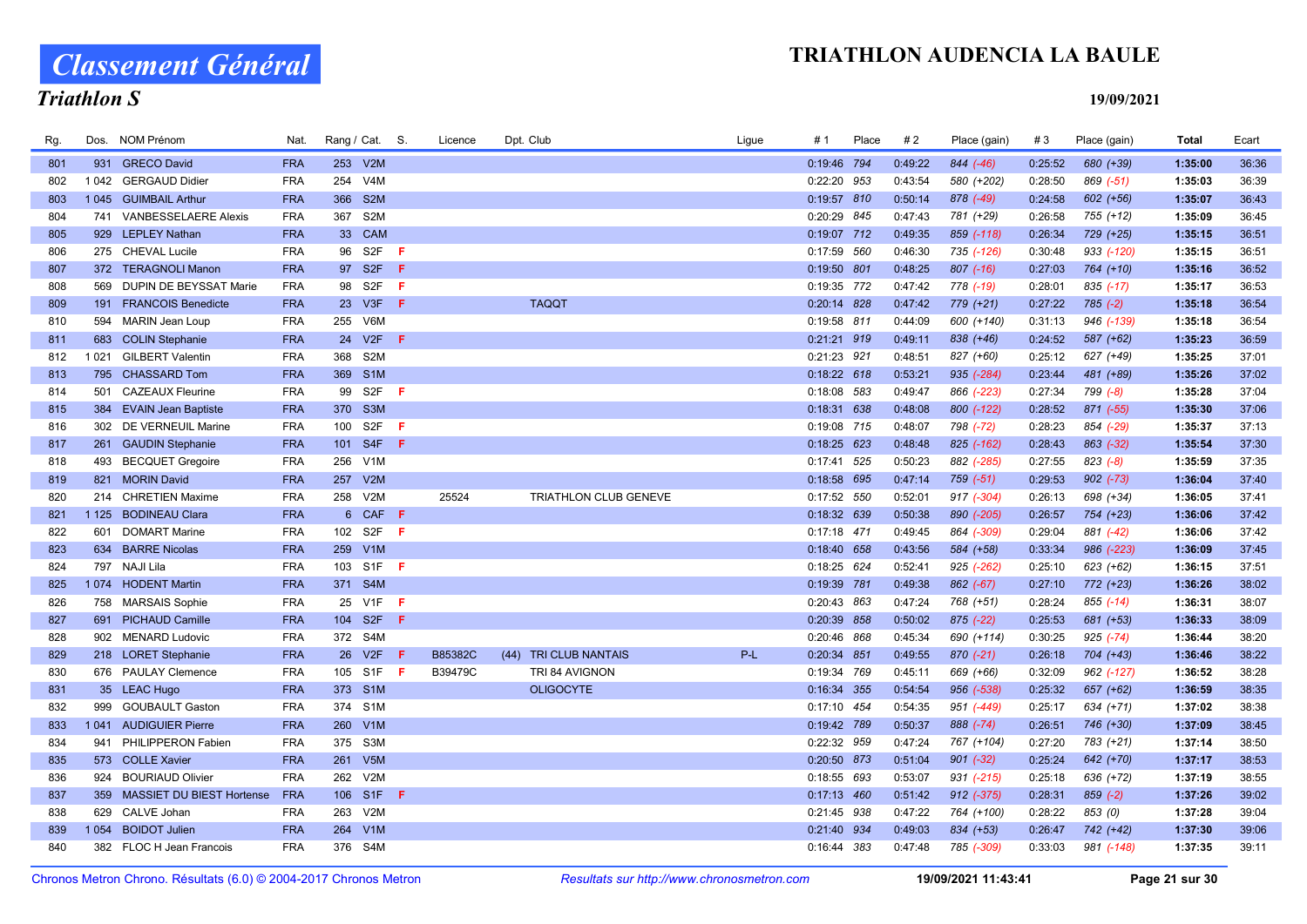Classement Général

# Triathlon S

| Rg. |         | Dos. NOM Prénom             | Nat.       |     | Rang / Cat. S.   |             | Licence | Dpt. Club        | Ligue | # 1           | Place | #2      | Place (gain)  | #3      | Place (gain)   | Total   | Ecart |
|-----|---------|-----------------------------|------------|-----|------------------|-------------|---------|------------------|-------|---------------|-------|---------|---------------|---------|----------------|---------|-------|
| 841 |         | 453 CHAUVET Patrick         | <b>FRA</b> |     | 265 V3M          |             |         |                  |       | 0:18:47 674   |       | 0:49:54 | 869 (-155)    | 0:28:56 | $876$ $(-12)$  | 1:37:36 | 39:12 |
| 842 |         | 1 122 CHAUSSARD Cyril       | <b>FRA</b> |     | 377 S1M          |             |         |                  |       | 0:22:01 946   |       | 0:48:36 | 819 (+68)     | 0:27:01 | 761 (+36)      | 1:37:36 | 39:12 |
| 843 |         | 940 BARBARAY Quentin        | <b>FRA</b> |     | 378 S2M          |             |         |                  |       | 0:22:32 960   |       | 0:47:24 | 766 (+104)    | 0:27:42 | $810 (+13)$    | 1:37:37 | 39:13 |
| 844 |         | 598 ANNAELLE Baron          | <b>FRA</b> |     | 107 S2F <b>F</b> |             |         |                  |       | 0:19:12 722   |       | 0:48:20 | 804 (-75)     | 0:30:06 | $909 (-47)$    | 1:37:37 | 39:13 |
| 845 |         | 518 LOISEAU Leonie          | <b>FRA</b> |     | 108 S1F          | - F         |         |                  |       | 0:19:43 790   |       | 0:50:32 | 886 (-72)     | 0:27:24 | 788 (+17)      | 1:37:38 | 39:14 |
| 846 |         | 635 CALVE Maud              | <b>FRA</b> |     | 7 JUF F          |             |         |                  |       | 0:20:41 860   |       | 0:47:35 | 774 (+41)     | 0:29:28 | 888 (-27)      | 1:37:44 | 39:20 |
| 847 |         | 458 KERNEIS Jean Yves       | <b>FRA</b> |     | 266 V3M          |             |         |                  |       | 0:19:37 776   |       | 0:47:05 | $754 (+14)$   | 0:31:12 | 945 (-85)      | 1:37:54 | 39:30 |
| 848 |         | 522 SIRET Thierry           | <b>FRA</b> | 267 | V <sub>4</sub> M |             |         |                  |       | 0:18:39 655   |       | 0:49:12 | 839 (-150)    | 0:30:06 | $910(-43)$     | 1:37:56 | 39:32 |
| 849 |         | 36 LEPALUDIER Patrick       | <b>FRA</b> |     | 268 V6M          |             |         |                  |       | 0:21:07 897   |       | 0:45:18 | 676 (+142)    | 0:31:34 | $954 (-94)$    | 1:37:57 | 39:33 |
| 850 |         | 303 QUERARD Nicolas         | <b>FRA</b> |     | 379 S3M          |             |         |                  |       | 0:19:07 711   |       | 0:51:27 | 907 (-165)    | 0:27:25 | 789 (+26)      | 1:37:58 | 39:34 |
| 851 |         | 1 164 HAMON Patrick         | <b>FRA</b> | 269 | V4M              |             |         |                  |       | 0:19:17 735   |       | 0:46:59 | $752$ $(-17)$ | 0:31:46 | 957 (-99)      | 1:38:01 | 39:37 |
| 852 |         | 34 LEAC Jean Christophe     | <b>FRA</b> |     | 270 V4M          |             |         | <b>OLIGOCYTE</b> |       | 0:19:20 742   |       | 0:45:10 | 667 (+52)     | 0:33:34 | 987 (-162)     | 1:38:03 | 39:39 |
| 853 | 1 0 3 0 | <b>CHIGNARD Muriel</b>      | <b>FRA</b> |     | 27 V2F           | $\bigoplus$ |         |                  |       | 0:19:22 744   |       | 0:48:22 | 806 (-59)     | 0:30:22 | $919(-50)$     | 1:38:05 | 39:41 |
| 854 |         | 734 MAGNARD Pauline         | <b>FRA</b> |     | 109 S1F          | - F         |         |                  |       | 0:19:35 771   |       | 0:50:59 | 897 (-104)    | 0:27:44 | $812 (+21)$    | 1:38:16 | 39:52 |
| 855 |         | 378 PINEAU Blandine         | <b>FRA</b> |     | 28 V3F F         |             |         |                  |       | 0:21:23 922   |       | 0:48:27 | 809 (+69)     | 0:28:29 | $857 (-2)$     | 1:38:19 | 39:55 |
| 856 |         | 791 GUEGUEN Pauline         | <b>FRA</b> |     | 110 S2F          | - F         |         |                  |       | 0:21:01 888   |       | 0:50:01 | 874 (+3)      | 0:27:19 | 782 (+29)      | 1:38:20 | 39:56 |
| 857 |         | 561 SEHA Claudine           | <b>FRA</b> |     | 29 V4F <b>F</b>  |             |         |                  |       | 0:20:34 852   |       | 0:49:50 | $868$ $(-14)$ | 0:28:02 | $836 (+9)$     | 1:38:25 | 40:01 |
| 858 |         | 388 AZA VALLINA Sophie      | <b>FRA</b> |     | 111 S3F          | - F         |         |                  |       | 0:20:22 835   |       | 0:47:34 | 773 (+27)     | 0:30:38 | 931 (-50)      | 1:38:34 | 40:10 |
| 859 |         | 410 BAHIR Samy              | <b>FRA</b> |     | 380 S4M          |             |         |                  |       | 0:18:08 582   |       | 0:54:13 | 948 (-329)    | 0:26:18 | 705 (+52)      | 1:38:39 | 40:15 |
| 860 |         | 477 LE BARON Sabine         | <b>FRA</b> |     | 30 V1F F         |             |         |                  |       | 0:20:07 820   |       | 0:50:37 | 889 (-62)     | 0:27:58 | 829 (+22)      | 1:38:41 | 40:17 |
| 861 |         | 418 ROZES Jeremy            | <b>FRA</b> |     | 381 S4M          |             |         |                  |       | 0:16:52 406   |       | 0:48:58 | 831 (-334)    | 0:32:54 | $976$ $(-121)$ | 1:38:43 | 40:19 |
| 862 |         | 904 CAILLEUX Andy           | <b>FRA</b> |     | 382 S1M          |             |         |                  |       | 0:18:44 663   |       | 0:47:48 | 783 (-95)     | 0:32:13 | 966 (-104)     | 1:38:44 | 40:20 |
| 863 |         | 645 COSSON Alice            | <b>FRA</b> |     | 7 CAF F          |             |         |                  |       | $0:20:14$ 826 |       | 0:49:45 | $863$ $(-31)$ | 0:28:46 | $866 (-6)$     | 1:38:45 | 40:21 |
| 864 |         | 613 COSSON Madeleine        | <b>FRA</b> |     | 8 CAF            | - F         |         |                  |       | 0:21:15 906   |       | 0:50:22 | 881 (+8)      | 0:27:09 | 769 (+34)      | 1:38:45 | 40:21 |
| 865 |         | 274 GRAPPIN Marie           | <b>FRA</b> |     | 112 S2F F        |             |         |                  |       | 0:21:40 932   |       | 0:49:16 | 842 (+48)     | 0:27:52 | 822 (+19)      | 1:38:47 | 40:23 |
| 866 |         | 939 POUGET Valerie          | <b>FRA</b> |     | 31 V2F <b>F</b>  |             |         |                  |       | 0:19:14 727   |       | 0:47:52 | 789 (-54)     | 0:31:48 | 958 (-85)      | 1:38:52 | 40:28 |
| 867 |         | 651 LIETAER Sebastien       | <b>FRA</b> |     | 271 V1M          |             |         |                  |       | 0:21:42 935   |       | 0:49:26 | 846 (+48)     | 0:27:48 | 816 (+20)      | 1:38:55 | 40:31 |
| 868 |         | 1085 LEBOT Marion           | <b>FRA</b> |     | 113 S2F          | -F.         |         |                  |       | 0:15:54 267   |       | 0:52:37 | 924 (-558)    | 0:30:28 | $928$ $(-43)$  | 1:38:58 | 40:34 |
| 869 |         | 824 JULIENNE Sabine         | <b>FRA</b> |     | 32 V4F           | -F          |         |                  |       | 0:21:16 907   |       | 0:49:06 | 836 (+43)     | 0:28:47 | $867 (-5)$     | 1:39:08 | 40:44 |
| 870 |         | 455 LE VELLY Goulven        | <b>FRA</b> |     | 272 V1M          |             |         |                  |       | 0:18:12 593   |       | 0:51:03 | 899 (-254)    | 0:29:56 | $905$ (-23)    | 1:39:09 | 40:45 |
| 871 |         | 557 COSSARD Lynda           | <b>FRA</b> |     | 33 V2F           | - F         |         |                  |       | 0:23:02 972   |       | 0:48:39 | 823 (+71)     | 0:27:30 | 793 (+30)      | 1:39:11 | 40:47 |
| 872 |         | 616 BLAIN Annaelle          | <b>FRA</b> |     | 114 S3F          | - F         |         |                  |       | 0:20:34 850   |       | 0:51:02 | 898 (-46)     | 0:27:36 | 801 (+24)      | 1:39:11 | 40:47 |
| 873 |         | 329 OULIE Althea            | <b>FRA</b> |     | 115 S2F <b>F</b> |             |         |                  |       | $0:20:15$ 831 |       | 0:54:11 | 946 (-105)    | 0:24:47 | 583 (+63)      | 1:39:12 | 40:48 |
| 874 |         | 927 PAPILLON Jean Philippe  | <b>FRA</b> |     | 273 V3M          |             |         |                  |       | 0:19:07 710   |       | 0:48:27 | 808 (-88)     | 0:31:43 | 956 (-76)      | 1:39:16 | 40:52 |
| 875 |         | 533 HEMMERDINGER Julien     | <b>FRA</b> |     | 274 V1M          |             |         |                  |       | 0:20:43 862   |       | 0:48:30 | $811 (+16)$   | 0:30:09 | $911 (-29)$    | 1:39:21 | 40:57 |
| 876 |         | 765 GRIERE Morgan           | <b>FRA</b> | 383 | S <sub>2</sub> M |             |         |                  |       | 0:22:51 969   |       | 0:52:27 | $923 (+24)$   | 0:24:07 | 517 (+69)      | 1:39:24 | 41:00 |
| 877 | 1 0 6 3 | <b>COSPEREC Jonathan</b>    | <b>FRA</b> | 384 | S <sub>2M</sub>  |             |         |                  |       | 0:19:14 729   |       | 0:49:26 | 845 (-99)     | 0:30:52 | $936 (-49)$    | 1:39:31 | 41:07 |
| 878 |         | 513 GUILLERME Laurence      | <b>FRA</b> |     | 34 V2F           | - F         |         |                  |       | 0:22:24 955   |       | 0:51:42 | $911 (+21)$   | 0:25:36 | 661 (+56)      | 1:39:41 | 41:17 |
| 879 | 445     | <b>MONTAGNE Jean Pierre</b> | <b>FRA</b> |     | 275 V7M          |             |         |                  |       | 0:19:15 732   |       | 0:50:17 | 879 (-119)    | 0:30:11 | $913$ $(-28)$  | 1:39:42 | 41:18 |
| 880 |         | 1076 PEAN Thomas            | <b>FRA</b> |     | 385 S4M          |             |         |                  |       | 0:20:54 877   |       | 0:51:39 | $909 (-37)$   | 0:27:13 | 777 (+34)      | 1:39:45 | 41:21 |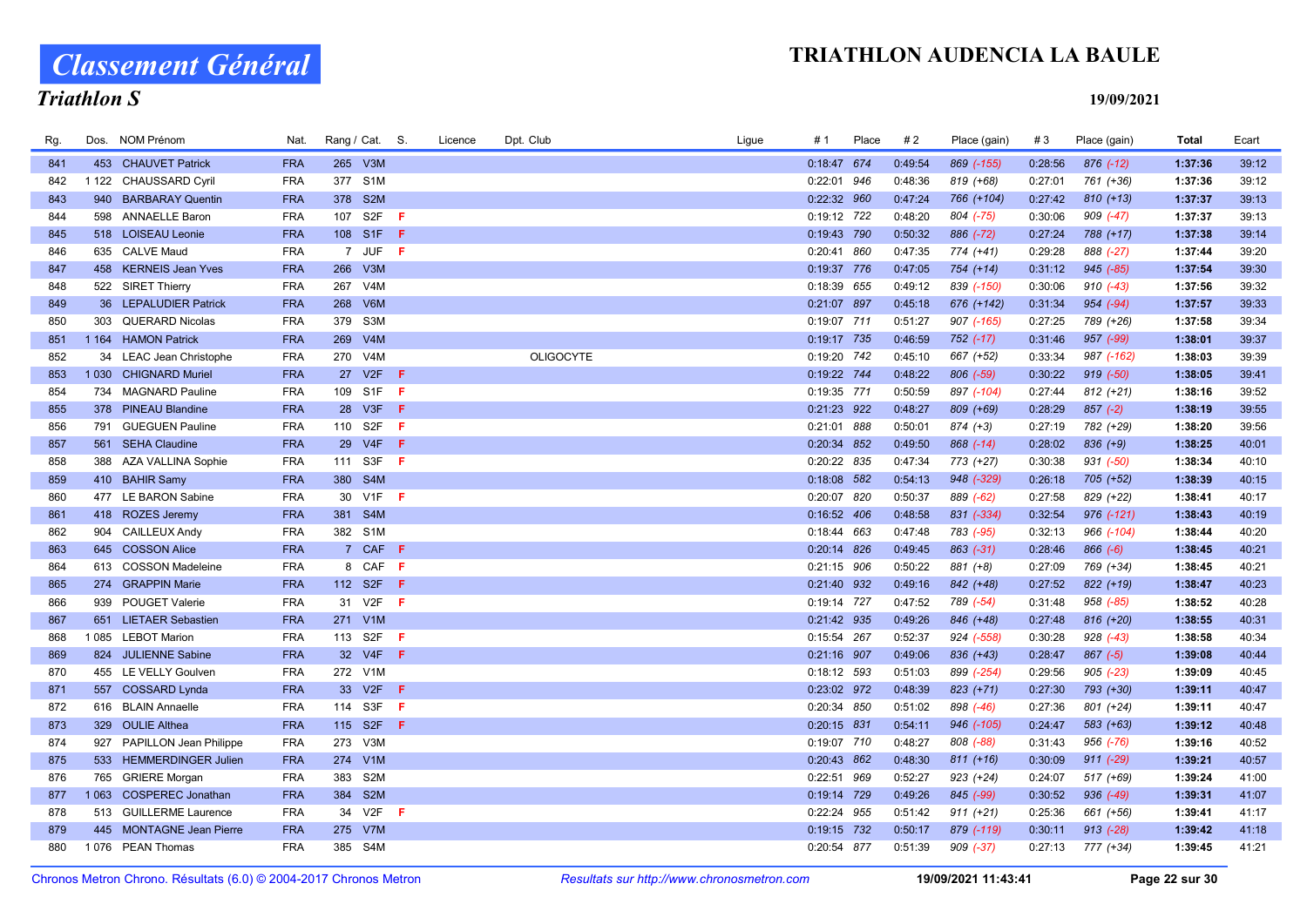Classement Général

# Triathlon S

| Rg. |         | Dos. NOM Prénom            | Nat.       | Rang / Cat. S.          |                              | Licence | Dpt. Club                     | Ligue      | # 1           | Place | #2      | Place (gain)   | #3      | Place (gain)  | Total   | Ecart |
|-----|---------|----------------------------|------------|-------------------------|------------------------------|---------|-------------------------------|------------|---------------|-------|---------|----------------|---------|---------------|---------|-------|
| 881 |         | 732 JOURJON Rebecca        | <b>FRA</b> | 116 S3F <b>F</b>        |                              |         |                               |            | 0:23:26 982   |       | 0:50:05 | 876 (+58)      | 0:26:15 | 701 (+43)     | 1:39:45 | 41:21 |
| 882 |         | 1 105 VALLEE Anne Sophie   | <b>FRA</b> | 117                     | S4F<br>- F                   |         |                               |            | 0:20:53 876   |       | 0:51:40 | $910 (-39)$    | 0:27:13 | 776 (+33)     | 1:39:45 | 41:21 |
| 883 |         | 16 DE GINESTOUS Jean       | <b>FRA</b> | 386 S4M                 |                              |         |                               |            | $0:18:21$ 616 |       | 0:48:31 | 812 (-152)     | 0:32:54 | 977 (-115)    | 1:39:46 | 41:22 |
| 884 |         | 403 ROY Emmanuel           | <b>FRA</b> | 276 V1M                 |                              |         |                               |            | 0:20:28 844   |       | 0:54:42 | 953 (-99)      | 0:24:38 | 565 (+59)     | 1:39:48 | 41:24 |
| 885 |         | 14 MONTAGNON Etienne       | <b>FRA</b> | 277 V4M                 |                              |         |                               |            | 0:22:02 947   |       | 0:51:47 | $913 (+18)$    | 0:26:12 | 696 (+44)     | 1:39:59 | 41:35 |
| 886 |         | 439 DESPORT Corentin       | <b>FRA</b> | S <sub>2</sub> M<br>387 |                              |         |                               |            | 0:18:01 566   |       | 0:59:34 | 988 (-392)     | 0:22:30 | $331 (+72)$   | 1:40:04 | 41:40 |
| 887 |         | 588 FEREY Aziliz           | <b>FRA</b> | 118 S1F F               |                              |         |                               |            | 0:20:29 846   |       | 0:49:07 | $837 (-6)$     | 0:30:28 | $929 (-35)$   | 1:40:04 | 41:40 |
| 888 |         | 643 DOMART Manon           | <b>FRA</b> | 119<br>S2F              | -F                           |         |                               |            | 0:19:04 703   |       | 0:48:33 | 814 (-97)      | 0:32:30 | 970 (-88)     | 1:40:06 | 41:42 |
| 889 | 230     | <b>BREARD Jean Claude</b>  | <b>FRA</b> | 278 V6M                 |                              | A29974C | (44) TRI CLUB NANTAIS         | $P-L$      | 0:23:29 984   |       | 0:48:36 | 818 (+75)      | 0:28:04 | 838 (+20)     | 1:40:08 | 41:44 |
| 890 | 544     | <b>CHAUVET Stephanie</b>   | <b>FRA</b> | 35 V2F <b>F</b>         |                              |         |                               |            | $0:21:18$ 913 |       | 0:47:51 | 788 (+70)      | 0:31:03 | $942$ (-47)   | 1:40:12 | 41:48 |
| 891 | 858     | <b>CANDELIER Alex</b>      | <b>FRA</b> | 279 V2M                 |                              |         |                               |            | 0:24:22 995   |       | 0:49:35 | 857 (+64)      | 0:26:20 | 709 (+40)     | 1:40:15 | 41:51 |
| 892 |         | 697 TOULEMONDE Anne        | <b>FRA</b> | 36 V2F                  | - F                          |         |                               |            | 0:21:48 941   |       | 0:51:09 | $902 (+22)$    | 0:27:21 | 784 (+27)     | 1:40:17 | 41:53 |
| 893 |         | 582 BRECHET Agathe         | <b>FRA</b> | 120 S2F                 | -F                           |         |                               |            | 0:18:32 640   |       | 0:53:52 | 943 (-272)     | 0:27:55 | 824 (+19)     | 1:40:18 | 41:54 |
| 894 | 633     | <b>BARRE Carine</b>        | <b>FRA</b> | 37 V1F                  | - F                          |         |                               |            | $0:21:21$ 918 |       | 0:53:32 | $936$ $(-23)$  | 0:25:28 | 648 (+47)     | 1:40:20 | 41:56 |
| 895 | 1 1 5 9 | <b>VERNIAU Mathias</b>     | <b>FRA</b> | 388<br>S <sub>3</sub> M |                              |         | PMU CAFE DU COMMERCE          |            | 0:24:41 999   |       | 0:42:35 | 492 (+211)     | 0:33:11 | 982 (-107)    | 1:40:26 | 42:02 |
| 896 | 1 1 6 9 | <b>DEFOIS Axel</b>         | <b>FRA</b> | 389<br>S <sub>2</sub> M |                              |         |                               |            | 0:21:39 931   |       | 0:45:19 | 678 (+157)     | 0:33:29 | 985 (-122)    | 1:40:26 | 42:02 |
| 897 | 1 1 6 0 | <b>REGNAULT Sebastien</b>  | <b>FRA</b> | 390 S3M                 |                              |         | PMU CAFE DU COMMERCE          |            | 0:24:32 997   |       | 0:42:44 | 504 (+208)     | 0:33:12 | 983 (-108)    | 1:40:27 | 42:03 |
| 898 |         | 92 MADELON Juliette        | <b>FRA</b> | 8 JUF                   | $\langle \mathsf{F} \rangle$ | B67262C | <b>CNP REDON</b><br>(35)      | <b>BRE</b> | 0:17:47 534   |       | 0:47:33 | 771 (-194)     | 0:35:08 | 997 (-170)    | 1:40:28 | 42:04 |
| 899 |         | 153 ROY Adele              | <b>FRA</b> |                         | 9 CAF F                      |         | <b>NMA</b>                    |            | 0:19:38 778   |       | 0:53:49 | 941 (-145)     | 0:27:17 | 779 (+24)     | 1:40:43 | 42:19 |
| 900 |         | 815 COSSARD Vanessa        | <b>FRA</b> | 38 V1F F                |                              |         |                               |            | 0:25:421 007  |       | 0:48:37 | 820 (+72)      | 0:26:29 | 719 (+35)     | 1:40:47 | 42:23 |
| 901 | 1 0 2 0 | <b>FOURNAISE Theophile</b> | <b>FRA</b> | 391 S3M                 |                              |         |                               |            |               |       |         |                | 0:26:58 | 756 (+29)     | 1:40:48 | 42:24 |
| 902 |         | 211 BUISSONNIER Patrick    | <b>FRA</b> | 280 V4M                 |                              | A02990C | (77) TRI CLUB DE VILLEPARISIS | IDF        | 0:20:52 875   |       | 0:49:35 | 858 (+5)       | 0:30:24 | $922 (-32)$   | 1:40:50 | 42:26 |
| 903 |         | 213 GARCIN ROUX Emilie     | <b>FRA</b> | 39 V1F                  | -F                           | A77976C | (77) TRI CLUB DE VILLEPARISIS | IDF        | 0:20:56 878   |       | 0:49:31 | 850 (+10)      | 0:30:24 | $923$ $(-35)$ | 1:40:50 | 42:26 |
| 904 |         | 938 OUF Sebastien          | <b>FRA</b> | 281<br>V2M              |                              |         |                               |            | 0:20:59 883   |       | 0:49:28 | 849 (+14)      | 0:30:25 | $924 (-35)$   | 1:40:50 | 42:26 |
| 905 |         | 212 DALLE MOLLE Adele      | <b>FRA</b> | 40 V4F                  | -F                           | B63677C | (77) TRI CLUB DE VILLEPARISIS | IDF        | 0:20:59 884   |       | 0:49:27 | 848 (+17)      | 0:30:25 | 926 (-38)     | 1:40:50 | 42:26 |
| 906 |         | 771 LECOINTE Thomas        | <b>FRA</b> | S <sub>3</sub> M<br>392 |                              |         |                               |            | 0:20:43 864   |       | 0:50:47 | 893 (-30)      | 0:29:31 | 889 (-12)     | 1:41:00 | 42:36 |
| 907 |         | 1023 CAILLET Laurent       | <b>FRA</b> | 282 V5M                 |                              |         |                               |            | 0:23:27 983   |       | 0:53:57 | $944 (+27)$    | 0:23:53 | 492 (+49)     | 1:41:16 | 42:52 |
| 908 |         | 738 CROSSOUARD David       | <b>FRA</b> | V1M<br>283              |                              |         |                               |            | 0:21:51       | 943   | 0:49:47 | 867 (+44)      | 0:29:41 | 896 (-9)      | 1:41:18 | 42:54 |
| 909 |         | 932 MALLET Julien          | <b>FRA</b> | V1M<br>284              |                              |         |                               |            | 0:21:47 939   |       | 0:52:00 | $915 (+11)$    | 0:27:38 | 804 (+19)     | 1:41:25 | 43:01 |
| 910 | 1 140   | <b>TOULEMONDE Anouck</b>   | <b>FRA</b> | 121 S2F                 | - F                          |         |                               |            | 0:20:03 815   |       | 0:52:43 | 927 (-102)     | 0:28:42 | $862 (+7)$    | 1:41:27 | 43:03 |
| 911 | 979     | MASSIET DU BIEST Ines      | <b>FRA</b> | 10 CAF F                |                              |         |                               |            | 0:19:13 724   |       | 0:51:24 | $906$ $(-153)$ | 0:30:54 | $939 (-34)$   | 1:41:29 | 43:05 |
| 912 |         | 1 144 METAIS Regis         | <b>FRA</b> | 285 V3M                 |                              |         |                               |            | 0:21:43 937   |       | 0:52:14 | $920 (+4)$     | 0:27:33 | 796 (+21)     | 1:41:29 | 43:05 |
| 913 | 1 1 4 5 | <b>METAIS Marin</b>        | <b>FRA</b> | 34 CAM                  |                              |         |                               |            | 0:21:42 936   |       | 0:52:14 | $919 (+4)$     | 0:27:34 | 798 (+19)     | 1:41:29 | 43:05 |
| 914 | 1 1 5 3 | <b>MAUGENEST Armelle</b>   | <b>FRA</b> | 41 V2F                  | - F                          |         |                               |            | 0:21:06 896   |       | 0:53:57 | 945 (-46)      | 0:26:31 | 723 (+28)     | 1:41:33 | 43:09 |
| 915 |         | 592 DEBIEUVRE Lorena       | <b>FRA</b> | 122 S1F F               |                              |         |                               |            | 0:23:25 981   |       | 0:49:31 | 852 (+63)      | 0:28:52 | $872 (+3)$    | 1:41:47 | 43:23 |
| 916 |         | 735 SENECLAUZE Camille     | <b>FRA</b> | 123 S1F F               |                              |         |                               |            | 0:18:59 696   |       | 0:52:42 | 926 (-204)     | 0:30:10 | $912$ $(-16)$ | 1:41:50 | 43:26 |
| 917 |         | 636 COURCOUL Cleo          | <b>FRA</b> |                         | 9 JUF F                      |         |                               |            | 0:21:18 912   |       | 0:46:51 | 746 (+98)      | 0:33:52 | 990 (-103)    | 1:42:00 | 43:36 |
| 918 |         | 719 PRUNIER Marie Amelie   | <b>FRA</b> | S4F<br>124              | -F                           |         |                               |            | 0:20:35 854   |       | 0:54:36 | 952 (-90)      | 0:26:52 | 747 (+26)     | 1:42:02 | 43:38 |
| 919 | 610     | <b>BOURON Clara</b>        | <b>FRA</b> | 125<br>S3F              | -F                           |         |                               |            | 0:21:38 930   |       | 0:50:52 | 895 (+17)      | 0:29:40 | $895 (-6)$    | 1:42:09 | 43:45 |
| 920 |         | 1018 PIVETEAU Benjamin     | <b>FRA</b> | 393 S4M                 |                              |         |                               |            | 0:21:19 915   |       | 0:50:35 | 887 (+11)      | 0:30:21 | $918$ $(-16)$ | 1:42:14 | 43:50 |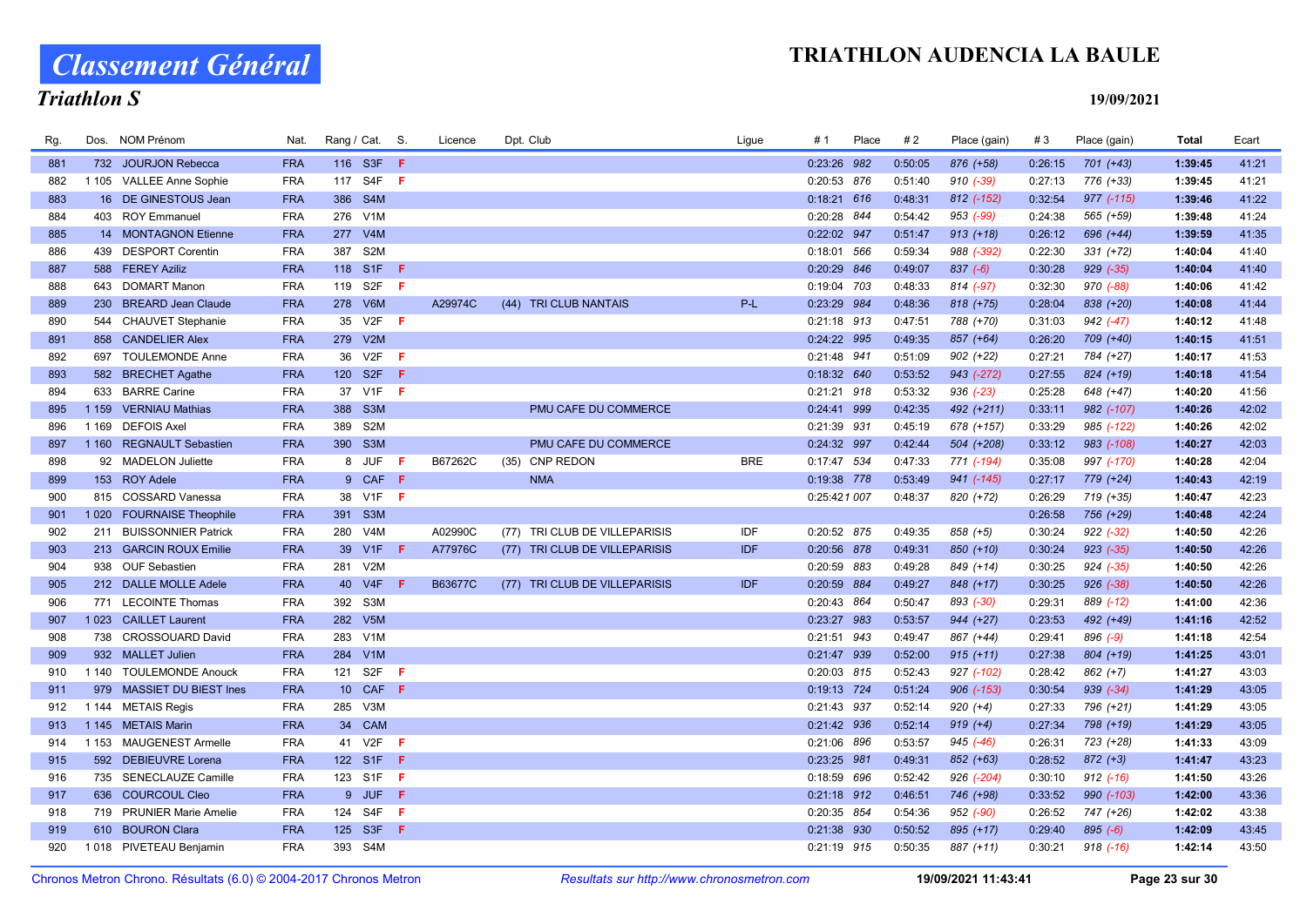Classement Général

# Triathlon S

| Rg. |         | Dos. NOM Prénom                 | Nat.       | Rang / Cat. S. |                  |     | Licence        | Dpt. Club                   | Ligue      | # 1           | Place | #2      | Place (gain)  | #3      | Place (gain)  | Total   | Ecart |
|-----|---------|---------------------------------|------------|----------------|------------------|-----|----------------|-----------------------------|------------|---------------|-------|---------|---------------|---------|---------------|---------|-------|
| 921 |         | 18 MARVAUD Adele                | <b>FRA</b> |                | 126 S1F <b>F</b> |     |                |                             |            | 0:21:02 889   |       | 0:53:49 | $940 (-51)$   | 0:27:31 | 794 (+19)     | 1:42:21 | 43:57 |
| 922 |         | 1 102 RIDARD Vincent            | <b>FRA</b> |                | 286 V1M          |     |                |                             |            | 0:21:17 909   |       | 0:57:37 | $972$ (-56)   | 0:23:30 | 448 (+43)     | 1:42:23 | 43:59 |
| 923 |         | 703 DABOUINEAU HOMMET Laure FRA |            |                | 42 V2F F         |     |                |                             |            | 0:22:40 964   |       | 0:51:49 | $914 (+26)$   | 0:27:57 | 828 (+15)     | 1:42:26 | 44:02 |
| 924 |         | 802 QUELEN Morgane              | <b>FRA</b> |                | 43 V1F F         |     |                |                             |            | 0:23:59 990   |       | 0:49:46 | 865 (+63)     | 0:28:48 | 868 (+3)      | 1:42:33 | 44:09 |
| 925 |         | 888 MINIOT Nicole               | <b>FRA</b> | 44             | $V4F$ F          |     |                |                             |            | 0:22:58 970   |       | 0:53:17 | $934 (+18)$   | 0:26:26 | $718 (+27)$   | 1:42:41 | 44:17 |
| 926 |         | 834 SIMON Benoit                | <b>FRA</b> | 394            | S4M              |     |                |                             |            | 0:21:20 916   |       | 0:48:54 | 829 (+56)     | 0:32:36 | $971 (-66)$   | 1:42:49 | 44:25 |
| 927 |         | 1097 ROCHET Xavier              | <b>FRA</b> |                | 287 V1M          |     |                |                             |            | 0:20:52 874   |       | 0:50:26 | $883$ (-16)   | 0:31:35 | $955 (-37)$   | 1:42:52 | 44:28 |
| 928 |         | 437 DAVID Jean Francois         | <b>FRA</b> | 288            | V3M              |     |                |                             |            | 0:21:28 923   |       | 0:50:28 | 885 (+17)     | 0:31:05 | $943$ (-22)   | 1:42:59 | 44:35 |
| 929 |         | 956 HELFFER Helene              | <b>FRA</b> |                | 45 V2F <b>F</b>  |     |                |                             |            | 0:20:42 861   |       | 0:51:17 | $904 (-46)$   | 0:31:24 | $951 (-22)$   | 1:43:22 | 44:58 |
| 930 |         | 571 CHATELIER Hortense          | <b>FRA</b> |                | 46 V1F F         |     |                |                             |            | 0:20:44 866   |       | 0:49:56 | $871$ $(-13)$ | 0:32:46 | $973 (-51)$   | 1:43:24 | 45:00 |
| 931 |         | 599 REVOL Jean Claude           | <b>FRA</b> |                | 289 V5M          |     |                |                             |            | 0:20:06 818   |       | 0:50:27 | 884 (-56)     | 0:32:55 | $978$ $(-57)$ | 1:43:27 | 45:03 |
| 932 |         | 804 NOPRE Fanny                 | <b>FRA</b> | 127            | S <sub>2F</sub>  | -F. |                |                             |            | 0:20:02 814   |       | 0:56:33 | 967 (-140)    | 0:27:00 | 759 (+22)     | 1:43:34 | 45:10 |
| 933 | 1 0 0 0 | <b>BRACHMANN Christophe</b>     | <b>FRA</b> |                | 290 V3M          |     |                |                             |            | 0:22:04 948   |       | 0:49:31 | 851 (+53)     | 0:32:10 | $963$ $(-38)$ | 1:43:44 | 45:20 |
| 934 |         | 1043 GUILBAULT Dany             | <b>FRA</b> | 395            | S4M              |     |                |                             |            | 0:23:44 988   |       | 0:52:22 | $922 (+38)$   | 0:27:46 | $815 (+16)$   | 1:43:51 | 45:27 |
| 935 |         | 773 TADIER Jean Marie           | <b>FRA</b> |                | 291 V1M          |     |                |                             |            | 0:20:48 870   |       | 0:48:10 | 802 (+33)     | 0:34:55 | 996 (-98)     | 1:43:52 | 45:28 |
| 936 | 621     | ARCHIMBAUD Gael                 | <b>FRA</b> |                | 292 V6M          |     |                |                             |            | 0:24:591 005  |       | 0:48:06 | 796 (+83)     | 0:30:51 | $935 (-14)$   | 1:43:54 | 45:30 |
| 937 |         | 894 MEYER Celine                | <b>FRA</b> |                | 47 V1F F         |     |                |                             |            | 0:23:33 986   |       | 0:53:11 | $932 (+31)$   | 0:27:12 | $774 (+18)$   | 1:43:55 | 45:31 |
| 938 |         | 679 ADRIAENS Axelle             | <b>FRA</b> | 128            | S2F              | F.  |                |                             |            | 0:20:48 871   |       | 0:50:22 | 880 (-17)     | 0:32:48 | 974 (-50)     | 1:43:56 | 45:32 |
| 939 |         | 25 LAURENT Sonny                | <b>FRA</b> |                | 396 S3M          |     |                |                             |            | $0:18:42$ 661 |       | 0:49:27 | 847 (-152)    | 0:35:52 | 1 000 (-126)  | 1:43:59 | 45:35 |
| 940 |         | 1 127 DELANGUE Agathe           | <b>FRA</b> |                | 129 S1F F        |     |                |                             |            | 0:20:28 843   |       | 0:50:54 | 896 (-49)     | 0:32:50 | $975$ $(-48)$ | 1:44:11 | 45:47 |
| 941 |         | 780 BREGET Stephen              | <b>FRA</b> | 293            | V3M              |     |                |                             |            | 0:24:40 998   |       | 0:48:58 | 832 (+72)     | 0:30:35 | $930 (-15)$   | 1:44:12 | 45:48 |
| 942 |         | 639 DUPIN Mickael               | <b>FRA</b> | 294            | V2M              |     |                |                             |            | 0:25:221 006  |       | 0:53:49 | 942 (+38)     | 0:25:05 | 614 (+26)     | 1:44:15 | 45:51 |
| 943 |         | 725 USELDINGER Loanne           | <b>FRA</b> |                | 130 S1F          | ÷   |                |                             |            | 0:18:03 572   |       | 0:53:16 | 933 (-319)    | 0:33:00 | $979 (-52)$   | 1:44:18 | 45:54 |
| 944 |         | 380 CHATELIER Sandrine          | <b>FRA</b> |                | 48 V2F           | F.  |                |                             |            | 0:22:17 952   |       | 0:57:32 | $971 (-23)$   | 0:24:32 | 549 (+31)     | 1:44:20 | 45:56 |
| 945 |         | 309 BELLOCQ Chloe               | <b>FRA</b> |                | 49 V1F F         |     |                |                             |            | 0:19:49 798   |       | 0:54:50 | 955 (-141)    | 0:29:44 | $897 (-6)$    | 1:44:22 | 45:58 |
| 946 |         | 832 PONCE Hugo                  | <b>FRA</b> | 295            | V2M              |     |                |                             |            | 0:24:10 991   |       | 0:55:28 | 961 (+20)     | 0:25:22 | 639 (+25)     | 1:44:58 | 46:34 |
| 947 |         | 891 SOILLE Romane               | <b>FRA</b> |                | 131 S1F F        |     |                |                             |            | 0:21:05 895   |       | 0:54:26 | $950 (-52)$   | 0:29:35 | 892 (0)       | 1:45:05 | 46:41 |
| 948 |         | 314 DUARTE Alice                | <b>FRA</b> |                | 132 S2F          | F   |                |                             |            | 0:24:14 992   |       | 0:48:45 | 824 (+72)     | 0:32:11 | $965$ $(-28)$ | 1:45:09 | 46:45 |
| 949 |         | 729 JAOUEN Gilles               | <b>FRA</b> |                | 296 V4M          |     |                |                             |            | $0:18:11$ 590 |       | 1:00:40 | 992 (-374)    | 0:26:25 | $716 (+15)$   | 1:45:15 | 46:51 |
| 950 |         | 810 PAULAY Hemeline             | <b>FRA</b> |                | 133 S1F <b>F</b> |     |                |                             |            | 0:21:04 894   |       | 0:50:07 | 877 (+5)      | 0:34:14 | $992 (-61)$   | 1:45:24 | 47:00 |
| 951 |         | 81 BOLZER Magali                | <b>FRA</b> |                | 50 V2F           | F   | <b>B87173C</b> | OLYMPIQUE CLUB CESSONNAIS D | <b>BRE</b> | 0:19:49 800   |       | 0:52:45 | 929 (-116)    | 0:33:01 | $980 (-35)$   | 1:45:35 | 47:11 |
| 952 |         | 973 BELLEC Jean Luc             | <b>FRA</b> |                | 297 V2M          |     |                |                             |            | 0:24:501 002  |       | 0:51:18 | $905 (+51)$   | 0:29:36 | $894 (-1)$    | 1:45:43 | 47:19 |
| 953 |         | 2 DOLLE Lena                    | <b>FRA</b> |                | 134 S1F <b>F</b> |     |                |                             |            | 0:19:46 795   |       | 0:53:49 | 939 (-130)    | 0:32:10 | $964 (-28)$   | 1:45:44 | 47:20 |
| 954 |         | 748 GRALEPOIS Sylvain           | <b>FRA</b> | 298            | V1M              |     |                |                             |            | 0:21:36 927   |       | 0:50:00 | 873 (+30)     | 0:34:19 | $993 (-57)$   | 1:45:55 | 47:31 |
| 955 |         | 55 BRANDT KASPER Alexandre      | <b>FRA</b> |                | 299 V3M          |     | A71929C        | (49) ASPTT ANGERS           | $P-L$      | $0:18:18$ 606 |       | 0:51:03 | $900 (-244)$  | 0:36:35 | 1 004 (-105)  | 1:45:55 | 47:31 |
| 956 |         | 266 HAMON Celia                 | <b>FRA</b> |                | 135 S3F          | - F |                |                             |            | 0:22:48 967   |       | 0:59:17 | $985 (-21)$   | 0:24:11 | 523 (+32)     | 1:46:14 | 47:50 |
| 957 |         | 1 142 MORISSET Marion           | <b>FRA</b> |                | 136 S1F F        |     |                |                             |            | 0:21:28 924   |       | 0:55:56 | $965 (-33)$   | 0:29:35 | 891 (0)       | 1:46:59 | 48:35 |
| 958 |         | 253 LEGAUFFRE Coralie           | <b>FRA</b> | 137            | S3F              | -F. |                |                             |            | 0:21:00 887   |       | 0:52:01 | $916 (-34)$   | 0:34:11 | $991 (-37)$   | 1:47:11 | 48:47 |
| 959 |         | 617 GUICHOUX Leo                | <b>FRA</b> |                | 397 S2M          |     |                |                             |            | 0:22:27 958   |       | 0:53:34 | $938 (+9)$    | 0:31:14 | $948$ $(-10)$ | 1:47:15 | 48:51 |
| 960 |         | 923 BOURIAUD Celine             | <b>FRA</b> |                | 51 V2F <b>F</b>  |     |                |                             |            | 0:21:52 944   |       | 0:58:10 | 977 (-32)     | 0:27:18 | 781 (+16)     | 1:47:19 | 48:55 |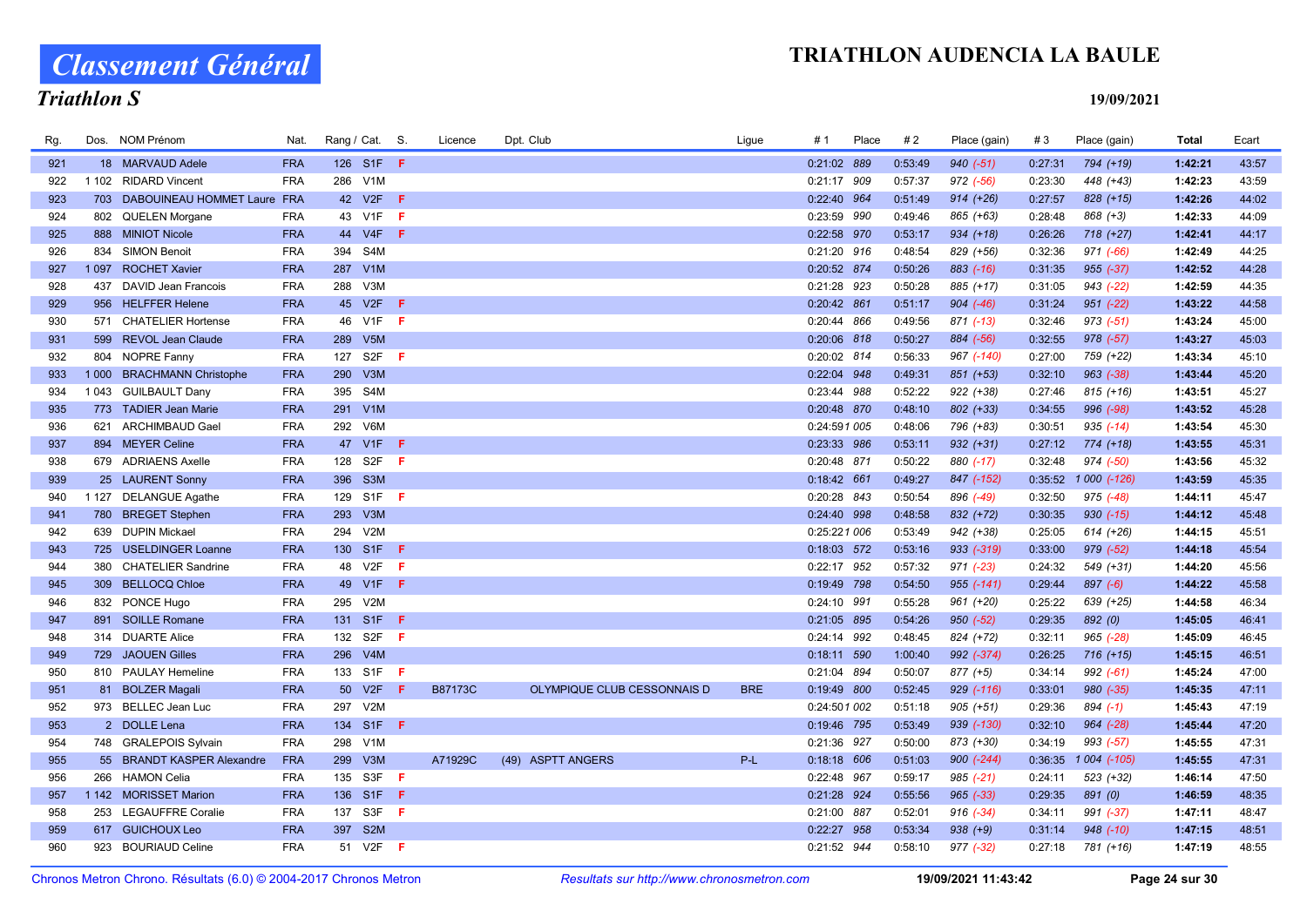# Classement Général

# Triathlon S

| Rg.        |         | Dos. NOM Prénom                         | Nat.                     | Rang / Cat. S.   |            | Licence | Dpt. Club                          | Ligue      | # 1                        | Place | #2                 | Place (gain)             | #3                 | Place (gain)           | Total              | Ecart          |
|------------|---------|-----------------------------------------|--------------------------|------------------|------------|---------|------------------------------------|------------|----------------------------|-------|--------------------|--------------------------|--------------------|------------------------|--------------------|----------------|
| 961        |         | 687 HONORE Claire                       | <b>FRA</b>               | 138 S2F <b>F</b> |            |         |                                    |            | $0:21:17$ 910              |       | 0:57:57            | 976 (-60)                | 0:28:08            | $840 (+9)$             | 1:47:21            | 48:57          |
| 962        |         | 817 LARROUMET Caroline                  | <b>FRA</b>               | 52 V1F F         |            |         |                                    |            | 0:22:23 954                |       | 0:57:39            | 974 (-23)                | 0:27:23            | 786 (+15)              | 1:47:24            | 49:00          |
| 963        |         | 276 PICAUD HERLIN Julie                 | <b>FRA</b>               | 139 S3F          | - F        |         |                                    |            | 0:19:38 780                |       | 0:58:22            | 979 (-180)               | 0:29:27            | $886 (-3)$             | 1:47:26            | 49:02          |
| 964        |         | 842 HERVIO Camille                      | <b>FRA</b>               | 140 S2F          | - F        |         |                                    |            | 0:20:57 880                |       | 0:58:43            | 981 (-93)                | 0:28:00            | 834 (+9)               | 1:47:40            | 49:16          |
| 965        |         | 862 SAMSON Helene                       | <b>FRA</b>               | 141 S4F F        |            |         |                                    |            | 0:21:48 940                |       | 0:53:33            | $937 (-6)$               | 0:32:28            | 969 (-19)              | 1:47:48            | 49:24          |
| 966        |         | 1 096 WAILLY Charlotte                  | <b>FRA</b>               | 53 V1F F         |            |         |                                    |            | 0:21:20 917                |       | 0:58:43            | $980 (-61)$              | 0:27:50            | $819 (+12)$            | 1:47:52            | 49:28          |
| 967        |         | 411 MONTAUFRAY Elisabeth                | <b>FRA</b>               | 54 V3F F         |            |         |                                    |            | 0:21:40 933                |       | 0:52:49            | $930 (-4)$               | 0:33:46            | 989 (-30)              | 1:48:15            | 49:51          |
| 968        | 250     | <b>BAUDET Bernard</b>                   | <b>FRA</b>               | 300 V8M          |            | A35106C | (56) WAPITI TRI CLUB DE LARMOR PLA | <b>BRE</b> | 0:20:14 827                |       | 0:52:02            | $918 (+83)$              | 0:36:20            | 1 002 (-58)            | 1:48:35            | 50:11          |
| 969        |         | 1 200 DELESTRE Christophe               | <b>FRA</b>               | 301 V2M          |            | A31309C | (49) ASPTT ANGERS                  | P-L        | 0:23:56 989                |       | 1:01:21            | $994 (-8)$               | 0:23:23            | 435 (+28)              | 1:48:39            | 50:15          |
| 970        |         | 690 MARCEL Sophie                       | <b>FRA</b>               | 142 S3F <b>F</b> |            |         |                                    |            | 0:24:591 004               |       | 0:54:13            | 947 (+35)                | 0:29:58            | $906$ $(-1)$           | 1:49:09            | 50:45          |
| 971        |         | 774 PARMENTIER Patrick                  | <b>FRA</b>               | 302 V7M          |            |         |                                    |            | 0:22:40 963                |       | 0:55:24            | $960 (+2)$               | 0:31:15            | $949$ $(-10)$          | 1:49:18            | 50:54          |
| 972        |         | 801 EMERY Quentin                       | <b>FRA</b>               | 398 S1M          |            |         |                                    |            | 0:19:16 733                |       | 1:00:49            | 993 (-246)               | 0:29:32            | 890 (+7)               | 1:49:36            | 51:12          |
| 973        |         | 186 LALANNE Jean Guillaume              | <b>FRA</b>               | 303 V2M          |            |         | <b>SMUC</b>                        |            | 0:23:39 987                |       | 0:54:49            | $954 (+25)$              | 0:31:14            | $947 (-11)$            | 1:49:41            | 51:17          |
| 974        |         | 1022 CAILLET Marine                     | <b>FRA</b>               | 143 S2F          | - F        |         |                                    |            | 0:22:13 950                |       | 0:57:25            | 969 (-22)                | 0:30:17            | $915(-2)$              | 1:49:55            | 51:31          |
| 975        | 680     | <b>FROMAGEAU Jeanne</b>                 | <b>FRA</b>               | 10 JUF F         |            |         |                                    |            | 0:20:13 825                |       | 0:57:29            | 970 (-134)               | 0:32:24            | $968$ $(-16)$          | 1:50:04            | 51:40          |
| 976        |         | 1027 ZITOUNI Stephane                   | <b>FRA</b>               | S3M<br>399       |            |         |                                    |            | 0:24:411 000               |       | 0:55:06            | 958 (+26)                | 0:30:20            | $916 (-2)$             | 1:50:07            | 51:43          |
| 977        | 1 0 64  | <b>DARRAS Zoe</b>                       | <b>FRA</b>               | 144 S2F <b>F</b> |            |         |                                    |            | 0:23:22 978                |       | 0:55:41            | $963 (+11)$              | 0:31:07            | $944 (-10)$            | 1:50:09            | 51:45          |
| 978        | 1 1 4 3 | <b>JUGEAU Charles</b>                   | <b>FRA</b>               | 400 S1M          |            |         |                                    |            | 0:23:02 971                |       | 0:59:33            | 987 (-22)                | 0:27:37            | $803 (+15)$            | 1:50:11            | 51:47          |
| 979        |         | 694 MONTCHAMP Matthieu                  | <b>FRA</b>               | 304 V1M          |            |         |                                    |            | 0:19:26 754                |       | 0:41:11            | 374 (+253)               | 0:49:40            | 1 007 (-478)           | 1:50:16            | 51:52          |
| 980        |         | 289 LE ROUX Baptiste                    | <b>FRA</b>               | S2M<br>401       |            |         |                                    |            | 0:16:47 395                |       | 1:10:55            | 1 002 (-607)             | 0:22:58            | 385 (+22)              | 1:50:40            | 52:16          |
| 981        |         | 698 COLIN Edouard                       | <b>FRA</b>               | 305 V2M          |            |         |                                    |            | 0:22:48 968                |       | 0:52:45            | $928 (+20)$              | 0:35:12            | $998 (-33)$            | 1:50:45            | 52:21          |
| 982        |         | 1055 LEROUX Sandra                      | <b>FRA</b>               | 55 V1F F         |            |         |                                    |            | 0:23:32 985                |       | 0:57:47            | $975$ (-1)               | 0:30:02            | $907 (+4)$             | 1:51:19            | 52:55          |
| 983        |         | 662 LAMBERT Yann                        | <b>FRA</b>               | 306 V2M          |            |         |                                    |            | 0:20:58 882                |       | 0:59:07            | 984 (-98)                | 0:31:21            | $950 (-3)$             | 1:51:25            | 53:01          |
| 984        |         | 304 ANGER Julie                         | <b>FRA</b>               | 145 S3F          | - F        |         |                                    |            | 0:23:02 973                |       | 0:58:51            | 983 (-14)                | 0:30:26            | $927 (+3)$             | 1:52:18            | 53:54          |
| 985        |         | 632 FERRON Nadine                       | <b>FRA</b>               | 56 V1F F         |            |         |                                    |            | 0:20:57 881                |       | 1:02:21            | 999 (-115)               | 0:29:02            | 879 (+11)              | 1:52:19            | 53:55          |
| 986        |         | 800 MULLER Laurent                      | <b>FRA</b>               | 307 V3M          |            |         |                                    |            | 0:25:591 008               |       | 0:54:22            | 949 (+26)                | 0:32:01            | $960 (-4)$             | 1:52:20            | 53:56          |
| 987        |         | 427 LEPETIT Sophie                      | <b>FRA</b>               | 146 S3F <b>F</b> | -F         |         |                                    |            | 0:22:47 966                |       | 0:59:22            | 986 (-24)                | 0:30:14            | $914 (+3)$             | 1:52:21            | 53:57          |
| 988        |         | 627 CALVE Carole                        | <b>FRA</b>               | 57 V2F           |            |         |                                    |            | 0:24:20 993                |       | 0:58:13            | $978 (+1)$               | 0:29:49            | $900 (+4)$             | 1:52:21            | 53:57          |
| 989        |         | 833 PONCE Gaelle                        | <b>FRA</b>               | 58 V1F<br>59 V2F | - F<br>- F |         |                                    |            | 0:24:21 994                |       | 0:55:57            | $966 (+13)$              | 0:32:23            | $967 (-8)$             | 1:52:40            | 54:16<br>54:44 |
| 990<br>991 |         | 943 GENERMONT Alice<br>942 FROUIN David | <b>FRA</b><br><b>FRA</b> | 308 V2M          |            |         |                                    |            | 0:23:24 980<br>0:23:23 979 |       | 1:02:05<br>1:02:06 | 997 (-19)<br>$998 (+19)$ | 0:27:39<br>0:27:41 | 806 (+9)<br>$808 (+7)$ | 1:53:08<br>1:53:08 | 54:44          |
| 992        |         | 278 FOUILLADE Gilles                    | <b>FRA</b>               | 309 V4M          |            |         |                                    |            | 0:21:22 920                |       | 0:57:39            | 973 (-46)                | 0:34:23            | 994 (-26)              | 1:53:23            | 54:59          |
| 993        |         | 717 GAUTREAU Sarah                      | <b>FRA</b>               | 147 S2F F        |            |         |                                    |            | $0:21:10$ 902              |       | 1:01:33            | 995 (-92)                | 0:30:46            | $932 (+1)$             | 1:53:27            | 55:03          |
| 994        |         | 930 LEPLEY Julie                        | <b>FRA</b>               | 60 V2F           | −Ē.        |         |                                    |            | 0:22:25 957                |       | 0:59:43            | 990 (-34)                | 0:31:29            | $952 (-3)$             | 1:53:36            | 55:12          |
| 995        |         | 863 LEROUX Gaelle                       | <b>FRA</b>               | 148 S4F F        |            |         |                                    |            | 0:21:37 929                |       | 0:58:45            | $982 (-54)$              | 0:33:17            | 984 (-12)              | 1:53:38            | 55:14          |
| 996        |         | 933 MALLET Marie                        | <b>FRA</b>               | 61 V1F F         |            |         |                                    |            | 0:22:25 956                |       | 0:59:44            | 991 (-33)                | 0:31:31            | $953 (-7)$             | 1:53:39            | 55:15          |
| 997        |         | 875 BIGNAN Pierre Edouard               | <b>FRA</b>               | 310 V2M          |            |         |                                    |            | 0:24:431 001               |       | 0:51:36            | $908 (+48)$              | 0:37:23            | $1005(-44)$            | 1:53:41            | 55:17          |
| 998        |         | 715 ATTIA Charles Antoine               | <b>FRA</b>               | 402 S3M          |            |         |                                    |            | 0:23:21 977                |       | 0:55:14            | 959 (+14)                | 0:35:14            | $999 (-35)$            | 1:53:48            | 55:24          |
| 999        | 799     | <b>BLANCHARD Catherine</b>              | <b>FRA</b>               | 62 V4F           | -F         |         |                                    |            | 0:23:05 974                |       | 0:59:43            | 989 (-21)                | 0:31:52            | $959(-4)$              | 1:54:39            | 56:15          |
| 1 000      |         | 839 PUILLANDRE Xavier                   | <b>FRA</b>               | 311 V2M          |            |         |                                    |            | 0:23:13 976                |       | 1:05:48            | 1 001 (-28)              | 0:26:47            | 740 (+4)               | 1:55:47            | 57:23          |
|            |         |                                         |                          |                  |            |         |                                    |            |                            |       |                    |                          |                    |                        |                    |                |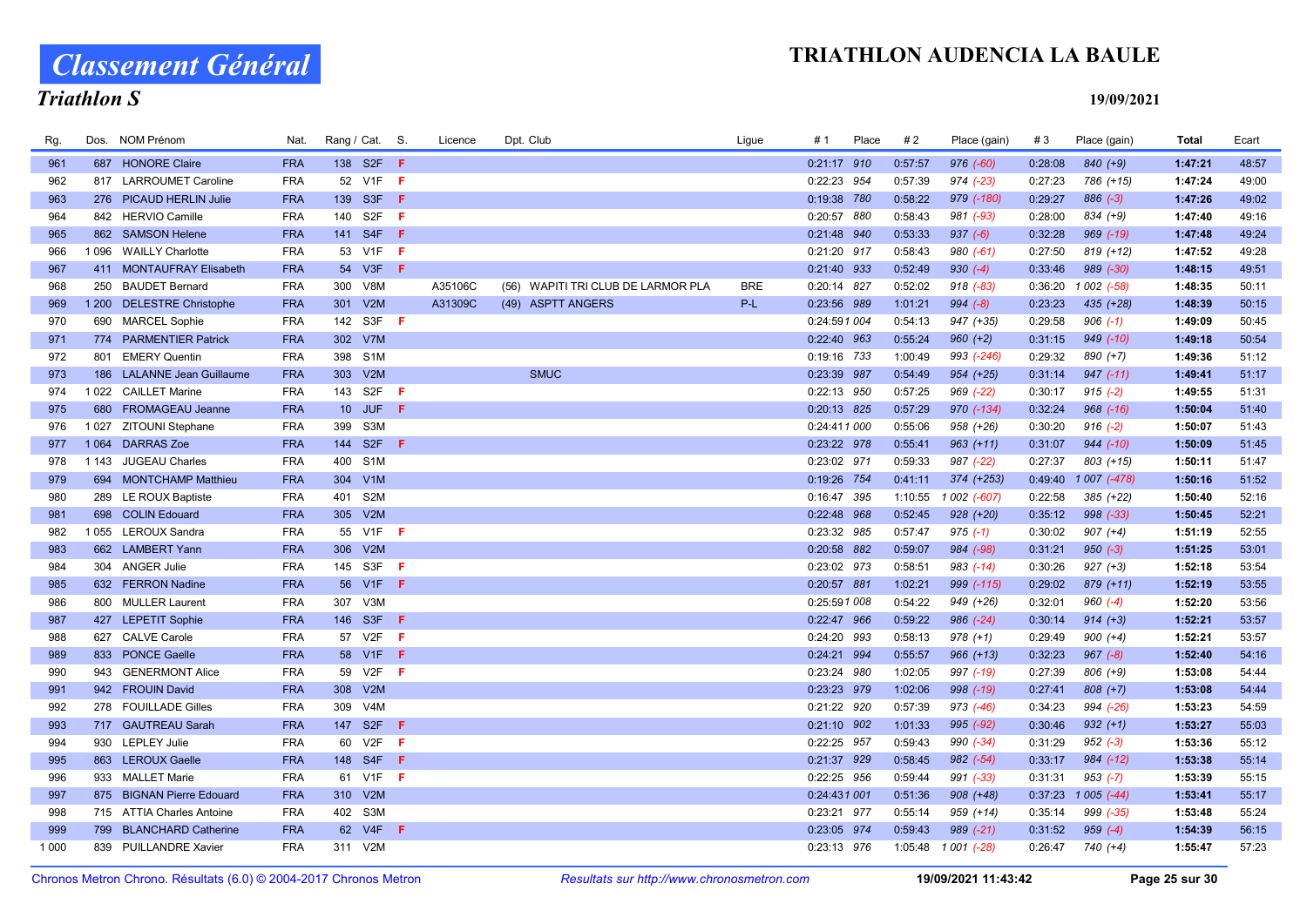Classement Général

### Triathlon S

| Rg.        | Dos. NOM Prénom            | Nat.       | Rang / Cat. S. |                  |     | Licence        | Dpt. Club |                                  | Ligue      | # 1           | Place | #2      | Place (gain)           | #3      | Place (gain)            | Total   | Ecart   |
|------------|----------------------------|------------|----------------|------------------|-----|----------------|-----------|----------------------------------|------------|---------------|-------|---------|------------------------|---------|-------------------------|---------|---------|
| 1 0 0 1    | 826 HERVIO Francois        | <b>FRA</b> |                | 312 V5M          |     |                |           |                                  |            | 0:30:251 011  |       | 0:55:37 | $962 (+10)$            | 0:29:53 | 903(0)                  | 1:55:54 | 57:30   |
| 1 0 0 2    | 864 CORDIER Maxime         | <b>FRA</b> |                | 313 V1M          |     |                |           |                                  |            | 0:17:30 500   |       |         |                        | 0:23:03 | $394 (+4)$              | 1:55:57 | 57:33   |
| 1 0 0 3    | 1062 MAZOYER Adele         | <b>FRA</b> |                | 149 S2F F        |     |                |           |                                  |            | 0:19:05 706   |       | 1:01:40 | 996 (-278)             |         | $0:36:16$ 1 001 (-19)   | 1:57:01 | 58:37   |
| 1 0 0 4    | 681 HAREN Julie            | <b>FRA</b> |                | 150 S4F F        |     |                |           |                                  |            | 0:24:581 003  |       | 1:03:13 | 1 000 (0)              | 0:29:53 | $904 (-1)$              | 1:58:03 | 59:39   |
| 1 0 0 5    | 870 LACHHEB Mohamed        | <b>FRA</b> |                | 314 V3M          |     |                |           |                                  |            | 0:28:581 010  |       | 0:56:35 | $968 (+10)$            |         | $0:36:29$ 1 003 (-5)    | 2:02:01 | 1:03:37 |
| 1 0 0 6    | 373 DUQUESNOY Nadege       | <b>FRA</b> |                | 151 S2F <b>F</b> |     |                |           |                                  |            | 0:26:031 009  |       | 0:55:05 | 957 (+24)              |         | $0:41:23$ 1 006 $(-21)$ | 2:02:30 | 1:04:06 |
| 1 0 0 7    | 1 120 BOUKHRISS Amine      | <b>FRA</b> |                | 403 S1M          |     |                |           |                                  |            | 0:15:49 257   |       |         |                        |         |                         | 2:02:57 | 1:04:33 |
| 1 0 0 8    | 794 MAGNARD Marie Laure    | <b>FRA</b> |                | 63 V3F F         |     |                |           |                                  |            |               |       |         |                        | 0:34:33 | $995 (-3)$              | 2:03:53 | 1:05:29 |
| 1 0 0 9    | 4 COSTEDOAT Juliane        | <b>FRA</b> |                | 152 S2F <b>F</b> |     |                |           |                                  |            | $0:16:19$ 320 |       |         | $1:21:30$ 1 004 (-687) | 0:27:46 | $814(-2)$               | 2:05:34 | 1:07:10 |
| <b>DNF</b> | 198 PAGEOT Nicolas         | <b>FRA</b> |                | 0 S1M            |     | B09815C        |           | (44) TRI VELOCE SAINT SEBASTIEN  | P-L        | $0:12:46$ 34  |       |         |                        |         |                         |         |         |
| <b>DNF</b> | 322 FOLLIET Antoine        | <b>FRA</b> |                | 0 S2M            |     |                |           |                                  |            | $0:13:33$ 63  |       |         |                        |         |                         |         |         |
| <b>DNF</b> | 420 DROIN Robin            | <b>FRA</b> |                | 0 S2M            |     |                |           |                                  |            | 0:15:00 178   |       |         |                        |         |                         |         |         |
| <b>DNF</b> | 524 LE PICHON Thibaut      | <b>FRA</b> |                | 0 S2M            |     |                |           |                                  |            | $0:14:52$ 171 |       |         |                        |         |                         |         |         |
| <b>DNF</b> | 840 PUILLANDRE Jade        | <b>FRA</b> |                | $0$ JUF $F$      |     |                |           |                                  |            | 0:23:13 975   |       |         |                        |         |                         |         |         |
| <b>DNS</b> | 24 GUITTOT Simon           | <b>FRA</b> |                | 0 S3M            |     |                |           |                                  |            |               |       |         |                        |         |                         |         |         |
| <b>DNS</b> | 38 BARBIN Eva              | <b>FRA</b> |                | $0$ S3F F        |     |                |           |                                  |            |               |       |         |                        |         |                         |         |         |
| <b>DNS</b> | 40 SORET Frederic          | <b>FRA</b> |                | 0 V3M            |     | B13030C        |           | (44) ATHLETIC RETZ SUD LAC       | P-L        |               |       |         |                        |         |                         |         |         |
| <b>DNS</b> | 42 MACE Frederic           | <b>FRA</b> |                | 0 V2M            |     | A67991C        |           | (44) ATHLETIC RETZ SUD LAC       | P-L        |               |       |         |                        |         |                         |         |         |
| <b>DNS</b> | 46 PAUGAM Stephane         | <b>FRA</b> |                | 0 V3M            |     |                |           | AS VALEO VISION                  |            |               |       |         |                        |         |                         |         |         |
| <b>DNS</b> | 47 TIZON Ludovic           | <b>FRA</b> |                | 0 V2M            |     | A36286C        |           | <b>ASCR TRI</b>                  | <b>BRE</b> |               |       |         |                        |         |                         |         |         |
| <b>DNS</b> | 67 RASTEL Theo             | <b>FRA</b> |                | 0 JUM            |     | A60534C        |           | (60) BEAUVAIS TRI                | $H-F$      |               |       |         |                        |         |                         |         |         |
| <b>DNS</b> | 77 GERBAUD Yohan           | <b>FRA</b> |                | 0 S3M            |     | B45598C        |           | (44) BLAIN TRI                   | P-L        |               |       |         |                        |         |                         |         |         |
| <b>DNS</b> | 90 DUDILIEU Jeremy         | <b>FRA</b> |                | 0 S3M            |     | B68818C        |           | <b>CNC CHATEAULIN</b>            |            |               |       |         |                        |         |                         |         |         |
| <b>DNS</b> | 117 BOURDONNEC Sophie      | <b>FRA</b> |                | $0$ S3F F        |     |                |           | (44) LA MUSETTE BAULOISE         | P-L        |               |       |         |                        |         |                         |         |         |
| <b>DNS</b> | 118 PERRAY Clement         | <b>FRA</b> |                | 0 S3M            |     | <b>B05957C</b> |           | (44) LA MUSETTE BAULOISE         | P-L        |               |       |         |                        |         |                         |         |         |
| <b>DNS</b> | 135 LOUZE Paul             | <b>FRA</b> |                | 0 S1M            |     | B04984C        |           | (72) LE MANS TRI                 | P-L        |               |       |         |                        |         |                         |         |         |
| <b>DNS</b> | 136 ANTIER Lou             | <b>FRA</b> |                | $0$ S1F F        |     | A94255C        |           | (72) LE MANS TRI                 | P-L        |               |       |         |                        |         |                         |         |         |
| <b>DNS</b> | 141 BRUN Tiphaine          | <b>FRA</b> |                | $0$ CAF F        |     | B18769C        |           | (85) LES SABLES VENDEE TRI       | P-L        |               |       |         |                        |         |                         |         |         |
| <b>DNS</b> | 144 ZACCAGNINO Dominique   | <b>FRA</b> |                | 0 V4M            |     |                |           | LIVE LOVE RUN                    |            |               |       |         |                        |         |                         |         |         |
| <b>DNS</b> | 149 DEVALLET Thiedev       | <b>FRA</b> |                | 0 V4M            |     | B83704C        |           | (44) MONTOIR ATLANTIQUE CYCLISME | P-L        |               |       |         |                        |         |                         |         |         |
| <b>DNS</b> | 154 NAUDOT Nicolas         | <b>FRA</b> |                | 0 S2M            |     | B85530C        |           | (94) NOGENT SOLIDARITE TRI       | <b>IDF</b> |               |       |         |                        |         |                         |         |         |
| <b>DNS</b> | 157 MAHI Elias             | <b>FRA</b> |                | 0 S2M            |     |                |           |                                  |            |               |       |         |                        |         |                         |         |         |
| <b>DNS</b> | 163 SAULAIS Francois       | <b>FRA</b> |                | 0 V4M            |     | B85121C        |           | (75) PARIS UNIVERSITE CLUB       | <b>IDF</b> |               |       |         |                        |         |                         |         |         |
| <b>DNS</b> | 164 PINEAU Baptiste        | <b>FRA</b> |                | 0 S1M            |     | B42437C        |           | (44) PAYS D ANCENIS CLUB TRI 44  | P-L        |               |       |         |                        |         |                         |         |         |
| <b>DNS</b> | 165 PETITEAU Maxime        | <b>FRA</b> |                | 0 S1M            |     | <b>B37411C</b> |           | (44) PAYS D ANCENIS CLUB TRI 44  | P-L        |               |       |         |                        |         |                         |         |         |
| <b>DNS</b> | 166 CRIBIER Philippe       | <b>FRA</b> |                | 0 V4M            |     | B71022C        |           | INDIV LIGUE PAYS DE LA LOIRE     | P-L        |               |       |         |                        |         |                         |         |         |
| <b>DNS</b> | 169 LE GALL Simon          | <b>FRA</b> |                | 0 CAM            |     | A76312C        |           | (56) PLOEMEUR TRI                | <b>BRE</b> |               |       |         |                        |         |                         |         |         |
| <b>DNS</b> | 189 PLANCHENAULT Lyse Anne | <b>FRA</b> |                | 0 S2F            | - F | B25481C        |           | (75) STADE FRANCAIS              | IDF        |               |       |         |                        |         |                         |         |         |
| <b>DNS</b> | 210 LECOQ Prune            | <b>FRA</b> |                | 0 CAF F          |     | B51055C        |           | (56) TRI CLUB DE LOCMINE         | <b>BRE</b> |               |       |         |                        |         |                         |         |         |
| <b>DNS</b> | 217 BROS Joel              | <b>FRA</b> |                | 0 V4M            |     | A52963C        |           | (44) TRI CLUB NANTAIS            | P-L        |               |       |         |                        |         |                         |         |         |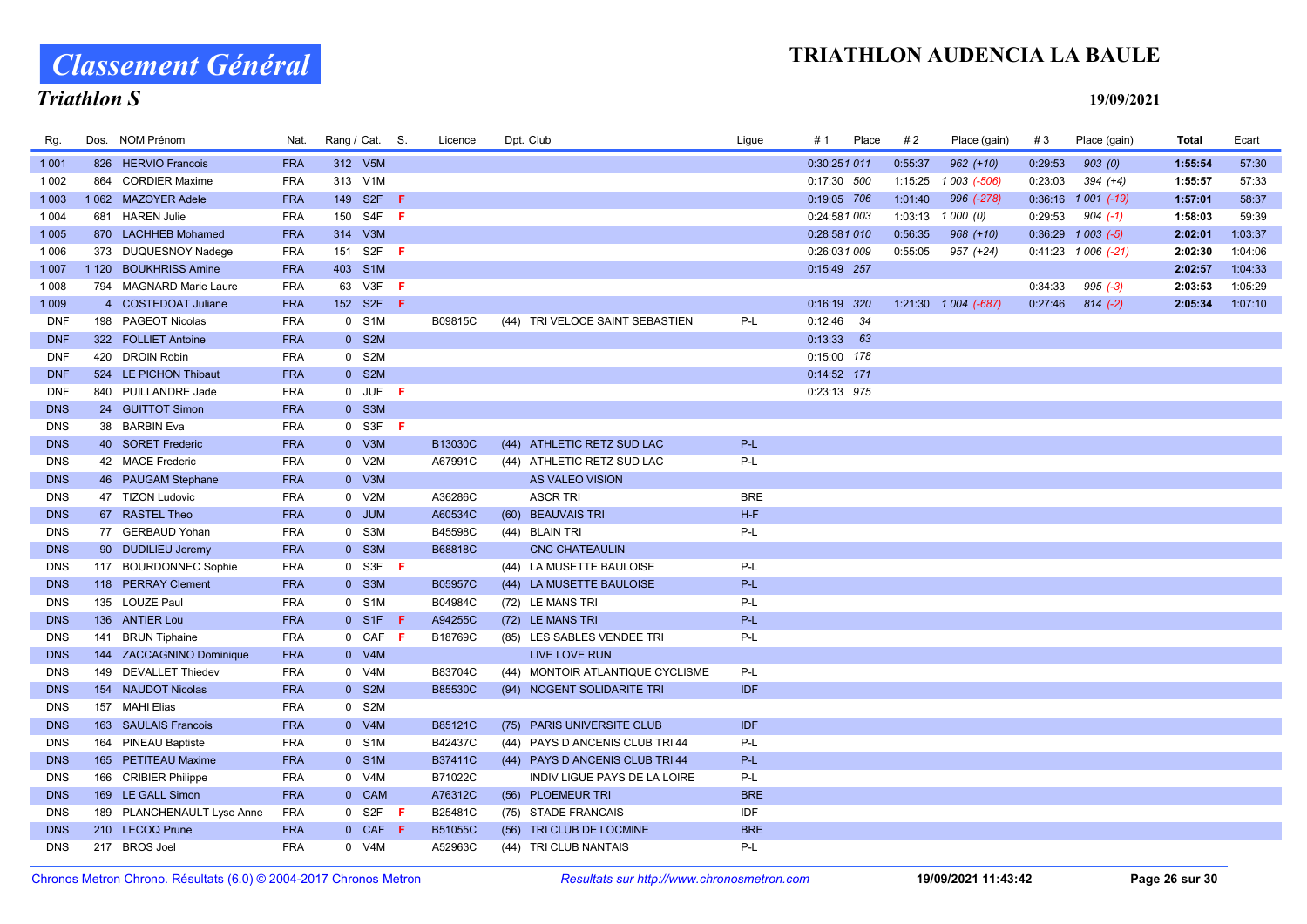# Classement Général

### Triathlon S

| Rg.        | Dos. NOM Prénom           | Nat.       | Rang / Cat. S. |                          | Licence | Dpt. Club                         | Ligue | # 1 | Place | # 2 | Place (gain) | #3 | Place (gain) | Total | Ecart |
|------------|---------------------------|------------|----------------|--------------------------|---------|-----------------------------------|-------|-----|-------|-----|--------------|----|--------------|-------|-------|
| <b>DNS</b> | 228 ALEXANDRE Louis       | <b>FRA</b> |                | 0 CAM                    | B54489C | (44) TRI CLUB NANTAIS             | P-L   |     |       |     |              |    |              |       |       |
| <b>DNS</b> | 232 DE CLERCK Guilhem     | <b>FRA</b> |                | 0 S1M                    | B05724C | (44) TRI CLUB NANTAIS             | $P-L$ |     |       |     |              |    |              |       |       |
| <b>DNS</b> | 256 BOULMER Alix          | <b>FRA</b> |                | $0$ S3F F                |         |                                   |       |     |       |     |              |    |              |       |       |
| <b>DNS</b> | 281 GUIGNARD Matthieu     | <b>FRA</b> |                | 0 S2M                    |         |                                   |       |     |       |     |              |    |              |       |       |
| <b>DNS</b> | 298 CURET Steven          | <b>FRA</b> |                | 0 V2M                    |         |                                   |       |     |       |     |              |    |              |       |       |
| <b>DNS</b> | 308 BARON Gilles          | <b>FRA</b> |                | 0 V4M                    |         |                                   |       |     |       |     |              |    |              |       |       |
| <b>DNS</b> | 313 BRET Victor           | <b>FRA</b> |                | 0 S1M                    |         |                                   |       |     |       |     |              |    |              |       |       |
| <b>DNS</b> | 319 BARNIER Thibault      | <b>FRA</b> |                | 0 S4M                    |         |                                   |       |     |       |     |              |    |              |       |       |
| <b>DNS</b> | 321 CAUBERE Thibault      | <b>FRA</b> |                | 0 S3M                    |         |                                   |       |     |       |     |              |    |              |       |       |
| <b>DNS</b> | 328 CANONNE Theo          | <b>FRA</b> |                | 0 S2M                    |         |                                   |       |     |       |     |              |    |              |       |       |
| <b>DNS</b> | 330 RIVIERE Pierre Julien | <b>FRA</b> |                | 0 S3M                    |         |                                   |       |     |       |     |              |    |              |       |       |
| <b>DNS</b> | 331 AUGER Thomas          | <b>FRA</b> |                | 0 S2M                    |         |                                   |       |     |       |     |              |    |              |       |       |
| <b>DNS</b> | 336 GRASU Suylvain        | <b>FRA</b> |                | $0 - M -$                |         |                                   |       |     |       |     |              |    |              |       |       |
| <b>DNS</b> | 337 CORMIER Titouan       | <b>FRA</b> |                | $0 - M -$                |         |                                   |       |     |       |     |              |    |              |       |       |
| <b>DNS</b> | 338 MORIT Maxime          | <b>FRA</b> |                | $0 - M -$                |         |                                   |       |     |       |     |              |    |              |       |       |
| <b>DNS</b> | 339 AUDRAIN Remy          | <b>FRA</b> |                | $0 - M -$                |         |                                   |       |     |       |     |              |    |              |       |       |
| <b>DNS</b> | 340 DE THORE Adrien       | <b>FRA</b> |                | $0 - M -$                |         |                                   |       |     |       |     |              |    |              |       |       |
| <b>DNS</b> | 343 PANABIERE Chloe       | <b>FRA</b> |                | $0$ S3F F                |         |                                   |       |     |       |     |              |    |              |       |       |
| <b>DNS</b> | 344 MALGARINI Berengere   | <b>FRA</b> |                | $0$ S4F F                |         |                                   |       |     |       |     |              |    |              |       |       |
| <b>DNS</b> | 357 AUBRY Jerome          | <b>FRA</b> |                | 0 V3M                    |         |                                   |       |     |       |     |              |    |              |       |       |
| <b>DNS</b> | 363 RATEL Olivier         | <b>FRA</b> |                | 0 V2M                    |         |                                   |       |     |       |     |              |    |              |       |       |
| <b>DNS</b> | 376 SCHONT Maxime         | <b>FRA</b> |                | 0 S2M                    |         |                                   |       |     |       |     |              |    |              |       |       |
| <b>DNS</b> | 404 BELIARD Chloe         | <b>FRA</b> |                | $0$ S <sub>2</sub> F $F$ |         |                                   |       |     |       |     |              |    |              |       |       |
| <b>DNS</b> | 416 LAIR Severine         | <b>FRA</b> |                | $0$ S3F F                |         |                                   |       |     |       |     |              |    |              |       |       |
| <b>DNS</b> | 422 COTO Sebastien        | <b>FRA</b> |                | 0 S4M                    |         |                                   |       |     |       |     |              |    |              |       |       |
| <b>DNS</b> | 423 ARCHAMBAULT Astrid    | <b>FRA</b> |                | $0$ S4F F                |         |                                   |       |     |       |     |              |    |              |       |       |
| <b>DNS</b> | 428 DENIAU Marine         | <b>FRA</b> |                | $0$ S3F F                |         |                                   |       |     |       |     |              |    |              |       |       |
| <b>DNS</b> | 452 BELIARD Laurence      | <b>FRA</b> |                | $0$ V4F F                |         |                                   |       |     |       |     |              |    |              |       |       |
| <b>DNS</b> | 456 ELIES Erwan           | <b>FRA</b> |                | 0 S3M                    | B69287C | <b>BARBES TRIATHLON</b>           |       |     |       |     |              |    |              |       |       |
| <b>DNS</b> | 463 PASZULA Guillaume     | <b>FRA</b> |                | 0 V1M                    |         |                                   |       |     |       |     |              |    |              |       |       |
| <b>DNS</b> | 471 COLNE Clemence        | <b>FRA</b> |                | $0$ S4F F                |         | <b>TNT</b>                        |       |     |       |     |              |    |              |       |       |
| <b>DNS</b> | 472 CAILLAUD Gregory      | <b>FRA</b> |                | 0 V1M                    |         | <b>TNT</b>                        |       |     |       |     |              |    |              |       |       |
| <b>DNS</b> | 478 ROQUET Robert         | <b>FRA</b> |                | 0 V6M                    |         |                                   |       |     |       |     |              |    |              |       |       |
| <b>DNS</b> | 480 LE CALVEZ Dominique   | <b>FRA</b> |                | 0 V4M                    |         |                                   |       |     |       |     |              |    |              |       |       |
| <b>DNS</b> | 483 RETIERE Hippolyte     | <b>FRA</b> |                | 0 JUM                    | A92975C | (44) TRI VELOCE SAINT SEBASTIEN   | P-L   |     |       |     |              |    |              |       |       |
| <b>DNS</b> | 484 ALCAUD David          | <b>FRA</b> |                | 0 V3M                    | A89181C | (94) TRIATHLETE ATTITUDE VINCENNE | IDF   |     |       |     |              |    |              |       |       |
| <b>DNS</b> | 488 COURQUIN Sebastien    | <b>FRA</b> |                | 0 S3M                    | B16786C | <b>BARBES TRIATHLON</b>           |       |     |       |     |              |    |              |       |       |
| <b>DNS</b> | 496 GALIEGUE Stephane     | <b>FRA</b> |                | 0 V3M                    |         |                                   |       |     |       |     |              |    |              |       |       |
| <b>DNS</b> | 504 BILLARD Laurent       | <b>FRA</b> |                | 0 V3M                    |         |                                   |       |     |       |     |              |    |              |       |       |
| <b>DNS</b> | 510 DION Richard          | <b>FRA</b> |                | 0 V2M                    |         |                                   |       |     |       |     |              |    |              |       |       |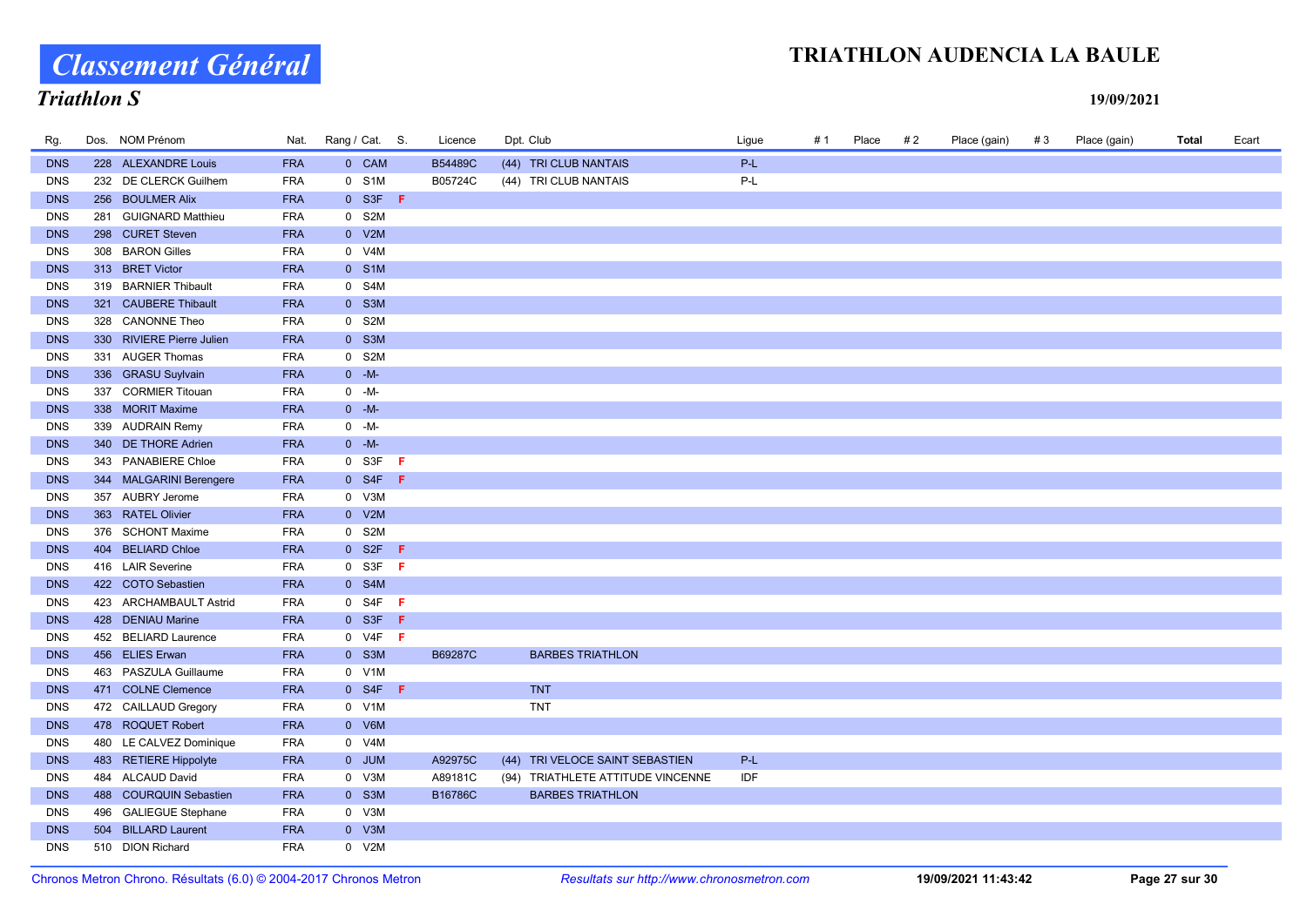# Classement Général

# Triathlon S

| Rg.        | Dos. NOM Prénom               | Nat.       | Rang / Cat. S. |           | Licence | Dpt. Club | Ligue | #1 | Place | #2 | Place (gain) | #3 | Place (gain) | Total | Ecart |
|------------|-------------------------------|------------|----------------|-----------|---------|-----------|-------|----|-------|----|--------------|----|--------------|-------|-------|
| <b>DNS</b> | 529 BOCHER Stephane           | <b>FRA</b> |                | 0 V3M     |         |           |       |    |       |    |              |    |              |       |       |
| <b>DNS</b> | 530 LEBLANC Didier            | <b>FRA</b> |                | 0 V5M     |         |           |       |    |       |    |              |    |              |       |       |
| <b>DNS</b> | 538 RICHARD Mael              | <b>FRA</b> |                | 0 S1M     |         |           |       |    |       |    |              |    |              |       |       |
| <b>DNS</b> | 550 SECHE Mathieu             | <b>FRA</b> |                | 0 S2M     |         |           |       |    |       |    |              |    |              |       |       |
| <b>DNS</b> | 552 SCHNEIDER Alexandra       | <b>FRA</b> |                | $0$ S2F F |         |           |       |    |       |    |              |    |              |       |       |
| <b>DNS</b> | 575 ARCHAMBAULT Anne Isabelle | <b>FRA</b> |                | $0$ V1F F |         |           |       |    |       |    |              |    |              |       |       |
| <b>DNS</b> | 580 VILLECHIEN Laurent        | <b>FRA</b> |                | 0 V2M     |         |           |       |    |       |    |              |    |              |       |       |
| <b>DNS</b> | 589 HUBERT Theophile          | <b>FRA</b> |                | 0 S2M     |         |           |       |    |       |    |              |    |              |       |       |
| <b>DNS</b> | 595 MORIN Raphaelle           | <b>FRA</b> |                | $0$ V1F F |         |           |       |    |       |    |              |    |              |       |       |
| <b>DNS</b> | 604 MARTINEAU Aurelien        | <b>FRA</b> |                | 0 S3M     |         |           |       |    |       |    |              |    |              |       |       |
| <b>DNS</b> | 618 GILLET Thomas             | <b>FRA</b> |                | 0 S2M     |         |           |       |    |       |    |              |    |              |       |       |
| <b>DNS</b> | 624 LE CLAINCHE Thomas        | <b>FRA</b> |                | 0 S2M     |         |           |       |    |       |    |              |    |              |       |       |
| <b>DNS</b> | 646 MERIEL Paul               | <b>FRA</b> |                | 0 S2M     |         |           |       |    |       |    |              |    |              |       |       |
| <b>DNS</b> | 647 GORDIEN Matthieu          | <b>FRA</b> |                | 0 V1M     |         |           |       |    |       |    |              |    |              |       |       |
| <b>DNS</b> | 649 GARON Vincent             | <b>FRA</b> |                | 0 V1M     |         |           |       |    |       |    |              |    |              |       |       |
| <b>DNS</b> | 654 ELOUARD Jean Pierre       | <b>FRA</b> |                | 0 V5M     |         |           |       |    |       |    |              |    |              |       |       |
| <b>DNS</b> | 664 BELLIOT Tatiana           | <b>FRA</b> |                | $0$ S2F F |         |           |       |    |       |    |              |    |              |       |       |
| <b>DNS</b> | 675 GRIERE Simon              | <b>FRA</b> |                | 0 CAM     |         |           |       |    |       |    |              |    |              |       |       |
| <b>DNS</b> | 682 CARON Louis               | <b>FRA</b> |                | 0 S2M     |         |           |       |    |       |    |              |    |              |       |       |
| <b>DNS</b> | 702 CHARBONNIER Gregoire      | <b>FRA</b> |                | 0 JUM     |         |           |       |    |       |    |              |    |              |       |       |
| <b>DNS</b> | 709 PAJOLEC Mathieu           | <b>FRA</b> |                | 0 S2M     |         |           |       |    |       |    |              |    |              |       |       |
| <b>DNS</b> | 711 DELABY Victor             | <b>FRA</b> |                | 0 S2M     |         |           |       |    |       |    |              |    |              |       |       |
| <b>DNS</b> | 716 RABASTE Jerome            | <b>FRA</b> |                | 0 V2M     |         |           |       |    |       |    |              |    |              |       |       |
| <b>DNS</b> | 733 RIVET Olivier             | <b>FRA</b> |                | 0 V4M     |         |           |       |    |       |    |              |    |              |       |       |
| <b>DNS</b> | 740 MAHI Amar                 | <b>FRA</b> |                | 0 V5M     |         |           |       |    |       |    |              |    |              |       |       |
| <b>DNS</b> | 743 ROLLAND Pierre Yves       | <b>FRA</b> |                | 0 V3M     |         |           |       |    |       |    |              |    |              |       |       |
| <b>DNS</b> | 744 SMITH Olivier             | <b>FRA</b> |                | 0 V4M     |         |           |       |    |       |    |              |    |              |       |       |
| <b>DNS</b> | 751 ROZE Julie                | FRA        |                | $0$ S4F F |         |           |       |    |       |    |              |    |              |       |       |
| <b>DNS</b> | 762 LAMOUREUX Eloise          | <b>FRA</b> |                | $0$ S4F F |         |           |       |    |       |    |              |    |              |       |       |
| <b>DNS</b> | 766 THOMAS Yvan               | <b>FRA</b> |                | 0 V1M     |         |           |       |    |       |    |              |    |              |       |       |
| <b>DNS</b> | 767 MORIN Jean Pierre         | <b>FRA</b> |                | 0 V8M     |         |           |       |    |       |    |              |    |              |       |       |
| <b>DNS</b> | 775 FEUERSTEIN Eric           | FRA        |                | 0 V2M     |         |           |       |    |       |    |              |    |              |       |       |
| <b>DNS</b> | 776 SEGRET Valentin           | <b>FRA</b> |                | 0 S2M     |         |           |       |    |       |    |              |    |              |       |       |
| <b>DNS</b> | 778 GALLOU Alexandre          | FRA        |                | 0 S3M     |         |           |       |    |       |    |              |    |              |       |       |
| <b>DNS</b> | 787 CUSSONNEAU Louis          | <b>FRA</b> |                | 0 CAM     |         |           |       |    |       |    |              |    |              |       |       |
| <b>DNS</b> | 788 MASSIET DU BIEST Albane   | <b>FRA</b> |                | $0$ S1F F |         |           |       |    |       |    |              |    |              |       |       |
| <b>DNS</b> | 811 ROGER Lea                 | <b>FRA</b> |                | $0$ S3F F |         |           |       |    |       |    |              |    |              |       |       |
| <b>DNS</b> | 827 BELIARD Arthur            | <b>FRA</b> |                | 0 S3M     |         |           |       |    |       |    |              |    |              |       |       |
| <b>DNS</b> | 841 GUEGANTON Thomas          | <b>FRA</b> |                | 0 S2M     |         |           |       |    |       |    |              |    |              |       |       |
| <b>DNS</b> | 853 CABANES Manon             | <b>FRA</b> |                | $0$ S1F F |         |           |       |    |       |    |              |    |              |       |       |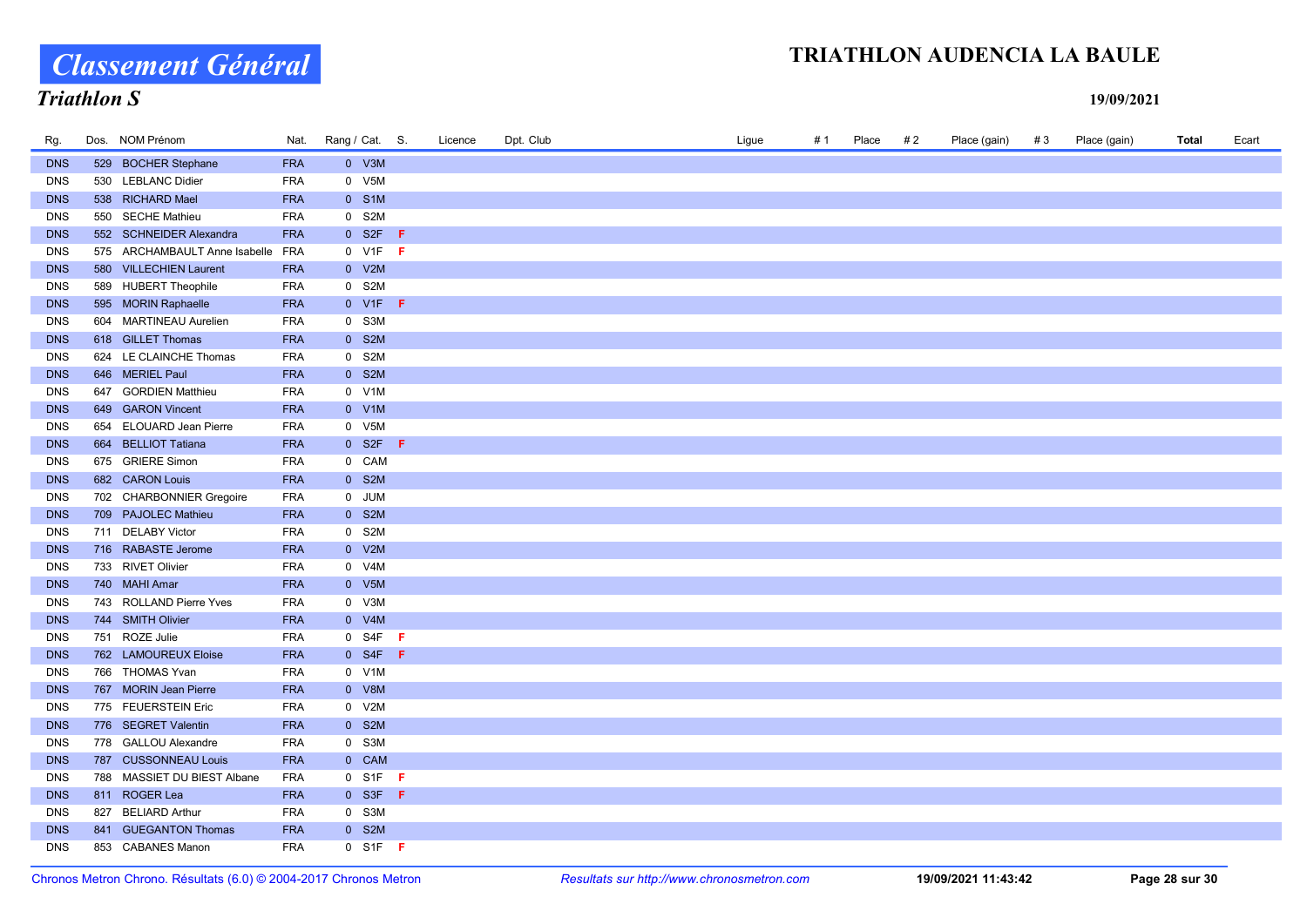Classement Général

# Triathlon S

| Rg.        | Dos. NOM Prénom            | Nat.       | Rang / Cat. S.           | Licence | Dpt. Club                       | Ligue | # 1 | Place | #2 | Place (gain) | #3 | Place (gain) | <b>Total</b> | Ecart |
|------------|----------------------------|------------|--------------------------|---------|---------------------------------|-------|-----|-------|----|--------------|----|--------------|--------------|-------|
| <b>DNS</b> | 860 LAURAT Elisabeth       | <b>FRA</b> | $0$ V3F F                |         |                                 |       |     |       |    |              |    |              |              |       |
| <b>DNS</b> | 871 LE NOUY Erwan          | <b>FRA</b> | 0 S4M                    |         |                                 |       |     |       |    |              |    |              |              |       |
| <b>DNS</b> | 872 PHILIPPOT Brice        | <b>FRA</b> | 0 S1M                    |         |                                 |       |     |       |    |              |    |              |              |       |
| <b>DNS</b> | 874 JUHEL Come             | <b>FRA</b> | 0 S4M                    |         |                                 |       |     |       |    |              |    |              |              |       |
| <b>DNS</b> | 879 GUEGUEN Agathe         | <b>FRA</b> | $0$ V1F F                |         |                                 |       |     |       |    |              |    |              |              |       |
| <b>DNS</b> | 881 MORIN Pierre           | <b>FRA</b> | 0 V1M                    |         |                                 |       |     |       |    |              |    |              |              |       |
| <b>DNS</b> | 889 CHEVAILLER Chloe       | <b>FRA</b> | $0$ S1F F                |         |                                 |       |     |       |    |              |    |              |              |       |
| <b>DNS</b> | 892 HENON Charles          | <b>FRA</b> | 0 S1M                    |         |                                 |       |     |       |    |              |    |              |              |       |
| <b>DNS</b> | 893 OCHS Adeline           | <b>FRA</b> | $0$ V1F F                |         |                                 |       |     |       |    |              |    |              |              |       |
| <b>DNS</b> | 896 BOURDON Clement        | <b>FRA</b> | 0 V1M                    |         |                                 |       |     |       |    |              |    |              |              |       |
| <b>DNS</b> | 899 GAUTHIER Kevin         | <b>FRA</b> | 0 S2M                    |         |                                 |       |     |       |    |              |    |              |              |       |
| <b>DNS</b> | 906 BOISSEAU Ludovic       | <b>FRA</b> | 0 S3M                    |         |                                 |       |     |       |    |              |    |              |              |       |
| <b>DNS</b> | 909 MASSICOT Jean Baptiste | <b>FRA</b> | 0 S4M                    |         |                                 |       |     |       |    |              |    |              |              |       |
| <b>DNS</b> | 918 BATREL Victor          | <b>FRA</b> | 0 S2M                    |         |                                 |       |     |       |    |              |    |              |              |       |
| <b>DNS</b> | 922 MARTIN Eric            | <b>FRA</b> | 0 V3M                    |         |                                 |       |     |       |    |              |    |              |              |       |
| <b>DNS</b> | 945 PLAS Zoe               | <b>FRA</b> | $0$ CAF F                |         |                                 |       |     |       |    |              |    |              |              |       |
| <b>DNS</b> | 949 GROSPERRIN Theophile   | <b>FRA</b> | 0 S1M                    |         |                                 |       |     |       |    |              |    |              |              |       |
| <b>DNS</b> | 950 BOUDAUD Arthur         | <b>FRA</b> | 0 S1M                    |         |                                 |       |     |       |    |              |    |              |              |       |
| <b>DNS</b> | 952 ROCABOY Jean Luc       | <b>FRA</b> | 0 V3M                    |         |                                 |       |     |       |    |              |    |              |              |       |
| <b>DNS</b> | 964 BOUDAUD Fabien         | <b>FRA</b> | 0 V1M                    |         |                                 |       |     |       |    |              |    |              |              |       |
| <b>DNS</b> | 966 ROBIN Jean Cyrille     | <b>FRA</b> | 0 V3M                    |         | <b>CONSEIL DEPARTEMENTAL 44</b> |       |     |       |    |              |    |              |              |       |
| <b>DNS</b> | 970 JOURNET Laurie         | <b>FRA</b> | $0$ S1F F                |         |                                 |       |     |       |    |              |    |              |              |       |
| <b>DNS</b> | 983 MENANTEAU Laure        | <b>FRA</b> | $0$ V <sub>2</sub> F $F$ |         |                                 |       |     |       |    |              |    |              |              |       |
| <b>DNS</b> | 993 THEBAUD Marie Caroline | <b>FRA</b> | $0$ S1F F                |         |                                 |       |     |       |    |              |    |              |              |       |
| <b>DNS</b> | 997 LE BRAS Estelle        | <b>FRA</b> | $0$ S3F F                |         |                                 |       |     |       |    |              |    |              |              |       |
| <b>DNS</b> | 1005 JAHAN Philippe        | <b>FRA</b> | 0 V4M                    |         |                                 |       |     |       |    |              |    |              |              |       |
| <b>DNS</b> | 1006 ROINE Jean Marie      | <b>FRA</b> | 0 V3M                    |         |                                 |       |     |       |    |              |    |              |              |       |
| <b>DNS</b> | 1 008 BAGUET Jerome        | <b>FRA</b> | 0 V1M                    |         |                                 |       |     |       |    |              |    |              |              |       |
| <b>DNS</b> | 1 009 ROBIN Jean Cyrille   | <b>FRA</b> | 0 V3M                    |         |                                 |       |     |       |    |              |    |              |              |       |
| <b>DNS</b> | 1017 BARON Pierre          | <b>FRA</b> | 0 S3M                    |         |                                 |       |     |       |    |              |    |              |              |       |
| <b>DNS</b> | 1024 DHALLUIN Clement      | <b>FRA</b> | 0 S1M                    |         |                                 |       |     |       |    |              |    |              |              |       |
| <b>DNS</b> | 1040 BODIN Killian         | <b>FRA</b> | 0 S1M                    |         |                                 |       |     |       |    |              |    |              |              |       |
| <b>DNS</b> | 1052 FONTENEAU Yoann       | <b>FRA</b> | 0 S3M                    |         |                                 |       |     |       |    |              |    |              |              |       |
| <b>DNS</b> | 1059 MOUTON Gerome         | <b>FRA</b> | 0 S2M                    |         |                                 |       |     |       |    |              |    |              |              |       |
| <b>DNS</b> | 1066 LECOMTE Yaneis        | <b>FRA</b> | 0 CAM                    |         |                                 |       |     |       |    |              |    |              |              |       |
| <b>DNS</b> | 1067 RICHECOEUR Maud       | <b>FRA</b> | $0$ S3F F                |         |                                 |       |     |       |    |              |    |              |              |       |
| <b>DNS</b> | 1116 PERRIGAUD Anthony     | <b>FRA</b> | 0 V1M                    |         |                                 |       |     |       |    |              |    |              |              |       |
| <b>DNS</b> | 1 134 DENIEL Aurelien      | <b>FRA</b> | 0 S4M                    |         |                                 |       |     |       |    |              |    |              |              |       |
| <b>DNS</b> | 1 135 DE LAGUERIE Gaetane  | <b>FRA</b> | $0$ S3F F                |         |                                 |       |     |       |    |              |    |              |              |       |
| <b>DNS</b> | 1 150 MERCIER Aubin        | <b>FRA</b> | 0 JUM                    |         | (44) CORMARIS TRI               | P-L   |     |       |    |              |    |              |              |       |